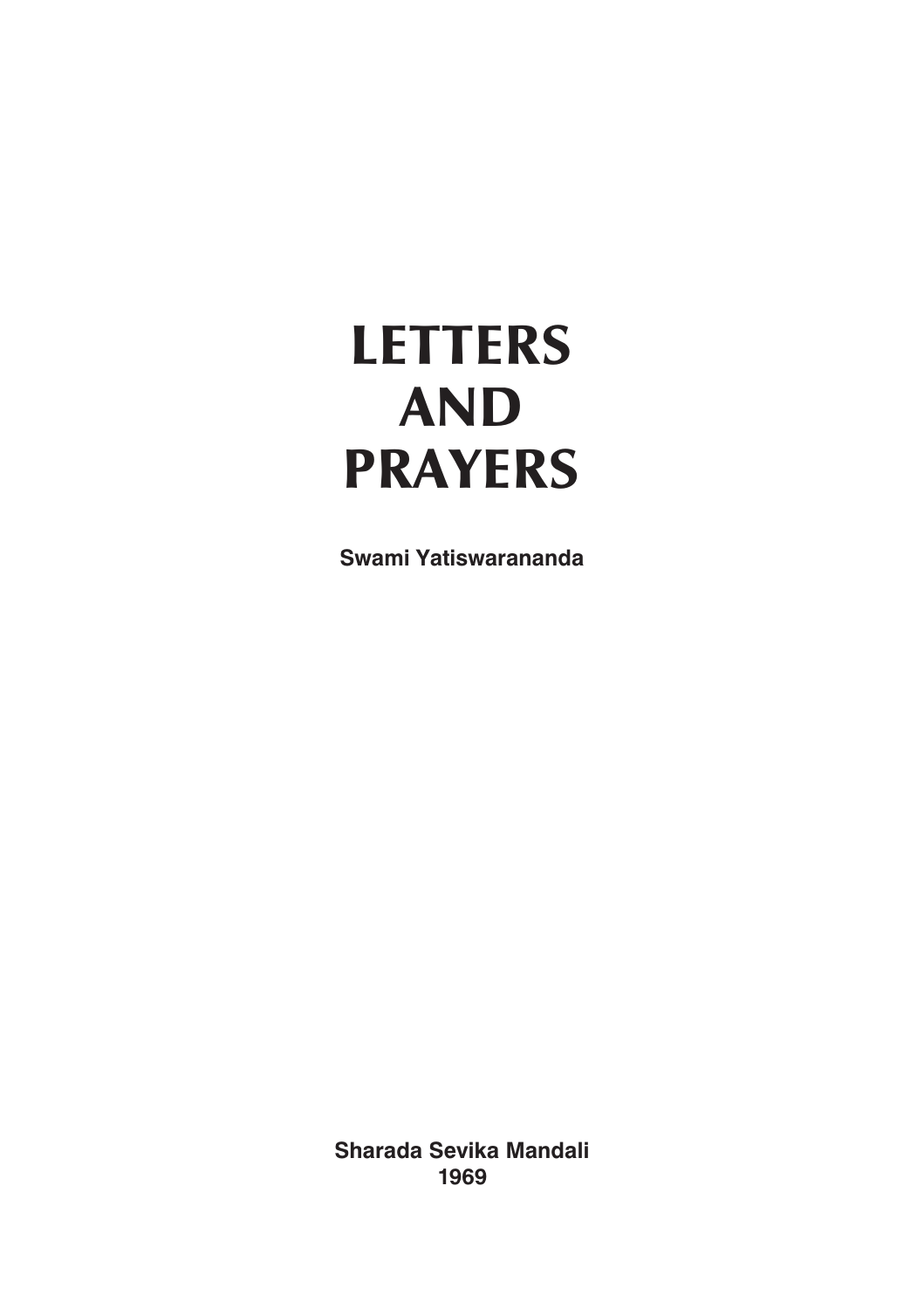*Published by*::

SRI SHARADA SEVIKA MANDALI 46, Ranga Rao Road Shankarapuram Bangalore 560004 © 1969

Price: Rs.5/-, \$ 3, Sh.25

 $\setminus$ 

*Printed by*: KARNATAKA CO-OPERATIVE PUBLISHING HOUSE LTD. Chamarajpet Bangalore

(Retypset electronically, August 2009)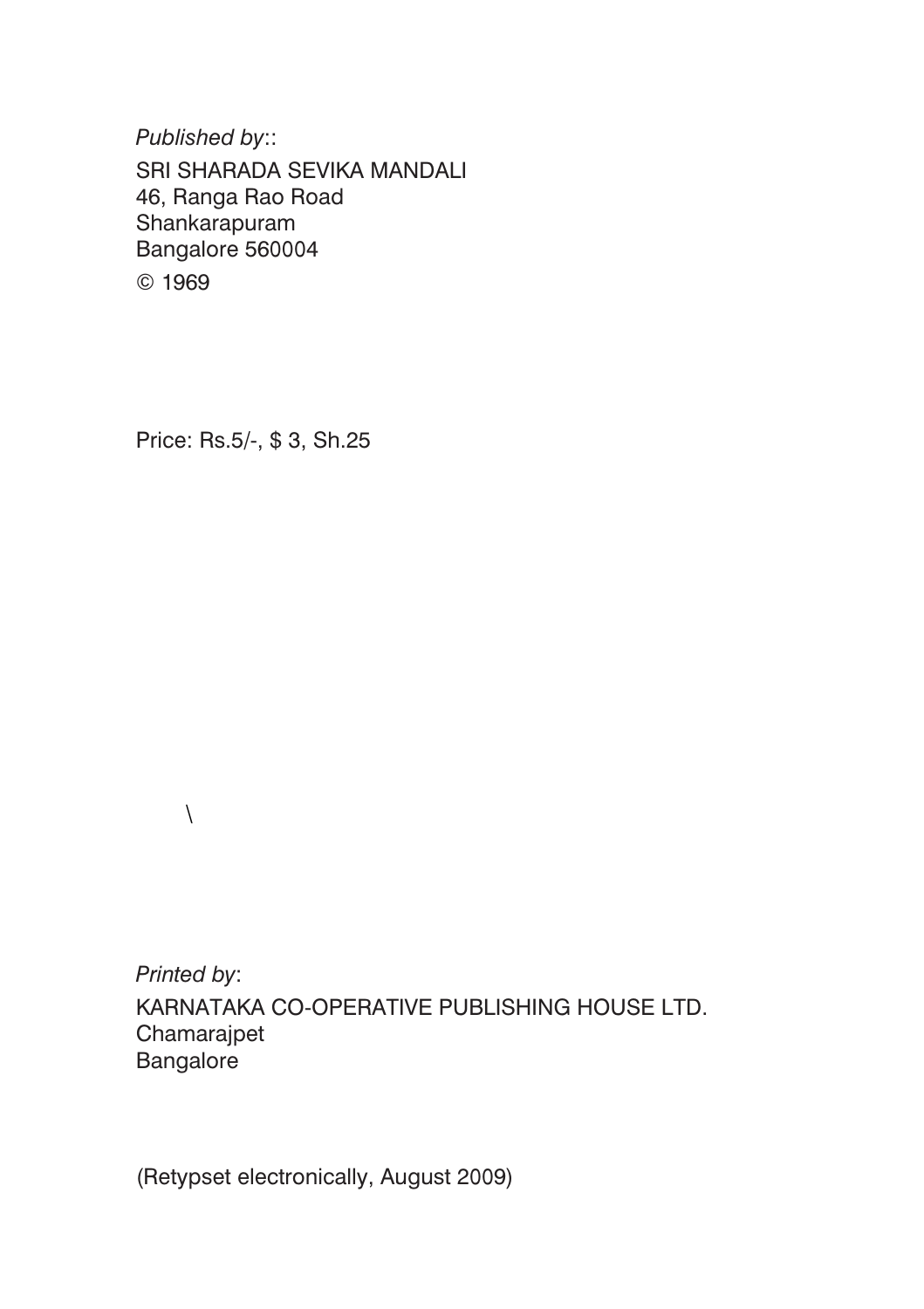# <span id="page-2-0"></span>**PUBLISHERS' NOTE**

SRI SHARADA SEVIKA MANDALI is an association founded by Revered Swami Yatiswaranandaji during the Birth Centenary year of Sri Sarada Devi in the year 1953 with a group of 5 girl students. From the time of its inception the Mandali has been working towards the welfare of women and children and runs the following institutions:

- 1. Sri Sharada Balika Mandali—a cultural and recreational centre for girls.
- 2. Sri Sharada Kutir—a cultural and residential home for working women.

By the blessings of Revered Swamiji and through the grace of God the Mandali has been able to acquire a building recently on the Ranga Rao Road close to Sri Ramakrishna Ashrama. The Mandali proposes to put up a structural building as a memorial to Sister Nivedita. The Mandali has also plans to build a Library and Reading Room for women and children in memory of Revered Swami Yatiswaranandaji.

'The Way to the Divine' published by the Mandali last year received a very warm welcome at the hands of the readers and reviewers. Sri Sarada Sevika Mandali deems it a privilege to now bring out a second publication by Swami Yatiswaranandaji: 'Letters and Prayers'.

Revered Swamiji had left a file with Dr. Prabhu Shankara. It contains extracts from letters written by the Revered Swamiji to his disciples. They were written by him in the year 1935 while he was at Wiesbaden, Germany, on his Vedantic Mission. The title marked on the cover sheet of the file reads—'Spiritual Instructions'—Compiled from the letters of Swami Yatiswarananda. Obviously, the compilation was made by the Swami himself choosing such parts of his letters as would be useful to genuine spiritual seekers. The Swami had also expressed his desire that these let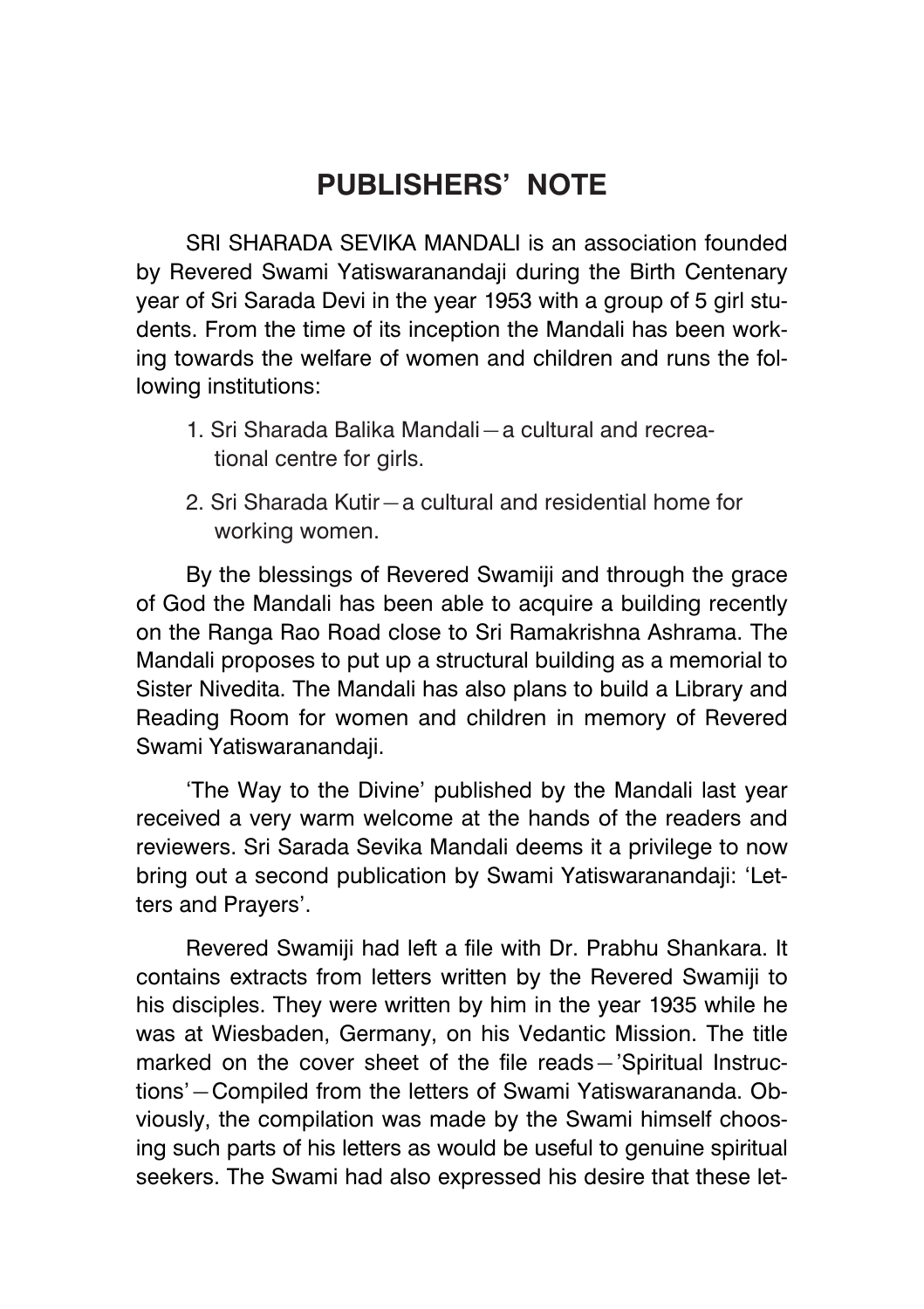ters should be published in a book form in due course It is in deference to his wishes that the task is undertaken after a lapse of several years.

Revered Swami Yatiswaranandaji was interested in the whole man. He wanted his disciples to live happily and to realise the highest Truth. He took personal interest in the physical and spiritual welfare of his disciples and was father, mother, friend and guru— all in one. It was his most humane interest in and love for his fellow-beings which impelled him to write long letters to his earnest disciples, explaining the various stages in God realisation and affording solutions to the doubts and difficulties one encounters in this quest.

The words which we find in this book are not merely words, but the fruits of his personal experience which he graciously gave to his disciples with affection in the form of letters.

At the end of the book are collected a few of the prayers which Revered Swamiji used to recite at the commencement and conclusion of his lectures and discourses. Revered Swamiji was very particular that spiritual seekers must be regular in their prayer and meditation. Letters and prayers, which are recorded in this book are full of life and make us feel that Revered Swamiji is with us at the time of our daily prayers and talking to us through of the letters.

The Mandali is grateful to Dr. Prabhu Shankara and Shri N Krishnaswamy for help in bringing out this book. The Karnataka Co-operative Publishing House and its Manager, Shri Hanumanthe Gowda deserves our thanks for early and neat execution of the printing.

May this book be a guide to the disciples of Revered Swamiji and to all spiritual seekers is our earnest prayer.

> B. C. INDIRA **Secretary**

Bangalore January 26, 1969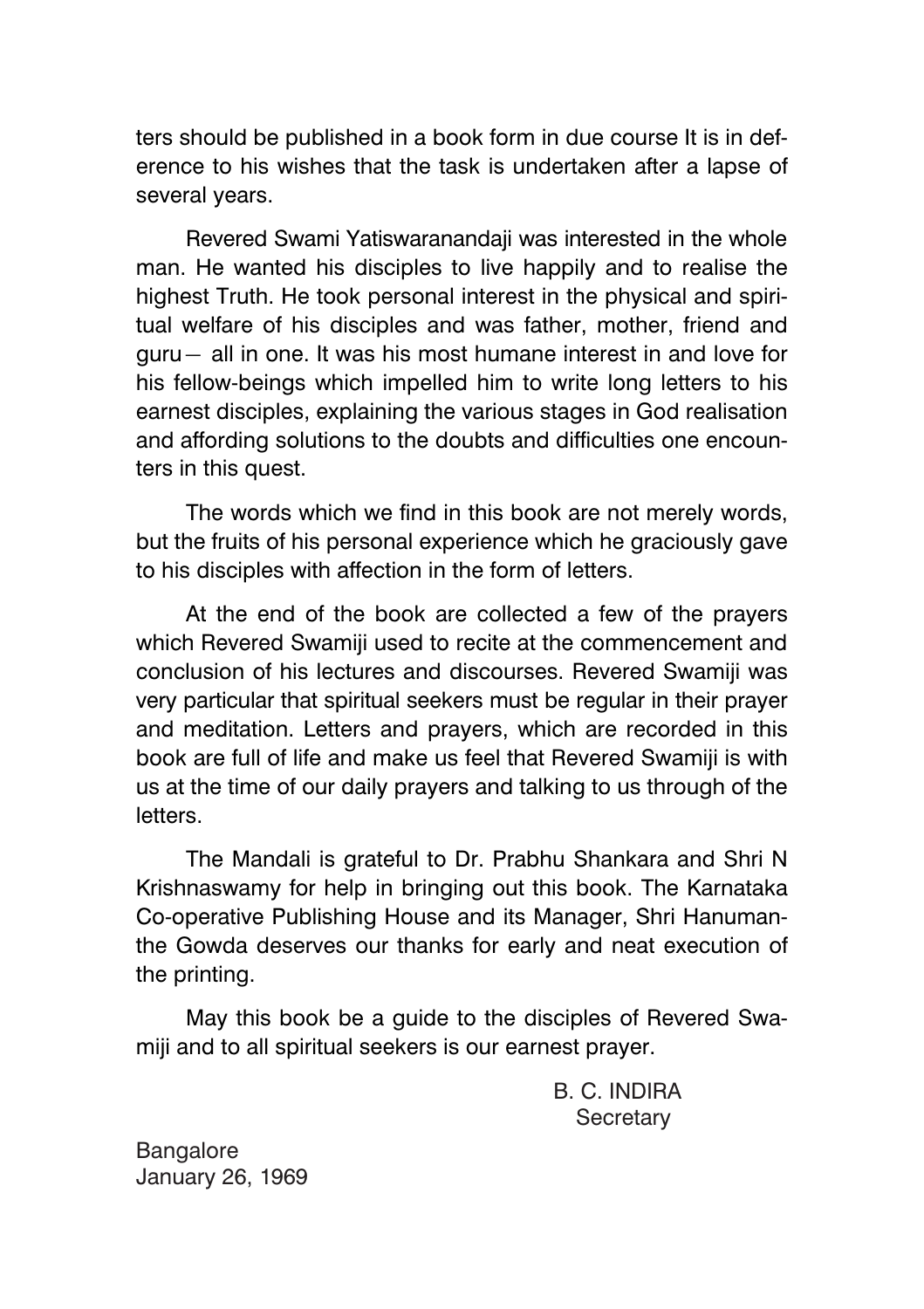### Contents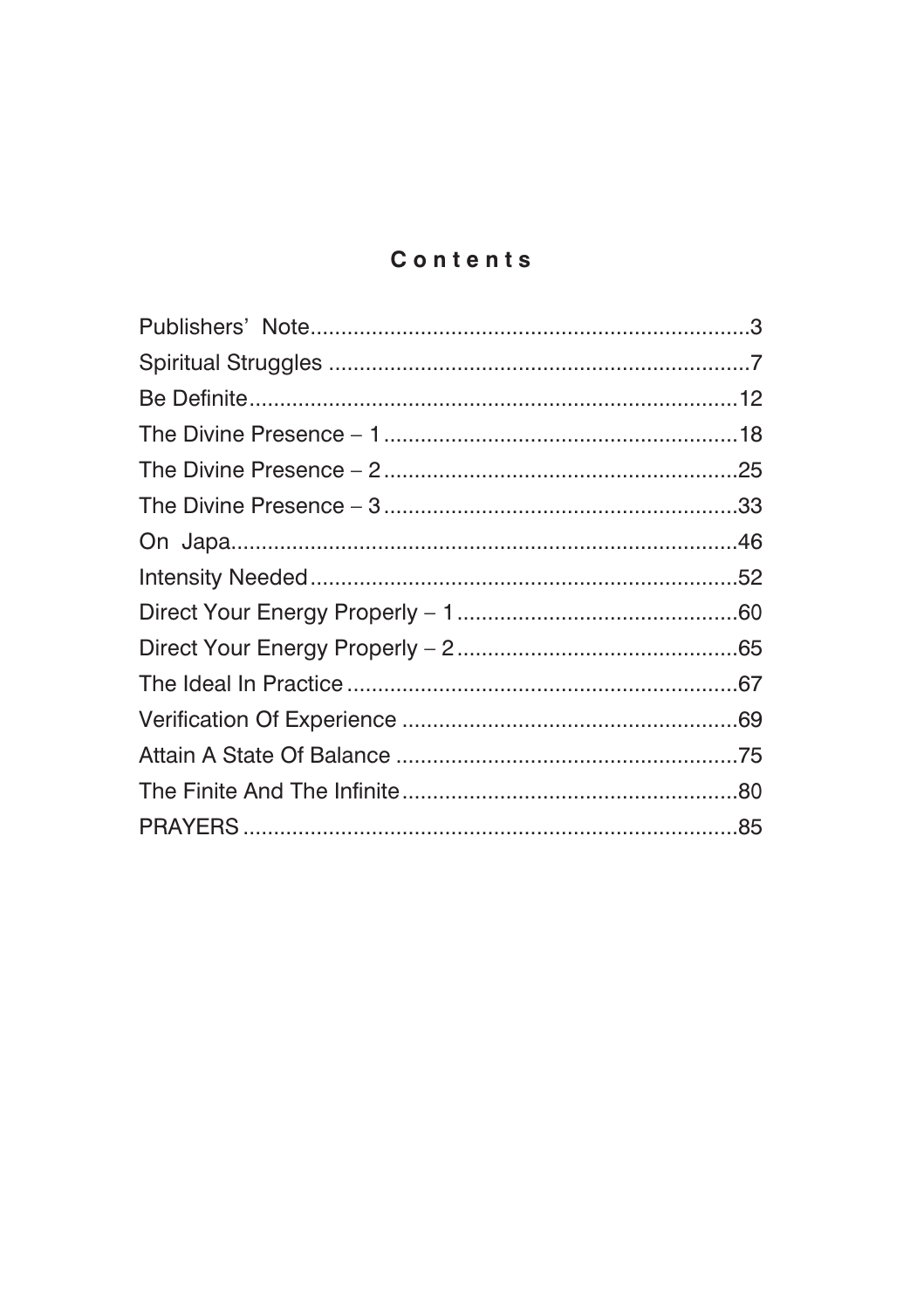

Swami Yatiswarananda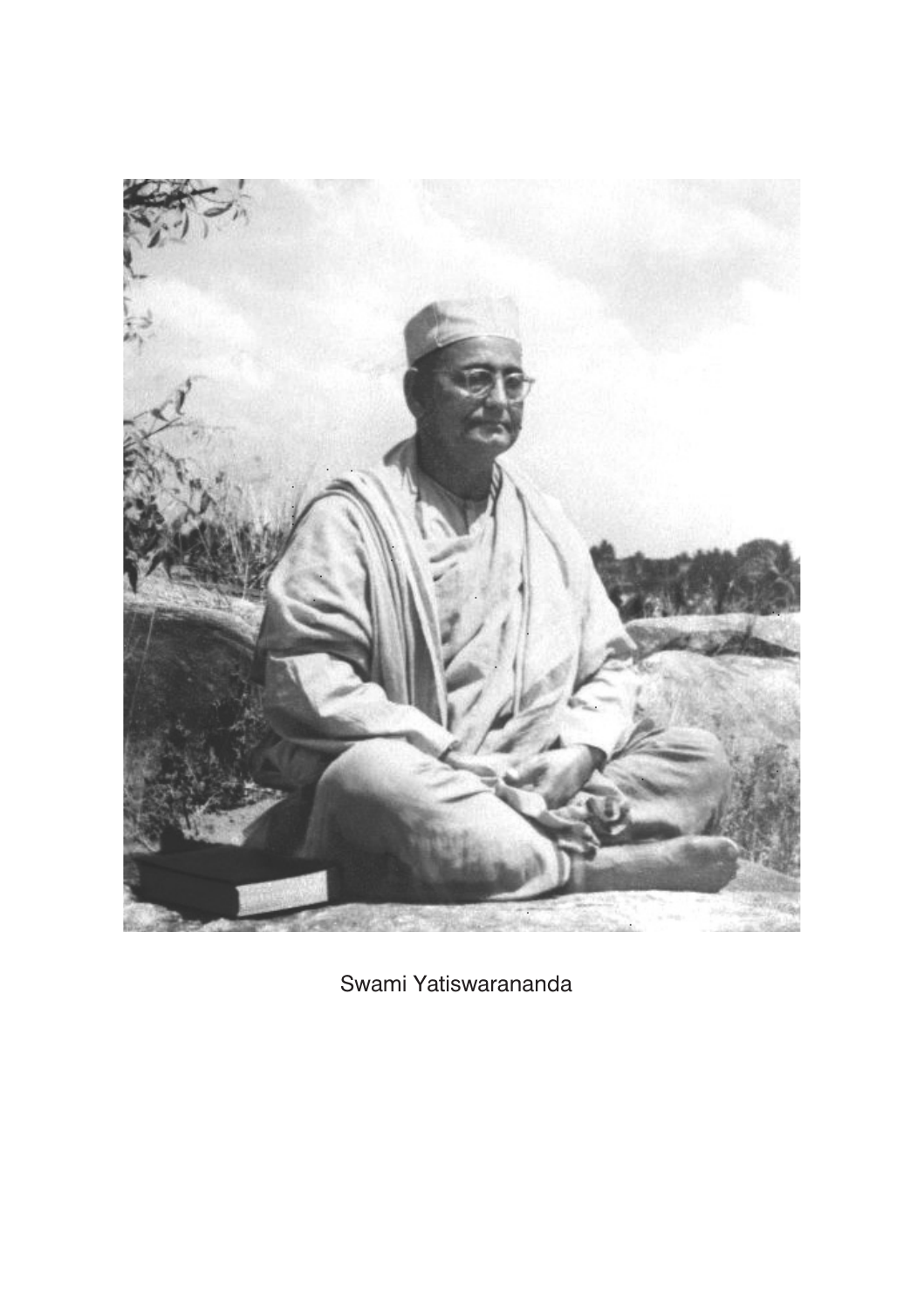# <span id="page-6-0"></span>**1 SPIRITUAL STRUGGLES**

Our human personality consists of both good and evil. The evil is to be eliminated step by step and the good fostered. In the course of the evolution of the soul, both dormant good and evil come up. The aspirant should face the reality and should try to control lower manifestations and stimulate the higher expressions of life. Let us profit ourselves even by our mistakes and instead of brooding over them too much, let us strengthen ourselves and avoid their recurrence, by all means in our power. Let the slip make us humble, and more and more dependent on the Divine, who is the real source of our strength and support. When we turn to Him, we become conscious of our divine nature and feel purity and sublimity.

When we draw ourselves away from Him, we become more egocentric and fall away from the higher path. Instead of taking our stand on the ego, let us surrender to the Divine, and make Him the centre of our consciousness. And then ethical and spiritual life becomes easy. We should have more of prayer, Japa and meditation, when the lower tendencies come up. It is then that we should be more calm than at other times.

Everyone in the East or in the West has to pass through struggles. In the East the spiritual and ethical culture has been maintained in an unbroken way. This helps some aspirants, no doubt, but there are many who do not profit by it at all.

During the course of the soul's progress, instinctive goodness passes through conscious goodness with struggles and then to natural goodness without any conflict. So conscious struggle is a stage in our evolution and does not necessarily mean a set-back. This however does not justify all forms of backsliding.

Partial success in our moral and spiritual life gives us an incentive towards greater and greater success, but it should never make us think that perfection has been attained. It means that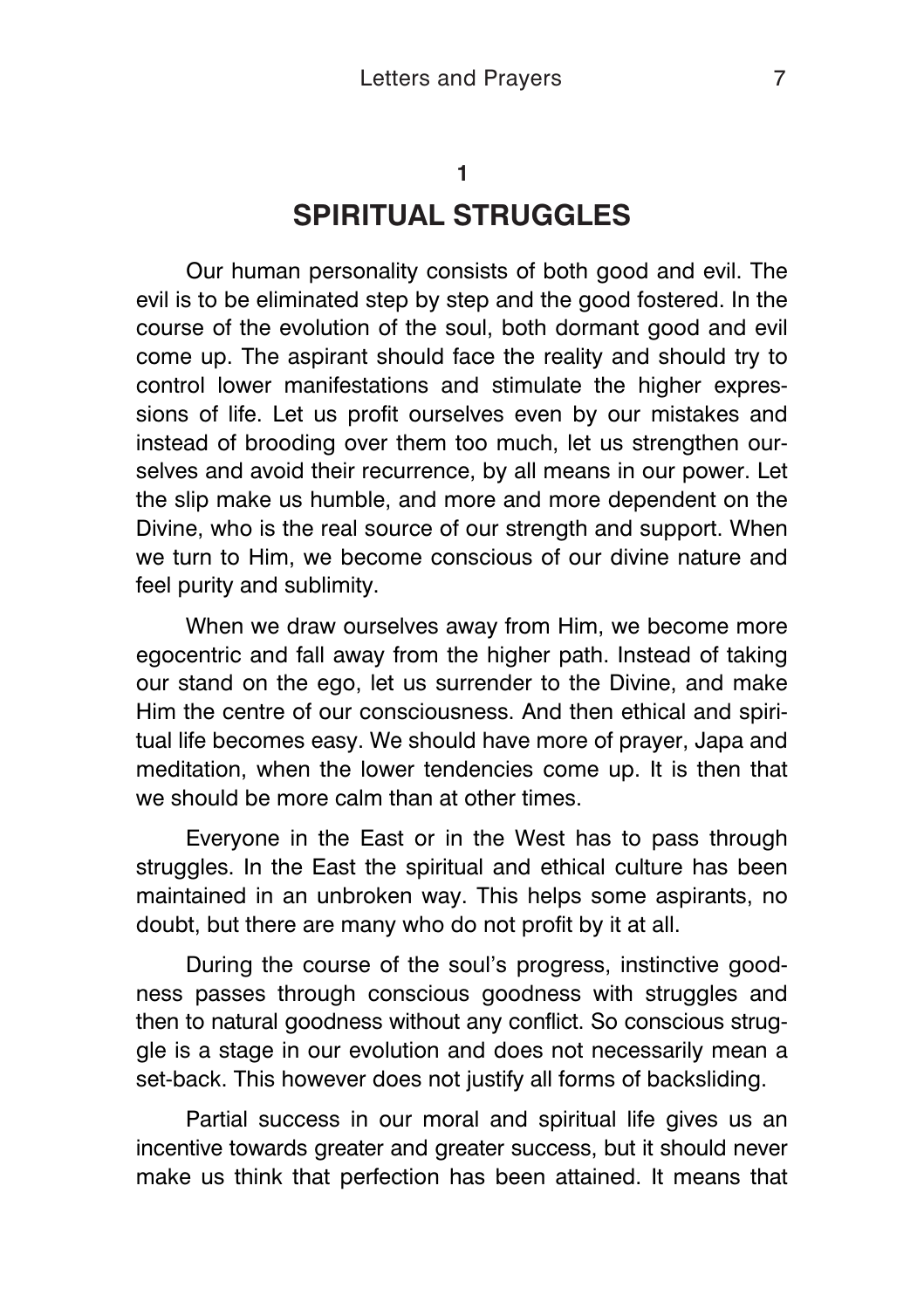although we have made some progress in purifying ourselves by controlling our lower nature and tendencies, much of the impurities and evil tendencies are still here and are to be controlled and finally eliminated.

All along the period of our ethical and spiritual practice we must have an abiding faith in our potentialities, in our capacity to move nearer and nearer to our goal. But we should never take the potential to be actual, unless it has been fully realised in life, unless it has brought about a complete transformation in our thoughts and activities.

We should always bear in mind, that with the money we get in dream it is not possible for us to buy food and appease our hunger in the actual empirical world.

The strength of a chain is to be judged by the strength of its weakest link, and so our capacity to stand evil company or association is to be judged by the response we make towards it during our weakest moments. We should therefore be on our guard, trying to protect ourselves, as much as possible, from evil influences, and should also put forth every effort to strengthen the weakest links in our character through right thinking and conduct, through self-analysis, prayer and meditation.

We must also try to intensify our faith in the Divine, who, as Ramakrishna very aptly says, comes towards us ten steps, if we try to move towards Him one step. The mother allows the child busy with its play to go on with the play, but she has to rush towards the child who is tired of play, has begun to cry for the mother and also to crawl towards her. Such is also the case with reference to His devotees who want to approach Him in their weak, human ways.

We sow the wind and have got to reap it as whirlwind. All the suppressed whirlwinds will come up. All the bad pictures lying hidden in the mind will get developed sooner or later. We have got to "face the brute",<sup>1</sup> see things as they are, and then see the Divine in all things. In Him is all this play of Maya going on, hiding Him altogether from view. We have got to see through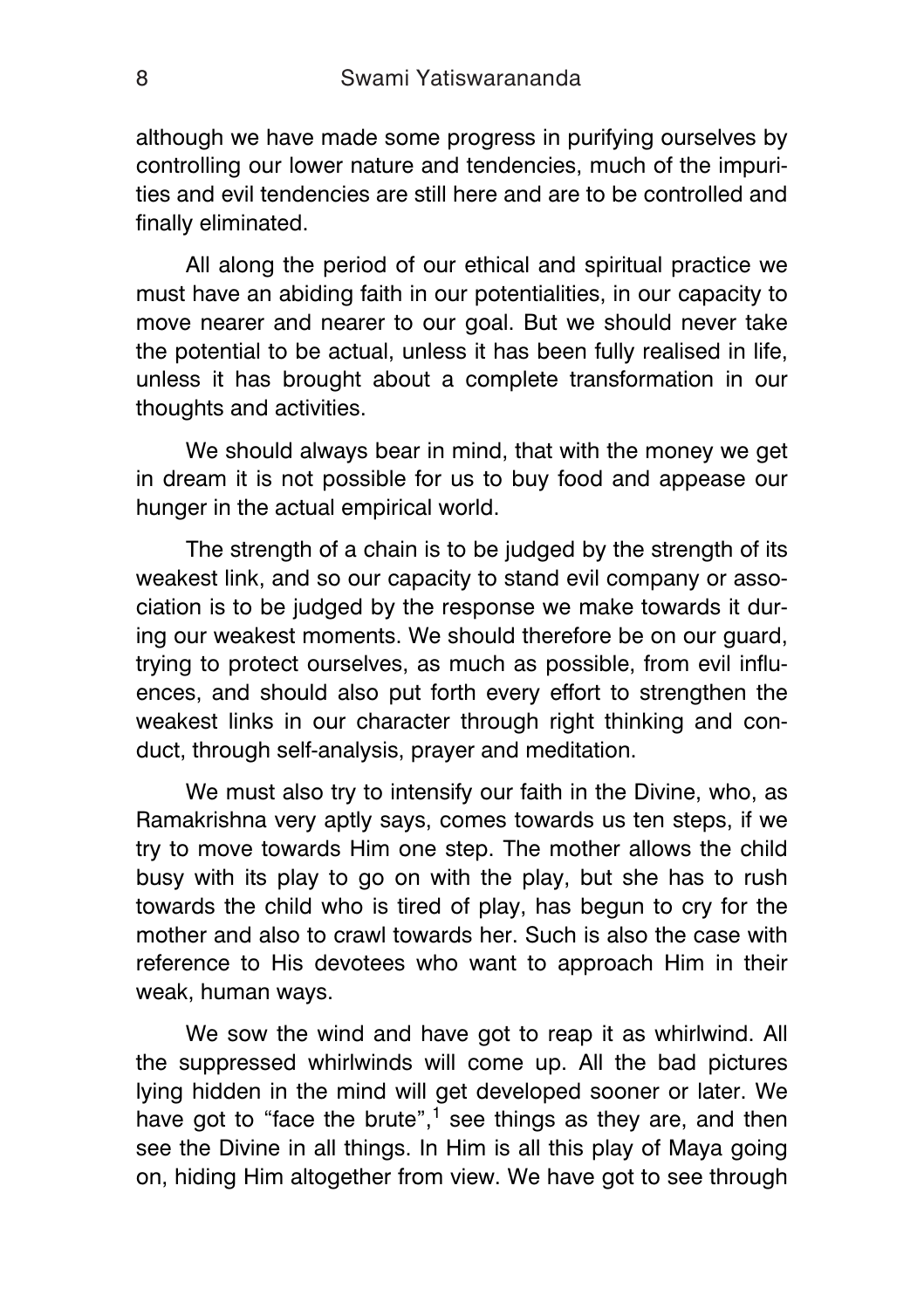this Maya. Our spiritual practices which include also the performance of duties develop a sort of mental x-ray by virtue of which we are able to see the phenomenal nature of things and also the Reality appearing as the phenomenon.

It is a hard long struggle which appears to be never ending. The more we advance, the subtler and stronger becomes this struggle. And in the course of the merciless self-analysis which we have to pass through, most awful things are revealed - things to which ordinarily we give big, high sounding names. All our so called selfless relationships and human feelings and sentiments are more or less based on self. Even our love for God, devotion for God-men and affection for fellow-devotees are to a great extent based on selfish considerations. But at the root of all these, there is always a Divine element which is mixed up with much of non-divine things. The gold is to be separated form the dross. This is the task of spiritual life.

By noticing the different elements in our sentiments and also the reactions of these sentiments on the mind and the centres of consciousness, we can very often find out their true quality and value. Feelings associated with the higher centres which naturally imply lower thought-planes, may be debased into passion of the worst kind. Hence we must always be on our guard during our association with people. And men and women, as you know, are not always what they seem. The more we study ourselves and others with greater scrutiny, the more do we realize this fact, sometimes to our sorrow.

Really speaking, we have no security on the plane of mere

<sup>1.</sup> There is an anecdote behind this phrase. One day, as Naren (future Swami Vivekananda) was returning from the temple of Mother Durga in Benaras, he was pursued by a troop of monkeys and fled, fearing that they might harm him. Suddenly he heard the voice of an old *sannyasin* calling out to him, "Stop, always face the brutes!" Naren turned, his fear gone; seeing him defiant the monkeys fled. In a lecture given in New York, years later, he referred to this incident and pointed out the moral of the story in this wise. "So face nature! Face ignorance! Face illusion! Never fly!"—*The Life of Swami Vivekananda*, Advaita Ashrama, III Edition 1944.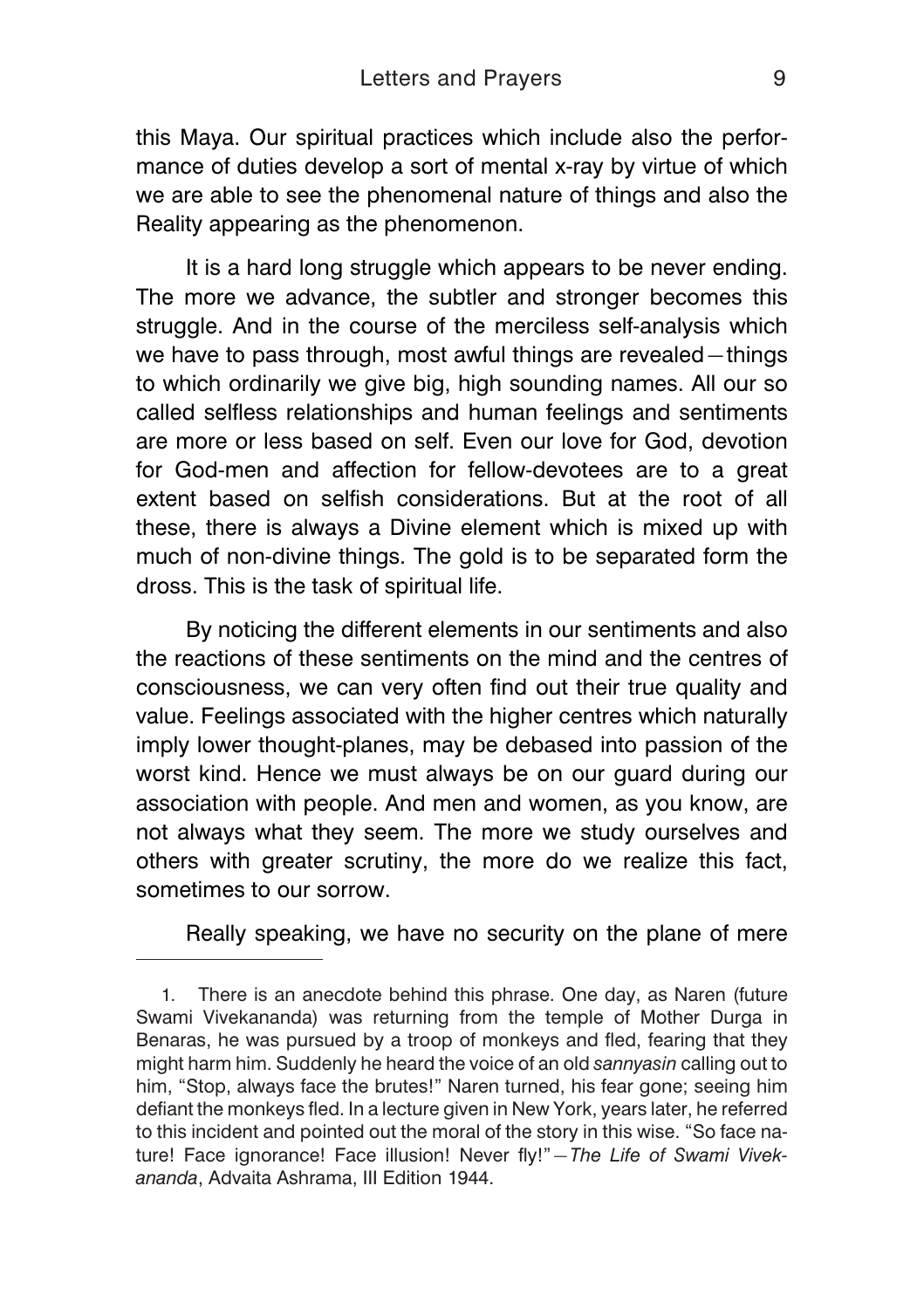sentiments however essential they may be for the evolution of our soul. Our feelings must be based on the Divine Consciousness and also connected with it. Then alone do we get real stability and become free from fear. Of course we can attain to this ideal only by proceeding step by step, by passing through many a failure and defeat.

The Lord's grace is on us, though we do not deserve it. We should pray to Him to protect and guide us all in the midst of all our strivings and struggles and take us nearer and nearer to Him.

Simply by giving up this world physically, we cannot become pure in thought, word and deed all of a sudden. First avoid the deed and then the word, though the second is more difficult than the first. The greatest difficulty lies in attaining purity in thought. This is the case so long as we remain on the plane of relative morality—in which both good and evil are realities—but we try to avoid the evil and bring in the good. Owing to the old tendencies and impressions, the evil wants to slip in and sometimes succeeds in coming in. With an effort of the will we have got to replace it by good thoughts. This tug-of-war is inevitable in every case. Only as we advance, the struggle becomes subtler and subtler, and having risen above the plane of gross or crude forms of good and evil, we have to deal with their subtler forms.

During all these struggles both on the gross and subtler planes, we should try to dwell on the holy thought as much as possible and thus drive away the unholy one. But sometimes the imagination grows morbid and the unholy pictures become very vivid in spite of ourselves. In such a case while repeating the holy word, and trying to think of the holy thought, we should take the position of a "witness", a spectator towards the evil thoughts and detach ourselves from their entanglement. During moments of forgetfulness we may identify ourselves with the evil thoughts and feel affected both mentally and physically, though not actually doing the bad. But as we become more and more watchful and practice non-identification, we can keep them at a distance even when they make their appearance before us.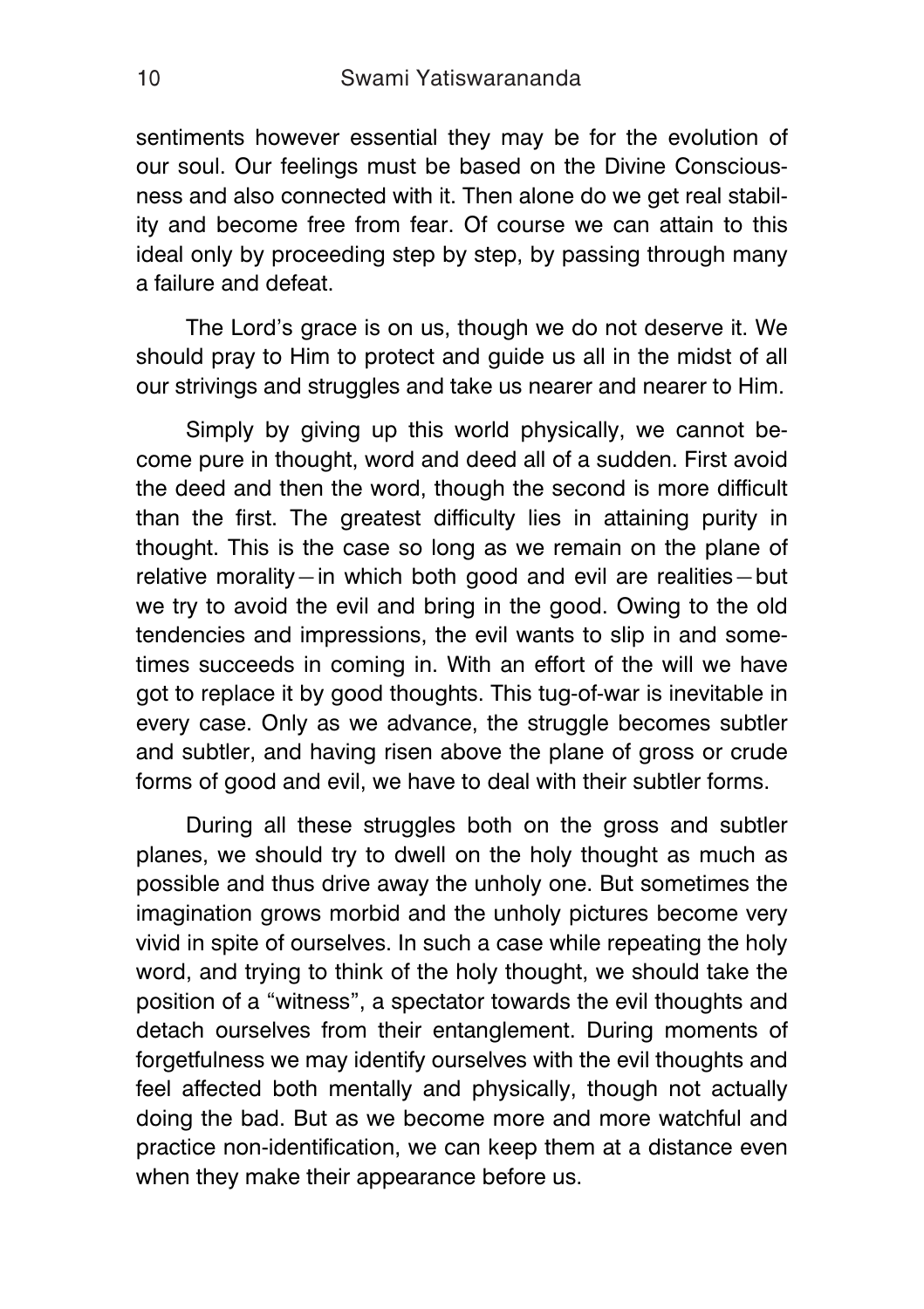Under certain circumstances it is not possible to prevent the rising of the thought, but through practice one can look upon it as one would do in the case of a mirage, the unreal nature of which one has already found out. The phenomenon cannot be stopped, but it may be seen just as phenomenon, something having the semblance of reality, but truly unreal in its nature.

And in order to realize the unreality of the phenomenon of names and forms, we must try to see the Divine, to think of the Divine lying at its back, at least. As we succeed in recognizing the divine Principle at the back of all physical forms, we are able to remain really unaffected by them. If in the course of the struggle we cannot help feeling more or less affected by them, we should not brood over the lapse, but try to think of the Divine as much as possible. Even if one is defeated, one should say with Swami Vivekananda:

*"…..... unending battle— That verily is His sacred worship; Constant defeat, let that not unnerve thee; Shattered be little self, hope, name and fame; Set up a pyre of them, and make thy heart A burning ground. And let the Mother (Shyama—Kali) dance there."*

I am glad you are realizing more and more the immensity of the spiritual struggle. Simply by remaining in a nice mood for some time we do not solve our spiritual problem. It is like having a pleasant dream. It is very good to have such an elevating dream. But through it we must realize the superconscious state that transcends the waking, the dream and the dreamless sleep. Let us always remember Sri Ramakrishna's parable of the "Woodcutter and the holy man," $2$  and move onward and onward, till we reach the ultimate Goal.

 $\approx$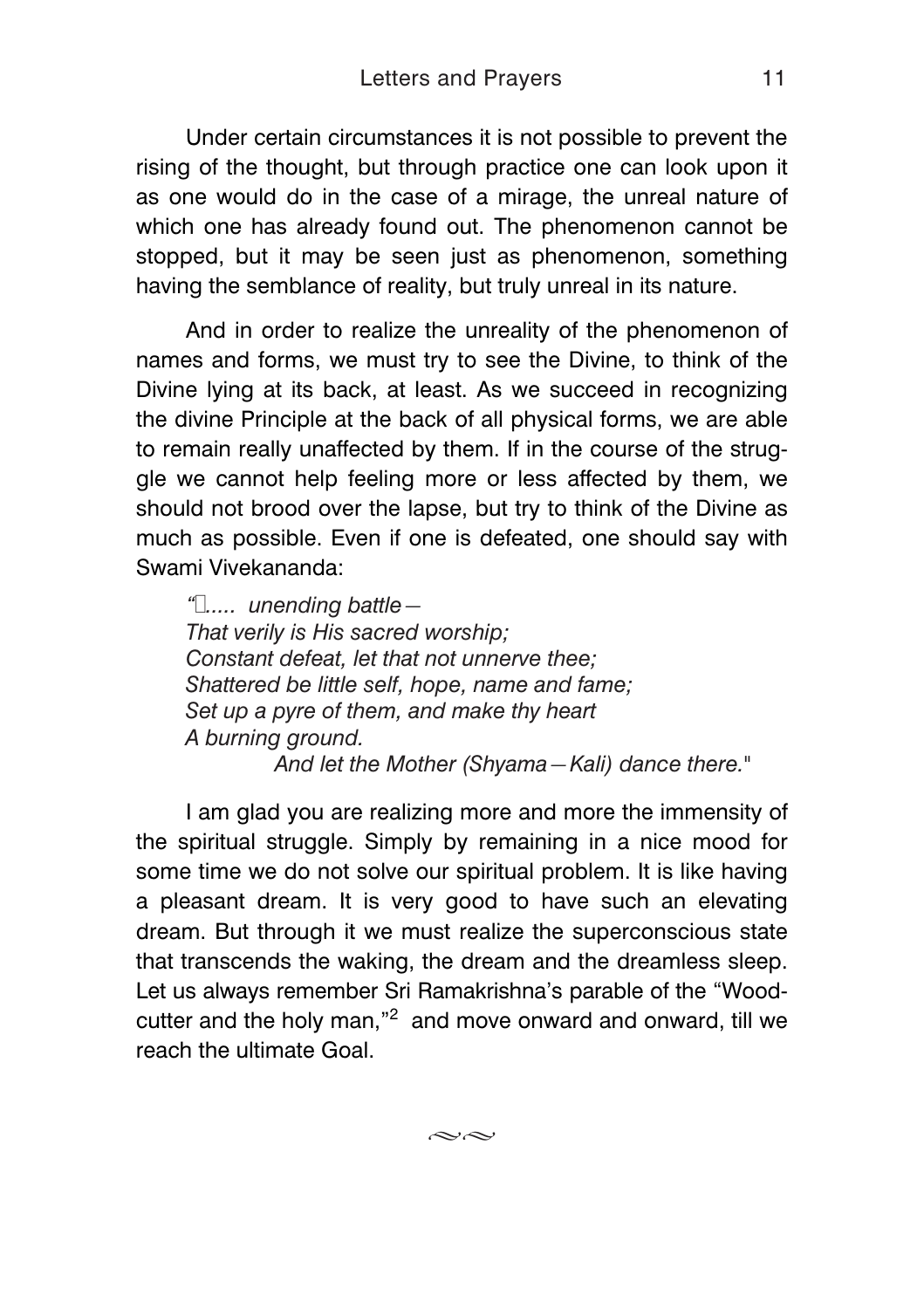#### <span id="page-11-0"></span>**2**

### **BE DEFINITE**

Both good and evil belong to the relative plane. There is a difference between good and bad, but both belong to the relative plane, the plane of phenomena.

The thin cloud reflects the light. The dark one also does, but very little. And when the thick cloud becomes thin, then it reflects the light all the more. The real substance is not the cloud, neither the thin nor the thick one, but the light. Both the thin and the thick clouds only limit the light, i.e. the cloud is the limitation that must be got rid of.

Even when we speak of God and the soul, this is a limitation, but the highest form of limitation. Since we are still on the staircase and not on the terrace, we should always think of the higher parts and the lower parts, stressing the steps very much now, but always remembering that our goal is beyond all steps, beyond the whole staircase.

So long as we worship, so long as there is the worshipper and the object of worship, even in the subtlest form, it is dualism. Monism is a state, an actual experience, but all these steps take us slowly to the final realization. It is a graduated course.

So, now, we need not worry about the One without a second, about getting merged into the One, but we should see that

<sup>2.</sup> The story of the wood cutter and the holy man: A wood-cutter once went to a forest to gather wood. A *bramhachari* said to him, 'Go forward!' He obeyed the injunction and discovered some sandalwood trees. After a few days he reflected, 'The holy man asked me to go forward. He didn't tell me to stop here.' So he went forward and found a silver mine. After a few days he went still further and discovered a gold mine, and next, mines of diamonds and precious stones. . With these he became immensely rich. Through selfless work, love of God grows in the heart, then through His grace, one realizes Him in course of time. God can be seen. One can talk to Him as I am talking to you.—"*The Gospel of Sri Ramakrishna*", Sri Ramakrishna Math, Madras.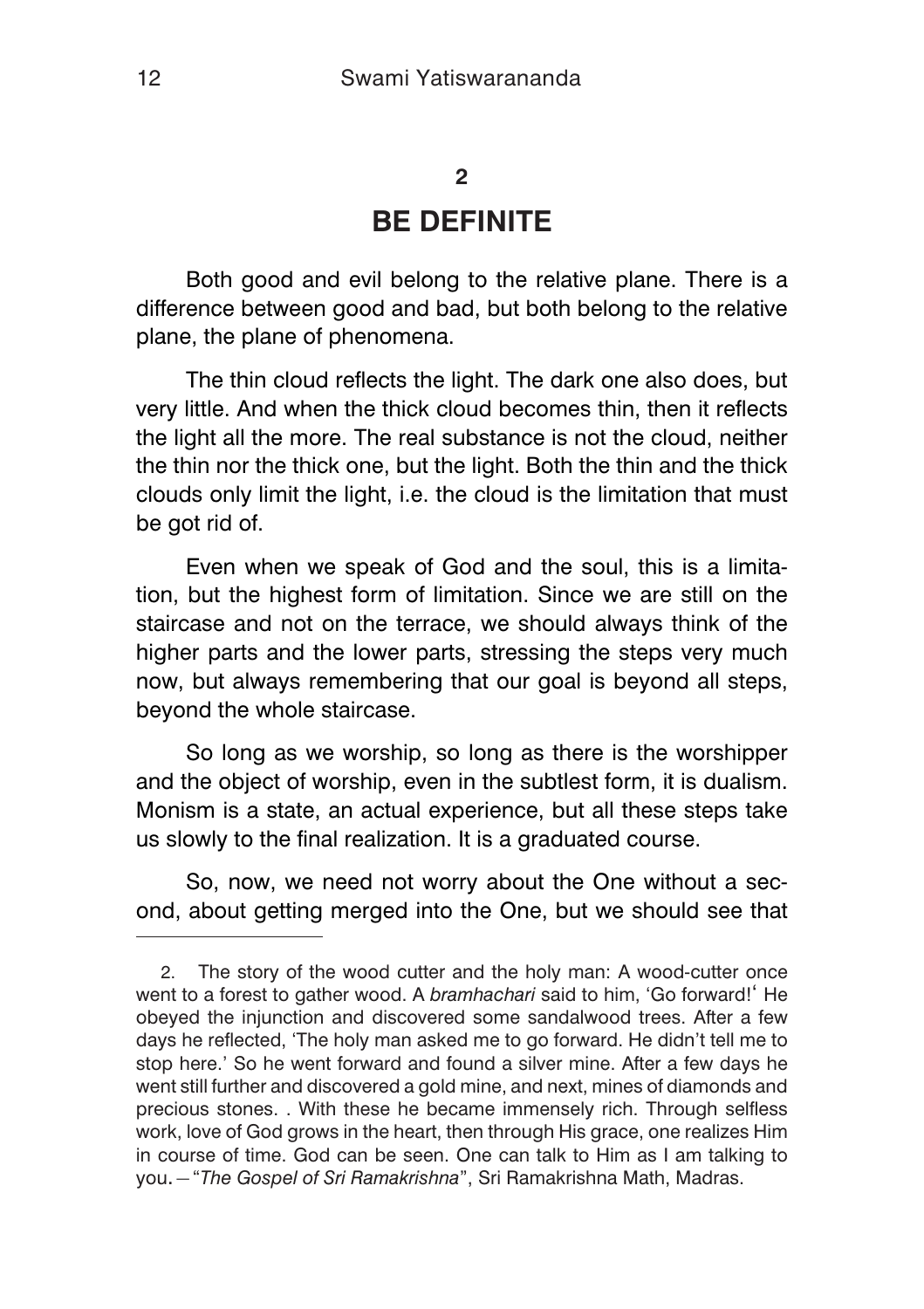we bring the One into many. You need not be afraid of getting merged as this will take millions and millions of years. So there is no imminent danger of your losing yourself and getting merged into the One.

In the path of devotion the aspirant always has something to support him, and all need an amount of personal support, a holy Personality to some extent.

If you feel that you are drowned in an infinite ocean of Consciousness, you feel that your personality is something subtle that has become gross.

Think that both the vast mass of Light, your Object of worship, and the small particle of light are drowned in a vast infinite ocean of Light. First we think more or less of the body only, and there is only an indefinite idea of the Principle of Life standing at the back of ourselves, of everything, then we begin to stress the Principle of Life more than the body and try to see the Divine spark living in all bodies giving life to all bodies.

It is possible for a devotee to love the Formless as much as God with form. This is only a question of temperament. In this, there are three steps:

- (1) With form and with attributes.
- (2) Without form and with attributes.
- (3) Without form and without attributes.

In the greatest Incarnations and prophets you see a manifestation of the purity, knowledge, love, etc., that are God's. And as the nucleus of our small personalities there is this same purity, knowledge, love etc., but all covered with ignorance. Our personality is a combination of the true self and the false self. The spark of light forgets its light-nature and identifies itself with the cloudnature, and then all the troubles and miseries of life would arise.

The body may be the centre of our consciousness. The mind may be the centre of our consciousness. The little soul may be the centre of our consciousness. The Infinite may be the cen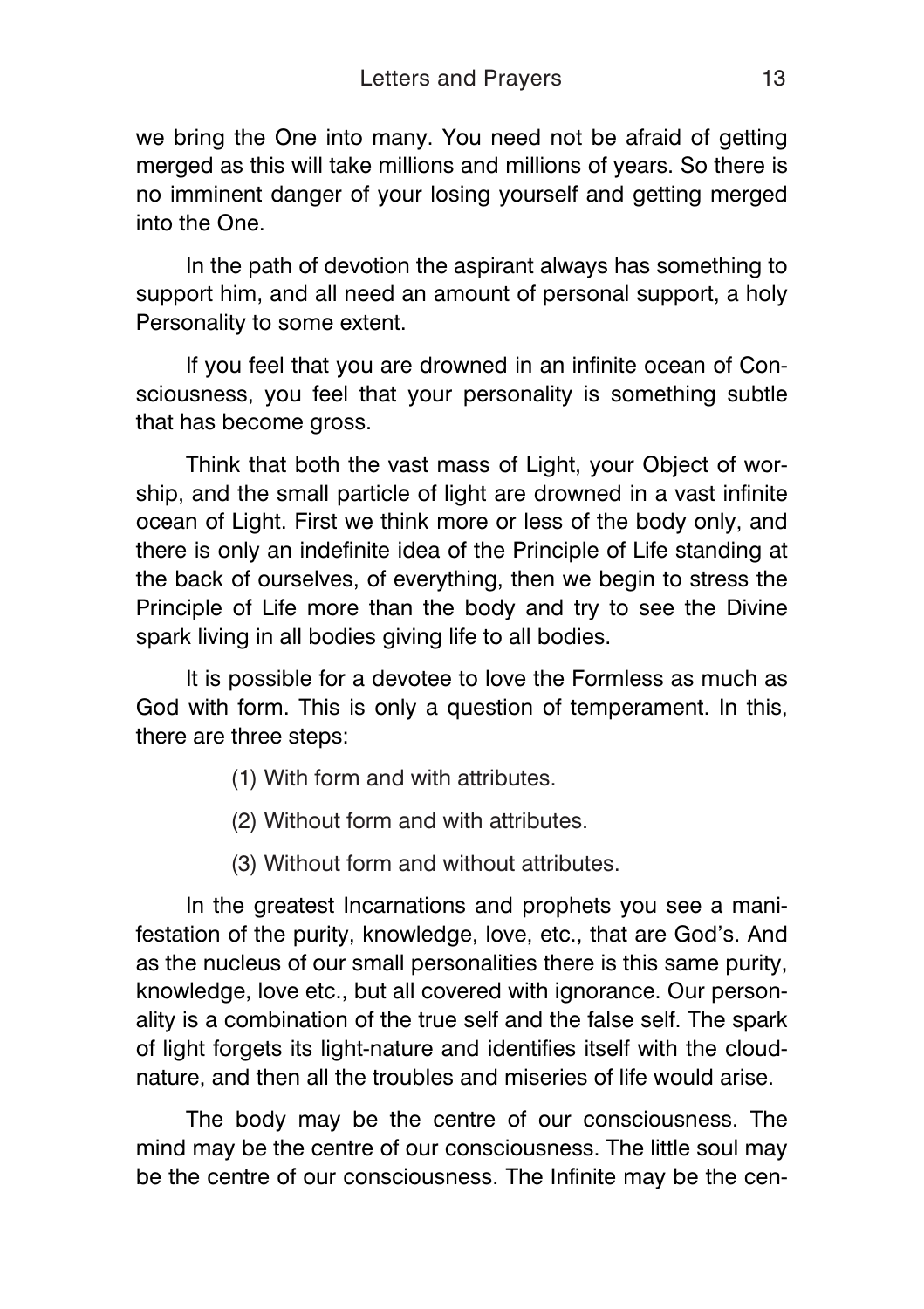tre of our consciousness. And our whole attitude, all our actions and thoughts depend upon what centre of consciousness we have chosen, and where we have our centre of gravity.

All our thoughts and ideas and imagination must be clearcut, definite, not hazy and vague. Very often the church-goer goes to church and tries to pray there to something hazy, indefinite, vague, feeling himself to be nothing. But when he comes out again he stresses his personality all the more in his everyday actions and thoughts and does not believe himself to be nothing. Our prayers, our worship, etc., must be directed towards something definite, be it in the form of a human personality or in some other non-human form.

So long as we take our personality to be real, we must also take other forms to be real and have a holy Personality to centre our thoughts and feelings upon. This may be a Christ, a Buddha, a Ramakrishna, etc.

Dreaming forms part of our spiritual culture, but we cannot go on living on dreams eternally. There must come a time for every aspirant when he must be wide awake.

We have got two forms of consciousness. We make the soul the centre of our consciousness and feel the Infinite in that, or we make the Infinite the centre of our consciousness and feel the soul as a manifestation of this Infinite. Making our soul the centre of our consciousness, we feel this Infinite in the soul. Making the Infinite the centre of our consciousness, we feel that the soul is its manifestation. We come to feel the infinite ocean of Life, joining, combining every point of the circle.

At the beginning, this may be an imagination, but ultimately it becomes an experience.

As regards our spiritual practice, we must be very definite, do away with all hazy thoughts and feelings. If you are able to catch the Formless, do it by all means; if not, take hold of the form and realize the formless in the form, next realize the Formless in yourself, then the Formless in all.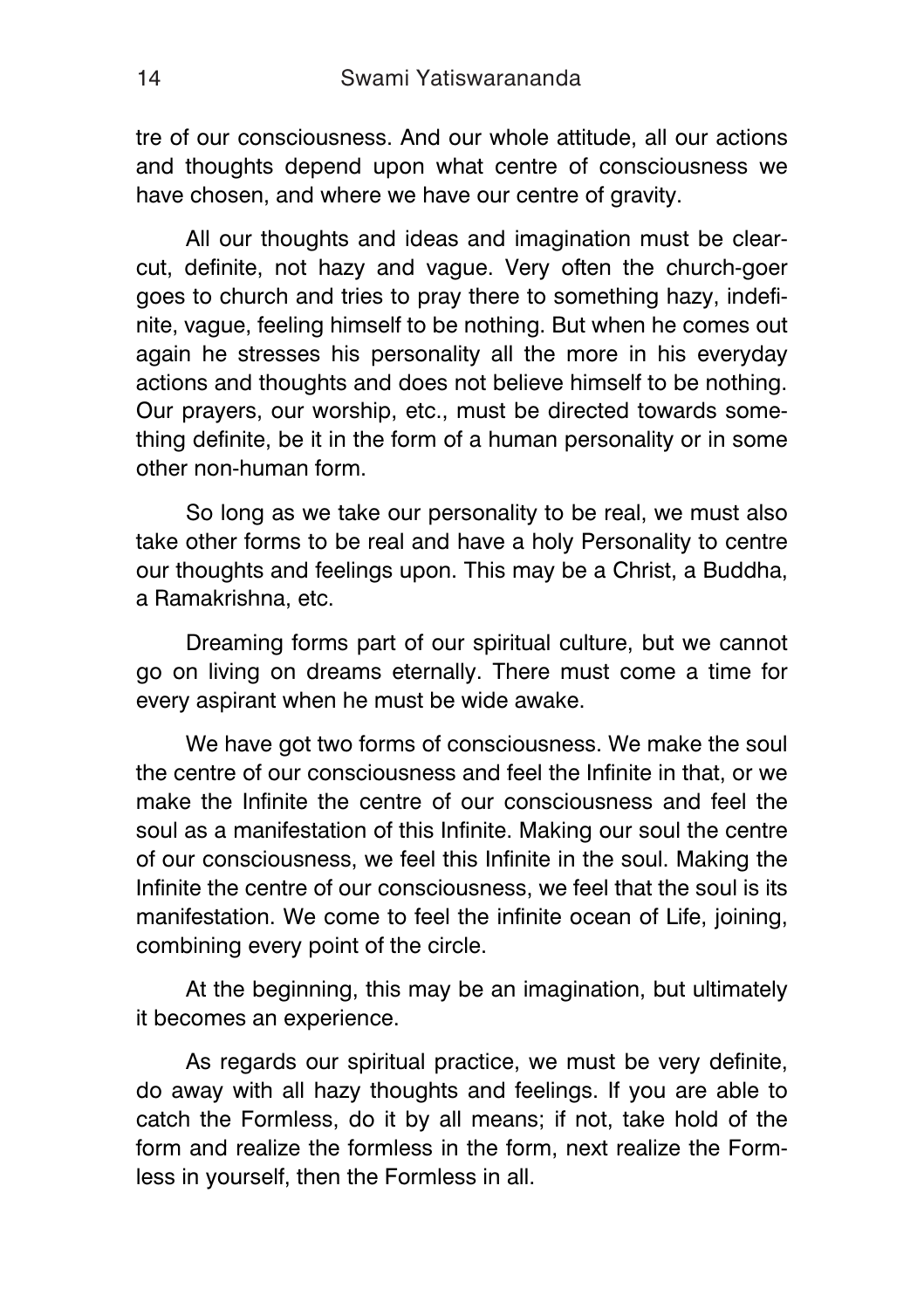There are some devotees who, in a certain mood, would have the form and the attributes, and in another mood the formless with attributes. At every step we must be in touch with the Divine, whatever be our mood.

Sri Ramakrishna was very fond of a Sanskrit passage:

"When I think of myself as identified with the body, I am Thy servant, and Thou art my Master, my will is controlled by Thy will.

When I think of myself as a *jiva* (individualized soul) as distinct from the body, I am the part and Thou art the Whole.

When I recognise the spiritual Principle in me as distinct from body and mind and *jiva*, I realize that I am one with the Divine."

During all our practices we must take a definite standpoint from where to proceed.

A dualist with experience is infinitely better than a monist without experience.

There are some aspirants who are not satisfied with having only one form of meditation. They think of the infinite Ocean in which there is the worshipper and the worshipped. The devotee thinks more of the Divine than of himself. Then he tries to think of the Principle in the object of worship and in himself. The next step will be that both these are getting merged, that the bubble and the wave are getting merged into the infinite Ocean.

So long as there is even the slightest clinging to personality, one passes through all these births. When this clinging stops, then the water-particle becomes one with the ocean. But, now, we need not worry about getting merged.

Before we die, we must get at least some glimpses, and then move on. If in this life, we do not succeed, begin again and again, move on life after life, till you reach the goal.

If some day we are going to realize the Self, why not try to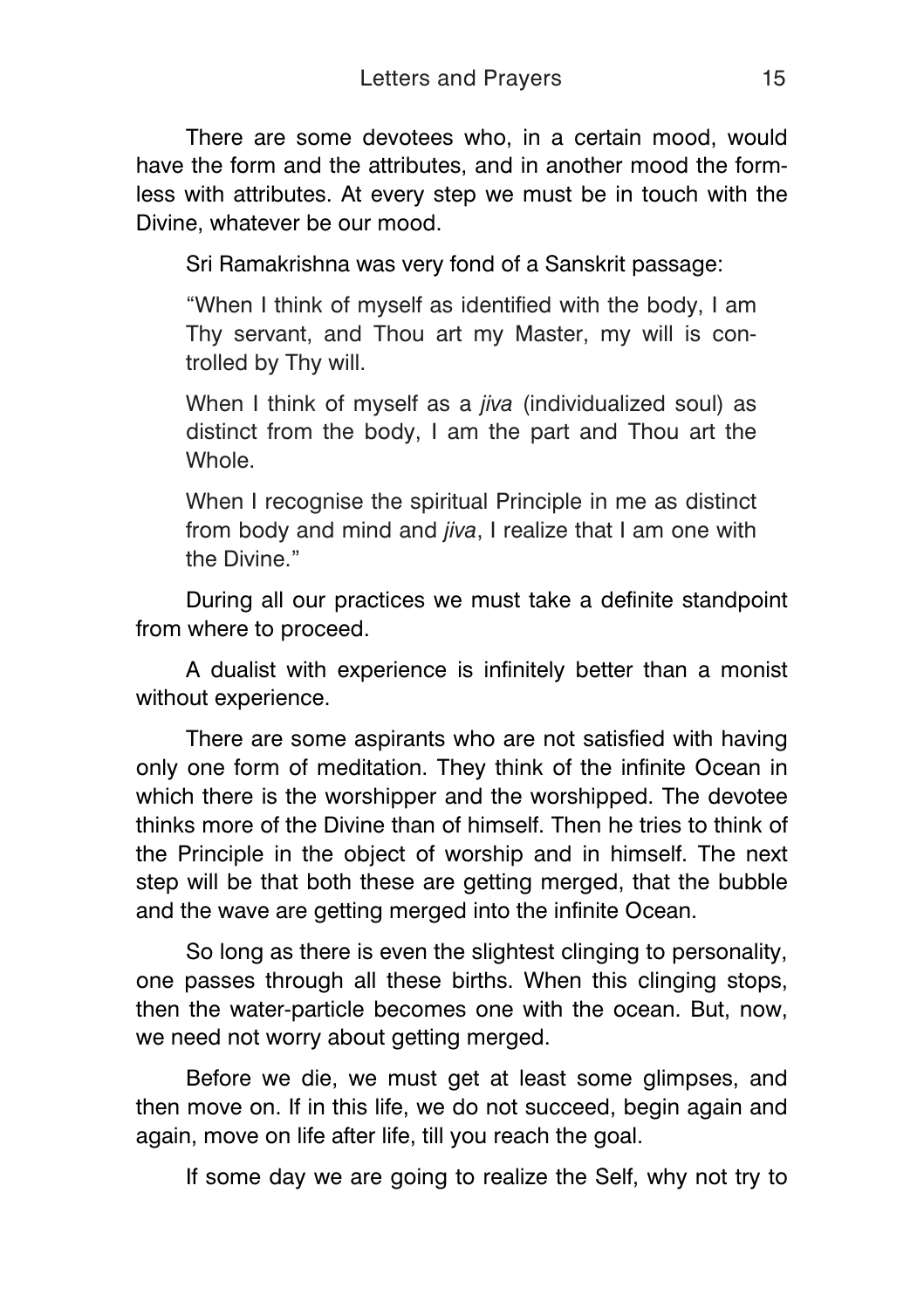do it now? So the ideal of Vedanta is to realize Truth while we are alive.

"Until you fall asleep, until you die, busy yourself with the Vedantic thoughts."

The human soul is creative and bound to create something. And if you do not consciously direct this creativeness along the proper channel leading to higher forms of creation, it will be creative on a lower plane. The best way to control the harmful activity and creativeness of the ordinary person would be to give his energy a higher turn. There is physical creation, mental creation, spiritual creation. Why not go in for the higher and the highest forms?

The Westerner is a fighter, so let him not only fight on the physical plane, but also on the ethical and the spiritual plane. Instead of fighting one's enemies outside oneself, let one fight the enemies inside oneself.

In the West there is so much of inventive genius on the physical plane, why cannot something be had on the ethical and spiritual plane too? The Westerner wants dynamism, but let him have dynamism on a higher plane. Let him create something higher.

Very often without doing the compulsory figures, we want to become fine free-skaters. But this most troublesome figure-skating is to be done first; otherwise we shall never become excellent free-skaters. But this is what we are always trying to do in spiritual life.

Just as this physical world is real, the thought-world is real; even more real than the other. The more important thing is the thought, but so long as the mind is outgoing, we do not grasp this fact. First comes the thought, then the physical world.

Unless the thought rises, there is no physical action. The thought plays a greater part than the body, but we think that the body plays a greater part than the thought. Really speaking this whole physical world of ours is only a small part of the thought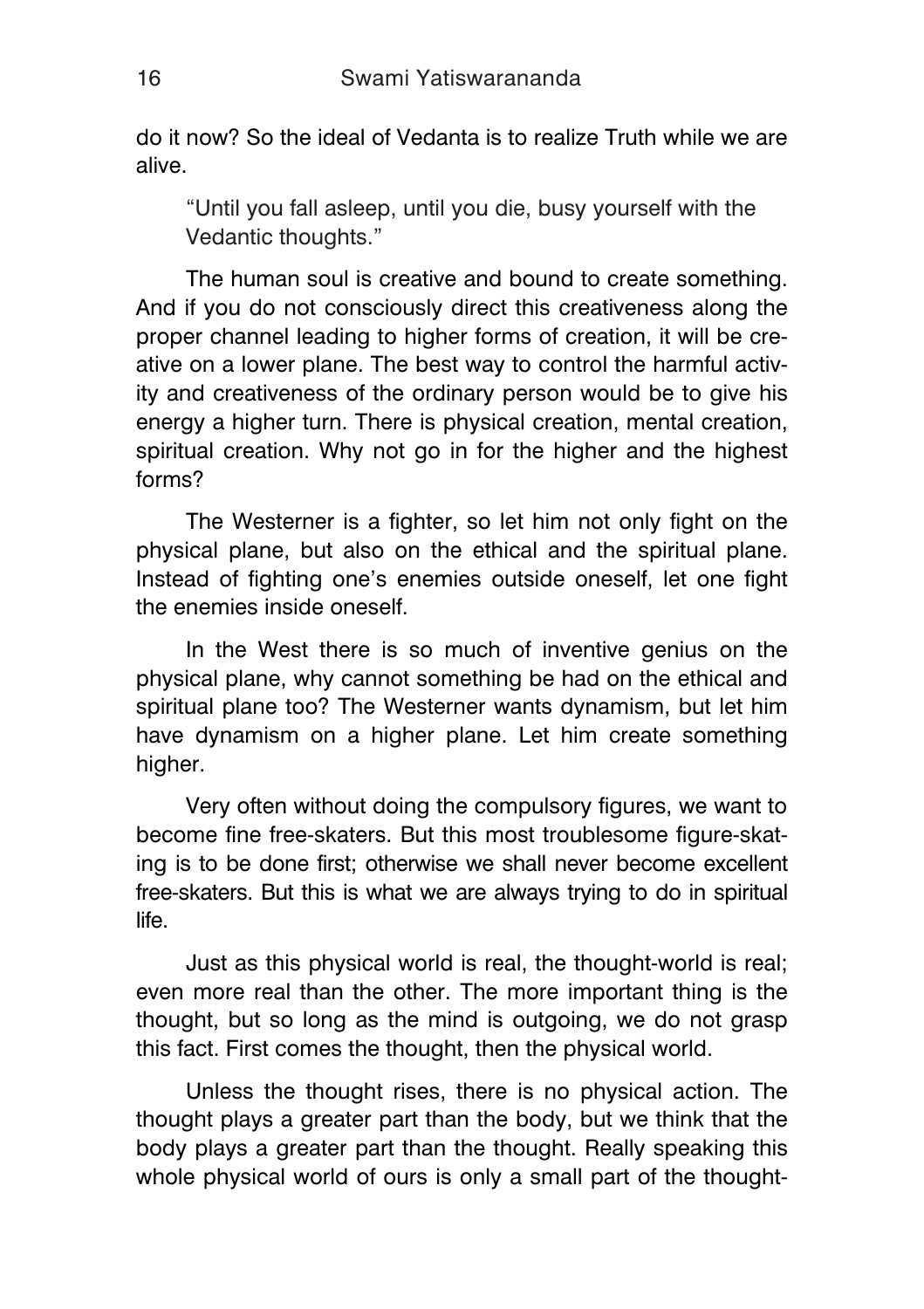world.

First there is the sense of existence; then comes the thought and then action.

It is only when we rise to the plane of consciousness that we give anything the right place. So consciousness is a reality of the first order, thought of the second order, action, physical action, of the third order. We must never lose sight of this fact.

First I am, and then I think, and then I act. But ordinarily, our way of thinking is just the opposite. I can exist without thought, I can think without action, but I can never act without being and thinking.

 $\approx$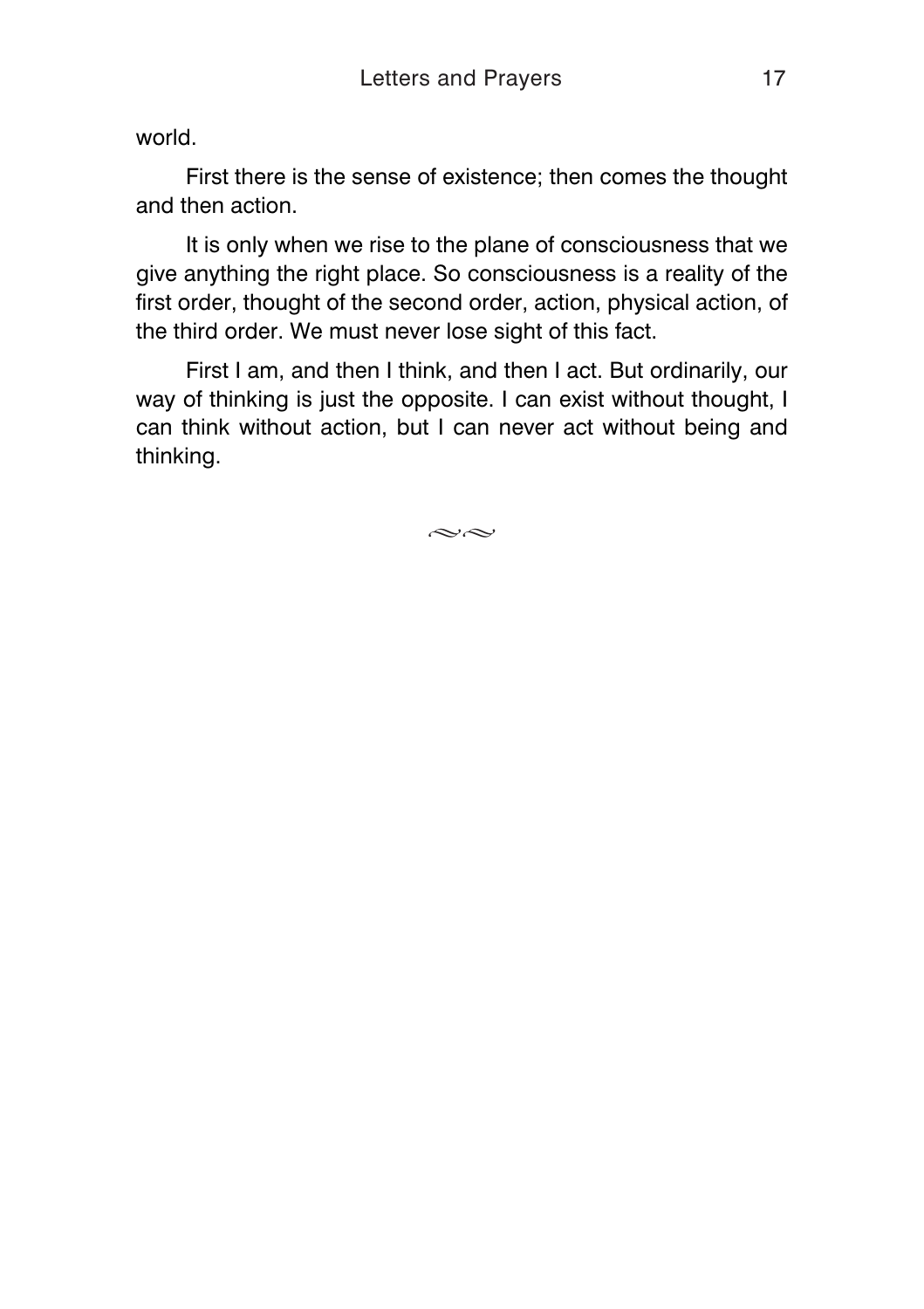#### <span id="page-17-0"></span>**3**

# **THE DIVINE PRESENCE – 1**

I am very glad to learn that you are finding joy and peace in your spiritual practices. Please be always regular in your meditations and readings, as also in the fulfilment of the duties of life. You will find greater and greater illumination and happiness in consciously living for the higher ideal and being more and more wide awake in a spiritual sense.

It is a rare privilege to have yearnings for Divine realization, and particularly to get the opportunity to follow the path in a clear and definite way. We all should feel thankful to the Divine for this blessing, and pray to and meditate on Him in the very depth of our being.

Please set apart some time for the study of the holy literature every day. Clearer and deep thinking on what you read will help you not only intellectually, but also spiritually.

It is not possible for us to have always ready-made good mental atmosphere. So we should try to create a nice atmosphere about ourselves through right thinking, right feeling and right activity. And then wherever we go, we carry that atmosphere with us, and remain greatly uninfluenced by the evil influences of the world.

During Japa along with repetition of the holy name, the devotee should also think of the form of the Ishtam or of the formless form, associated with the sound symbol. The centre of consciousness is part of an Infinite Consciousness that pervades our entire being, nay, the whole universe and exists even beyond it without any limitations. First, the sound and thought go together and then sound gets merged in the Divine idea and consciousness. As you go on with your practice, you will realize more and more what it means.

There are more approaches than one to the Divine. We too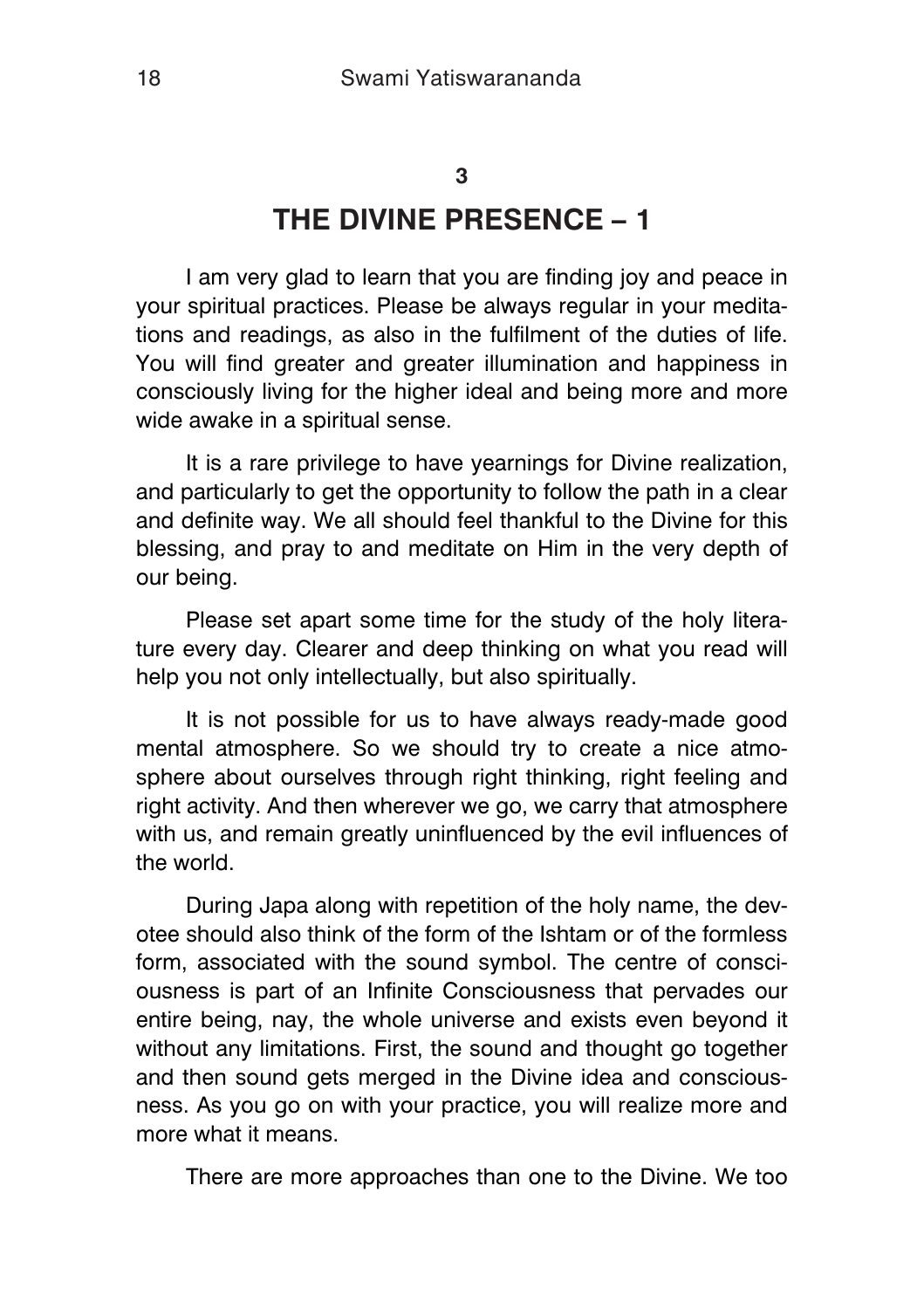accept Christ, but as you know, having read the Life of Ramakrishna, we regard Him as one of the manifestations of the divine. The whole universe including ourselves are manifestations—ordinary, imperfect manifestations. The Christs, Buddhas, Ramakrishna—we regard as perfect, special manifestation of the Eternal— Logos, the Eternal word of the Vedas and the Bible. This idea is common to both the Easterners and Westerners. And the perfect manifestations are meant for showing the Light and Truth to the imperfect manifestations. The Logos or Word is one impersonal fact. In its grosser manifestations it becomes personal or human. These manifestations may be many, but that which manifests itself is one. We may accept all the greatest manifestations, or some one or more of them. But all of us must be true to the One and Eternal that incarnates itself from time to time for the good of the world.

If a Holy Personality as distinct from the Principle behind the personality appeals to you, you may worship and meditate on Him—but this should be a stepping stone leading to the realization of the Principle.

In due course the Absolute—the Impersonal Being you are trying to meditate on, will reveal to you that He again is manifest as the personality—that He, the Transcendent is also the Immanent. And He is to be recognized in the perfect manifestations as also in all imperfect manifestations. In this matter there is no question of Eastern or Western as the Divine transcends all limitations.

It is very difficult to get the company of spiritually-minded people. So we should try to keep the company of the Holy Personality, when the sense of personality is strong in us and the Impersonal is beyond our reach. Can you learn how to talk to your Ishtam? You will find it a great help. We are all general manifestations while the Divine Personality is a special manifestation. We may love and talk to the Divine Personality, and even to the Personal Impersonal that manifests itself as the Holy Personality and also as our small personalities.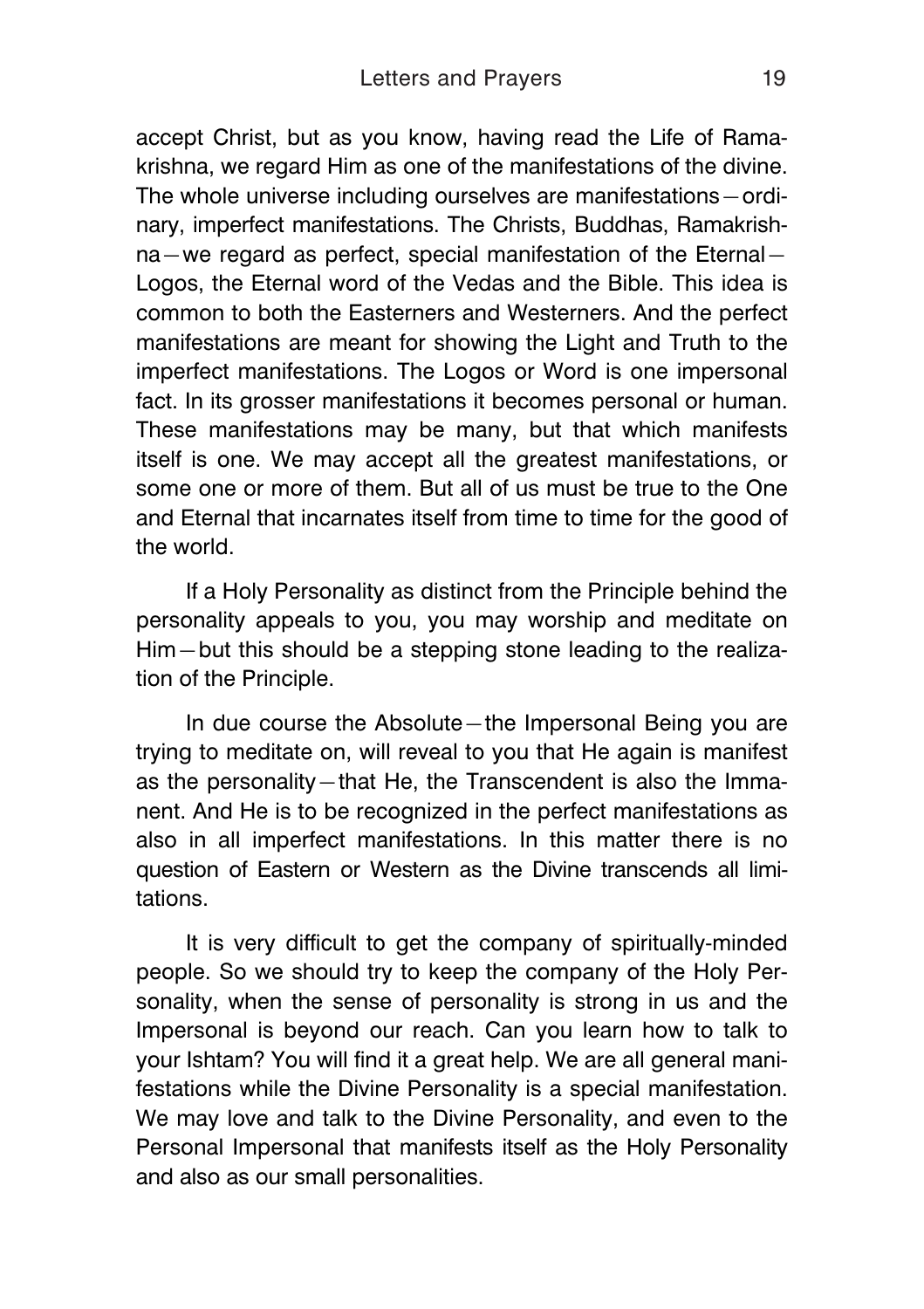Please draw up a regular routine noting time for meditation, studies, writing work and household duties and also for rest.

When we think of the Holy Personality–first comes the form, then His noble feelings and ideas and finally His spiritual consciousness. In Him we first see the link between the individual and universal consciousness, and then we realize the same link in ourselves, though in a less striking way. Again, at the beginning, we stress the individual and recognize the Universal which permeates it. Later on, we put greater stress on the Universal and regard the individual as the manifestation of the Universal. Finally both the Universal and the individual get merged into the Transcendental which is spoken of as the One without a second.

After some time, contact with the Divine—the Impersonal who manifests Himself as the Personal is to be made your central thought. We have to feel the touch of the Divine within our soul, and also to try to see Him —or rather feel His Presence in all beings, without, however, creating any moral confusion. We should value the good since it manifests the Divine more, and should avoid the evil, as it hides the face of the Truth.

During Japa you should try to think also on the Divine, having at the same time the feeling that the holy vibrations and thoughts are making your body and mind pure and calm, thereby enabling you to feel the presence of the Divine in you and outside you more and more definitely.

Meditation on pure Consciousness is the best, next to it is meditation on divine attributes, and next to it is meditation on the holy form, of course, calling up the holy attributes also.

By trying to look at the body from inside and thinking of the spirit animating it, our sense of personality is positively minimized in case both thought and feeling go together.

Again, try to apply this process of looking from within, in the case of the forms which appear in the mind and create troubles. The outward form of ours as well as of others—is associated with desires and passions which seem to disappear the moment we come to have the inward view. Face plays a great part in our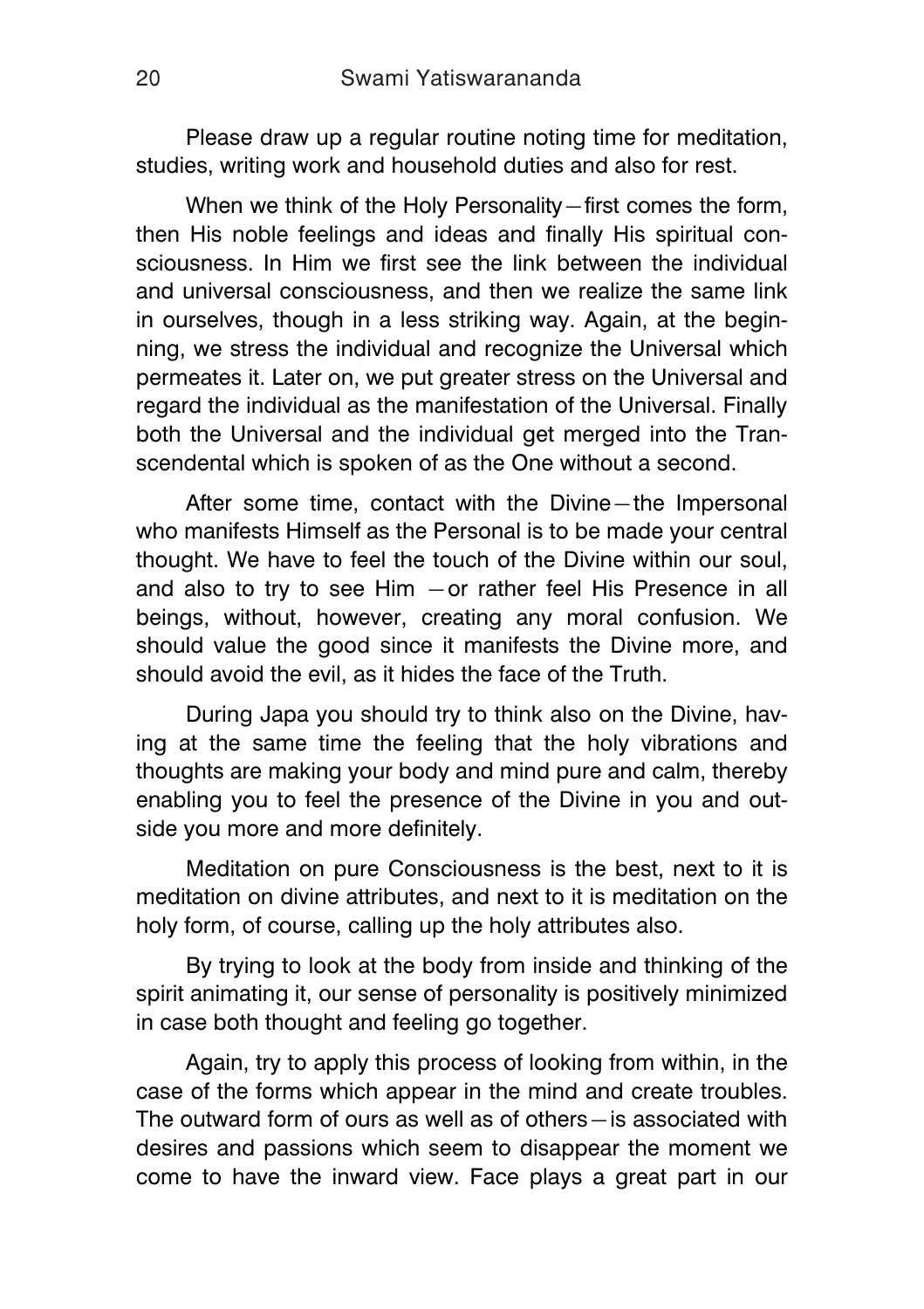body-consciousness. We may look at the face also from within. It becomes easier for us to see the Divine in each form by approaching it in a spirit of veneration.

First, we have got to develop the personality and then we must dissolve it, as it were, into the impersonal. Out of this impersonal will then arise a pure personality, always conscious of and dependent on its origin. It is this that becomes a true instrument of the Divine.

### **Changes of Mood**

It is always a source of great joy to come in touch with the Divine in us, our true Self and Being. Having come back to one's real home in the Divine, the devotee is at first unable to contain the joy. But for further growth and higher experiences it is essential to control even the feelings of joy and blessedness to a great extent, to surrender oneself heart and soul to the Divine and to feel the Divine contact both within and outside. Of course, the centre of one's consciousness and being is within oneself, but there comes a time when the barrier between inside and outside seems to be disappearing and we feel a Divine Presence, in which all the things, including our personality, have their existence and being.

Now, you have got to make your new experiences normal and natural. And this can be done by controlling the noblest feelings to a great extent and making the Divine Presence and joy permeate your whole life and personality.

Please see that you perform the duties of your life with scrupulous care and nothing is neglected even for the sake of enjoying the inner bliss. You should by no means develop abnormal religious psychology. It is our ideal to make even superconsciousness natural to us, to be wide awake, calm, controlled and active in a higher sense.

There are rises and falls even in the movement of spiritual growth and consciousness and we must be prepared for both and should remain unaffected as much as possible by both ela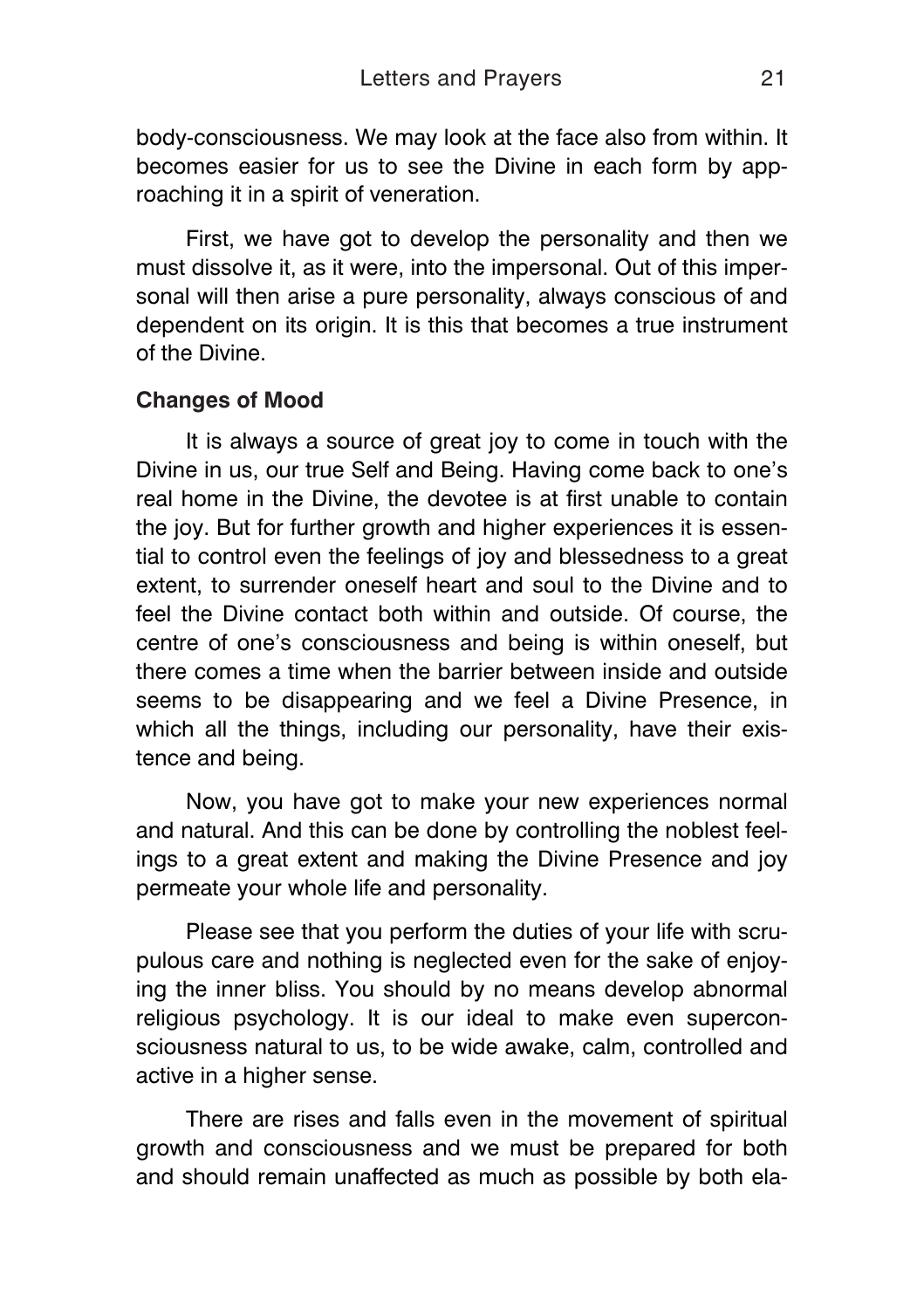tion and depression. What I mean is that we should have a lift of inner balance and harmony, always remaining on a higher plane of consciousness. When our soul is in tune with the infinite, we find even a greater joy in controlling our joy.

Please have infinite faith in the Divine—our true self— the Self of all.

Through the blessings of the Lord, you have known the way and have also got the glimpse. Without wavering, now please follow the path and realize the Truth fully, proceeding step by step, slowly and steadily. There are many difficulties and pitfalls on the way. Without worrying about small slips and falls, the aspirant should march onwards, making the Divine the centre of one's being. To such devoted souls failures are pillars of success. They pass through many a trial and come out of it victoriously in the end.

You may feel depressed at times. This is unavoidable. On such occasions please try to establish the inner contact with the Divine and the mood of depression will be replaced by the higher mood.

You should always try your best to maintain the inner contact with the Divine. There may be natural rise and fall in the mood, but if we try to remain in tune with the infinite, something of the higher mood always remains with us. At times it even appears to disappear. Do not feel upset. Calmly and quietly raise yourself, to the higher plane of consciousness and re-establish the contact and then everything will be all right.

Sometimes owing to our past impressions coming up to the conscious plane from the domain of the subconscious or unconscious where they lie hidden, there may be mental and even physiological disturbance. This is very troublesome and annoying. But we should not get unbalanced. We must take things as they come, having the attitude of the witness, try to see the Divine in them —realize the Eternal Medium in which all sensations, all vibrations, all thoughts have their play. And then the Divine becomes real in the primary sense and the forms appear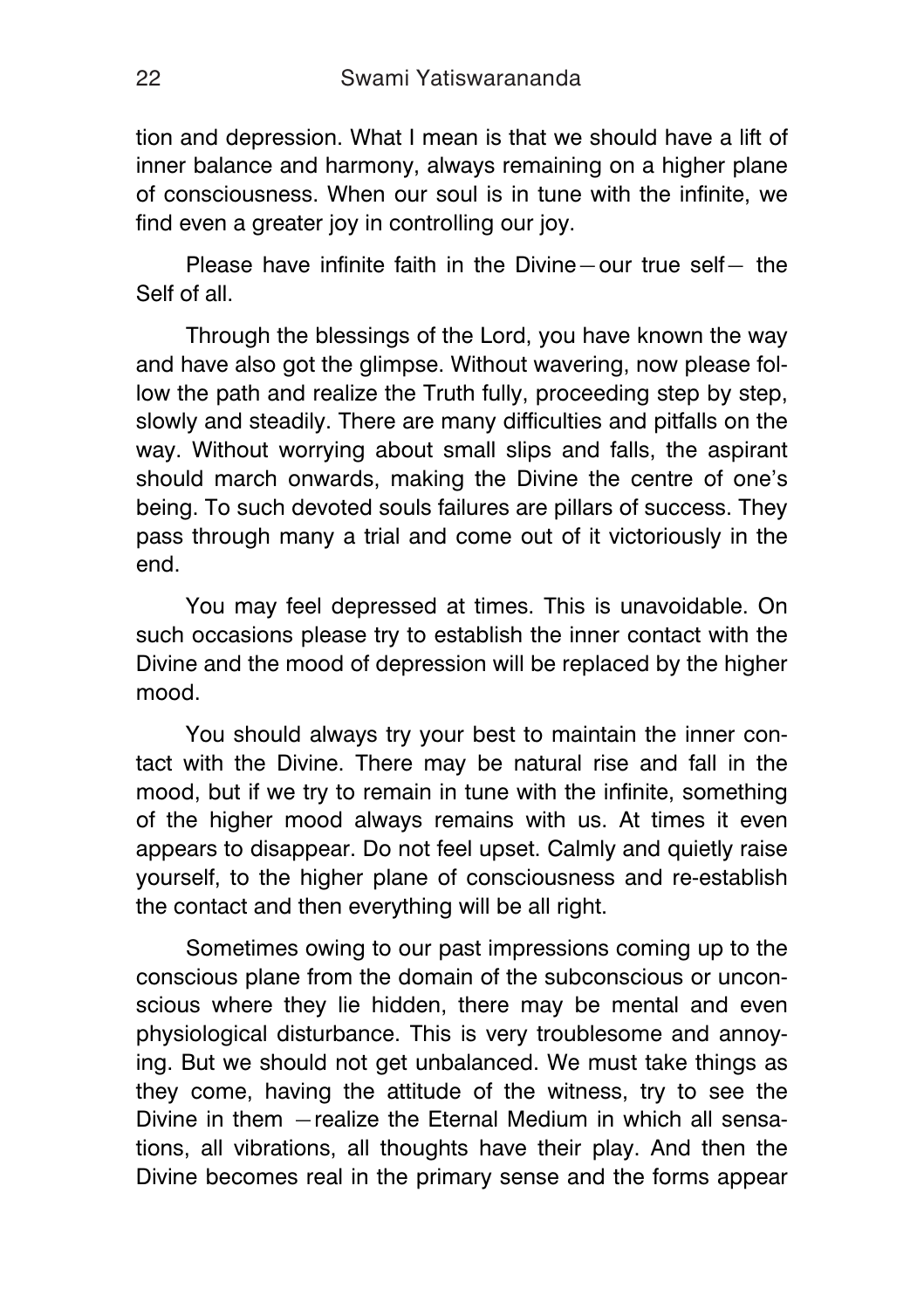to be shadows and lose their attraction and charm. When this is done, mental and physiological harmony will be regained. If you find that the brain gets clouded, pray to the Divine and meditate on Him, try to feel that the real soul in us is like a Divine spark that is a part of the infinite Ocean of Light and then the higher mood will again return.

Every one of us has got to pass through ups and downs, rises and falls. Let these changes bring home to us the necessity of rising higher and higher until we reach that state when we go beyond the "gunas" and attain to the Transcendental.

Having got the glimpses of the Light, let us think of it even when we pass through darkness. The memory of the Light does not leave us, when we do not see all its reflection. This is a great help to the aspirant who has got even just a little glimpse.

We have all to pass through ups and downs, rises and falls and should try to hold on to the Divine under all circumstances. Japa is a great help during the mood of depression. One finds great relief in repeating the holy name audibly to oneself. You may hum it to yourself and also try to think of the Divine when you feel an inner void and restlessness. When the bliss of realization is not available we have to be satisfied with the joy of thinking of Him—the Beloved—*the Soul of our soul.*

When we are in a personal mood and long for coming in contact with human personalities, the Divine Personality gives us a great support. The bubble finds a great support from the wave, when the Ocean, which is more real than both, appears to be more or less an abstraction. Through the touch of the wave it again becomes conscious of its connection with the ocean.

You should not under any account be sorry or depressed for the change of mood. It is natural. Now through steady practice you have to make the experience your own. We have to bring the Superconsciousness into our conscious state, to realize the One in the many, to manifest divine knowledge, purity and unity, on the mental and physical planes. This is a question of time, if we follow the spiritual path steadily.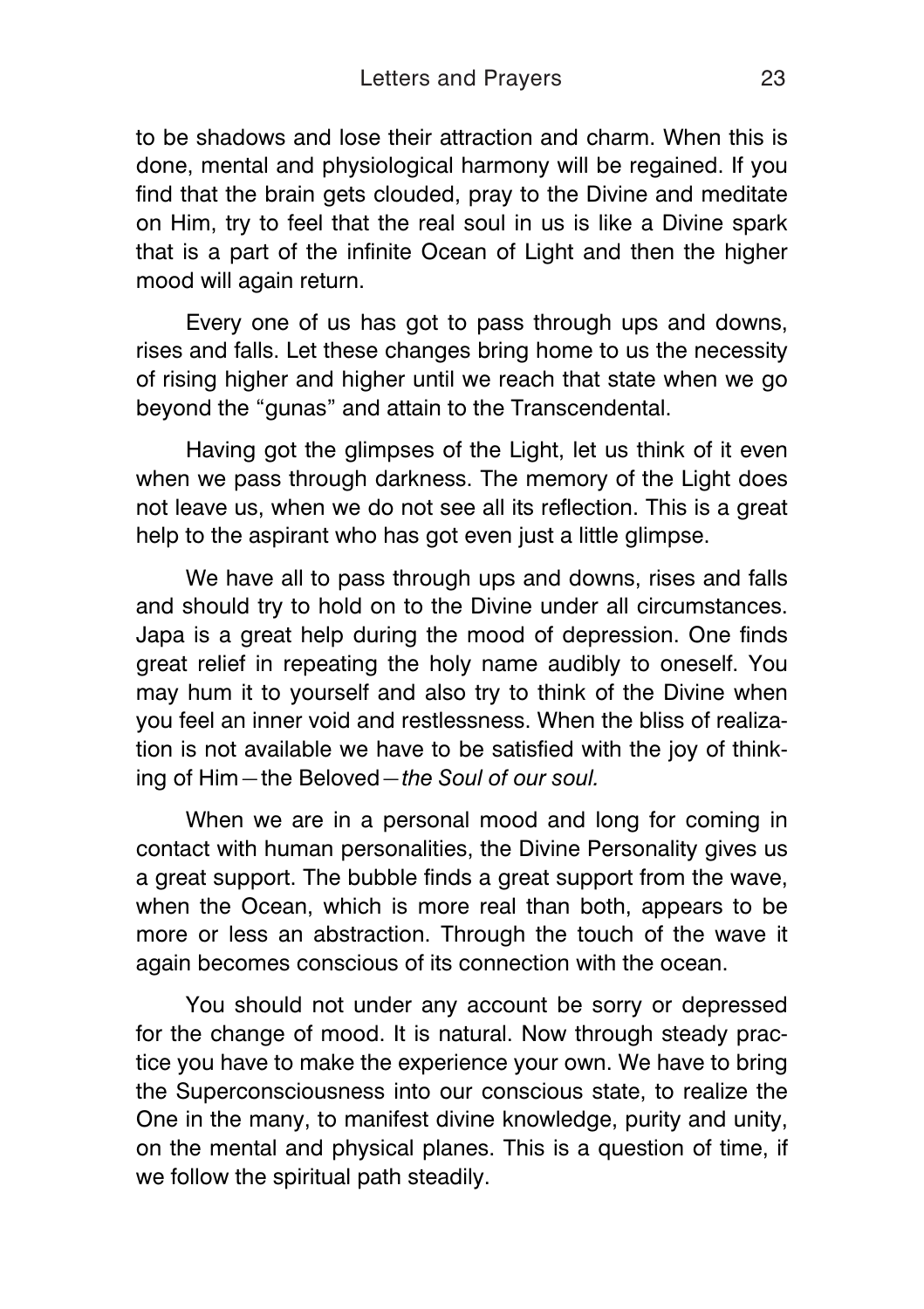Please try to be regular in your spiritual practices, as well as in your readings and duties and gradually a remarkable transformation will come over you.

 $\approx$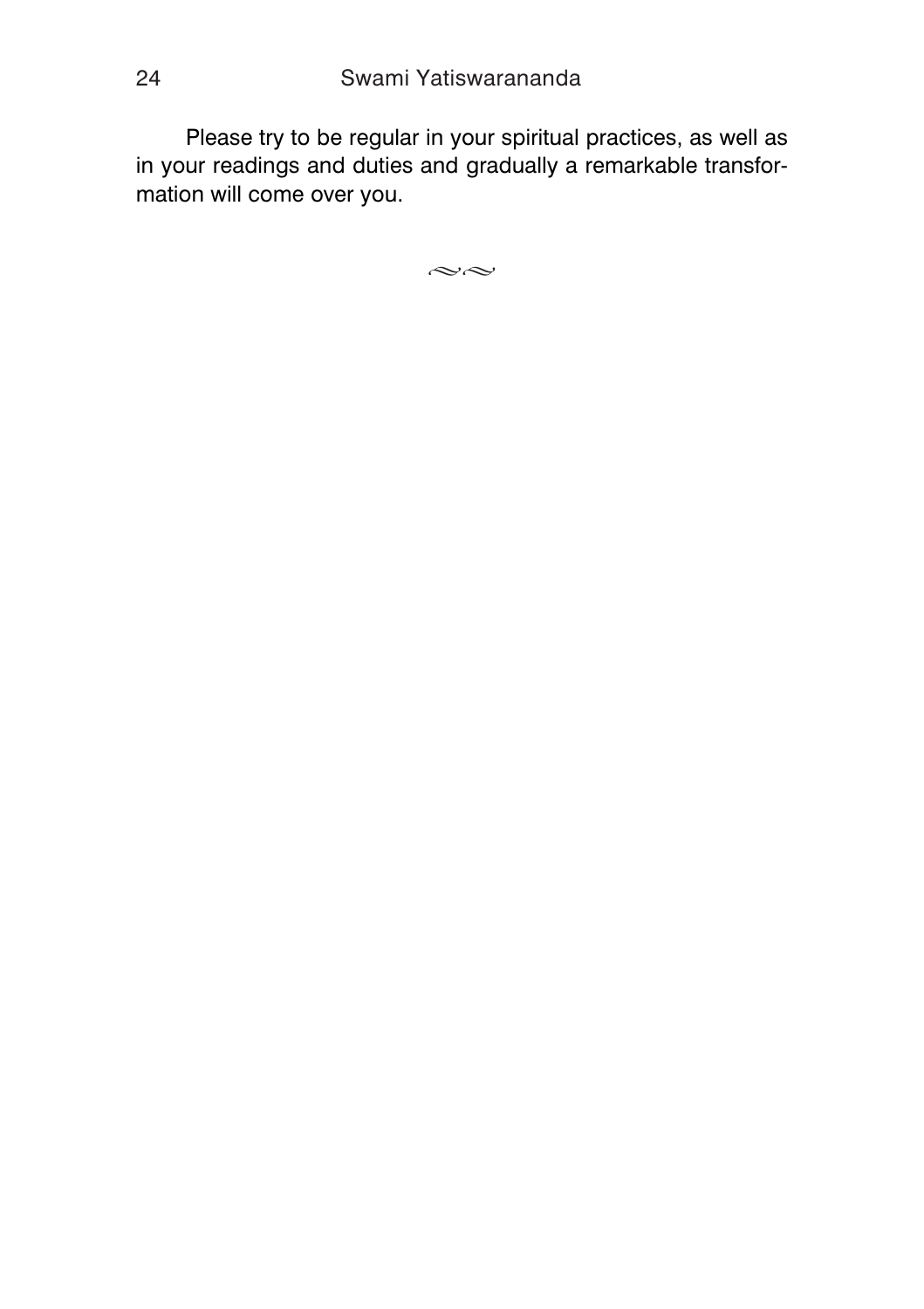#### <span id="page-24-0"></span>**4**

## **THE DIVINE PRESENCE – 2**

#### **Different Counsels**

Please take some regular physical exercise every day. If you can go out for regular walks, well and good. Otherwise you may have some indoor exercise, suited to you. Swami Brahmananda told me many a time that physical, intellectual, moral and spiritual development must proceed all together. We have found this instruction very helpful. So long as we have a body and have to make use of it as an instrument, we must know how to take care of it.

Through practice, one may be able to continue something of the meditation mood and maintain something of an expansive consciousness even during walks, being at the same time wide awake and alert, so as not to meet with any accident on the way. We should not be like the astronomer who was walking looking at the sky and fell into a well.

It is not a pleasure to mix with all kinds of people. But at times it cannot be helped. So we need a new balance of mind and the maintenance of the higher mood in the midst of the manifold activities of life. During spiritual practices we may be able to realize a higher form of consciousness, but unless we succeed in continuing it, at least something of it, at other times also, our case is like the man who got plenty of money in dream, but could not buy any food with it in the waking state.

Bad atmosphere affects us naturally. We cannot help it always. But we should try to remain unaffected as much as possible. We should so attempt to strengthen ourselves that we may stand on our own strength. This becomes possible to the extent we try to be on a high plane of consciousness and remain in touch with the Infinite, of which we are parts and from which we are inseparable.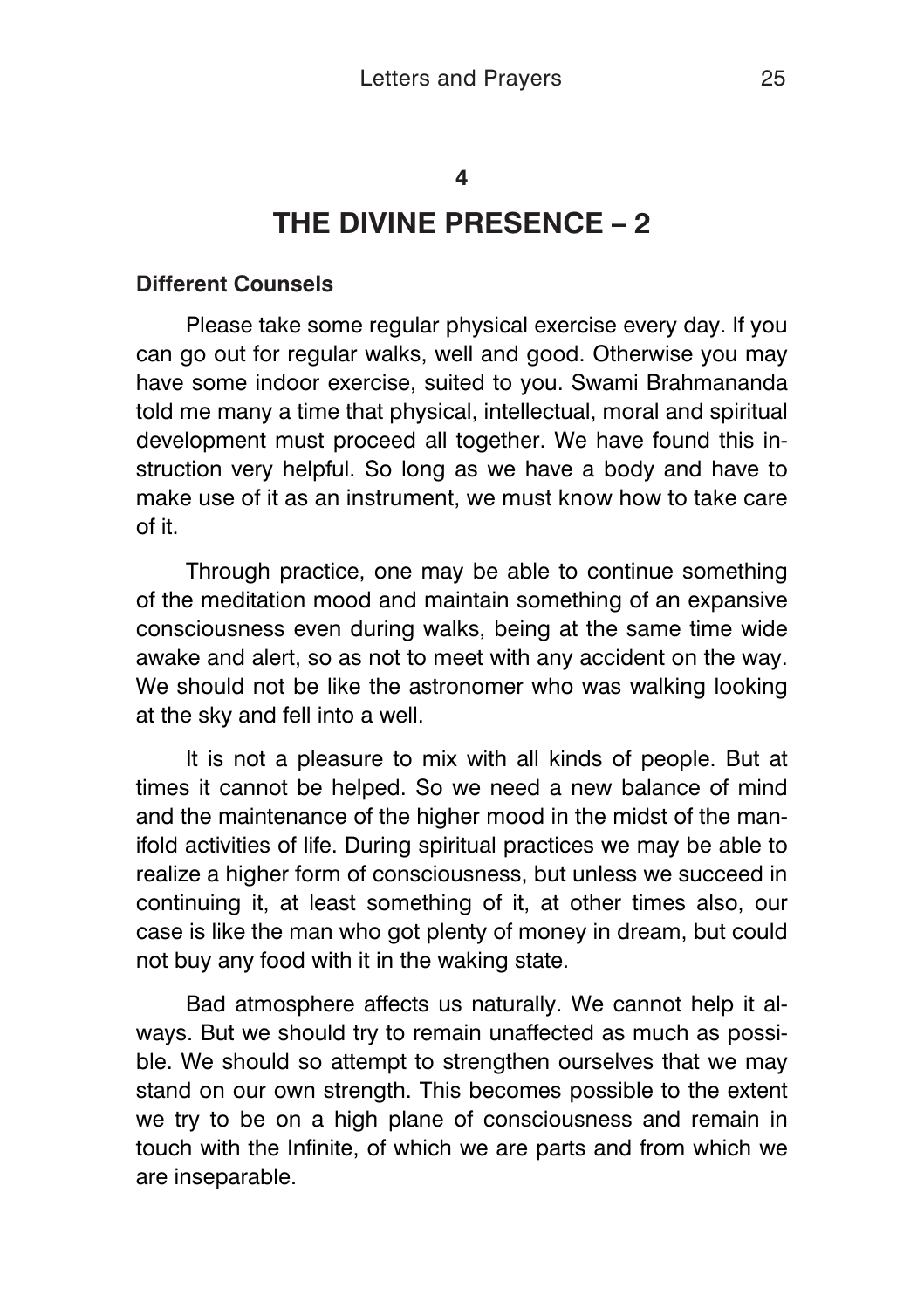The dividing line between light and darkness on the phenomenal plane is very thin. In our mind there is, as it were, a switch; when turned to the right it gives light, when turned to the left, it makes everything dark. So the devotee should take particular care in turning the switch in the right way, even in a bad atmosphere where the mind automatically tries to turn it in the opposite direction.

We should have a certain feeling for the Impersonal. But we also should have feelings for individuals through the Divine, as everything reflects His glory. Behind our human connections there is the Divine connection, behind all human relationship there is the Divine relationship. So our feeling for all should not be allowed to die, it should be transmuted. It is the Divine glory that shines through all human feelings and sentiments then. This is expressed in the Upanishads grandly:

"*It is not for the sake of the husband that the husband is loved, but for the sake of the Self that the husband is loved.*

*It is not for the sake of the wife that the wife is loved, but for the sake of the Self that the wife is loved.*

*It is not for the sake of the sons that the sons are loved, but for the sake of the Self that sons are loved.*

*It is not for the sake of everything that everything is loved, but for the sake of the Self that everything is loved.*"

During the period of transition and transformation one may pass through a little indifference for the time being. But if one holds the ideal clearly before oneself and scrupulously follows the duties that are to be fulfilled, one gets back the essentials of the old feelings in a transmuted form, in which only attachment is eliminated, and the love for the Divine and love for the others through the Divine are retained and made stronger.

One should steer clear between two dangers. One is to love with human love and falsely call it the Divine. And the other is to be too indifferent to even the right feelings and be negligent of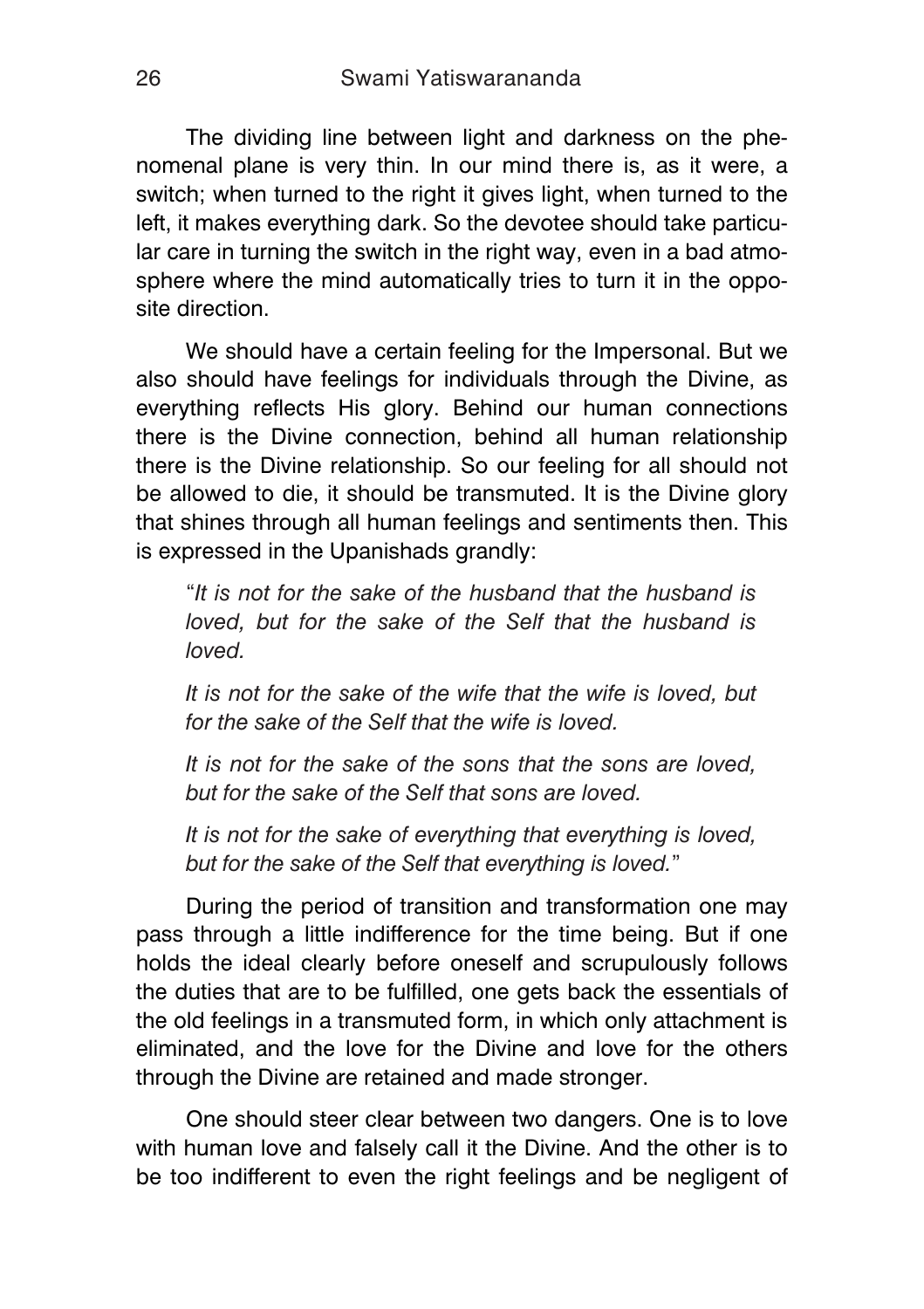one's duties. Both are harmful to spiritual growth.

We should always avoid living on mere abstractions. The money we get in dreams is of no use for buying food in the waking state. Thoughts, however grand they may be by themselves, unless they can be related to life, have no special value. We must have something definite to hold.

It is impossible to satisfy all people. If some disagree with us, many will be with us. Anyway, we have to do what we think to be right, considering all points. Sometimes I go so far as to say that if we can please everybody, then there must be something wrong with us.

In order to be of service to others—the Divine in manifold forms—let us try to reflect the glory of the Divine by our life. Then silence becomes more eloquent than eloquence itself, and if speaking be necessary, it too will prove effective and helpful.

I have realized more than ever, that the first thing we should do is not talking, but trying to live the life and make a passage in the world of thought for the flow of the spiritual current that manifested itself through Sri Ramakrishna and his disciples. They fertilized the mental soil of India with their intensive spiritual thoughts which were already there to some extent. The mental soil of America was also prepared, though on a small scale, by Swami Vivekananda and his brother disciples. What the great ones did on a big scale elsewhere, we small ones must do in our own limited way (in Europe). This is the immediate task before me and you all—the devotees of the Lord. Side by side with this, we should, of course, begin a little work also, as we are doing—at least trying to do.

### **Self-surrender**

We have to be of service to others. Further, we have to practise self-surrender to the Divine in us and outside us. At present our personality is a combination of the lower or false self and the higher and true self. As we grow spiritually, the lower self is more and more eliminated, and the higher one more and more mani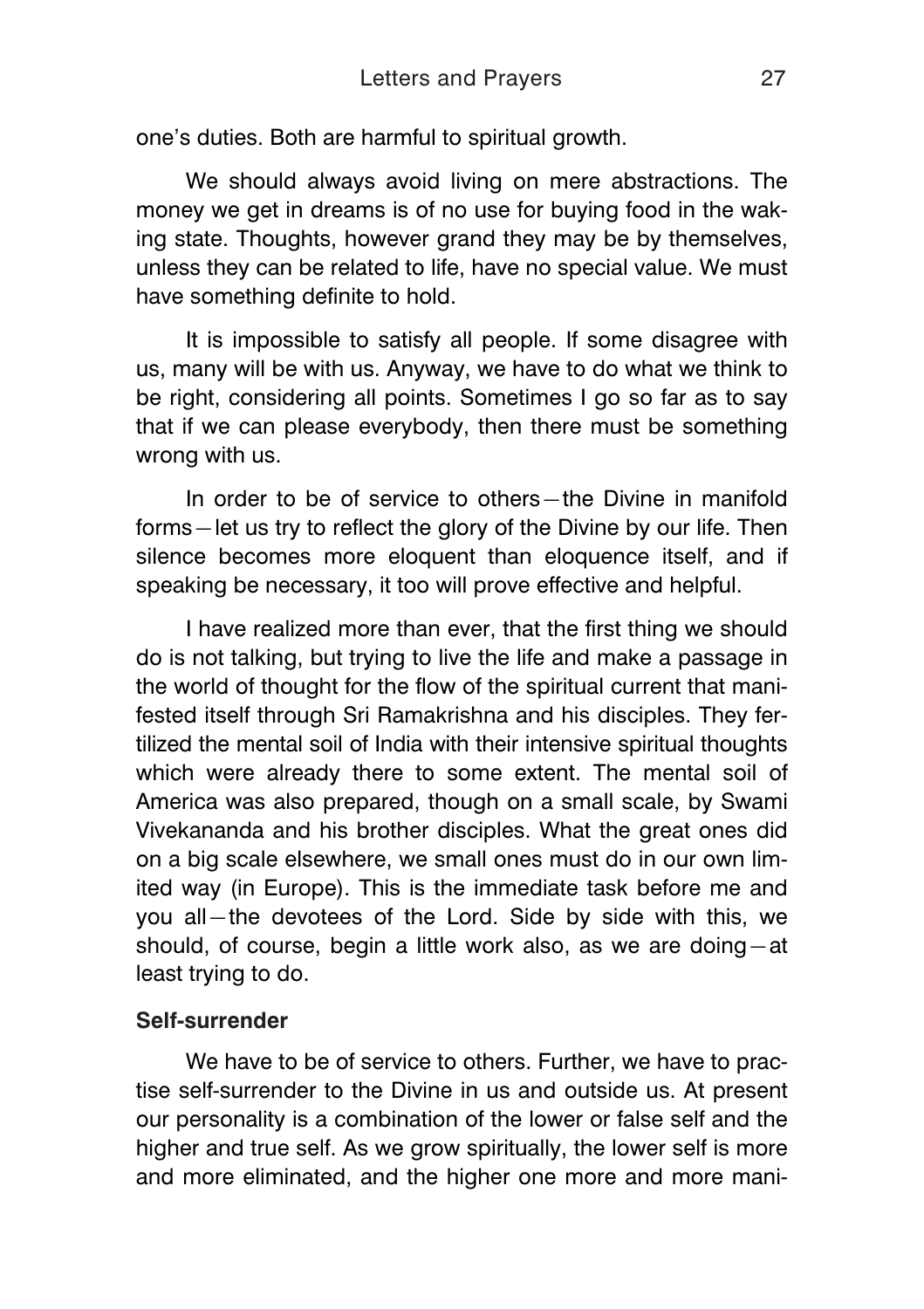fest. That which is real in us can never be lost. Through the loss of the lower self, we gain the higher self more and more.

Let us wish strongly for spiritual progress and Divine realization in a general way, but leave details to the Divine. As we do not always see things clearly, we cannot but think in certain ways and even make plans. But all these are to be ultimately left to the Divine. We should gradually learn to be in tune with the Divine and to follow the divine will. There comes a time when we wish only what is in accord with the Divine and act accordingly.

We hear the inner voice truly to the extent we are able to be in tune with the Divine in us, to merge our will into the divine will. To the extent the infinite is stressed more and more, and our finite self is realized as a manifestation of the infinite, the divine will asserts itself and we hear the voice. But there is the great danger to take our own voice to be the Divine voice. So whatever we feel to be the Divine voice should be put to the test carefully, and verified not merely through reason, but also by repeatedly hearing it. The inner voice does not contradict reason, but transcends it. One having a pure passionless life alone can hear the voice correctly. In these days it has become a fashion to hear the inner voice, and most of these cases are of a questionable nature.

Everything is the play of the Divine. He comes to us in different forms. It is He who comes as the teacher in order to give instruction, and he again comes as the pupil with a view to receive instruction. Let us try to be in tune with the Divine and witness the Divine play, and even become His playmate. All this becomes possible only if we are able to establish our union with Him in the very depths of our being. May the inner Teacher—the Divine in us—the Teacher of all teachers, ever inspire us and guide us all.

We are feeling a greater inner freedom through the spirit of renunciation. It is the right attitude, which should accompany the outside act that unburdens the soul. And in this, non-attachment to the things of the world is the most important factor.

One who is poor should not wish for more than what is nec-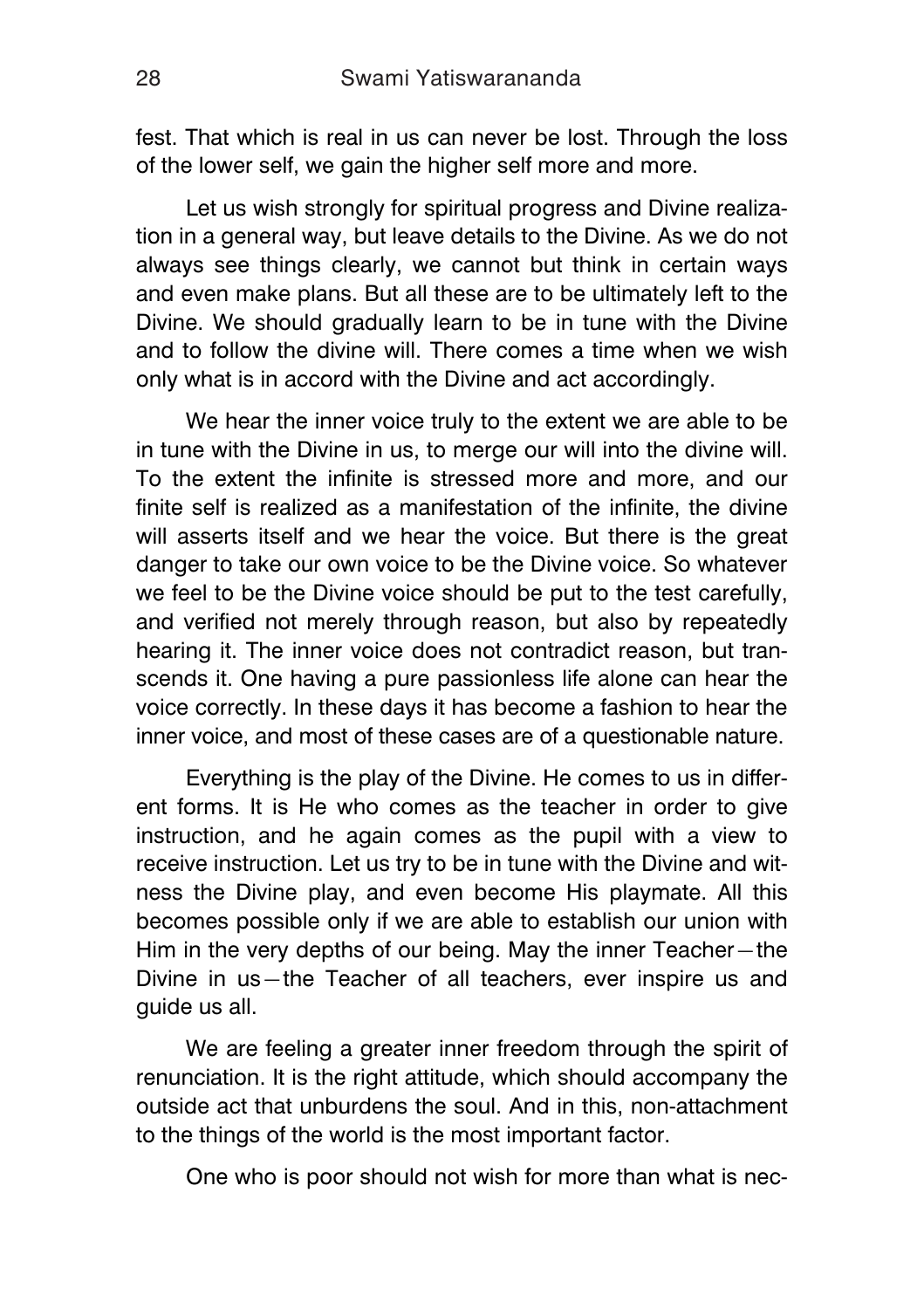essary. One who is rich should supplant the sense of possession by that of trusteeship, and make the best use of what the Divine keeps under one's charge. This is true of material, as of intellectual and spiritual resources. One should however, exercise great discrimination even in making gifts, whatever their nature may be. One should clearly know to whom to give, how much to give, and also when to give. The devotee of the Lord gets the right direction at the right time.

### **The three states of Spiritual Consciousness**

The progress of the soul is always through ups and downs, through light and shade, through rises and falls in the higher mood. When we pass through the lower mood, we have to continue our spiritual practices and studies with an effort of will, even if we feel dry at heart. When holy company is not available, we have to keep the company of the Lord, trying to maintain the contact by means of Japa. Meditation on a holy personality like Buddha, Christ or Ramakrishna, and thinking of the form, attributes or spiritual consciousness associated with that person proves to be a great help when one passes through dull days. As the mind is not able to maintain the Divine contact on the plane of the impersonal, it is to be kept in touch with the Divine through the personal and even through the holy form. When we pass through the dark days, we come to stress our form and personality more than at other times. And so we should hold on to the holy form and holy personality, in which we can see the Divinity more manifest than in ourselves.

Whenever the physical world becomes more real than the spiritual world, our body has already become more real than our soul in our consciousness. As a matter of fact, there is first of all a fall in our consciousness, and then we become more conscious of the physical body and then of the material world.

With an effort of will we should try to rise to the higher centre of consciousness. Thinking of the holy luminous form in that centre and dwelling on the attributes along with Japa is a great help at this hour of need. Even if we do not succeed in awaking the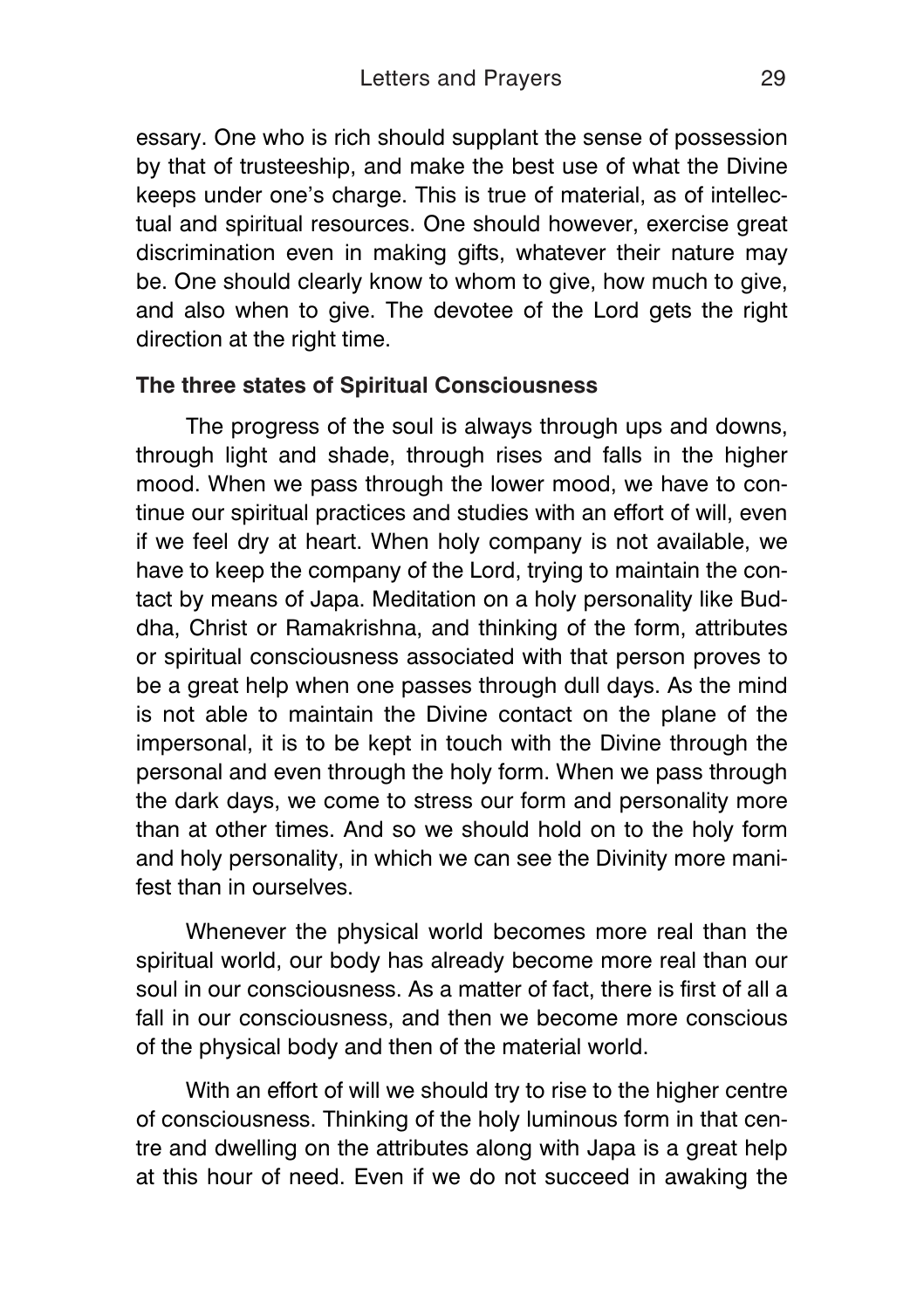higher consciousness, we stand midway between the higher and lower forms of consciousness, entertaining the strong desire to rise. And this itself is a great gain. We have got to keep on doing this, although it means a great tension, and then the old higher consciousness comes back to us. We do not even feel the tension very much, if we are regular in our spiritual practices.

The aspirant should always try to be in touch with the Divine in some form or other. When we identify ourselves with the body, we should think of the holy form of the Divine personality and look upon the Divine as Master or Father or Mother or Teacher. When we consider ourselves as individual souls, we have to look upon ourselves as parts of the Divine who is the Whole. If at some blessed moments we are able to think of ourselves as Spiritual Consciousness as such, we rise above all sense of body and personality and get lost in Divine Consciousness, like the salt doll of Sri Ramakrishna's parable, which wanted to fathom the depth of the ocean, but got itself lost completely in it.

The holy name, particularly the mystic symbol OM, is a great manifestation of God—the all-pervading Being. Taking hold of this manifestation through Japa, the aspirant comes in touch with Him.

The entire phenomenon including the plane of thought, the plane of sound and also the plane of gross matter is a manifestation of the Divine. As we advance, we develop the capacity to recognize the Divine Presence in all forms of expression. Taking any of these, as you find so strikingly in Ramakrishna, the aspirant can come to the Divine, in case he passes from one link to another from the gross manifestation to the subtle and so on, until the ultimate Reality is reached.

Sometimes without trying to untie the "Gordian Knot", please cut it boldly. If the higher mood and consciousness awake you will find that the knot which seems to be real from a lower form of consciousness is only an appearance and truly speaking there is no knot to be cut even. But again when the lower consciousness returns, the knot is there too—the knot is real and its cutting also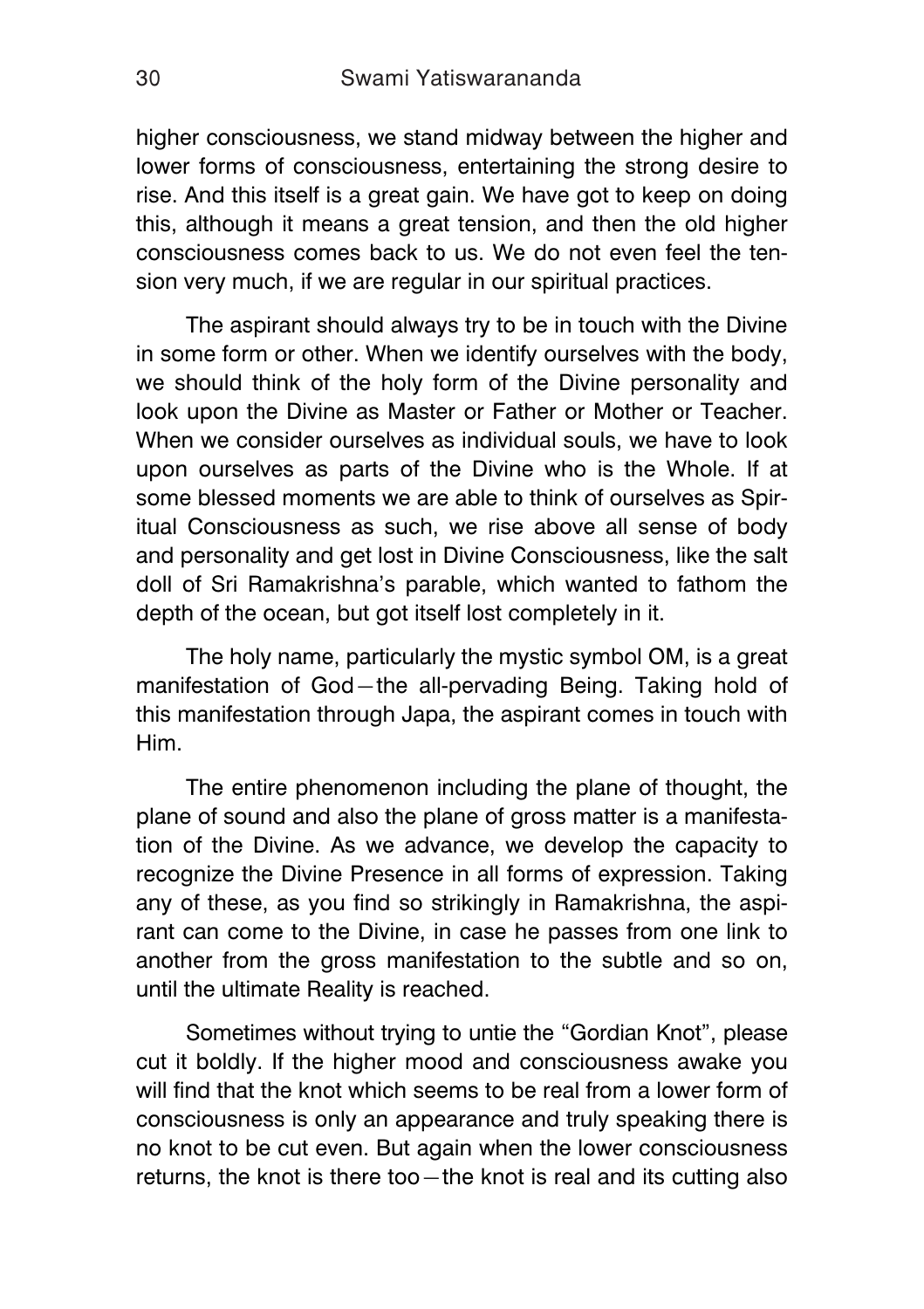is real. In one state of consciousness it seems to be real, in another it ceases to be, yet in a third, it is recognized just as an appearance without a substance and we need not take it seriously. After having known the illusory nature of the mirage, one is not tempted by it, even when one sees it.

One knows the Maya to be Maya. May the Divine Mother not delude us with Her Maya. We should try to remain in one of these three spiritual moods:

(1) Dwelling on the Unity merging the individuality in it.

(2) Try identifying oneself with the Infinite and then feeling the personality only as its manifestation.

(3) Thinking of oneself as an individual and then feeling the Presence of the immanent, all-pervading Principle, the Soul of our soul,, on whom the soul is fully dependent.

So long as the ego persists, let us be connected with the Infinite Divine as in 2 and 3. Let it never be allowed to be more real than the infinite Self.

*"O Lord, while I identify myself with the body, I am Thy servant. When I consider myself as an individual soul, I am part of Thee. And when I look upon myself as the Spirit, I am one with Thee."*

In order to strengthen the sense of unity, you may repeat some of the monistic meditations. Usually please try to soar step by step: From 1, the holy Form with the noblest attributes pass on to 2, the Formless with the attributes. From that move to 3, the pure Being, without form and without attributes.

And when you come back, do so in the reverse order and you will find that the soul always gets the Divine support and connection even when the body-consciousness becomes strong.

There are two kinds of reasoning—analytic and synthetic. In the analytic reasoning we follow the process of involution—in which we move from the effect to the cause. In synthetic reasoning we proceed from the cause to the effect.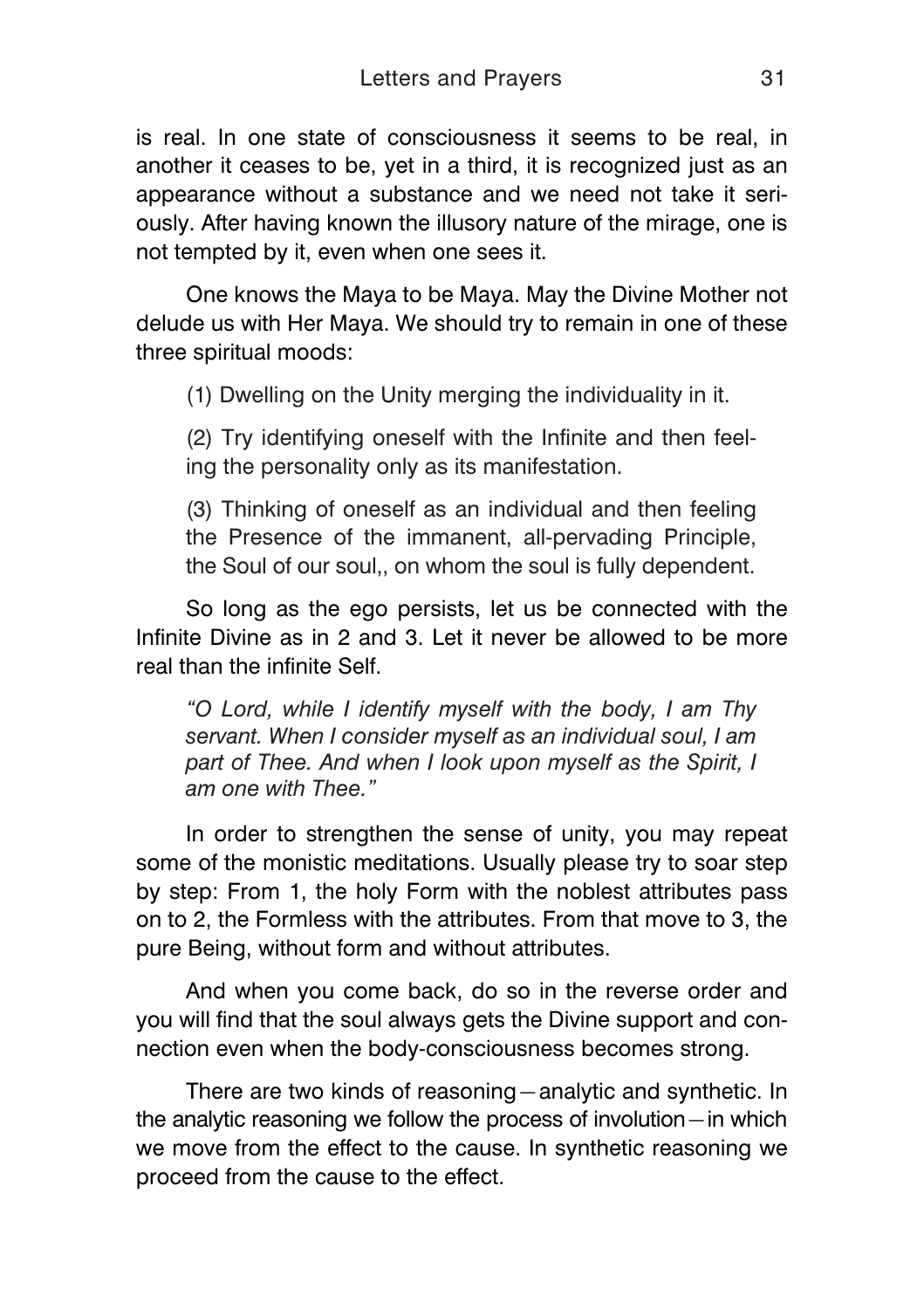In analytic reasoning we proceed saying "not this, not this". We follow the process of elimination or negation of the phenomenal until the absolute is reached. As Ramakrishna puts it: The Absolute is not soul (not the finite individual soul). Again it is not the world either. The Absolute is the only Reality, all else is unreal. This is the monistic stand point.

In synthetic reasoning the attitude is one of all-inclusiveness, of affirmation. Brahman manifests Itself as souls and the world, which as it were, forms Its body. And hence all the three are to be taken into consideration. "We see that the kernel belongs to the same substance as that to which the shell and the seeds belong." This is the central idea of what is called "qualified non-dualism".

Sri Ramakrishna's experience is this: Truth as such is beyond all reasoning, beyond both dualism and non-dualism. Having attained to the terrace, he knows that the terrace is different from the staircase and other approaches, all ultimately leading to the terrace.

 $\approx$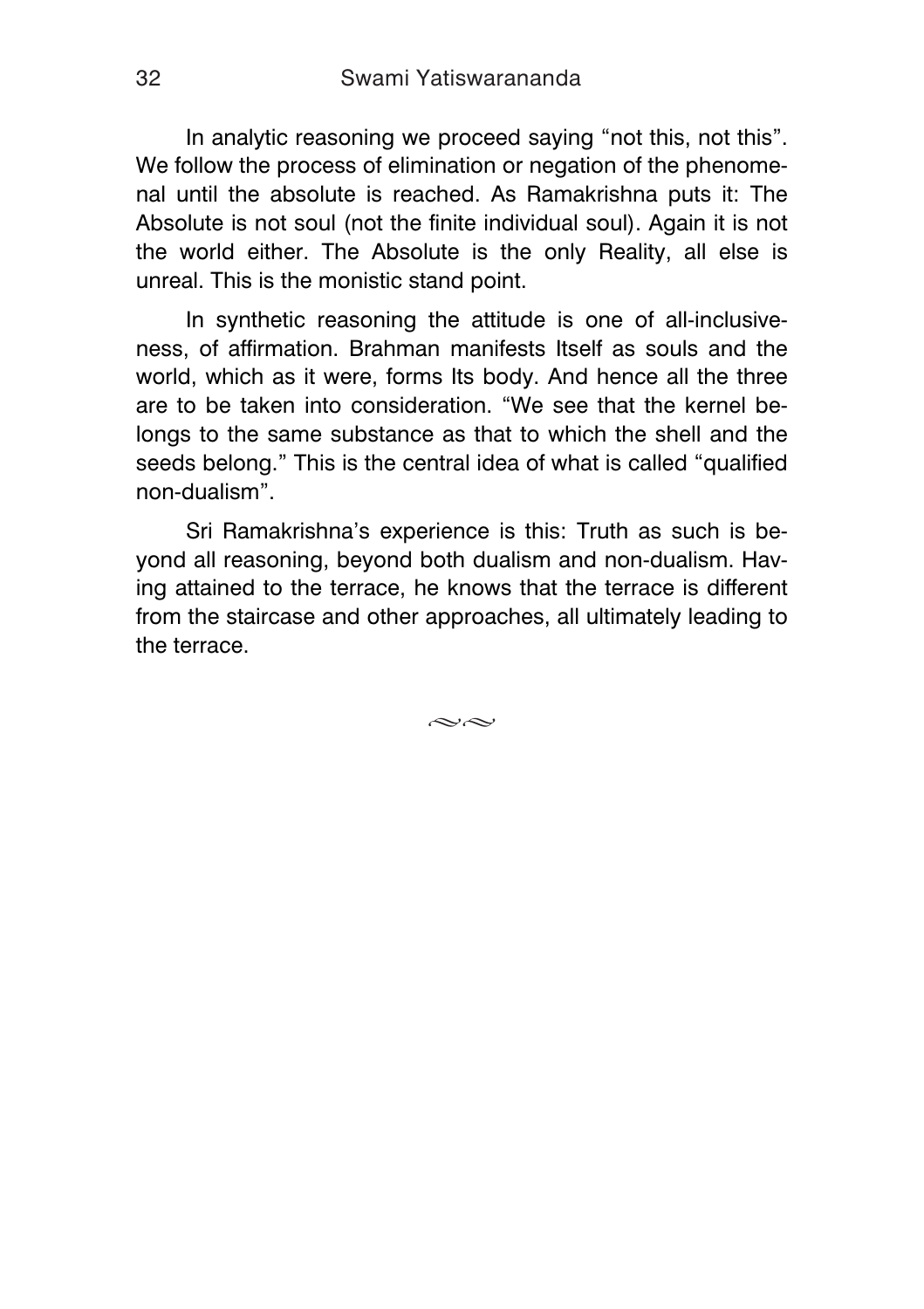#### <span id="page-32-0"></span>**5**

# **THE DIVINE PRESENCE – 3**

#### **Our True Self**

The secret of successful ethical and spiritual culture is to look upon one's self as a spiritual being, pure by nature and self-luminous in its essence. Through meditations we have to drive this idea into the very depth of our consciousness, and then the pure and self-luminous nature of the Self is manifest even in body and mind, as we find in a Ramakrishna to a wonderful extent.

Let those who want to weep over their sins do it by all means. Let us, on the other hand, think of the Divine, the ever Pure, the Atman, the Brahman, the eternal Self and assert Its glory within us. Let us always try to remember, even when the mind is clouded, and inclined towards evil, these wonderful words of Swami Vivekananda:

"The soul is infinite, omnipotent and omniscient. Stand up, assert yourself, proclaim the God within you....Teach yourself, teach everyone his real nature. Call upon the sleeping soul to see how it awakes. Power will come, glory will come, goodness will come, purity will come and everything that is excellent will come, when the sleeping soul is roused to self-conscious activity."

Brahman who is immanent, is also transcendent. Think of Him as the living Presence in you and everyone. He is the infinite Existence and Consciousness of which all individualized existence and consciousness are but manifestations. These manifestations do not exhaust Him—the Infinite. He remains infinite in spite of the manifestations.

We are inseparable from this Infinite. He is the origin of all our finite consciousness. He is the Soul of our soul. If the higher consciousness becomes a little awakened in us, we can love Him even more intensely and intimately than we can love a person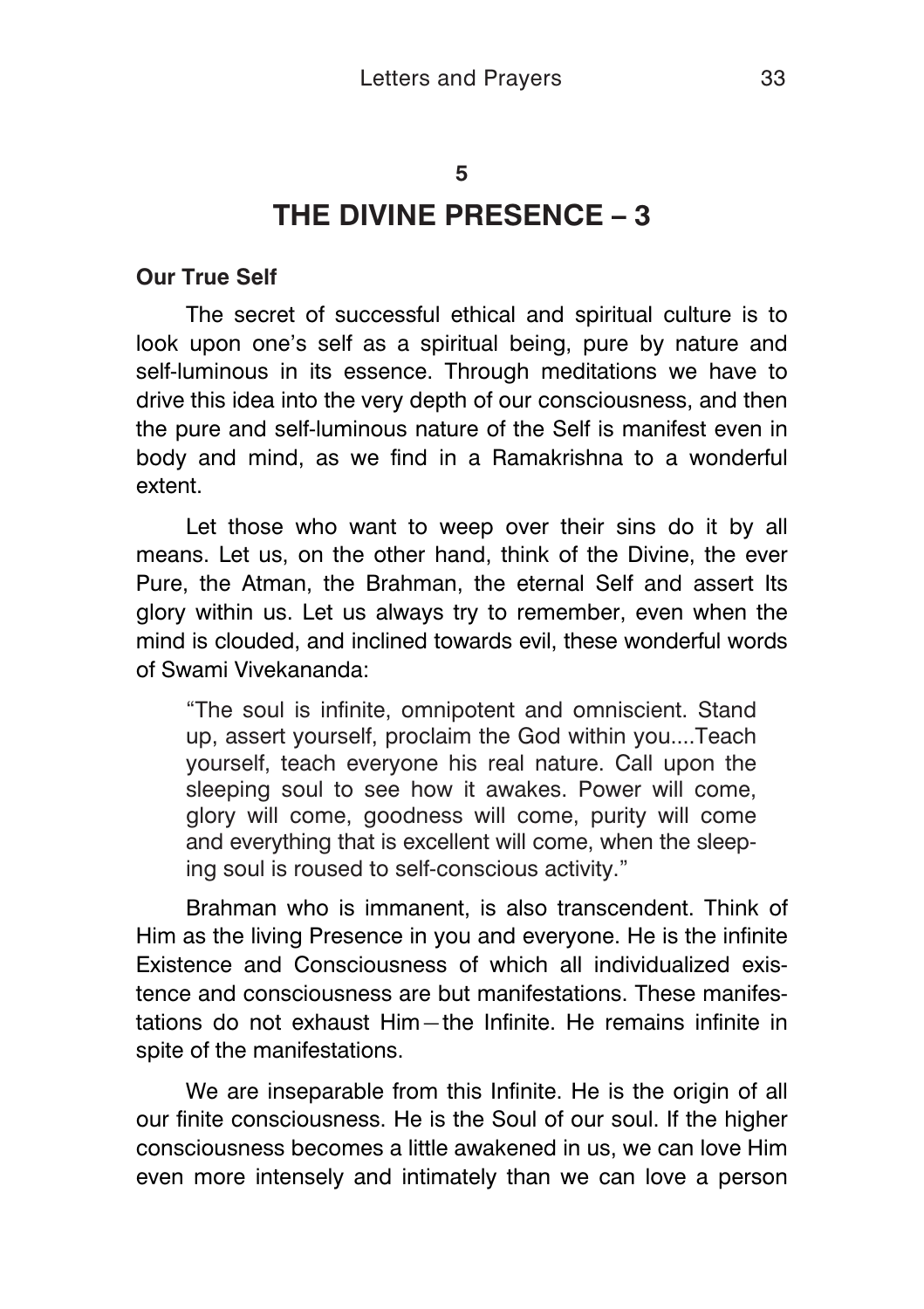and even ourselves. Retaining our individuality—regaining our pure individualized consciousness—let us come in touch with Him in the depth of our being, awaken that inner intuition—that pure, Self-conscious love which makes the worshippers lose themselves in the Worshipped.

Until one attains to the absolute purity of a Ramakrishna, the phenomenon of evil does not cease to exist. On the higher planes of relative morality, one may forget all about the evil, but it may make its appearance as it gets the opportunity owing to mental dullness and lack of watchfulness which come to one when thrown on the lower plane.

Moral and spiritual evolution always progresses through ups and downs, rises and falls. So at one time we are in wonderfully spiritual moods (*sattva*), and then another time we experience awful restlessness or dullness (*rajas* or *tamas*).

Dullness is to be overcome by healthy activity and the active mood by one of balance, poise and illumination. And this is the way to go beyond "gunas ", of which I have spoken in the introduction to the "Divine Life". Change of mood is quite natural. But it is our ultimate task to conquer this nature and go beyond it. Conquering this second nature we must realize our primary, unchangeable absolute nature—our true Self— the Infinite, Existence, Knowledge, Bliss Absolute.

Our true Self is the Divine, call Him Brahman, Atman, whatever you please. When we forget this true Self and identify ourselves with the body and the mind or in other words with the false self—the personality as distinct from the Principle—we become the plaything of nature called Prakriti or Maya. In such a state of consciousness we take the objective phenomenon to be real as much as we do the subjective phenomenon of our personality, and more constantly swayed by opposite currents of thoughts and feelings. The egocentric individual is really like a play-ball in the hands of a capricious, arbitrary force. But he can rise above this insecure state by being in tune with the Infinite, the Divine —his true self, and striving his utmost. An individual struggle and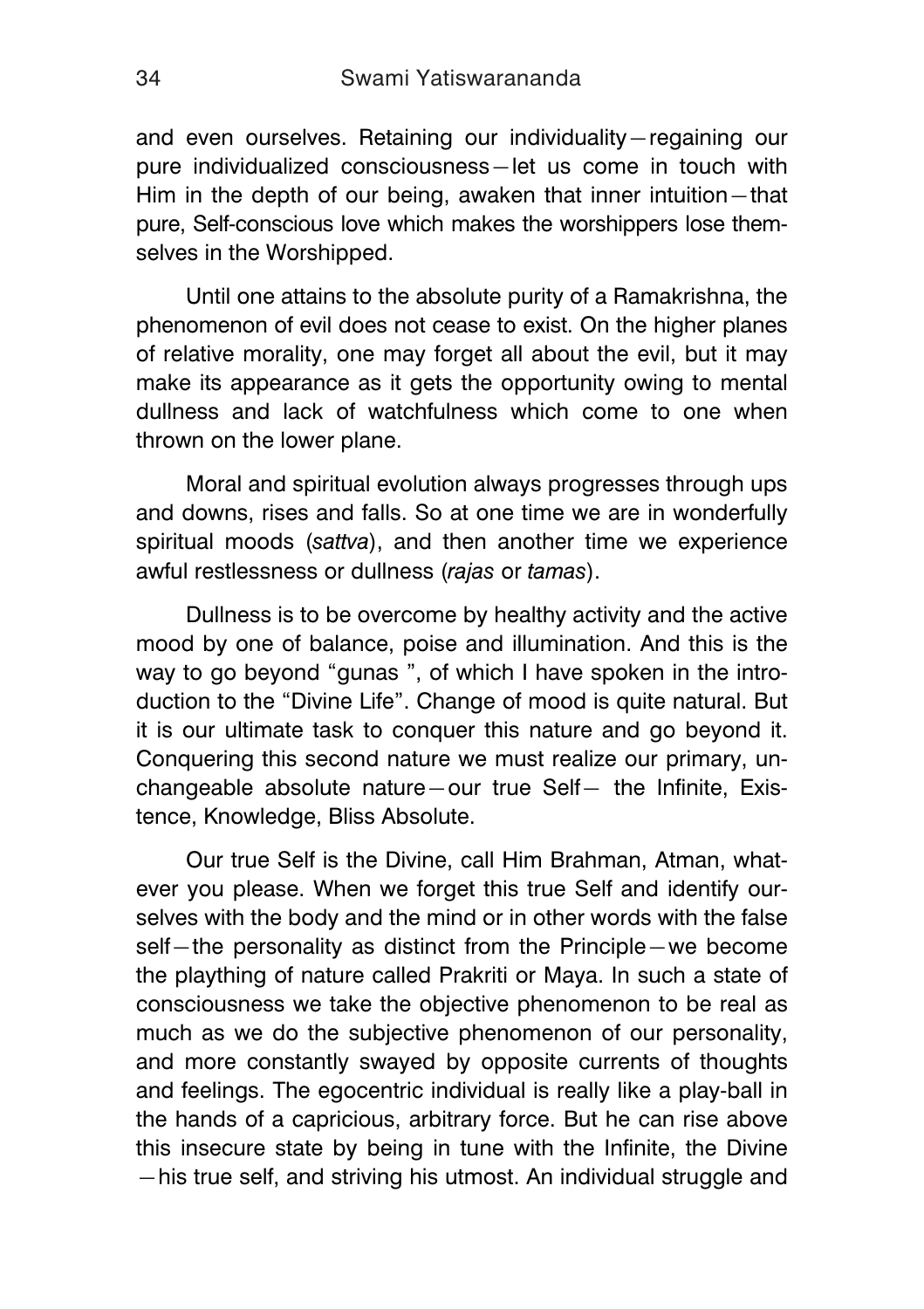effort without the conscious dependence on the Divine may or may not succeed. But all attempts at higher life made by the aspirant by establishing contact with the Divine—his true self—and depending on divine will and grace are crowned with success sooner or later. It is always safe to depend on the divine will and power. A devotee should always go in for "Cosmic-centric" struggle instead of the egocentric one. The true higher self is the friend of oneself, while the false lower self—the ego—is the enemy of oneself.

### **Preparing the Instrument**

In order to do any form of spiritual practice, both the body and the mind must be made fit. If one tries to undergo anv spiritual practices in a violent manner without fulfilling these conditions, disastrous reactions cannot be avoided. Even if the right thing is done by the wrong person, and in a wrong manner, troubles are unavoidable.

Take plenty of physical rest, give both body and mind as much relaxation as possible and practice a spirit of self-surrender to the divine will that lies at the back of our individual wills.

Spiritual aspirants should try to perfect their bodies and mind through the performance of the duties of life, with graduated ethical culture and spiritual practice. And it is when the instruments are ready the spiritual practice may be intensified, but not otherwise.

So without thinking too much of the goal, one should rather follow the path. The instrument of God-vision is first to be made and perfected, and then God-vision becomes an accomplished fact as a matter of course. When the telescope is ready, the vision of the distant stars and planets becomes an accomplished fact in no time.

Intellect and feeling and also will can be combined by rising to the plane of the soul and not by taking one's stand in the intellect or any one of the faculties.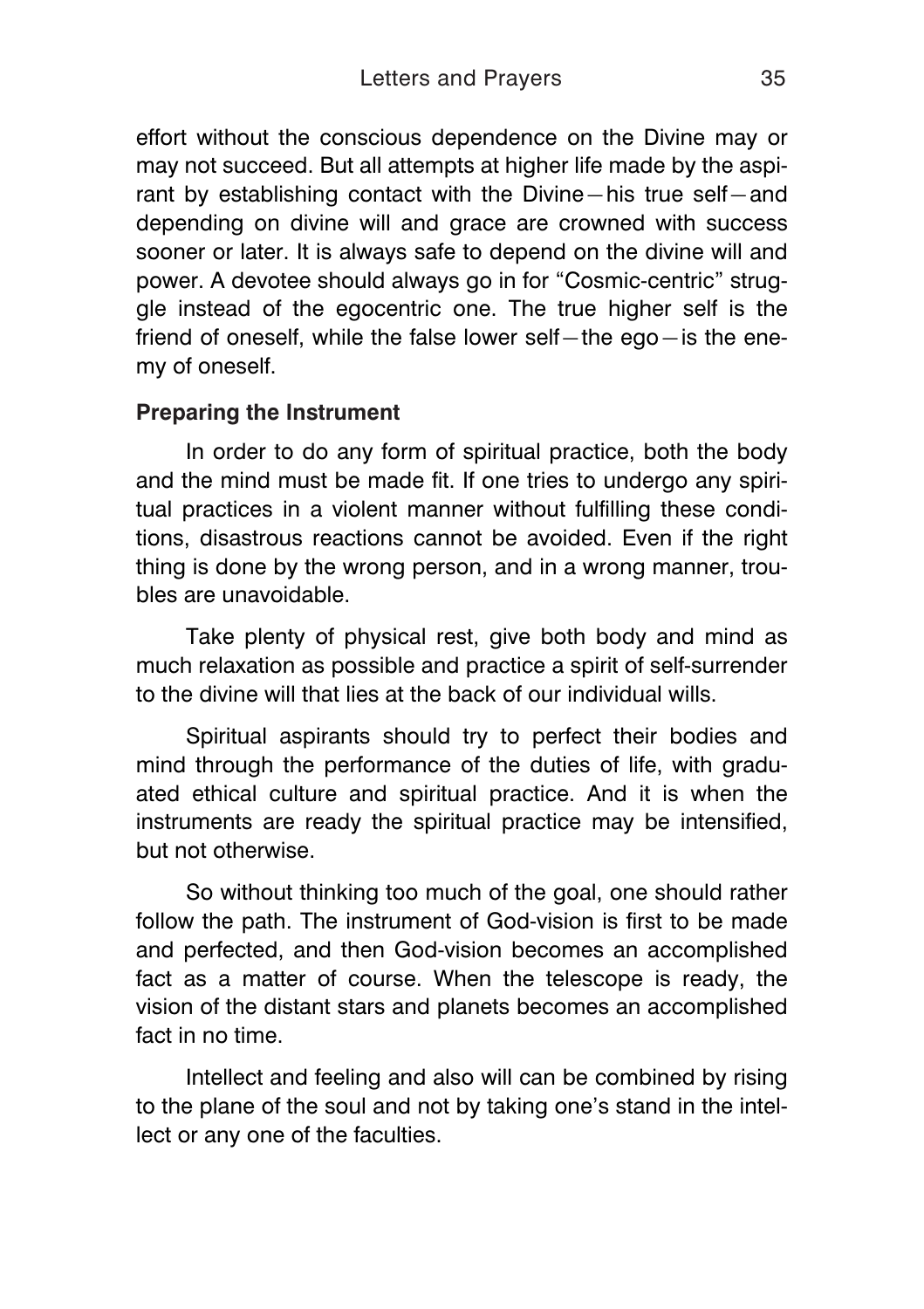### **The Right Approach**

No spiritual practice is to be done by reading of it from books. One may, of course, read books by way of getting information, but we should know which ideas to take up and which ones to leave to themselves. We may read of various practices, but we should not attempt them without knowing first of all which are good for ourselves. We may know of many approaches and this expands our mental outlook. But we should know which is the right approach for us. During the period of experiments we should proceed slowly, noticing the physical and mental changes that take place in us and adjusting ourselves accordingly.

The right method followed by the wrong person brings about bad results. Hence the aspirant is expected to be properly qualified, but in modern times anyone may get any book, read about some practice, follow it and also come to grief. Instructions always differ with individuals and what is, as we say, nectar to one, may prove to be poison to another. Each one must follow the law of one's being, and adjust oneself securely to one's mental and physical environment. If the superstructure is built on the right foundation, it stands all right. Otherwise it tumbles down.

### **Inner and Outer Guru**

The real Guru, who reveals to us the Truth, is in our own heart, and he is no other than the Divine Himself. His message very often comes through some person, who also is called guru. So the Divine is sometimes called the Guru of gurus. We should not expect much from the outer guru, but should try to be in tune with the inner Guru—the Divine in us—the Soul of our soul and draw knowledge and inspiration from Him. You may look upon your Ishtam (the holy personality) appealing to you most, as the embodiment of the Guru of gurus.

Both the teacher and the pupil should try to be as much impersonal as possible. This becomes possible if the teacher tries to see the Divine in the student, and the student also the Divine in the teacher. One should try to think of the other not as a person, but as the manifestation of the Principle and oneself also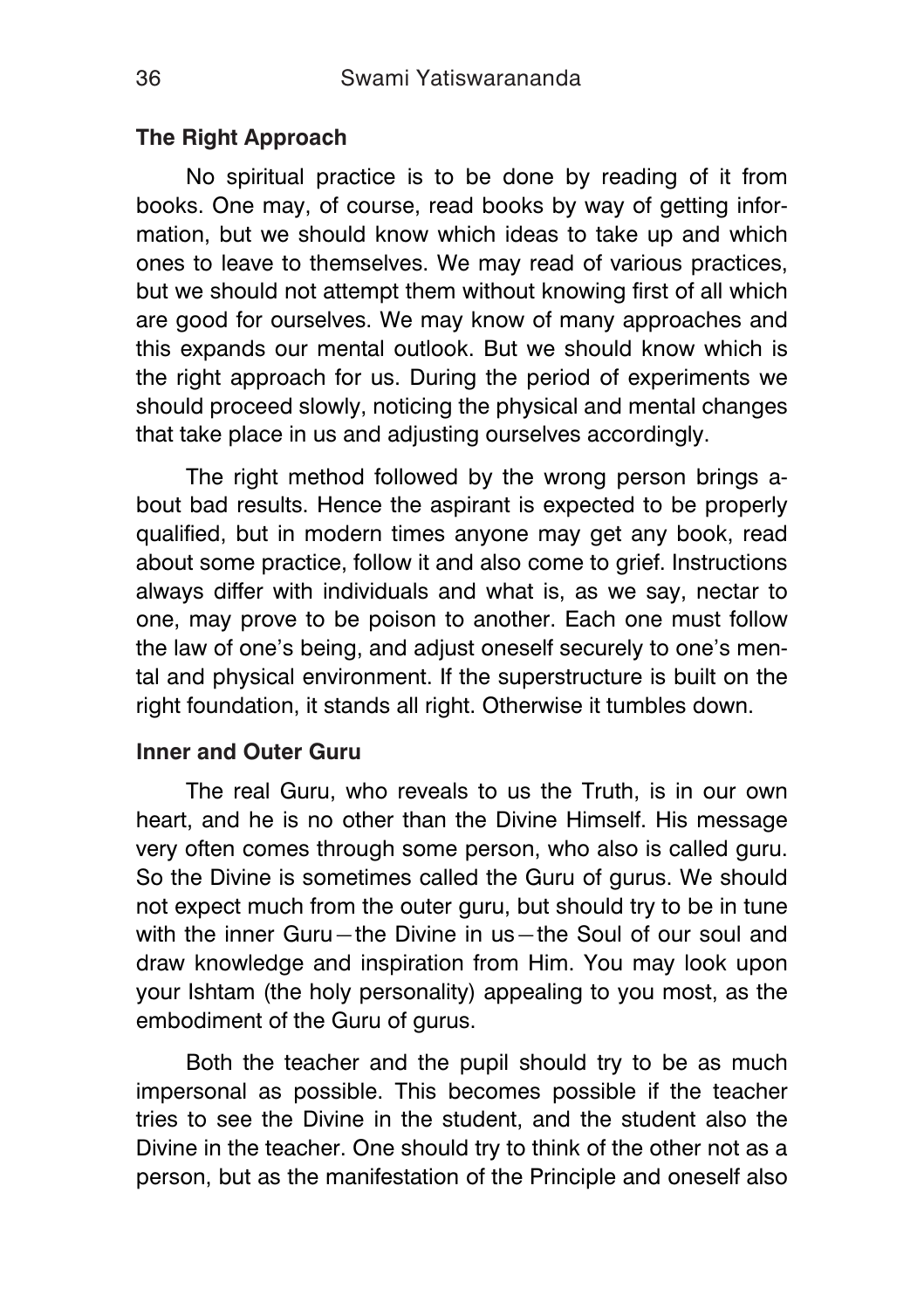as such. This is the beginning of practical Vedanta and then the ideal compasses everything, and every being, later on.

The Lord comes to me in the form of devotees and I should try to see Him more in them than their personalities. The student also should recognize the divine Principle in him who brings the message and also in oneself who receives it. It is then that the spiritual teaching becomes fruitful, and one is able to realize the same divine Presence in all. You want to practice Jnana Yoga and here is a real step towards the real Jnana.

## **Divine Principle**

Personality, whether of the God-man or of any ordinary individual, has no reality of its own ultimately, though it certainly has empirical reality, since we feel it. We should learn to feel the Principle also and feel it to be more real than the personality. The time has come when you should stress this point, but without, in any way doing violence to yourself. Try to remember it, whenever you find it possible. It does not matter if you forget it at other times. The ideal can be realized only in due course by passing through ups and downs.

In the midst of the changes of life try to think of the Changeless, the ever-present Divine in you. Like the mariner's compass, let the mind always turn towards the North-Pole at all hours and places. In each personality there are two—the individual soul and the universal Spirit.

Try to be in touch with the universal Spirit. Or, if you are in a "personal mood", take the Divine with you, let your Ishtam accompany you in your journey and keep you company, protect you from all harm and bring peace to your soul, wherever you go.

## **Qualified Non-dualism**

Try to feel that you are a part of the Infinite and be always in touch with It. Try also to recognize the same divine Principle in all personalities—in husband and children, in relatives, friends, and strangers as well. The more you succeed in associating the Infinite, the divine Principle, with your personality and all personali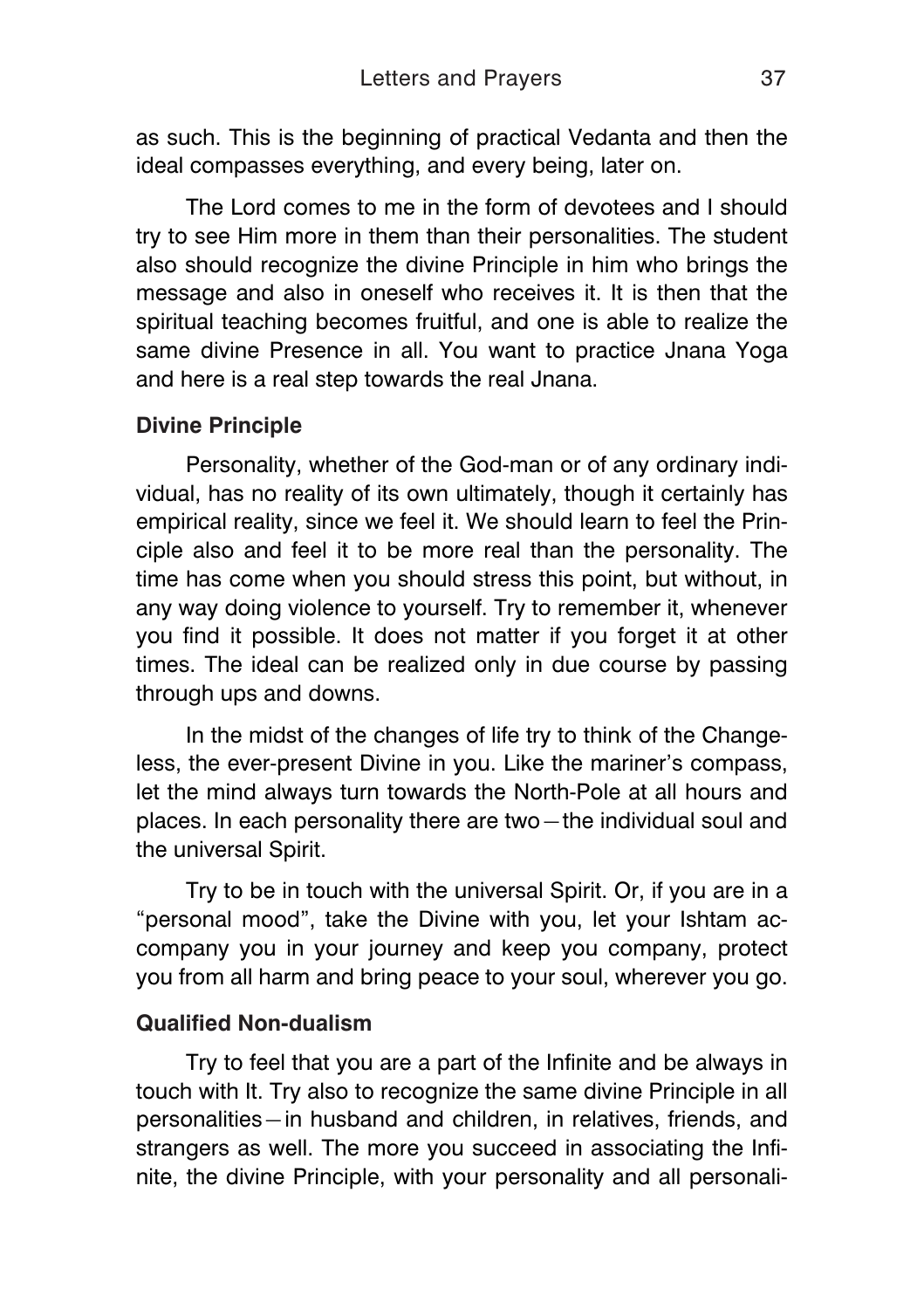ties, the more will your emotions be sublimated and purified and you will be naturally calm, steady and wide awake.

I shall send you books that will give you a correct idea of the various ways of approach to the Divine. To begin with, it is enough if one looks upon the Divine as the Whole, and the individuals as parts. First, we have to grasp the One in the many and then alone will come the question of the One without a second, the central idea of real monism.

### **Monism**

I trust you find your talks to your Ishtam really useful. It is nice, that you are able to repeat with fervour: "He is the one divine Being, hidden in all beings...." If you feel embarrassed to repeat: "I am the light of the Self...." then drop it for the present. Otherwise you may continue to repeat such passages along with the previous ones. It is good to stress unity.

The bubble is not the ocean, not even the wave. It is the substance of the bubble—water, that is one with the ocean, the same as the ocean. We can take the monistic standpoint only when we can think of the spirit as distinct from the form. When we cannot do that, we may think only of the immanent aspect. Meditations on the immanent prepare us for approaching the One without a second.

[These are some thoughts of the devotee on reading the above passages: "Your own will is all that answers prayers," speaking from the monistic standpoint. The monist, giving up all the limitations of his personality and identifying himself with the Infinite, sees everything and every being as the manifestation of the Self, the "I", the infinite Consciousness.

It is not the "little you", but the "big You" that answers prayers. The microcosm and the macrocosm are not different. So God and the devotee are not separate. God in one form is the worshipped, and He again in another form is the devotee. He, as the devotee prays, and again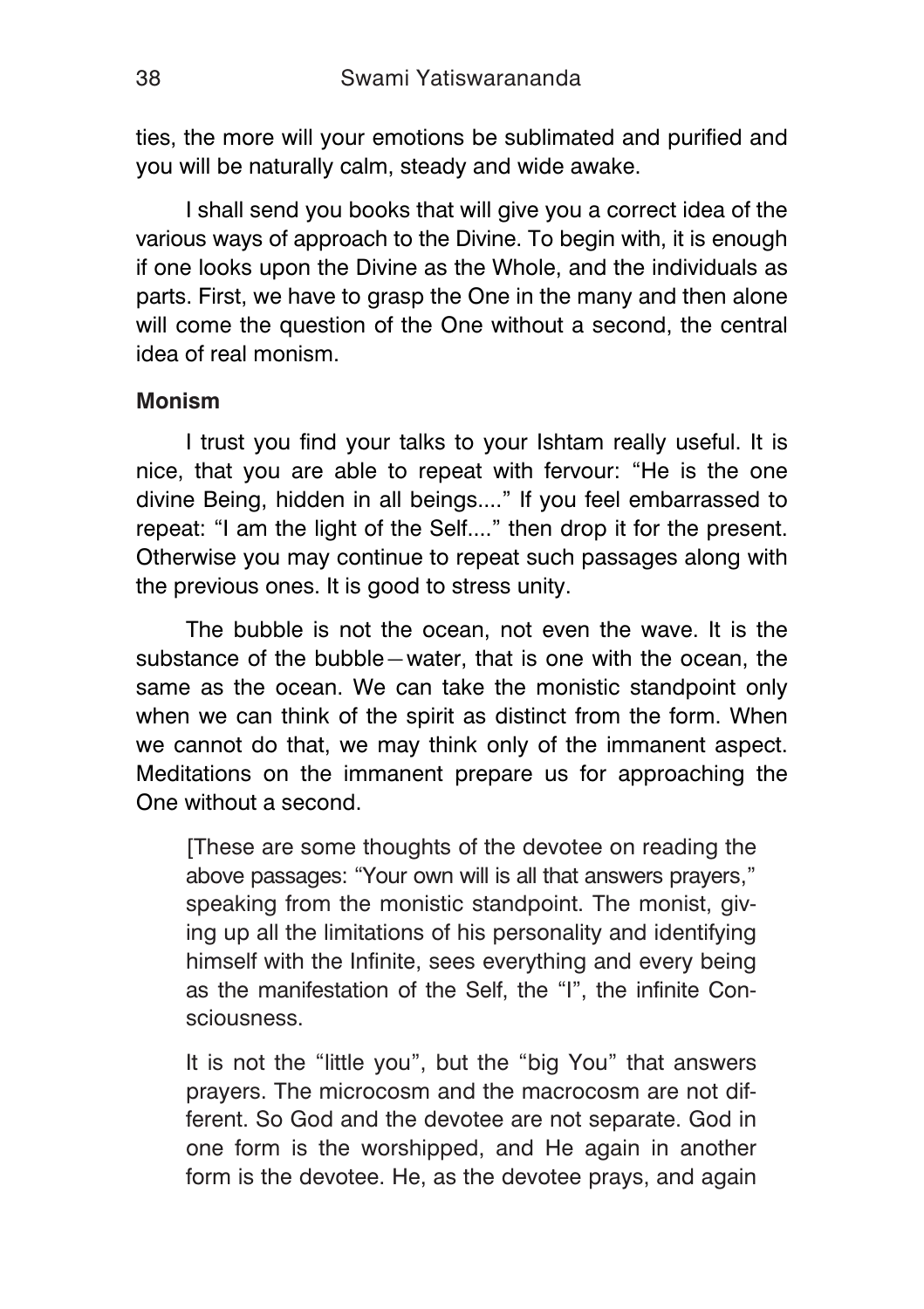He as the worshipped responds.

On the relative plane we feel we are different from God. The prayer rises from our little soul, but the response comes from God, from our higher Self, and not from our lower self.

So by the "you" that answers the prayer, is meant not the small you, but the big You. Here is the standpoint of the monist, who holds that the One appears as the many. Our soul is like a point, and God is the infinite circle. The circle appears as points. The circle as a point prays, the circle as circle responds. To give another analogy, the ocean becomes the bubbles without losing its oceannature. So the ocean as bubble prays, again the ocean as the ocean responds to the prayer. The Infinite as finite prays, the infinite as the Infinite answers the prayer. And according to monism, our little "I" or "You" is a manifestation of "infinite I" or "You". So I pray and I again answer my prayer, you pray and you again answer your prayer. This is the idea underlying the pithy sentence.]

You need not give any thoughts to psychic experiences at all. Through the unfoldment of higher consciousness you would have more and more of the experience of the infinite Presence in your soul and then you would feel also the Presence in others as well. To the extent to which we become pure in thought, word and deed, do we come to have this realization.

But so long as we are on the relative plane and are conscious of our limited existence and think of ourselves as personalities, our personality is real to us and as such we should worship and pray to the Divine —our higher Self. Really there is no conflict or contradiction as the standpoints are different.

You should not worry about the monist's attitude. Yours should be the attitude of the devotee. To you religion is, as Swami Vivekananda in one of his lectures says—"The eternal relation between the eternal soul and the eternal God." The highest ideal of devotion he speaks of on page 58 of the "Inspired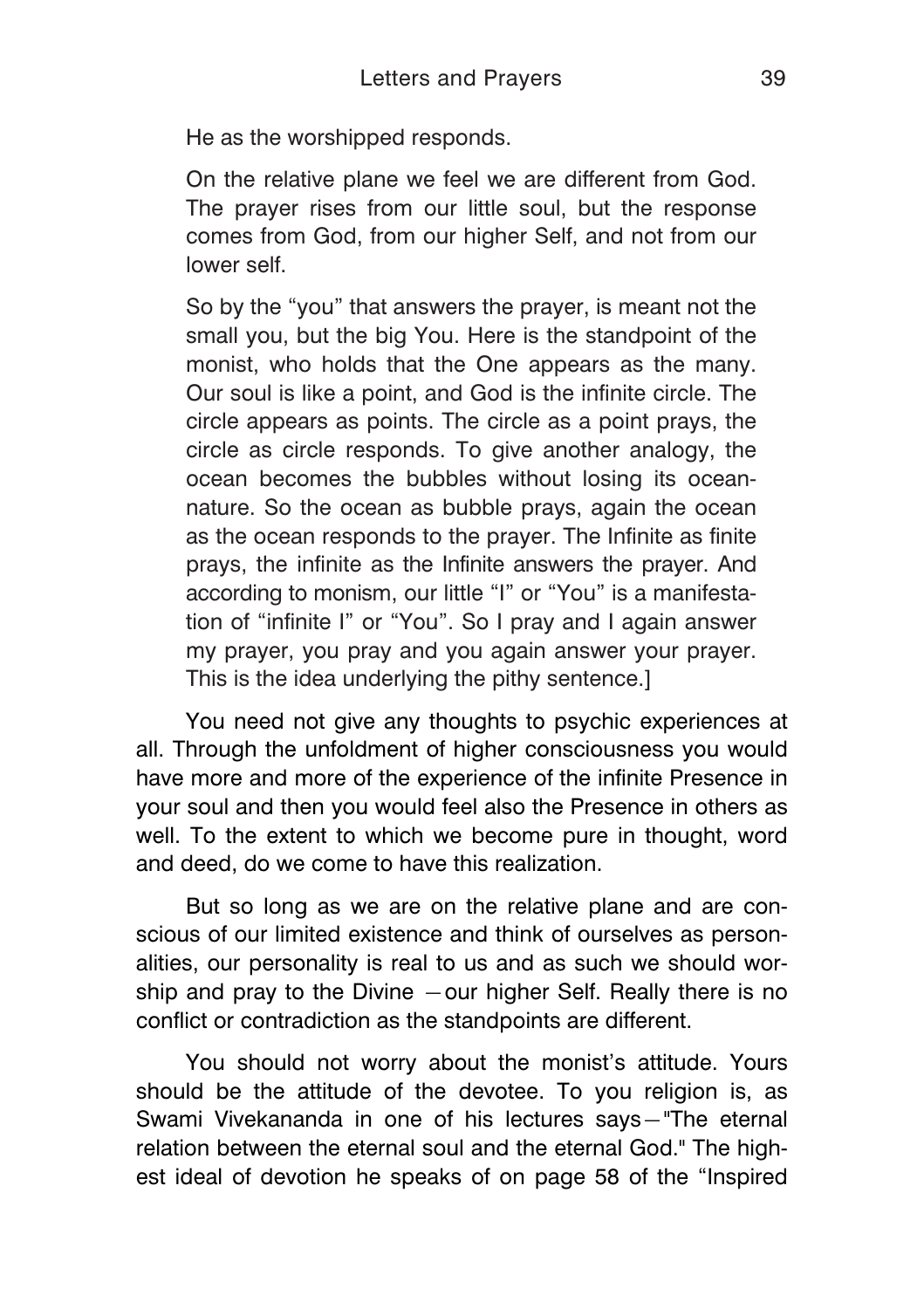Talks": "Day and night think of God and think of nothing else so far as possible. The daily necessary thoughts can all be thought through God." Again he says on page 177: "Giving up the desire of pleasure and pain, gain or loss, worship God day and night."

But as I told you and also wrote to you, the aspirant should proceed slowly and steadily. Before one can begin to run, one must learn to walk. Body and mind are to be properly trained through the performance of the duties of one's life, through moral culture, prayer and meditation at fixed hours. And then only it is possible for the devotee to worship God day and night through all forms of activities, physical and mental.

With our sense of individuality which is real to us now, we should try to pray to the Divine and worship Him as well as we can. And the response comes from the Divine, our higher Self or God, who manifests Himself as Buddha, Christ or Ramakrishna.

## **Harmony of the paths**

Jnana and Bhakti are to be blended, but different individuals may have these in different proportions.

You will have both Jnana and Bhakti combined—a harmony of the paths of knowledge and devotion, as you have both the elements in your nature. Your Bhakti is to be tempered with Jnana.

## **Ramakrishna and Vivekananda**

Ramakrishna is the silent cloud and Vivekananda is the thundering cloud. One represents the static aspect and another the dynamic aspect of the same spiritual power. The Gospel of Sri Ramakrishna stresses Bhakti too much, but this stress is necessary for most people. You get an idea of the Jnana aspect of Ramakrishna in the second chapter of the *Gospel of Sri Ramakrishna*, Vol. 1.

### **Law of Growth**

Life consists of a series of rises and falls. One should not get too much elated during the rise, nor too much depressed during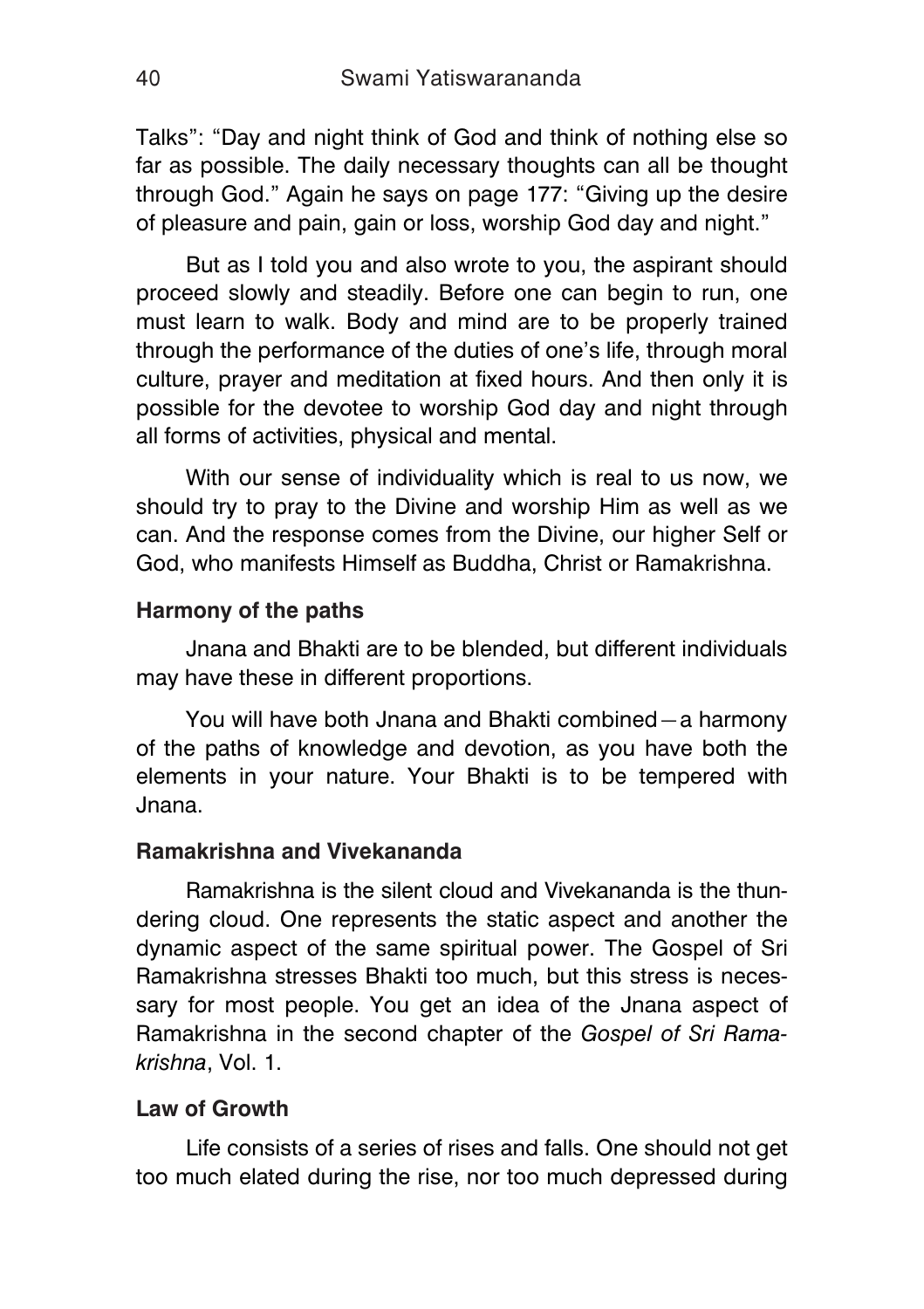the fall. And at all hours one should try to be in touch with the Divine within and outside. In this lies the secret of the balanced state.

Again it is not enough if we have the highest ideal before us. We must know also that as we cannot reach it all of a sudden, we should have ideals that serve as stepping stones leading towards it. This holds good as regards moral, cultural, and spiritual practice. We have to pass through the lower regions if we want to attain to the summit. This is a point we should never lose sight of.

Since spiritual growth is a slow transformation, no great results can be expected until we follow the path patiently for some good time. By trying to do too much in a fit of enthusiasm, we only do harm to ourselves and retard our progress. We should never try to imitate Ramakrishna in this respect. He could afford to have a tremendous yearning and undergo super-human disciplines as his body and mind were exceptionally fit for spiritual strivings.

## **Conditions for Success in Yoga**

The aspirant should always bear in mind these passages of the Bhagavad Gita which Sri Ramakrishna as well would have said: "Success in Yoga (spiritual practice) is not for him who eats too much or too little. To him who is temperate in eating and recreation, in his effort for work, and in sleep and wakefulness, Yoga becomes the destroyer of misery."

## **Work and Worship**

At first there is a difference between work and worship. Later on work too becomes worship, and the whole life one of undivided consecration.

Work and worship must go hand in hand. Both of these effect the purification of our mind and help us in the unfoldment of the higher consciousness in us, and so they are to be looked upon as twofold forms of spiritual practice. At first we should try to make our activity as much selfless as possible, offering the fruits of our work to the Divine. Later on, we learn to work as instruments in the hands of the Divine. Learn to work, maintaining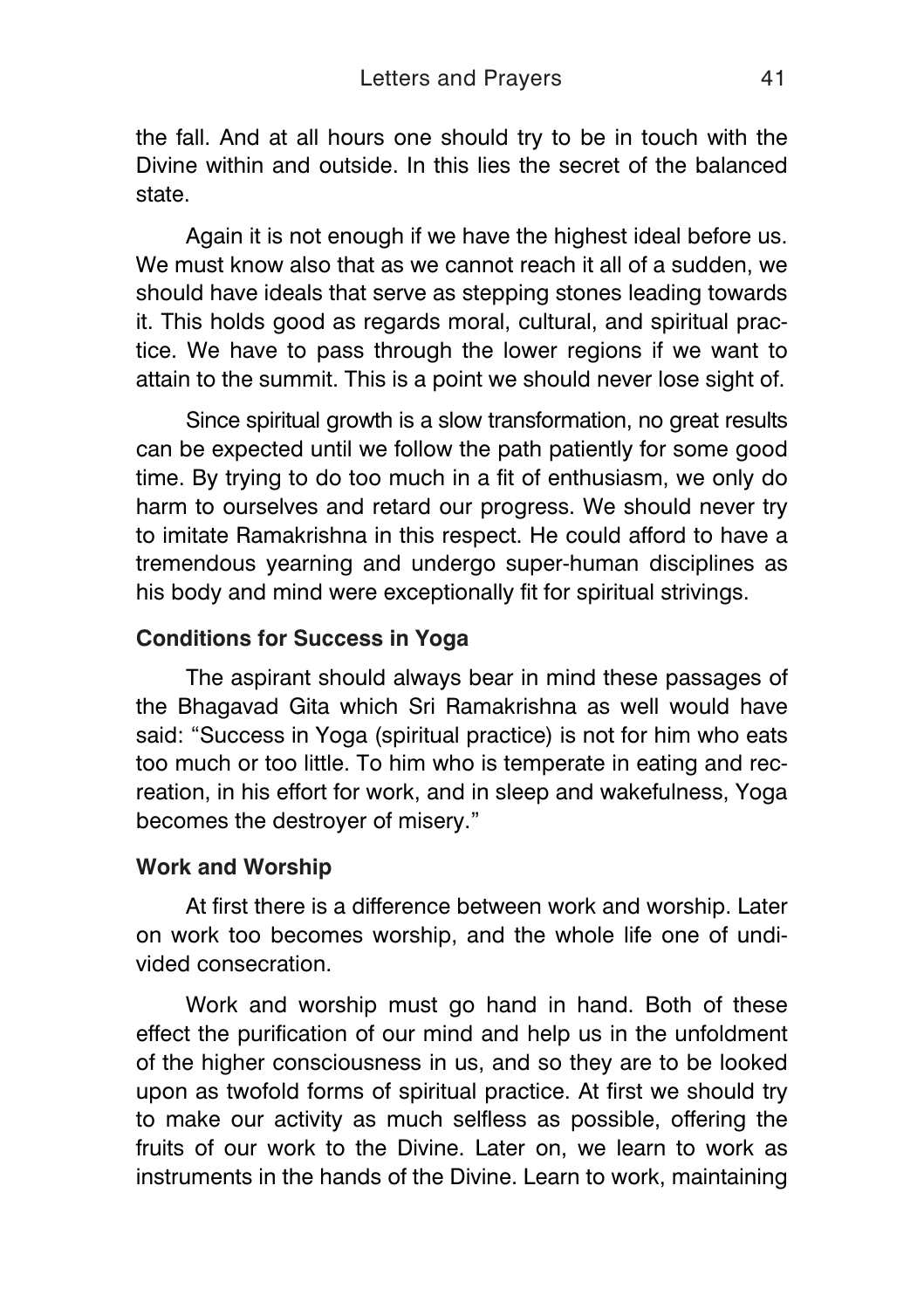something of the meditative mood, that inner balance and poise which comes to one after a good meditation.

## **Inner and Outer Life**

There should be a good co-ordination between intellect, feeling and will. Further there should be a balance between the outer life and inner life, between our active life and thought-life. A balance between the inner and outer life is to be attained by everybody, may be in different proportions.

You have to be true to the "kindred points of heaven and home," without trying to soar too high and without attempting to avoid facing the realities of life, even if they are unpleasant.

Try to be in tune with the indwelling Spirit—the real Guru and be inspired and directed by Him in this play of life.

It is hard for the rich—for those who think they are rich—to enter the kingdom of Heaven. Those who have wealth may replace the sense of ownership by that of trusteeship. Inner renunciation is more important than mere outer renunciation. As Swami Vivekananda says: "True knowledge (Jnana) teaches that the world should be renounced, but not on that account abandoned. To live in the world and be out of it is the truest renunciation."

Most people suffer because of the discrepancy between the spiritual aspiration and the grim reality one has to face in the worldly life. This suffering by itself is not an evil. It may be even for one's good, if it acts as an incentive for finding an inner adjustment by means of which one may gradually feel that one is not really of the world, even if one has to live in the world.

In a certain sense we all get what we deserve. We wish for a thing, we get it, and along with it also the good and evil inseparably follow it. We seek some forms of happiness and then as Swami Vivekananda says: "The happiness comes putting on the crown of misery." We cannot accept the one without the other.

We wish for the satisfaction of some worldly desire. We may get the object of desire but we get also the trouble associated with it. Our present state is the result of our past worldly desires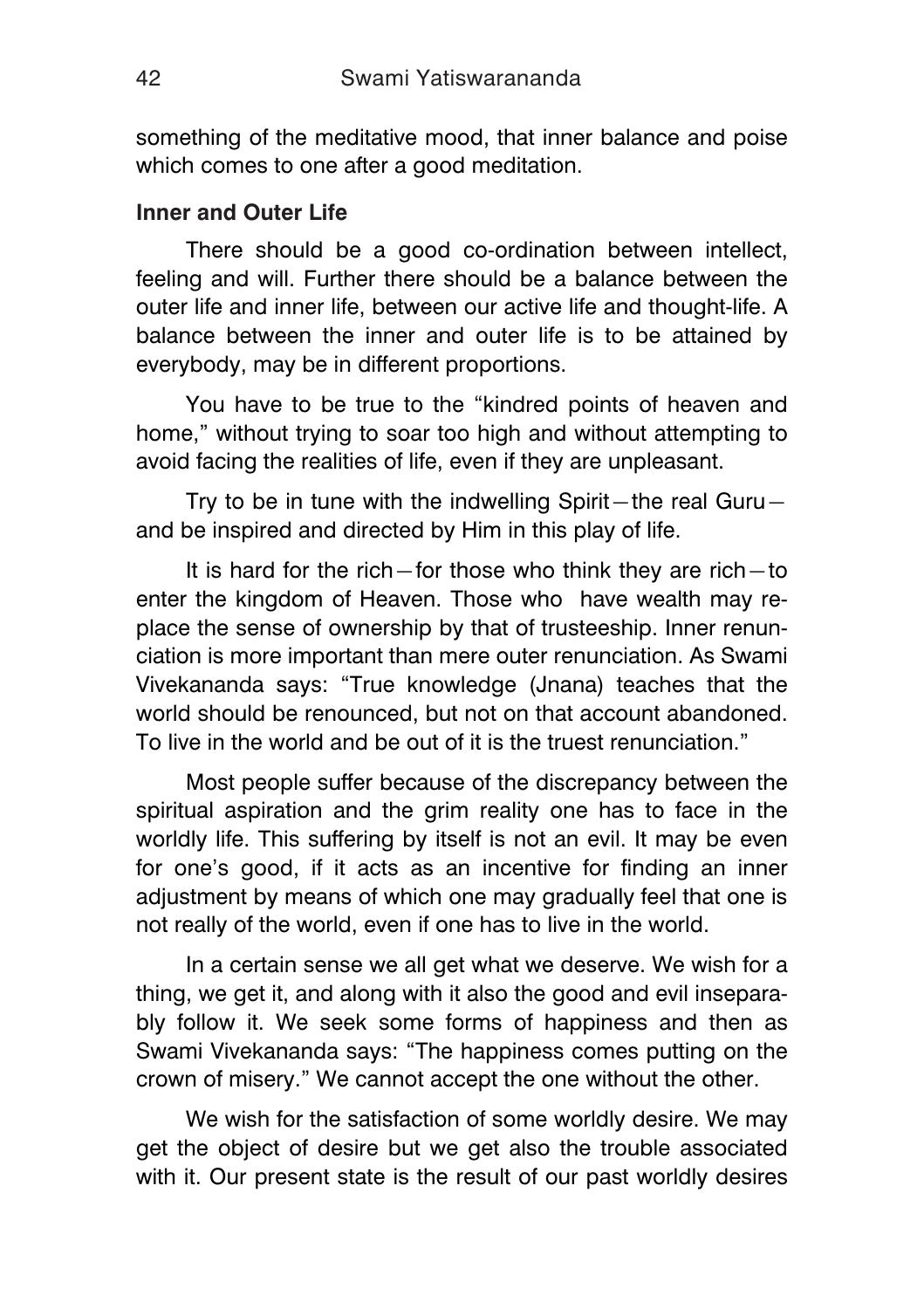and of our present desires. Let us learn to be as desireless as possible, to adjust ourselves to the circumstances that we ourselves have brought about and then rise above them. Let us work out our destiny and learn to depend on the Divine more and more as we work out our Karma. Then the world becomes a training ground. Through it we pass on to the Divine. Even then we may continue to remain in the world outwardly. But really speaking we are no more of it. We are the Lord's wherever we be.

## **Karma**

Certain forms of Karma are to be worked out through suffering. We should feel somewhat relieved for suffering indicates that so much of the burden of the Karma is reduced. Besides, the helplessness brought about by suffering may be utilized spiritually by practising self-surrender to the Divine all the more. In pain and pleasure, in life and death—the Lord is our own. He is the Soul of our soul, the Life of our life.

Sri Ramakrishna used to say that diseases are the taxes we have to pay for living in the body. We have to pay these taxes sometime in good instalments. And then for sometime there may be a respite. The Master was often heard to say during his great illness: "Let the body feel the pain, O my mind, do thou remain in bliss."

Move onwords without trying to run too much. We have to work out the Karma that has begun to bear fruit already. If we try to escape it, we have to pay for it with compound interest. Godrealization is certainly the Goal, but this can be reached not merely through spiritual culture, but also through the proper and necessary action or improper and unnecessary action. Hence we should be careful both about the inner ideal and outside action. Proceed slowly and steadily, exhausting your Karma, being in tune with the Divine within and also careful about what you do. We must correct ourselves always both on the thought plane and on the plane of action.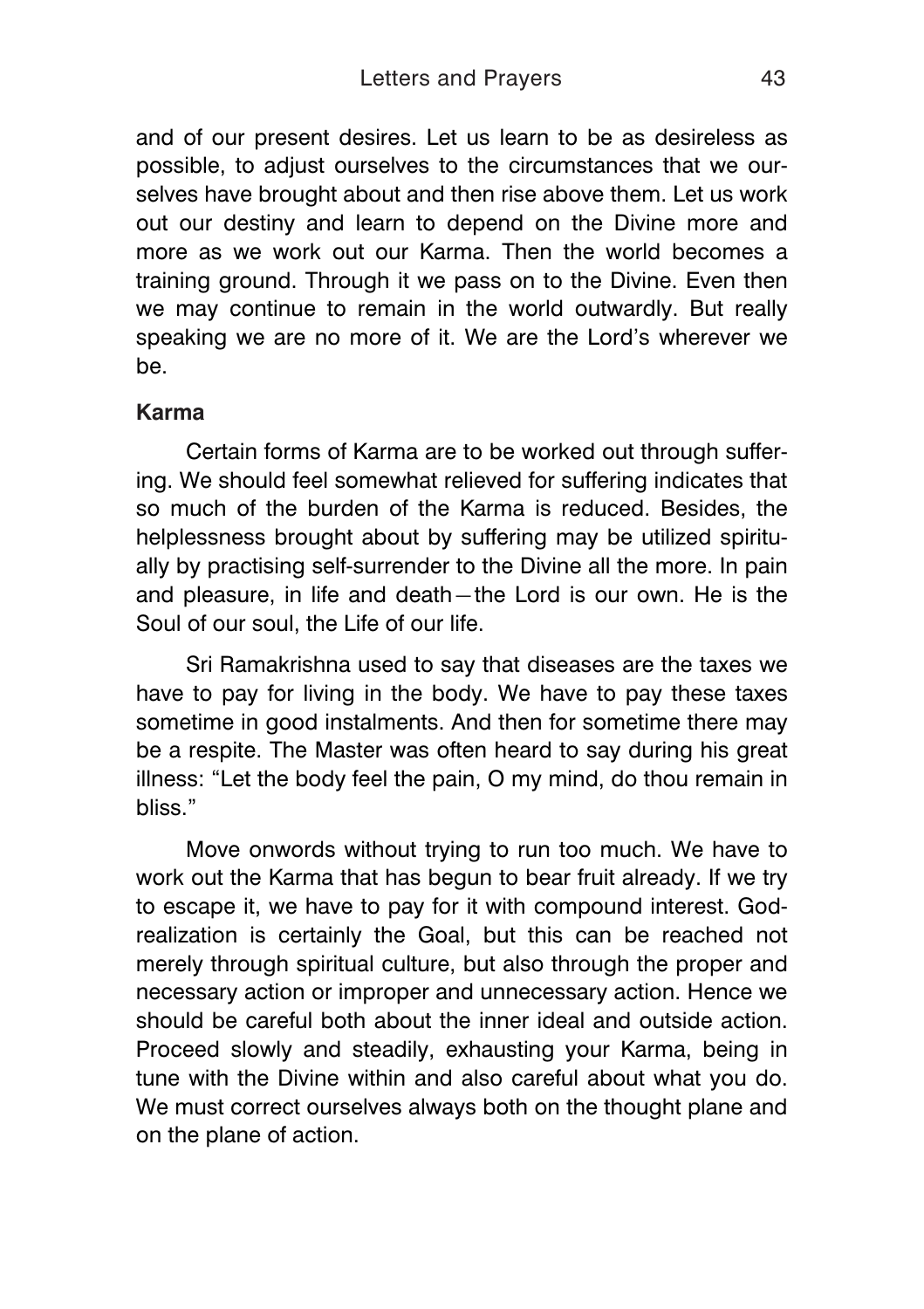## **Attitude towards the World**

We very often expect too much from others and when we cannot get it, we feel disappointed. What can poor men do? We have a saying in Sanskrit—"Having drunk of the wine of ignorance, the whole world has become mad." So the mad world will and can behave in only a mad way. But it is a greater madness on our part to expect the mad to act in a sane way. Instead of getting angry, we should be sympathetic towards those who do not know what they do and cannot control themselves out of helplessness, even if they know it.

## **Holy Association**

Sometimes in the course of our spiritual progress we are likely to develop a sort of unhealthy introversion. This is to be avoided by going in for holy association among other things; I mean, by coming in close contact with spiritually-minded persons, who are following more or less the same path, and comparing notes with them.

Our individual consciousness is to be brought in touch with the infinite Consciousness. This is the surest way of resolving the whirlpool in our minds. When Divine contact is hard to achieve the company of spiritual souls and talks with them help a good deal. Some day all the devotees in Switzerland should know one another. People with morbid introversion want to avoid others; those with morbid extroversion seek others' company just for gossiping and killing time. The true devotee maintains a balance between inner and outer life, and seeks the company of the spiritually-minded, discusses spiritual matters and strengthens his faith by learning from others. That is why Sri Ramakrishna used to advocate the meeting of devotees, as you find in the "Gospel of Sri Ramakrishna".

If one can be in tune with the Divine always, no holy company may be necessary. Otherwise, association with fellow-aspirants is very, very necessary for spiritual progress.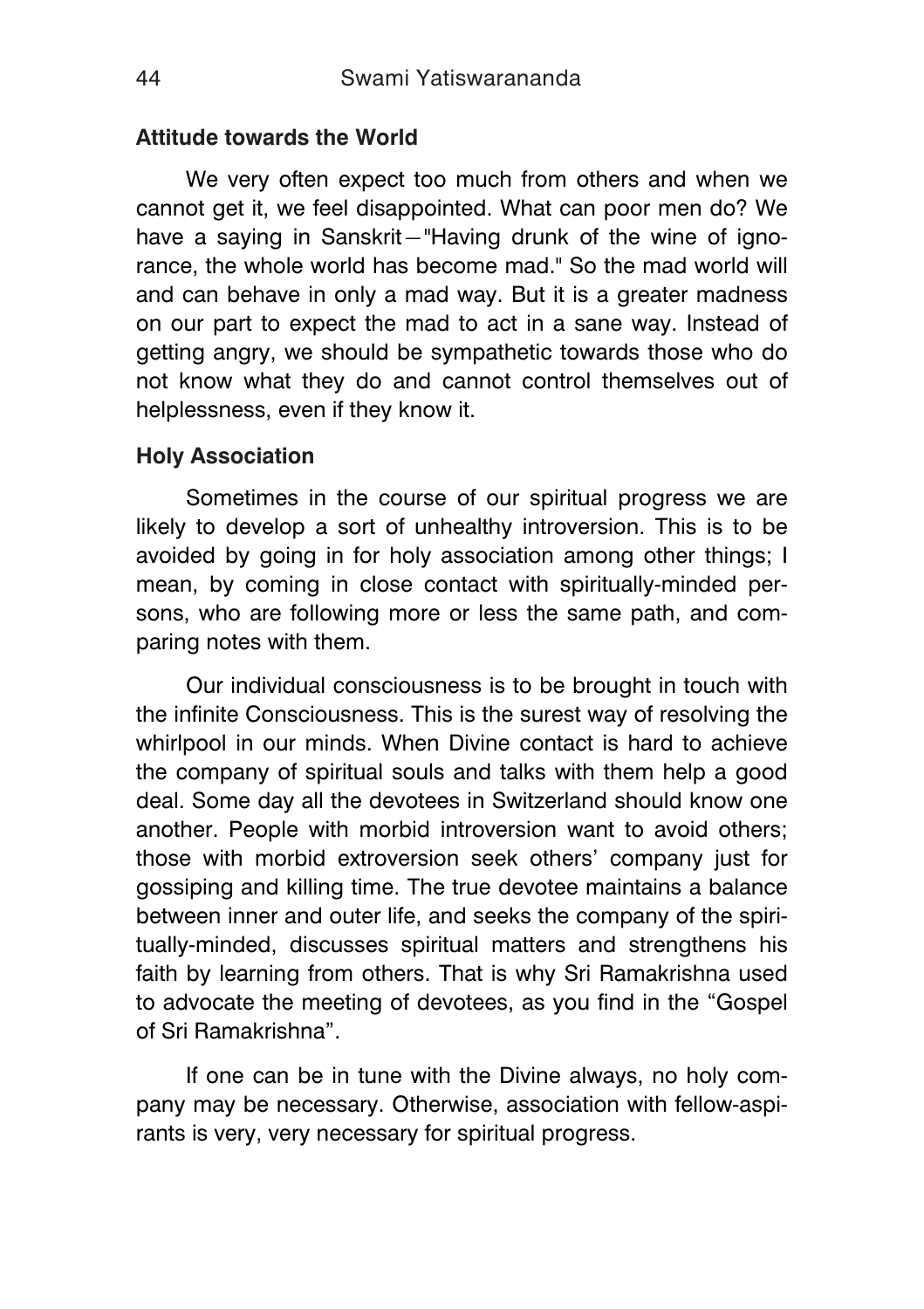## **Holy Personality as Manifestation of the Divine Principle**

Try to have contact with the indwelling spirit in you. He is the Soul of our souls and the real Guru. Whenever you feel the need of holy company, please think of the Lord, and also repeat His Name if you so wish. He is the power behind us all, and without Him we are nothing.

When you come to think of anyone in a personal way and feel it to be so, call up the thought of your Ishtam and merge all thoughts about the person into Him, his form also into His form. And in and through Him may you realize the Formless also. We all meet in Him who manifests Himself as the holy personalities.

The universal Principle in His infinite mercy and compassion manifested Himself as different holy personalities. He is drawing us towards Him. Some may be drawn towards one holy personality, while others towards other holy personalities, but all ultimately come to reach and meet in the same Principle—our common Back-ground.

So long as you do not find anyone to talk to about things spiritual, learn to talk with the Lord. It will be a source of great blessing to you, you will see. May He always inspire and guide you. I wish you to come in touch more and more with the personal impersonal aspect of your Ishtam, and be more and more impersonal, looking upon yourself more in terms of the Atman —the Spirit—than in terms of the personality, the body and the mind. You may read every day a few meditations like this: "I am neither mind nor intellect, neither memory nor ego, etc".

You may pray to the great personality who appeals to you, looking upon the personality as the manifestation of the divine Principle. You may also take His name, if you want to, when you pray for inspiration and guidance. The more you advance, the more will you feel Him to be the indwelling Spirit, the Soul of our souls —the Soul of all that exists. He is as it were the channel through which you approach the divine Principle—the Infinite and the All-pervading.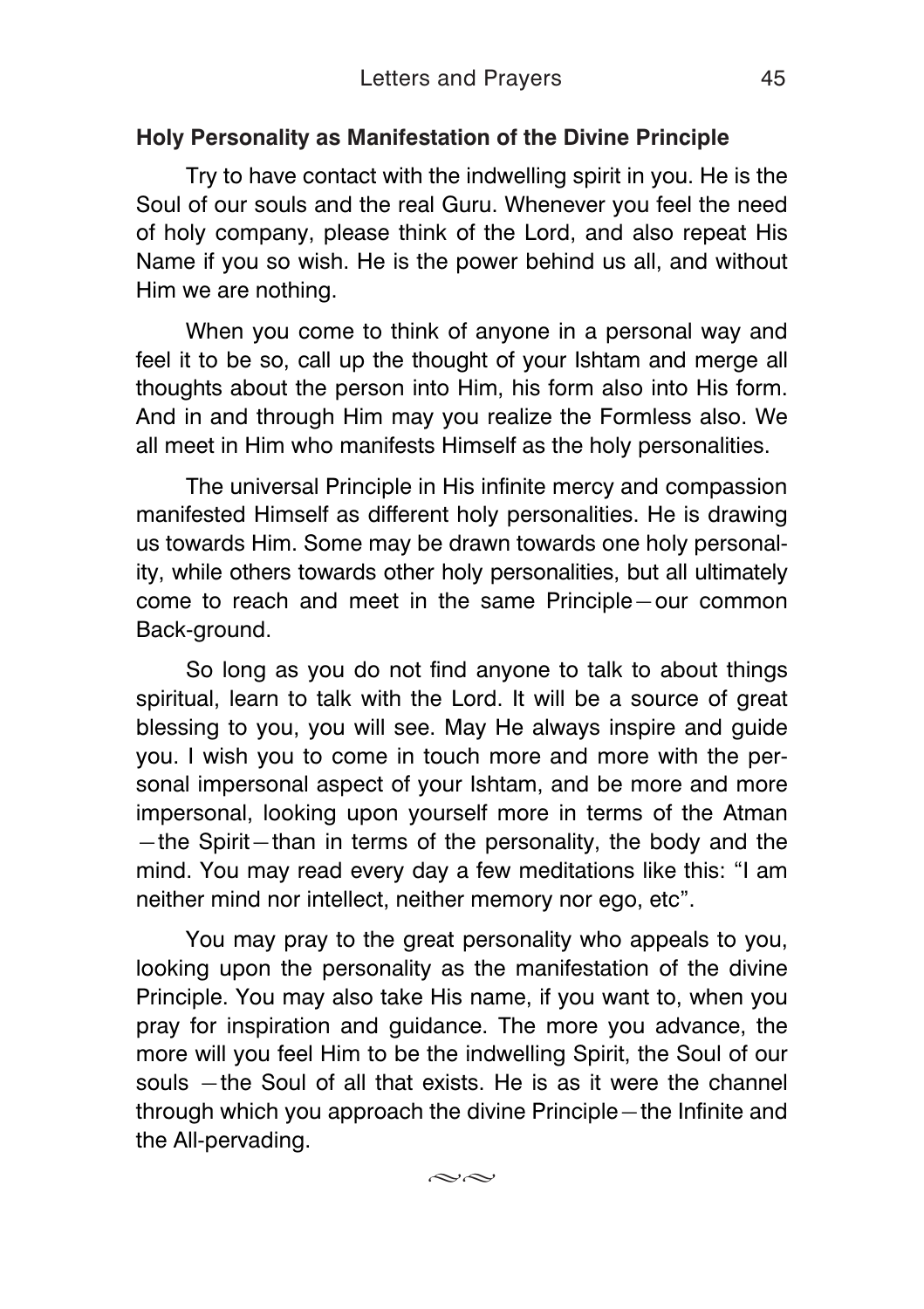## **6 ON JAPA**

As in material affairs so also in spiritual-matters we should be perfectly clear and definite in our thought and action.

Very easily the modern man says: "Oh, God is everywhere!" But when we really try to think of this, we find we cannot. All this hazy idea, like those of the so-called worshipper of the formless God who when he comes home from church, simply busies himself with his bodily relations as he cannot think of and have dealings with God Who to him is indefinite, abstract.

When we have got strong body-consciousness, when we take our personality to be the only reality, we need a holy personality for our spiritual practice and growth.

On a lower plane the Absolute becomes abstract, although it is real on a higher plane. And remaining on the lower plane of form and personality as we do, we cannot counteract all bad and unwelcome pictures and thoughts that rise in the mind, by means of abstract ideas. We must be able to raise opposite good and holy pictures and thoughts to counteract them, and here comes in the necessity of a holy personality in whom we find our highest ideas realized. We need a definite holy form, so long as we consider our forms to be real. But at the same time we must find a connecting link between the form and the formless. Form is only a manifestation of the formless. The holy personality is a manifestation of the ' Principle that stands at the back of all.

The holy personality serves as the connecting link between the finite and the Infinite, and understood this way it satisfies the head and the heart. The intellect wants the Infinite, the feelings want the finite, and in the holy personality we find both, if we see it in the right light, i.e.as manifestation of the Principle of which the personality is always conscious.

Visualization plays a great and important part in spiritual life,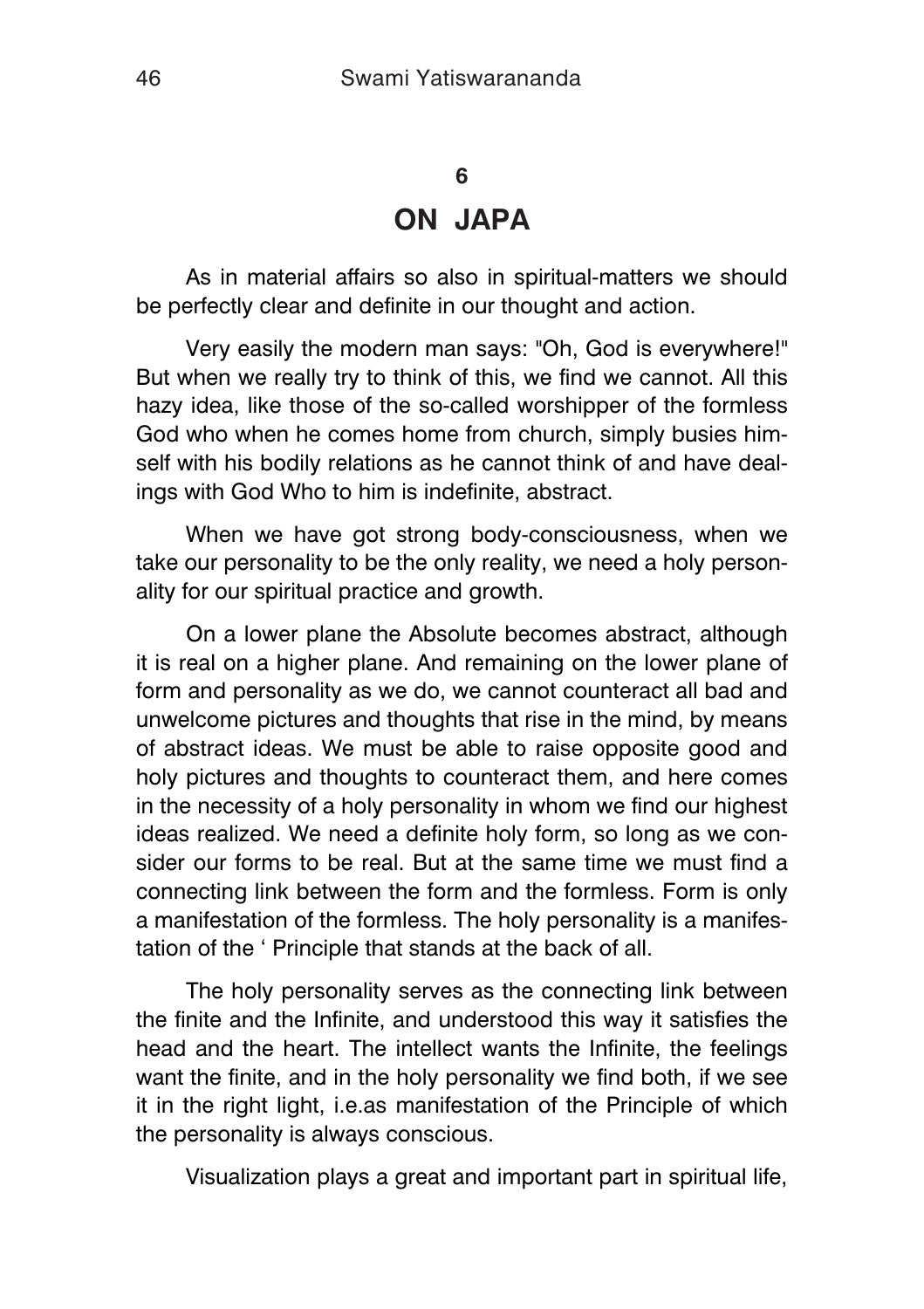especially at the beginning when we are still on a lower plane, the plane of form and pictures, taking them to be real.

The holy forms are always to be looked upon as luminous and living, forming parts of an infinite ocean of Light.

Think of the holy form as rising out of an infinite ocean of Light, and after that, if you want, you may think that it again gets merged into this infinite ocean of Light.

As the mind of the aspirant grows, it comes to have very vivid imagination with reference to everything —good, bad and indifferent things. And the best way to counteract the bad imaginations is to have good imaginations which must be made even more vivid and strong than the others.

The holy personality calls up in us the sense of purity, the sense of divinity, and at the same time connects us with the Infinite, the Formless, the one Principle in which all things have their being.

In calling up this holy form, one may take the help of the sound symbol, and holy name or Om. And this may be used first with reference to the form and then also to the formless.

Every time when your mind threatens to be out of balance, repeat the sound and try to think of the holy form in the centre of your consciousness. The sound is a symbol of divinity; the form also is a symbol of divinity. We take the help of both the symbols to call up the divine consciousness. With the help of the holy personality, we try to realize the Principle, manifesting itself as name and form, and we begin to feel that we too are a manifestation of that Principle.

After getting a glimpse of the immanent in the holy personality, we get a glimpse of the Divine in ourselves and also in others. We have to learn to see the Divine in all forms, good and bad, without, of course, losing the distinctions between good and bad. Then the bad ones cannot affect us at all. And we should try to see the Divine not only in the forms that lie in the physical world, but also in those that rise in the mind.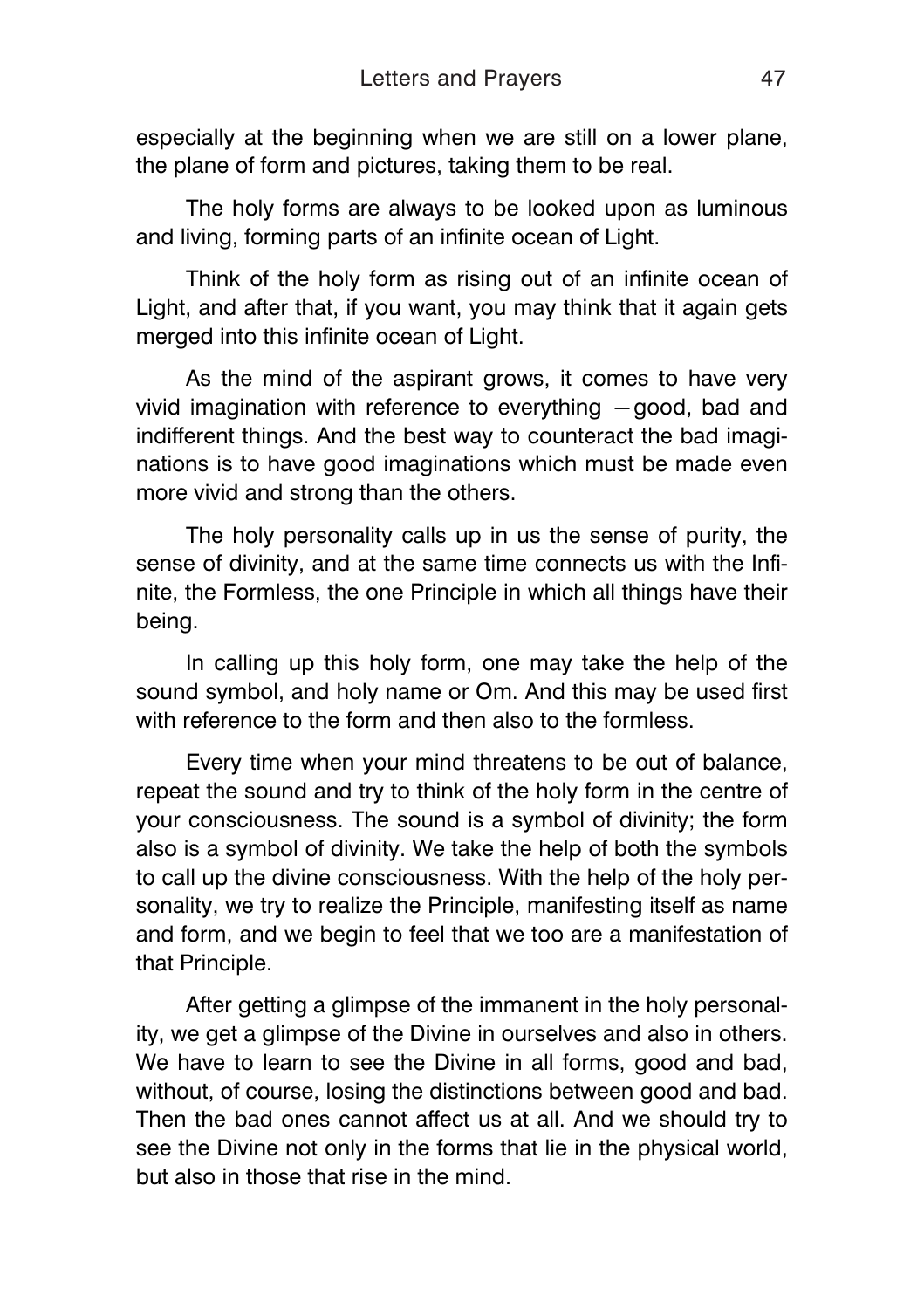For those who do not like to dwell on the form, the only way is to recognize the Divine in oneself, and also in others. The body is a temple in which dwells the soul, and God is the Soul of the soul.

One point is always to be borne in mind: We should stress the soul more than the body and God more than the soul. The body is the dwelling-house of the soul, and God is the Soul of the soul. If you do not stress this, it becomes idolatry. Even idol-worship with reference to a holy personality is far better than worship of our body.

The immanent aspect of the Divine is to be stressed very much, and without realizing the immanent aspect it is not possible to realize the transcendent.

Visualization plays a very important part in the spiritual life of the beginner. And in all this visualization a luminous and living form is to be called up. The infinite ocean of Light takes shape as the holy personality.

In Tantrika Sadhana there is a way of thinking: The aspirant, after taking his seat, tries to fix his mind at the centre of his consciousness; thinks of it as luminous, thinks that this luminosity forms part of an infinite ocean of Luminosity into which he merges his gross body as well as all physical forms, then his subtle body as well as all subtle forms, and finally his causal body as well as all causal forms, and tries to think of that one undivided ocean of Luminosity that is living, being the Source of all life, that is conscious, being the Source of all consciousness. Then he tries to get merged into that. And if one could do this really, if one could really dwell on that, not as a mere imagination, then one gets Samadhi, a high spiritual consciousness. But most people have to be satisfied only with the thought of the unity. Even that is helpful. Next**,** you think that out of this infinite ocean of luminosity rise your own form and also the form of the holy personality you have chosen as the object of your worship.

Think of your body as a luminous body, i.e., make the old body perish, and come to have a new body, fashioning it out of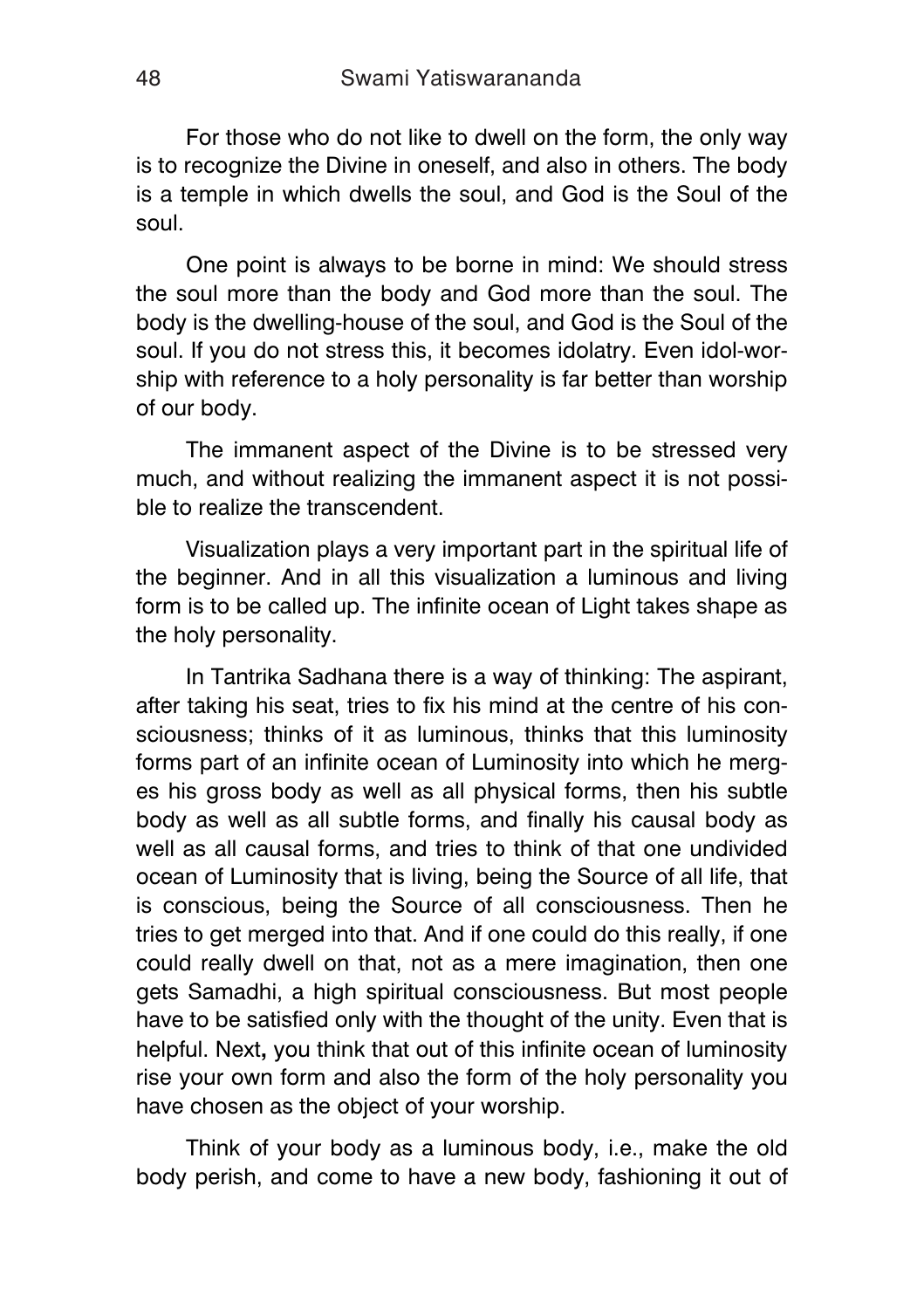this luminosity. This is one of the steps in higher Tantrika Sadhanas with unity at the background. Being forgetful of one's own form, one should worship the divine personality.

One may dwell on this form along with the repetition of some holy sound symbol, and when one is not in a meditative mood, one may go on with Japa, repeat the holy name or symbol a thousand or two thousand times without any break. It does not matter even if it is a little mechanical. Practising this way, one may later on find meditation easier. Meditation is the extension of Japa. Japa is meditation with breaks and in a way meditation is Japa without breaks and of course, a more intensive process. In Japa we have sound and thought with breaks, in meditation thought alone without breaks. If we want to have meditation, we must go on with Japa. There cannot be any jump.

Hold on to the sound and think of the meaning. If we are able to do this for some time, great steadiness would come. Then our muddled brain would become somewhat clearer, our thinking and feeling would become more definite. Japa removes many an obstacle and prepares the aspirant for meditation.

Whether you feel inclined or not, do it, go on with it. Why should you stop it, merely because your mind does not feel inclined to do it? Why own defeat? Why be deceived by your own mind? Go on repeating the holy name or sound symbol and thinking of the ideal it represents, and never allow yourself to be defeated. Go on repeating it, so that your ear may hear the sound, and your mind may dwell on its meaning.

The holy sound gives a sort of support to the mind. When there is any great trouble, one should try to be a little calm and introspective, and should pray to the Divine from the very bottom of one's heart. Why allow yourself to be swept off your feet when any trouble arises? The moment you let go the chain, you are lost.

When there is absolutely no help, the Divine is the only help, and by the Divine we mean That, which is in us, the Soul of our soul, the Soul of all.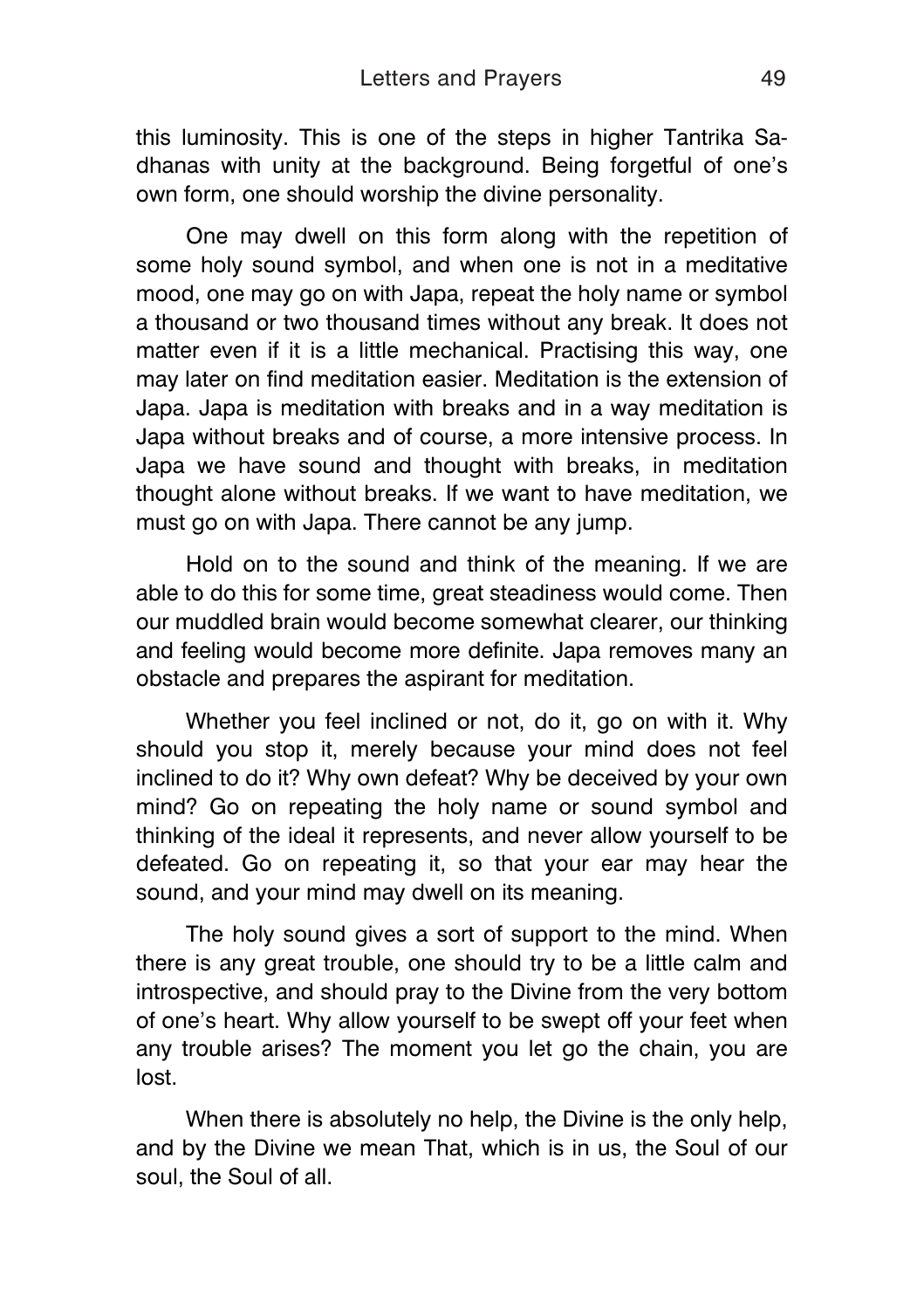In our stage, Japa is one of the most important practices. And it takes us nearer and nearer to the Soul of our soul.

Sri Ramakrishna says:

"Each Japa is like a link of the chain, and holding this chain, you reach the very end of the chain, that, to which it is fixed."

So it is proceeding step by step, as it were, holding on to the chain and never letting it go, and then in course of time, we reach our goal. The sound calls up the thought, the thought brings us in touch with the Divine.

And if Japa does not appeal, then you may have some prayer, constantly repeating this prayer, making the sound audible, audible only to your ears. And also think of the Divine. Your prayer should not be aimless; it should be directed towards the Divine.

Even when we seem to be swept away, let us try our best to hold on to the chain. Very often we magnify the danger that threatens us. Afterwards we find that we have been enlarging it too much with our vivid imagination. The situation may be bad but usually it is not so awful as we suppose. Very often it does not take such an awful turn as we imagine. And even if matters are really awful, why give up the struggle and allow yourself to be defeated without any resistance? Always go on with your Japa, your prayer in such cases and try to meet the situation as well as you can. Even if you are defeated, your defeat will prove to be a stepping stone to success.

When the storm is raging, we should hold on to the chain, Japa and prayer. If you do not you cut yourself away from the higher forces and allow yourself to be defeated by the lower ones. And then you have to suffer.

When you try to be in tune with the higher forces, you may find the discrepancy between higher forces and the lower forces, no doubt, but then you do not feel any discrepancy between the higher forces and yourself. On the other hand, if you identify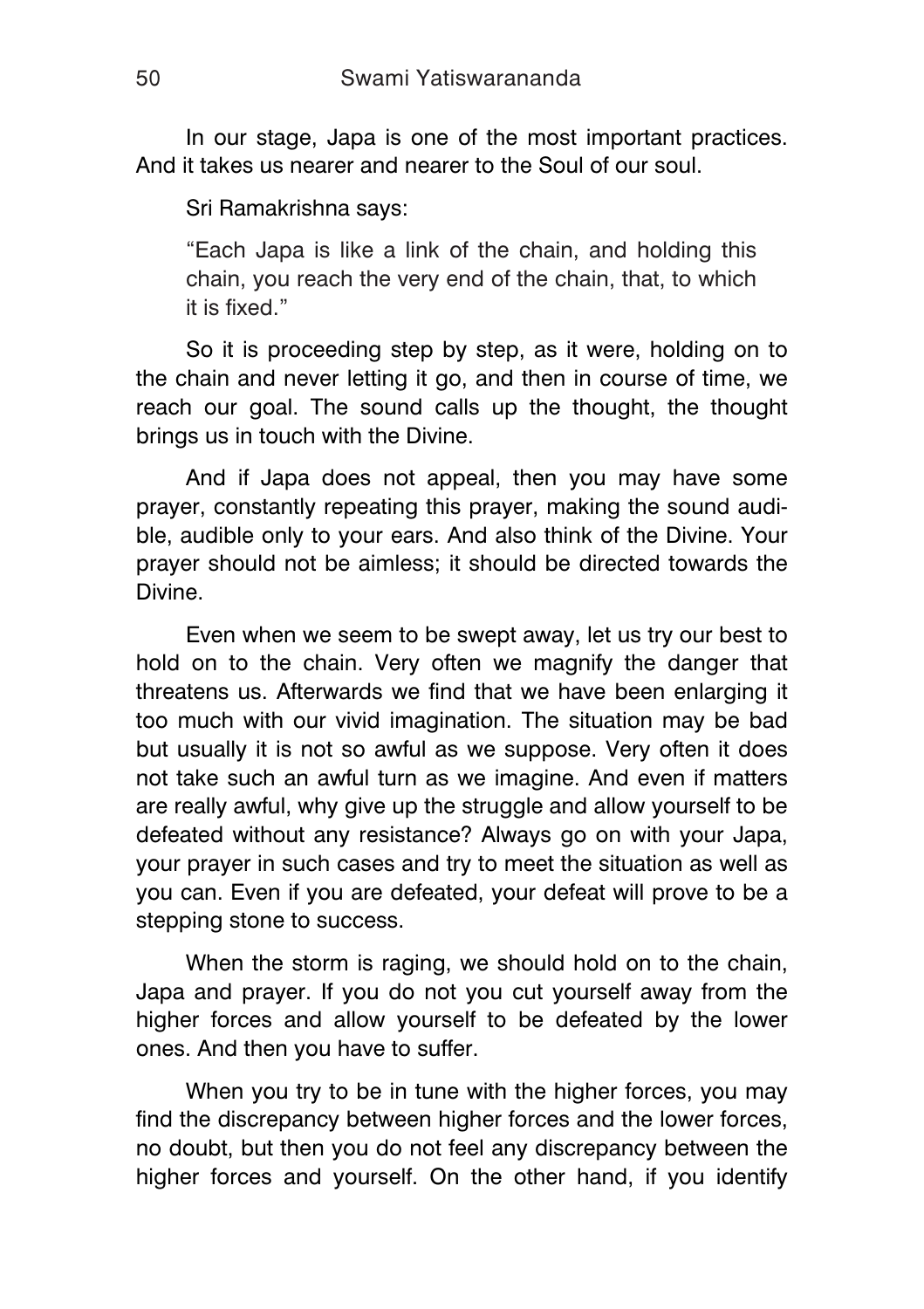yourselves with the lower forces, you find the discrepancy not only between the higher forces and the lower ones, but also between the higher forces and yourself. So you come to have a double discrepancy. The discrepancy between the higher forces and the lower ones cannot be avoided, but there need not be any discrepancy between the higher forces and yourself. We lose sight of the Divine and the higher path completely if we stop all struggles and are fully overpowered by the lower forces. The whole thing comes to this. You need a ladder, but the ladder that is to take you up, you kick off the moment you need it most, and then you can never get up. And Japa, prayer and meditation are the ladder that should never be given up.

In our case Japa is the only thing we can really do, and it is out of courtesy that we sometimes give it the name of meditation. There can be no question of doing anything higher like real meditation, unless we prepare ourselves first through ethical culture, performance of duty, Japa, prayers, regular readings from the holy books, trying to dwell on their meanings as much as possible. These preliminary practices help us in withdrawing the mind from the manifold distractions, and then in making us dwell on holy thoughts, naturally with breaks at beginning. Later on through persistent practice we are able to continue the thought-current in an unbroken way.

As we become more and more pure in body and mind, in thought, word and deed, we are able to have greater and greater concentration, better and better meditation. And then, in course of time, we come in touch with the Divine in both his personal and impersonal aspects. Then within our own selves we feel the contact between the finite and the infinite, between the soul and God— the Soul of our soul—the World-Soul. Meditation thus attains its goal, the highest state of super-consciousness—in which the soul comes in direct touch with divine Reality—its true Self —and attains its natural perfection and freedom, peace and bles -sedness.

 $\approx$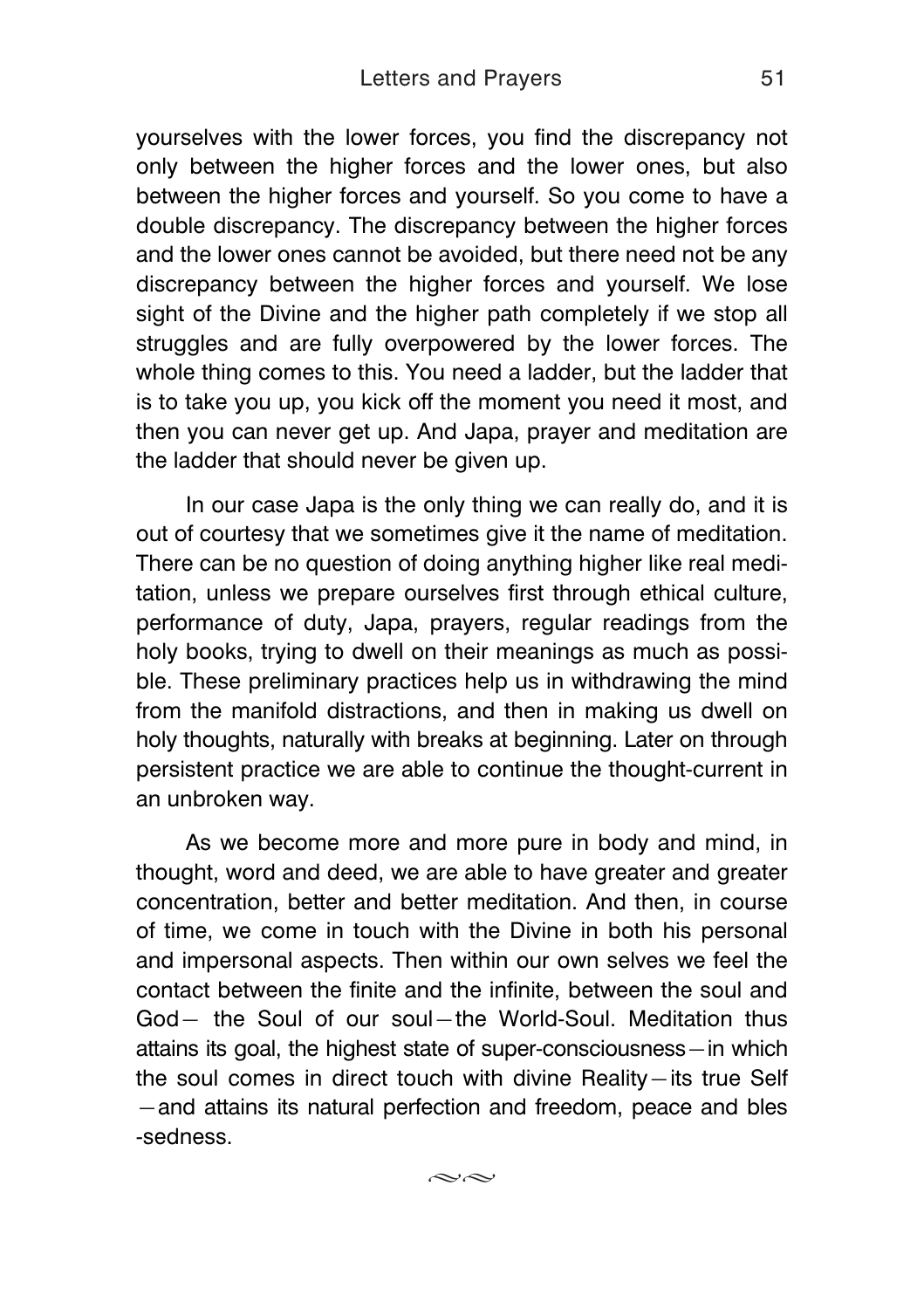# **7 INTENSITY NEEDED**

There must be great intensity in our thinking, feeling, willing and action. If a person can hate intensely, he can also love intensely. But intensity there must be. Our intensity gives the impulse to our thinking, feeling and willing, and this intensity can best be brought about by stimulating the soul.

Feeling can be cultured, will can be strengthened, intellect can be developed, all singly, but if we are able to stimulate the soul, all can be strengthened at the same time.

There are people who are moral out of cowardice. There are people who are good out of weakness and lack of intensity, and such people are lower than the bad person, the immoral person, because they have not yet reached even that state. Swamiji (Vivekananda) hated such people.

Through general ethical culture, the strict performance of duties, regular readings, regular studies, intense and clear thinking we should try to develop more and more, all the faculties simultaneously. And through our prayer, our Japa, our meditation, our studies we try to rise to a higher plane and there stimulate our whole being. All our faculties, the faculty of feeling, the intellect, the will must be stimulated and then given the right turn. Practice plays a very great part in spiritual life as in everything. There must be a certain amount of routine work, a fixed daily routine, if we want to grow.

If we take the name of Ramakrishna, we must try to reflect his glory at least to some extent. Lip-worship won't do.

First of all try to make the teaching practical in your own life, and then speak of him. No use speaking of him before that.

Ethics and spirituality are inseparable. They always go together, and ethics is concerned mostly with our conduct, and this conduct is guided by our thought, by the attitude we have towards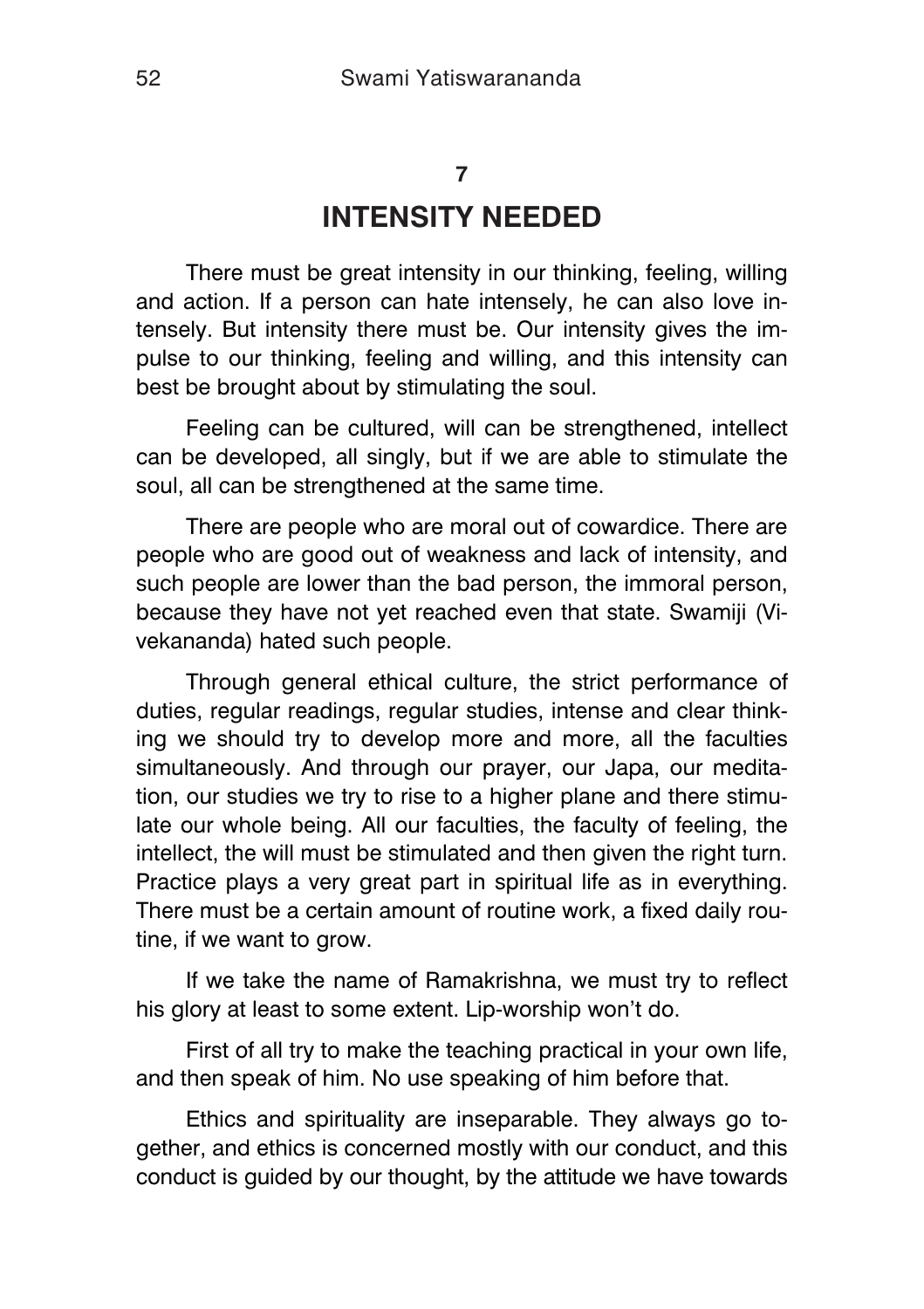ourselves and others. Activity and thought are always interconnected. So to the extent our whole attitude changes, our code of conduct also would change, would be modified. If our ideas change for the better, our code of conduct also would improve. If there be a change for the worse, our conduct also changes accordingly. In order to evolve we have to follow a certain code of conduct and, at the same time, to bring about a change for the better through our spiritual culture and disciplines. And spiritual growth always means outgrowing our present state, so far as our thought-life is concerned, and also so far as our activity and dealings with others are concerned.

Suppose we look upon ourselves as the body, then bodily enjoyment becomes the goal of our life. And then suppose that we come to think that the soul persists after death, and that our future life will wholly depend on our present activity, physical as well as mental, what would be our attitude then? Then we must act in a different way, because everything is not going to be over with our death. So our attitude makes a good deal of difference as far as our daily conduct and our thinking is concerned.

Patanjali says in his Yoga Sutras :

"*To obstruct thoughts which are inimical to yoga, contrary thoughts should be brought*."

So we always have to raise the opposite thought. Replace all bad thoughts that rise in your mind, by the contrary thought. This is not the solution but this is all that we can do at present. We try to take the help of the good thought and brush aside the bad thought, but at the same time, we must see that we grow spiritually, and then there comes a time when the bad thought has no longer any hold on us.

Sometimes we see a child that is most awfully jealous for its doll. But then, when the child grows, it comes to lose all interest in dolls, whether they be his dolls or others' dolls. So it is in the case of the spiritual child.

We, as it were, want some breathing time and take the help of a good friend. But simply by brushing aside our bad thoughts,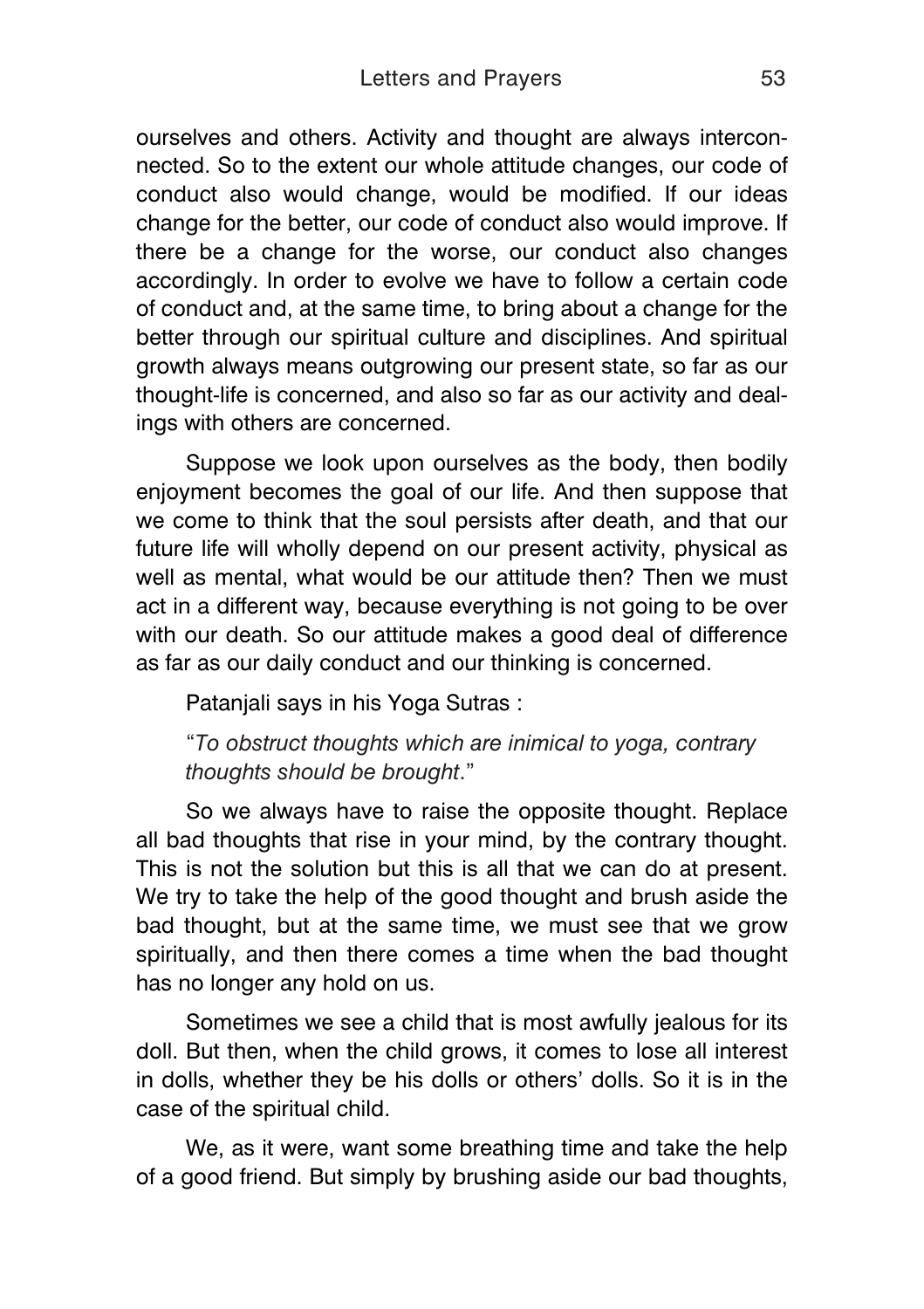our bad tendencies, the problem is not solved. There must come a time when we go and face the enemy. There must come a time when the enemy ceases to be enemy.

There should be conscious attempts at outgrowing our present state. Then as we advance, conflict would cease on this plane, but there would be conflict on a higher plane.

When we come to give all phenomena a reality of the second or third order, if the world of phenomena appears to be unreal, then we remain unaffected by the phenomenal world, but not before that time.

We may identify ourselves with the body. Then we are men and women and everything else follows as a matter of course. But suppose we come to identify ourselves with the soul? Really what is essential in spiritual life is this: to bring about a change in our outlook, in our whole attitude towards ourselves and others.

Long ago I read a very simple story. A widow had a son and she appointed a young man as his tutor. After some time she fell in love with him, and he himself nearly succumbed to the temptation as he too had fallen in love with her. Then, one day, her name under one of her letters reminded him of his mother's name. And this changed his whole attitude towards her. The charm was broken, and he left the place without succumbing to the temptation. This is a very simple story after all but it just shows what a world of difference our attitude towards ourselves and others may mean.

If we are able to think of ourselves and also of all others in terms of the spirit, our whole conduct would change. This may take years and years. But that does not matter. Go on striving and struggling, then, one day you will see the light, at least catch a glimpse of it.

If we are able to have a new association of ideas, a great change takes place. At the thought of the young man's mother, great strength came, purity came, the temptation was broken.

At first comes the new attitude towards ourselves and then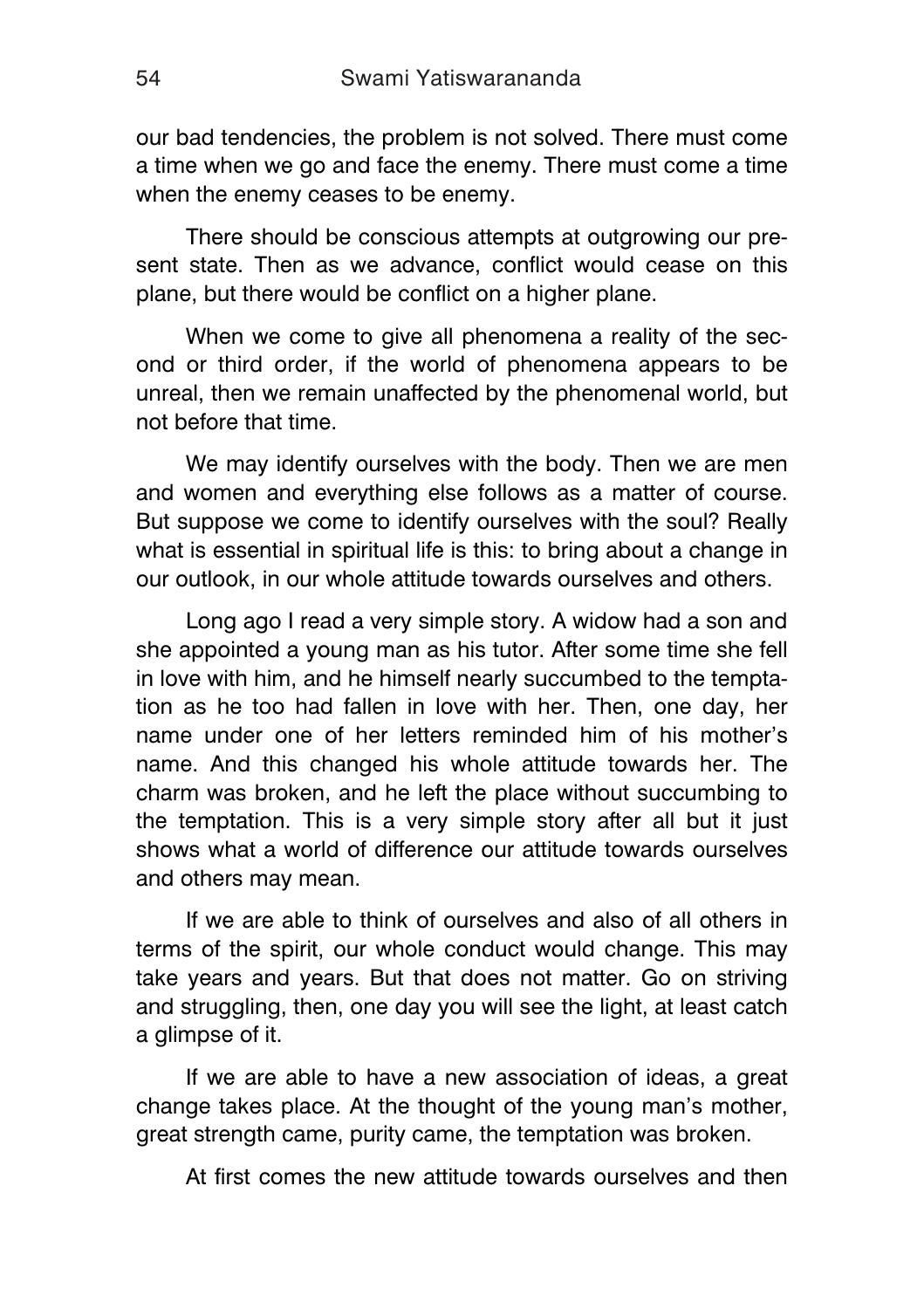towards others. When we are able to dissociate the principle from the personality in the holy personality, we begin to get a glimpse of the Principle in ourselves also however low we may be.

To the extent we dissociate ourselves from the false personality and identify ourselves with the Principle, we get strength, we get purity, we acquire clear thinking and clear action. To the extent we identify ourselves with the Divine in us, we become saintly. When a person is outgoing, he becomes a sinner. When he becomes indrawn, he becomes saintly.

The Principle that is in the greatest holy personality is in us too, but all covered up with a mass of dirt and filth. And all this dirt and filth has to be removed.

We are constantly thinking, "I am a man", "I am a woman" and then we go and act accordingly. But if we are able to change our attitude, to overhaul our thought-world, our whole code of conduct would change too. So what really matters in spiritual life, is this change of outlook.

First we try to give these injections during the time of meditation, and then, through practice, we shall be able to have this idea at other times too and then there will be a changed activity.

The outward activity always influences thought and thoughtactivity again influences all our actions. Suppose the thought that you have in meditation clings to you at other times.

In meditation *e.g.,* I imagine myself to be a skeleton. I try to feel this very vividly. Then, if I have really succeeded in creating an impression, I will see my body and others' bodies as skeletons. So and so many skeletons sitting round this table. Or *e.g.,* I feel myself as a spark during meditation, and this so vividly that a real impression has ben created. Then I shall feel myself to be a spark and all the others sitting round this table as sparks too. I am a luminous point and all the others are so many luminous points sitting here. I am a point of consciousness; all the others are points of consciousness, etc., etc. We must make our imagination vivid and healthy. We are continually having morbid imaginations. So bring in healthy ones and counteract them. In order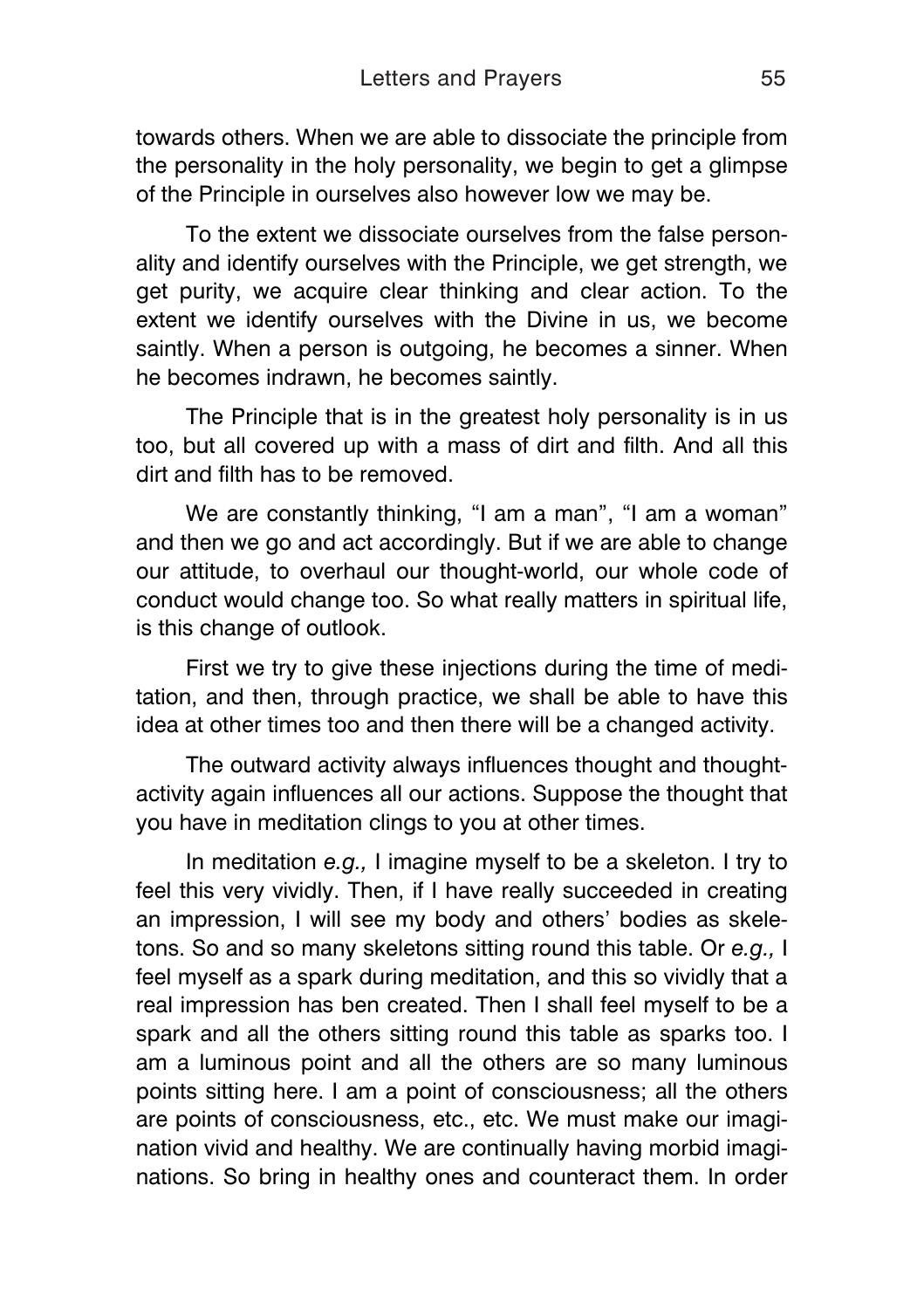to obstruct a bad thought, a good thought is to be brought in.

If we are able to bring about good subjective changes, the whole outlook changes, and with that our whole activity too.

We see the body, but we value the mind more. We feel the soul and we value it more than the mind. We get a glimpse of the Infinite and we value it more than the soul.

At the beginning of our spiritual life there is no realization, but we have to take the help of imagination. Imagination must be made vivid and stimulated, but imagination of the right kind, not imagination of something that is not, but imagination of something that is. We should always see that the imagination does not take a wrong path. We should try to imagine the Principle that lies at the back of both good and bad. This is the only solution. There is no other solution. Unless we are prepared to face some day even the evil and see the Divine even in that, our problem is not solved. We should learn to put greater stress on the substance than on the form, greater stress on the Principle than on good and evil. We go on busying ourselves with good and evil without caring for the Principle which is beyond both good and evil. We should say: "Forms are not important to me. I care more for the substance".

There are some worshippers of Shiva who associate the whole womanhood with the Goddess, and all men with Shiva, the great God and then finally God and Goddess merge into the Principle out of which they came. Thus these worshippers solve many problems. What a difference it makes, if a person looks upon all women as the Goddess and all men as the great God!

There are some other devotees who associate all men with Ramakrishna's form, and all women with the Holy Mother's form and then finally transcending them reach the Principle which stands at the back of both. Only thus can our problems really be solved. Now, at our present stage, the evil thought, the evil form may be brushed aside, but this can never be the solution. There must come a time when we see the one at the back of both good and evil. And then good and evil will cease to affect us.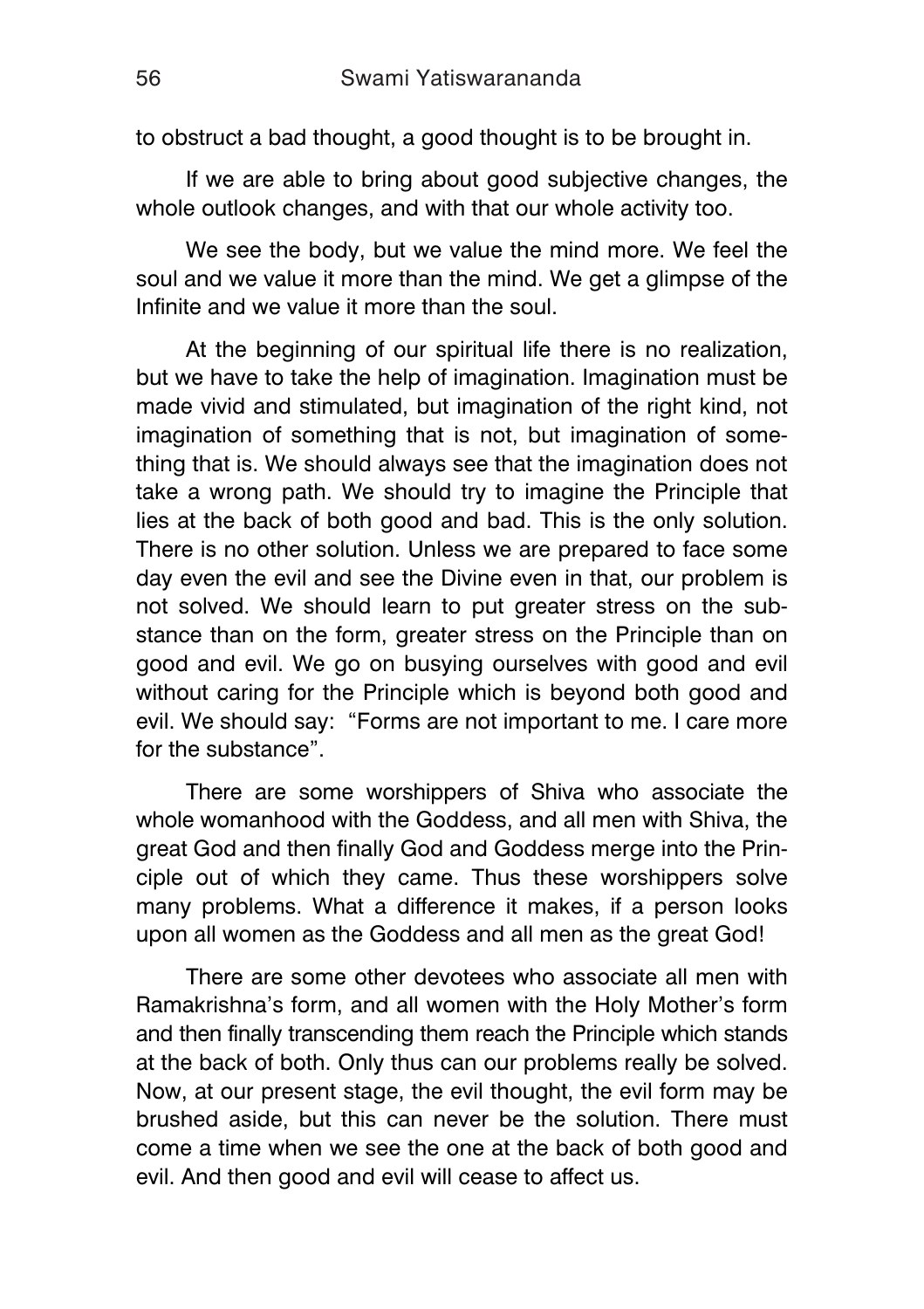In one form Mother comes with blessings, in another form She comes with curses, but always She is the Mother.

All good and evil, all limitation etc., is on the relative plane only. Both good and evil imply limitation. Whenever we speak of personality, it means limitation, even in the highest personalities, in the greatest of holy personalities, it means this. When we are not able to rise above limitation, let us at least eliminate the bad limitation and have good limitation remembering always that both are limitations and will have to be transcended some day.

We have to be burnt in the fire of the world, and thereby some baser metal would be oxidized and then go. There is no other way. Some follow a violent method, some a slower one, in eliminating this baser metal. It is a question of capacity, of evo -lution.

The child grows without even being fully conscious of it, and then, one day, it finds that all attraction of the dolls is gone.

There is always a period of transition in the life of the aspirant. During that period you have no fixed centre of consciousness. It is a most troublesome time for everybody, but then never stop your spiritual practices, your Japa, your prayer, your studies and your meditations. After that period of unsettlement, there comes settlement, but during that period we must hold on to the chain and go on with our daily routine.

And to begin spiritual life, one must be always true to oneself. The real child need not be ashamed of his or her childhood. Only, we should always see that we outgrow the previous state.

Through limitations the soul thinks of itself as limited and acts accordingly. Remember the story of the rich man who was kidnapped by the robbers:

Once a rich man was passing through a forest, when three robbers surrounded him and robbed him of all his wealth. After snatching all his possessions from him, one of the robbers said, "What's the good of keeping the man alive? Kill him!" Saying this he was about to strike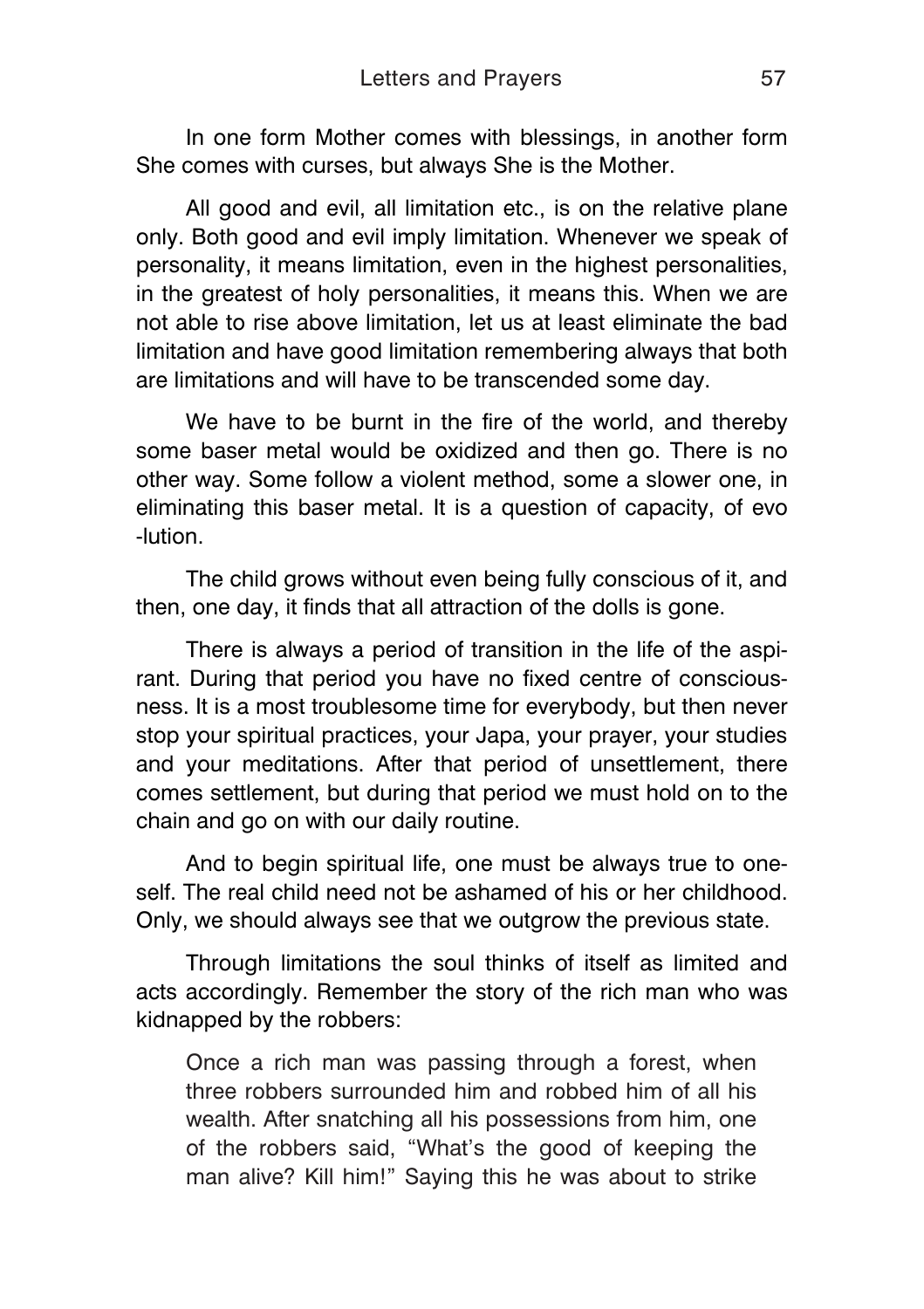their victim with his sword when the second robber interrupted and said, "There is no use of killing him. Let us bind him fast and leave him here. Then he won't be able to tell the police". Accordingly the robbers tied him with a rope, left him and went away.

After a while the, third robber returned to the rich man and said: "Ah! You are badly hurt, aren't you? Come, I am going to release you." The third robber set the man free and led him out of the forest. When they came near the highway, the robber said, "Follow this road and you will reach home easily". "But you must come with me too", said the man. "You have done so much for me. We shall all be happy to see you at our home". "No" said the robber, "It is not possible for me to go there. The police will arrest me". So saying he left the rich man after pointing the way.

Now the first robber who said: 'What's the good of keeping him alive? Kill him.' is Tamas. It destroys. The second robber is Rajas, which binds a man to the world and entangles him in a variety of activities. Rajas makes him forget God. Sattwa alone shows the way to God. One cannot attain the knowledge of Brahman unless one transcends the three Gunas.— *Gospel of Sri Ramakrishna*, Publisher: Sri Ramakrishna Math, Madras

"Being caught in the net of the five elements, even Brahman has to cry."

Embodiment is an awful limitation. It is something that is terrible, but we should try to think more and more in terms of the unlimited, so that we may be able to express this in all forms of consciousness, in dream, in the waking state, etc.

If you just counteract a bad thought by bringing in a good one to obstruct it, the problem is not solved. You have brushed the bad thought aside for the time being, but its seed is still there and may sprout again any day the moment it is nicely watered and manured. Until the seed is burnt, it will go on sprouting, but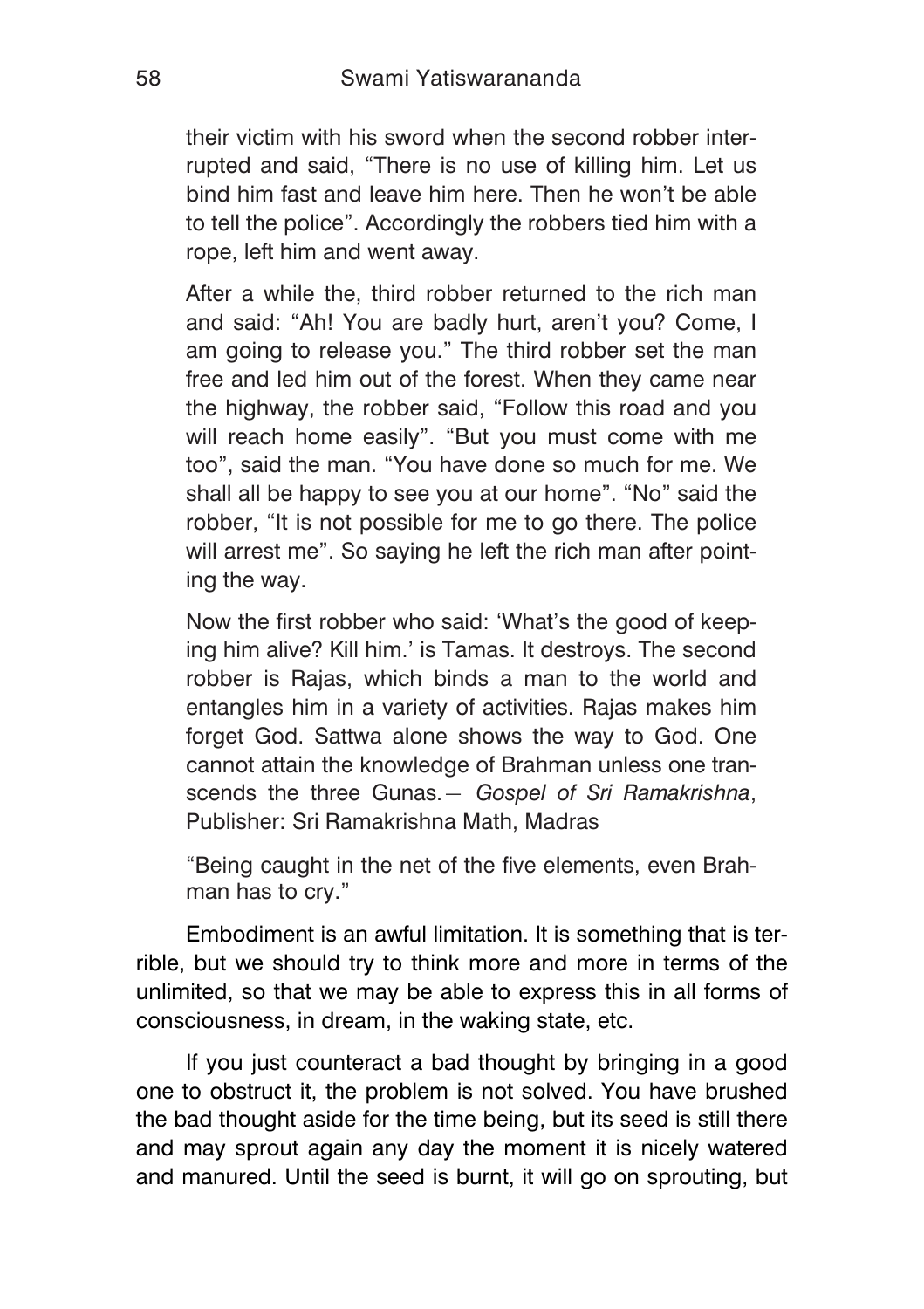when the highest knowledge burns it, it can never sprout again. This is the state when there is no bondage.

Now, even if we know that the seed may sprout again, that all bad thoughts and tendencies are still there in seed-form before having attained the higher realization, this should not make us hopeless in any way. We must only know the immensity of our task. We must say "So difficult is the task, that I must have greater and greater determination, greater and greater one-pointedness". We must try all possible means in proceeding along the path and reaching our goal. No use minimizing the danger. No use exaggerating it. All these difficulties should strengthen our determination. We must overcome the difficulties and reach the goal.

Swami Vivekananda says in one of the poems:

*"…..Unending battle — That verily is His sacred worship; Constant defeat, let that not unnerve thee; Shattered be little self, hope, name and fame; Set up a pyre of them, and make thy heart A burning ground, And let Shyama (Mother—Kali) dance there."*

When all the little desires are burnt to ashes, then alone the Divine would appear. Kali's seat is the cremation ground and the real cremation ground is in ourselves, is our heart. The very slightest clinging to the self is bad, is an evil, a sin. And so long as there is any clinging to our little personalities, our little likes and dislikes, there is no place for the Divine. And this clinging must not only be taken in a gross sense, but in a very subtle sense.

 $\approx\approx$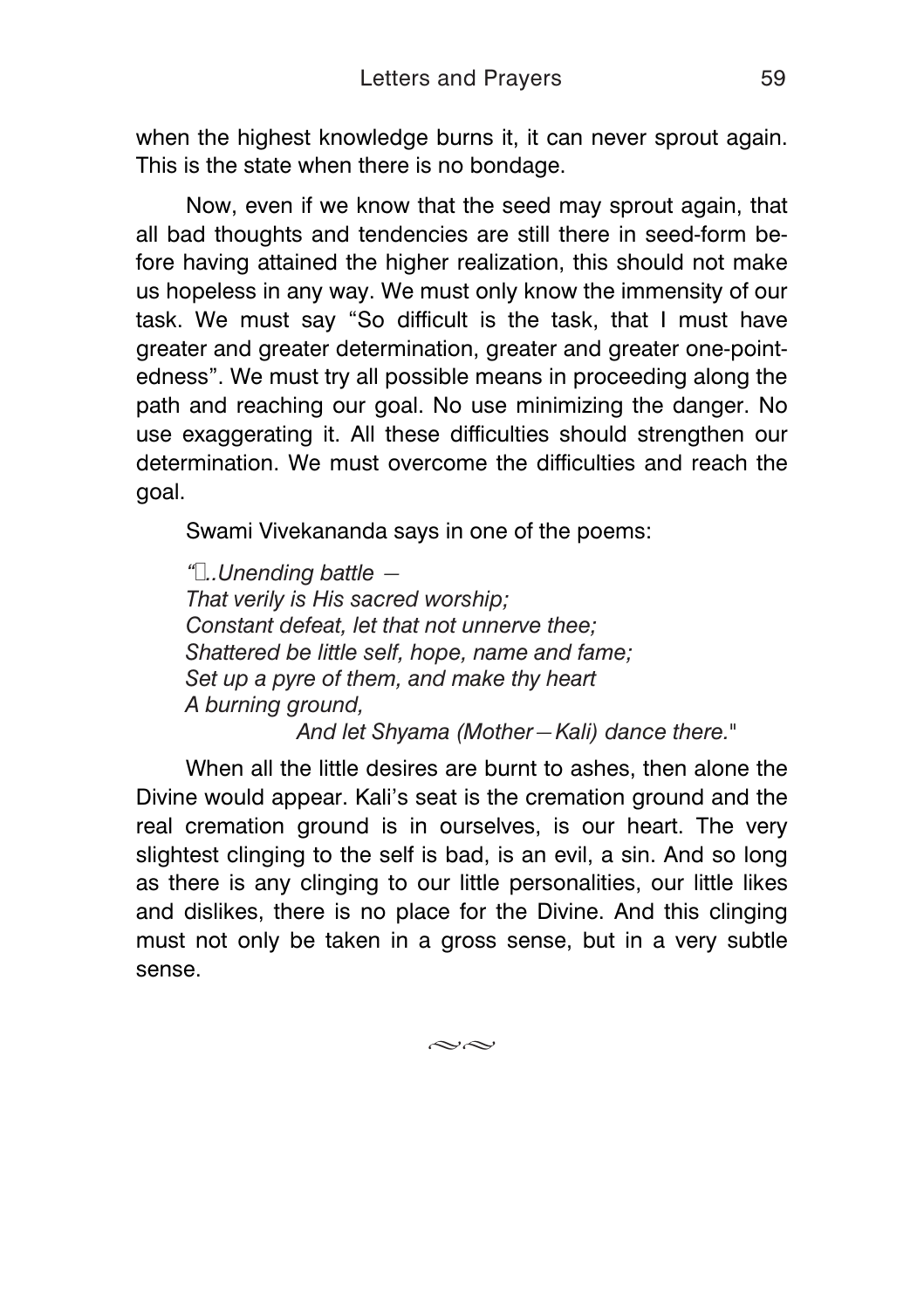#### **8**

## **DIRECT YOUR ENERGY PROPERLY – 1**

It is not enough just to control one's energy but one must know how to give it a higher direction. Otherwise the energy goes round and round, and becomes more and more of a whirlpool, or it may even very easily take a lower course and find its expression through one of the lower centres. So much of energy has been stored up without finding any expression at all. Many persons become dull when the whole flow of energy is stopped, *i.e.* they no longer give it any expression through the lower centres, but, at the same time, do not give it a higher turn, so that it begins to stagnate and create troubles. Many persons are unable to use it on a higher plane and can only use it through lower centres. They just become dull or whirlpools when the flow of energy through the lower centres is stopped. That is why we must be very careful when giving instructions to other people if they belong to this lower type.

Sometimes one feels the urge of the cosmic Energy which cannot be stopped. But we can give it a higher turn or a lower turn when it comes. So many different moods and impulses come to us, and we must learn to cultivate and culture certain moods and to do away with others.

Mostly some subconscious process is going on in ourselves without our even knowing it, and then we only feel its effects. So we must be able to create a certain amount of resistance.

There is the influence of the stars and planets, the influence of environment and the whole outer atmosphere, the influence of our inner atmosphere, but all this is no reason to feel affected. Work against them or remain unaffected, remain insulated, as it were. Then you won't feel affected and will not be swept off your feet when any undesirable impulse or an onrush of energy comes. And through practice we become automatically insulated.

We cannot have control over the outside events - at least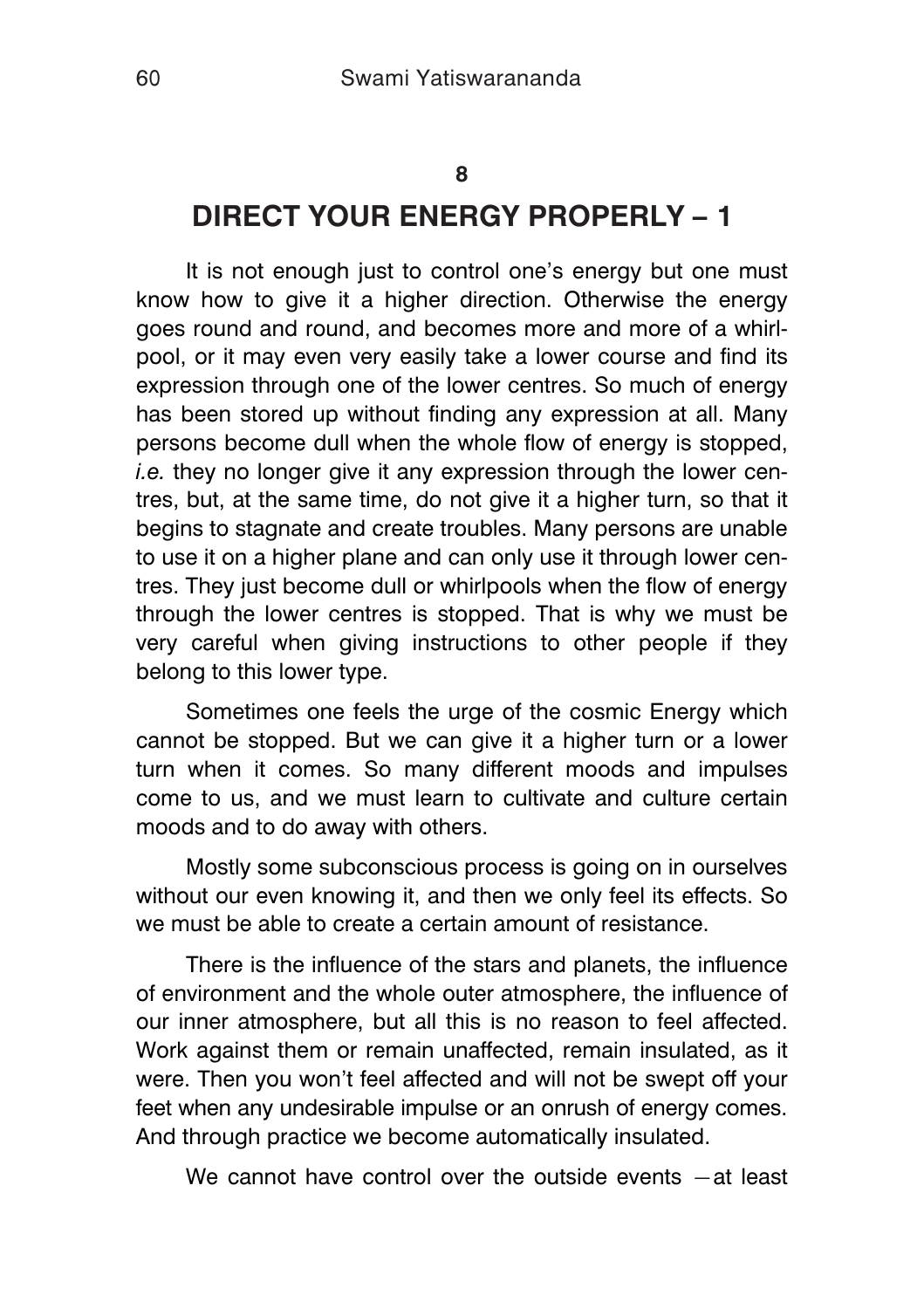not perfect control—but we can have as much control as possible over ourselves.

If you are open and come in touch with bad people, you feel awfully affected. And in such cases if you are not guarded, and the wrong type of person comes, he will drag you down. And this downward direction may be due to outward influence only or even due to our own negligence and lack of discrimination. The inner adjustment is the most troublesome affair in spiritual life and without that there can never be any poise or any peace.

In all this, strict ethical culture helps us to a great extent. Sometimes with a great effort of the will, the balance is to be maintained. But even this becomes more and more natural through practice. And in spiritual life it becomes easier to have this balance if you try to be in the higher meditation mood, in touch with some vaster consciousness. For then you pass on the reactions that are in you to something vaster. You get the shock, but you pass it on to something else. So, in a way, the Infinite becomes our shock-absorber.

Devotees try to do this—to pass the shock onto the Infinite— in their own devotional way: "Lord, it is Thy will. What to do?" This is the psychological way of the devotee of minimizing reactions.

The Jnani type tries to think of the Infinite of which he is a part. And the part can never jump out of the whole. This Infinite is always ready to serve the finite, because the two can never be separated.

In the case of the bubble we see that unless the ocean would support the bubble at every step the bubble would burst every moment. Sometimes it has to shift its centre, but then it shifts its centre lying on the ocean. And this is what we have got to do.

If, one day, there is a rise of tremendous feeling in you, and you do not know how to find relief, rush to the Infinite, let this impulse take you to the Divine, and if you want to cry, wait until you have reached the Divine. Let us not stop short of that. That is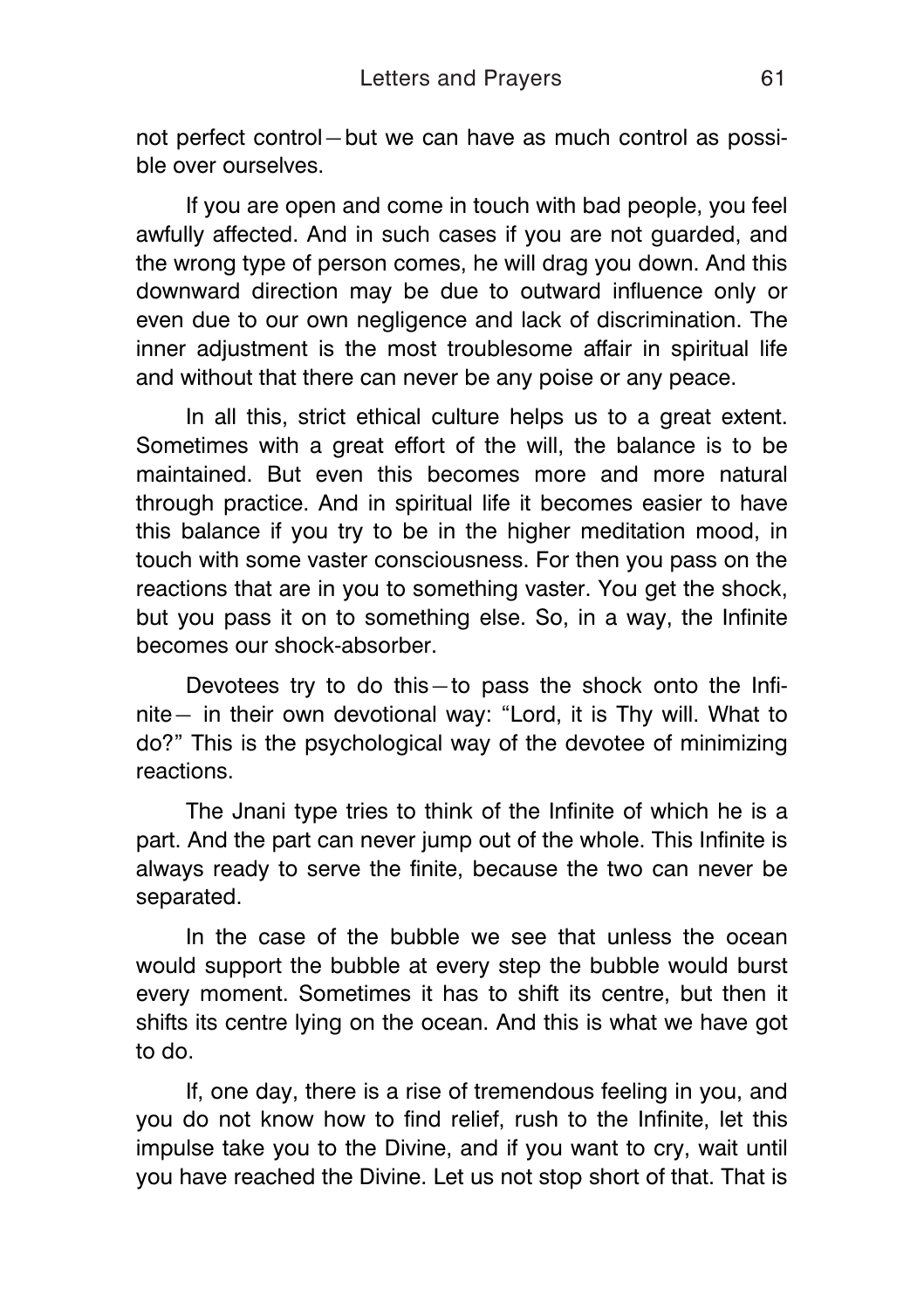the only way: to pass on everything to the Infinite.

Unless the finite tries to be in touch with the Infinite, no radical cleansing can be done. We cover all the filth and dirt, sometimes even hide it under flowers, but so long as there is no real cleansing our whole mind, nothing can be done in spiritual life. Mere surface cleansing won't do.

The limited is always impure, and it becomes pure only by coming in touch with the Infinite, thus realizing its infinite nature. The real Original Sin is finiteness, the finiteness of our nature, and this Original Sin can only be got rid of by losing our finiteness, by coming in touch with the Infinite, with our true, primary nature.

And suppose one dies before reaching his goal? Then one would begin the same course. It is only a change of point, but the Infinite remains always with us. And when we get this idea, we do not get any fear of death, neither in the case of our death nor in that of others. We must be prepared not merely for others' death, but also for our own death. Neither court death, nor court life. Let things take their own course, but, under all circumstances let us move towards the Divine.

"Just as when the king bee leaves the hive, all others accompany him, so when the soul leaves the body, all the vital airs and the senses etc., accompany it."

Really speaking, this king bee is a queen bee. So people stressing the unessential, would say that, as in the Upanishadic passage a king bee is mentioned, it must have been a king bee, and thus become ridiculous, losing sight of the essential which is true. In real religion we must always be prepared to give up the non-essentials and stick to the essential. We must be able to separate what is really essential from what is non-essential. The essential ever remains the same. And the greatest task in all religions is to try to separate the essential from all non-essentials and to be prepared to do away with all non-essentials.

The essence of religion is to bring about the contact between the soul and the Divine. But we busy ourselves with certain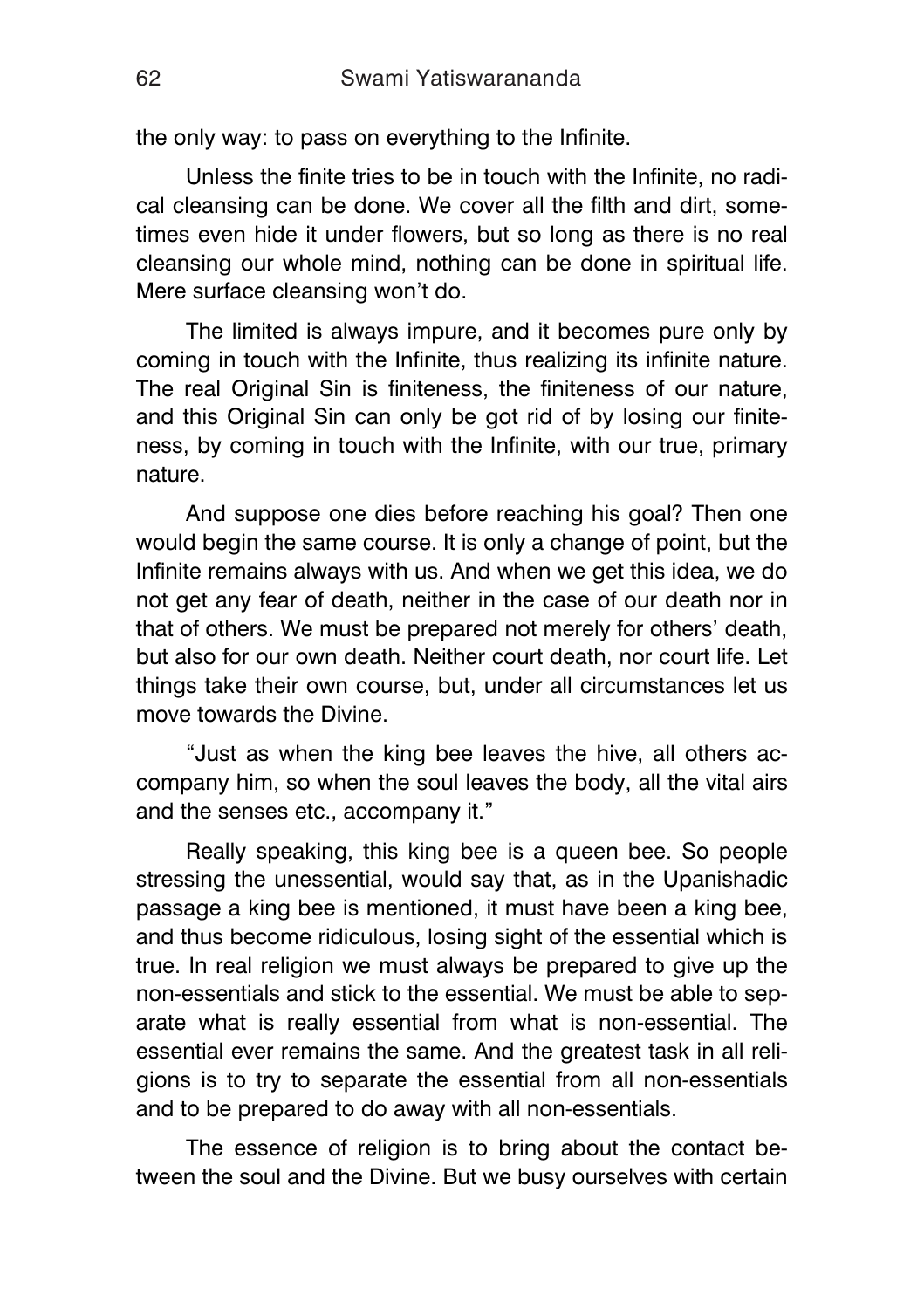rules and certain customs and not with the essential.

If need be, let us change the form, but let us not change the spirit. The Theologians would rather change the spirit and stick to the form. The modern materialistic tendency is to throw away both the form and the spirit which is no solution at all. But much of the so-called revolt of youth against religion is not against the religion as such but against empty, meaningless forms.

We try to gain something for ourselves and then try to share it with others.

At the beginning, greater stress may be laid on our own growth, but the other point, *i.e.,* the welfare of others, is not to be lost sight of.

First of all we must have an amount of preparation; otherwise we cannot even serve others efficiently.

First let us ourselves be divine and then help others to be divine. But these two must go together.

When one has promoted one's own welfare, then only can one work for others and that in an efficient way.

When Swami Vivekananda says: "I do not care for my own salvation", he has attained his salvation already. After having attained the ecstatic state, one works for others.

Once Swami Brahmananda told us, "Devote a few lives for His cause".

Only if He keeps us in a higher mood and gives us the strength to do His service, let us go in for it. This form of service will take us nearer the goal.

Sometimes one has to remain in a higher mood not only for one's own sake but also for that of others. This serves as an additional impetus.

Unless you have, what are you going to give? So sometimes not of your own goodness, but out of necessity we have to gather more, because more is to be distributed.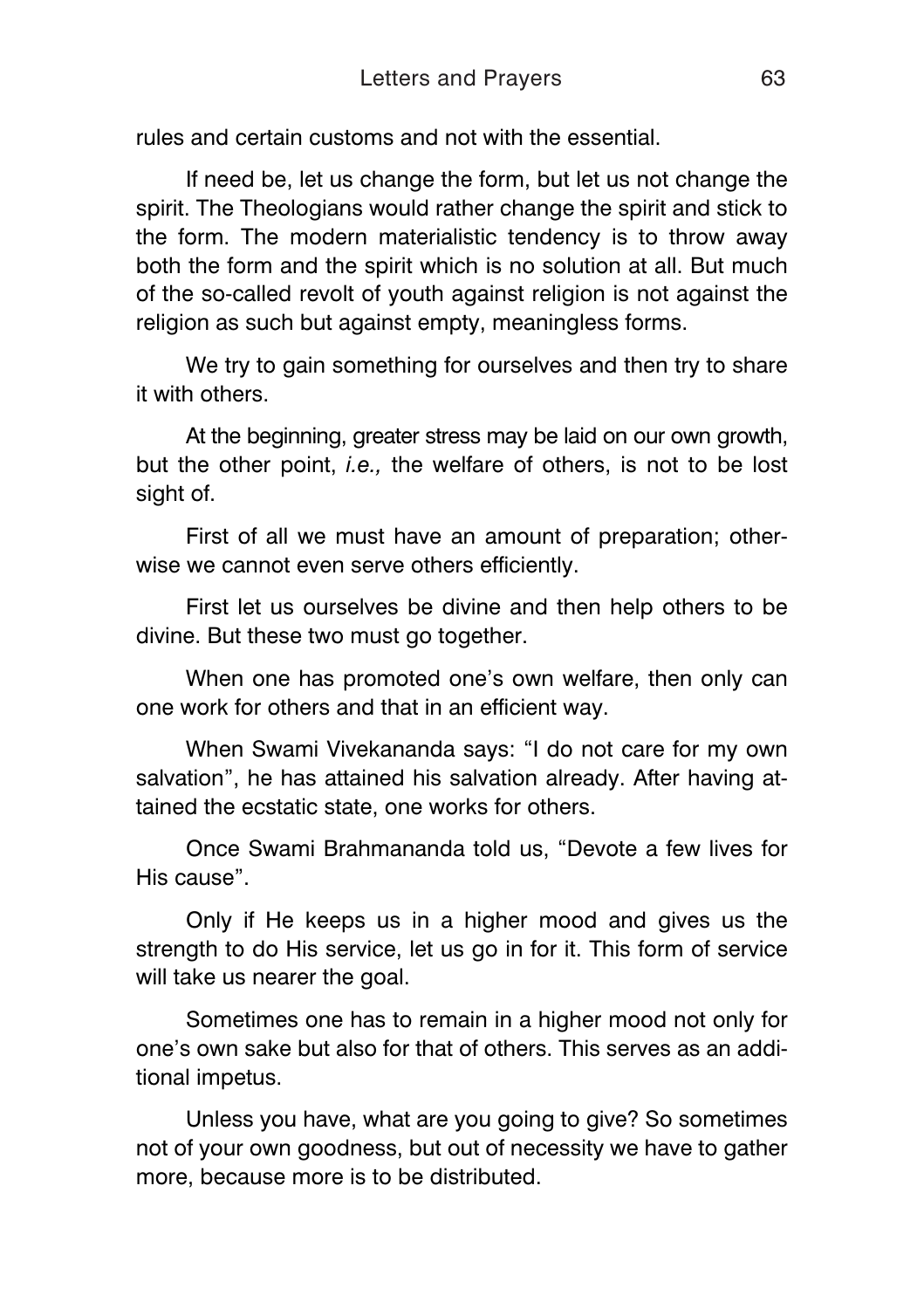This is the ideal of all of us: To try to promote our own welfare as well as that of others. And really speaking, the two can never be separated.

Through service there comes the sense of unity more and more. To the extent the sense of ego is less stressed, the sense of unity asserts itself more and more to that extent, and finally we come to realize the Divine in all men and women, in the whole outer and inner world. So service is a great help on our path, only we should see that we do not give more than what we already possess. Otherwise, we become bankrupt.

 $\approx$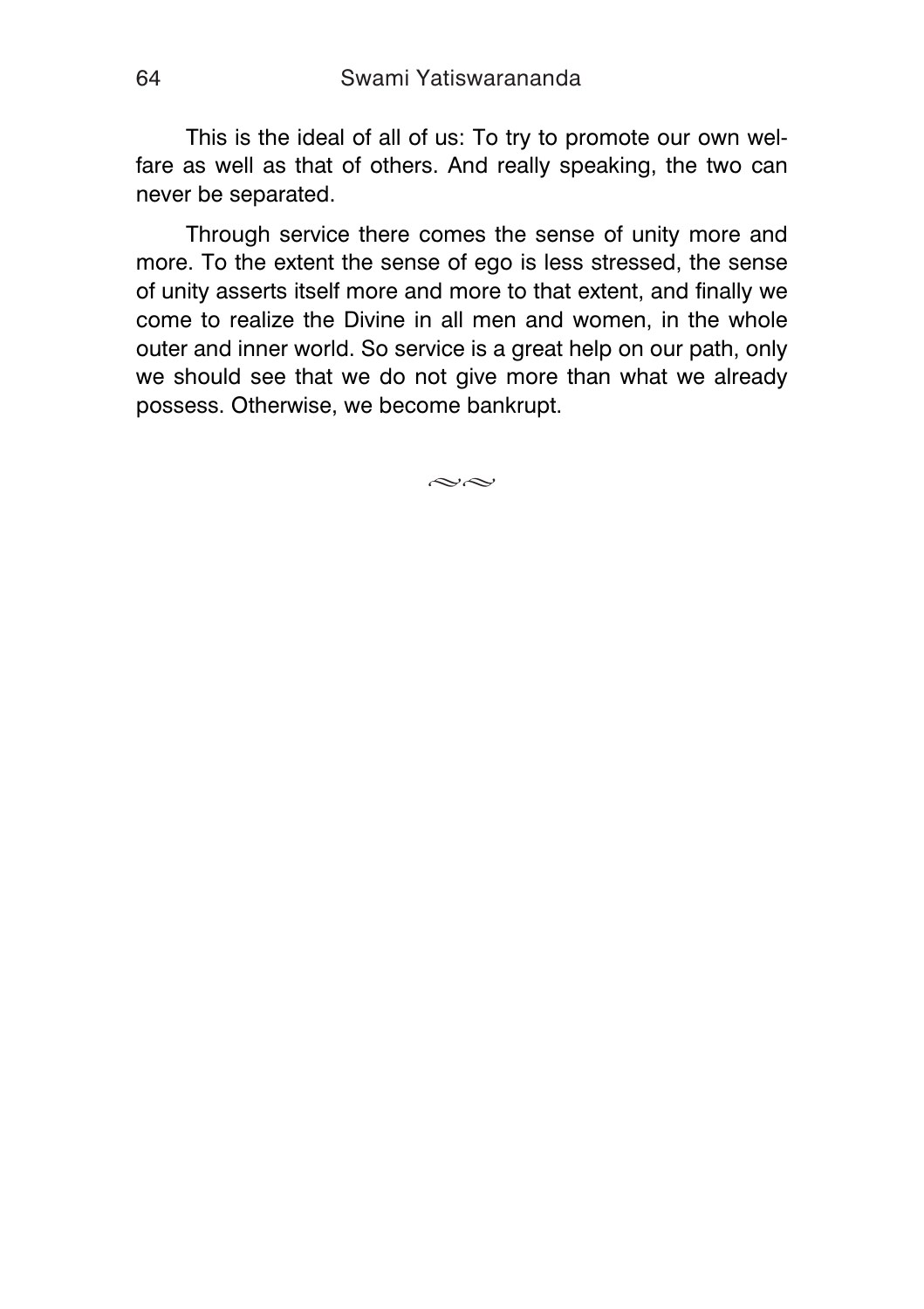### **9**

## **DIRECT YOUR ENERGY PROPERLY – 2**

The Cosmic Energy is flowing through us all. We are all instruments more or less. But when we consciously stop the expression of this energy through the lower centres and let it find expression through the higher ones, we feel always fresh, then there is no old age so far as thought-life is concerned. Sometimes we are not able to maintain the activity in the higher centres through our old impressions and tendencies, and then there is a strong downward pull, a real tug-of-war which cannot be avoided if we are to grow at all. We can never stop the flow of energy, but we can give it a certain direction, consciously, intelligently, with an effort of the will.

Conscious, intelligent thinking is necessary. Conscious thinking removes the barrier. And when the obstruction is removed, then more thoughts come.

First of all, give a conscious start, with an effort of the will, and then the flow proceeds. Consciously try to have new ideas, consciously find new channels of expression and thinking, and when these are found, the whole thing becomes natural without any effort.

Through conscious higher thinking we open up the higher channels. And then, when the passage is open, higher thinking becomes easy. Higher thoughts rush, flow. But always the beginning should be a conscious beginning with an effort of the will. If unconsciously higher thoughts would be coming to us, then, one day lower thoughts would be coming to us too. So the unconscious process is to be avoided by all means.

Higher thoughts must be consciously allowed to flow through us. It must never become an unconscious process. Through conscious struggle, when the higher channels are opened higher thoughts come to us consciously, intelligently, and then the higher life becomes very easy. A new passage is opened, physiologi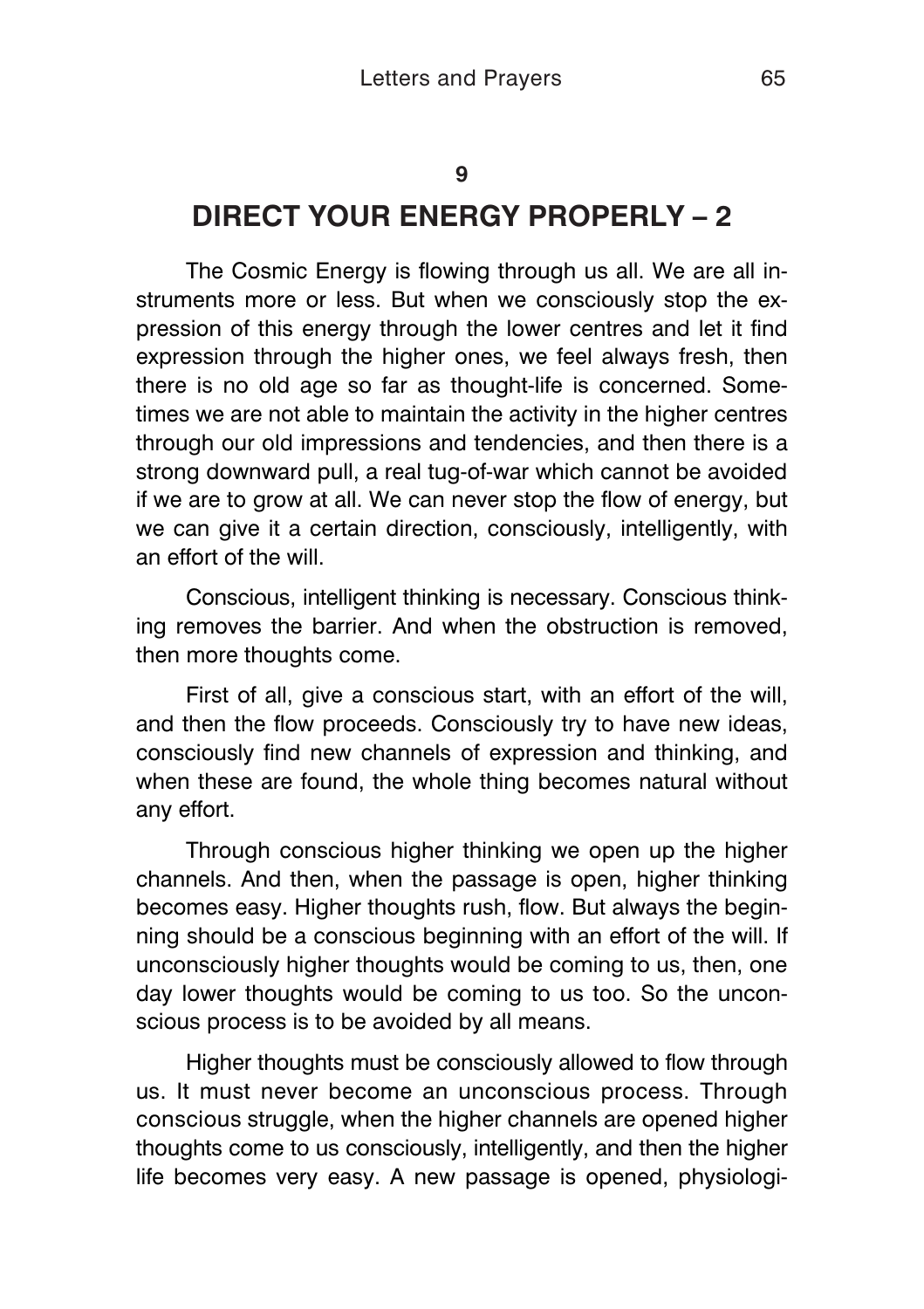cally and psychically through which these higher thoughts can flow without any obstruction. "Higher" really means deeper. We speak in terms of outer space, but really it is "deeper." As I said, the start must be a conscious start. This is the preliminary work that has to be done, and everything else follows.

The finite is always in touch with the Infinite. On the lower plane this is unconscious; on the higher plane it becomes conscious. You feel it. And what you have got to do is to rise to the higher plane, and then have higher expressions of the energy, higher activity.

The task of the spiritual aspirant is to make the higher centres work, to stimulate them.

One should consciously stop the activity of the lower centres and stimulate that of the higher ones, but stimulate it consciously. It must be a conscious, intelligent process.

Japa, prayer, meditation etc., all these are meant to start the activity of the higher centres.

Sometimes you may feel the higher centre and the lower centre at the same time, *i.e.,* both want to act at the same time. And then comes a terrible tug-of-war. That cannot be avoided, and everyone has to pass through that state. Then you have to stop the activity of the lower centre with a great effort of the will.

Through our daily spiritual practices, through our whole striving, the activity of the higher centres would become more and more natural, less strained. But this can never be attained before having passed through this state of war, as it were. A general purification of the body and the mind is necessary, if the obstructions are to be removed so that the energy can find its expression through the higher channels and become creative on a higher plane. Creative it must be, either on the lower, the physical plane, or on a higher plane. Its expression can never be stopped, but its direction can be changed. And this is what is to be done by the spiritual aspirant.

 $\approx$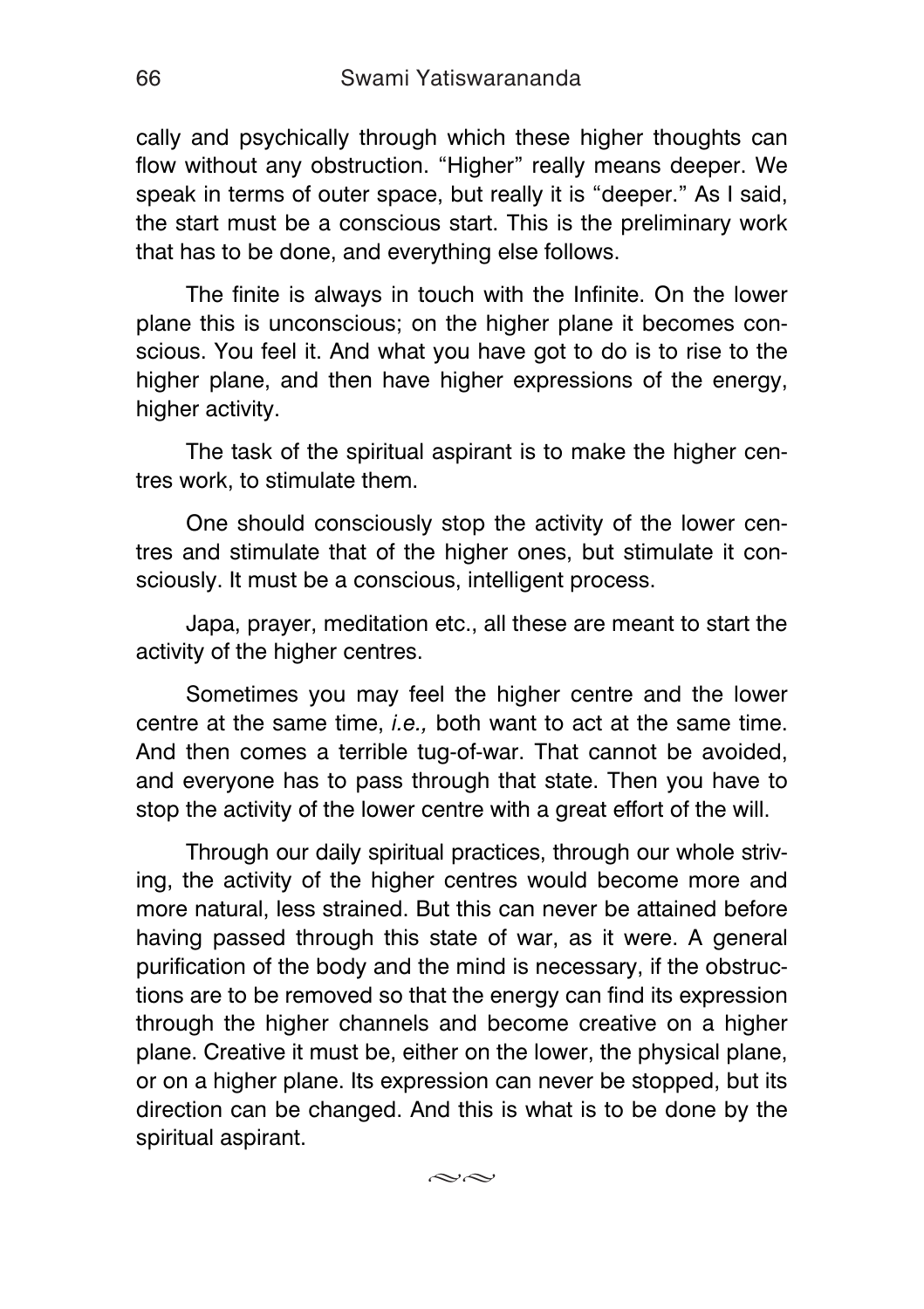## **10**

## **THE IDEAL IN PRACTICE**

The ideal and the practical, unless they are related, do not mean anything. If they are not related, religion becomes a mere matter of empty talk.

If you say "no" in an obstinate way, the other person will not feel convinced. But if you say "no" calmly, quietly, others will not dare to take advantage of you.

If there be true democracy it should be based on culture. If democracy means lack of culture and only vulgarism, it becomes dangerous. We attain equality only on a higher level, not on the lower plane. But generally we want to break down everything, throw all culture to the winds and attain equality on a lower plane, and that is dangerous. There should always be levelling up, not levelling down.

"*That form of caste that breaks down caste is to be welcomed*." (—Swami Vivekananda).

That form that helps us in rising above all forms is to be welcomed. Those limitations that help us in rising above the limitations are to be welcomed.

We take up certain ideas. What for? To rise above them, to transcend them. We should always try to follow the synthetic method.

Dualists stress the object too much. Patanjali's school of Yogis stresses subjectivism too much. The Vedanta says: "Transcend both the subject and object". And this is the only solution.

Synthesis can be attained on a higher plane only, by transcending both the subject and the object.

In the path of the Devotion feeling is stressed. In the path of Jnana intellect is stressed. In Raja Yoga and in Karma Yoga the will is stressed but our ideal should be to transcend feeling, intellect and will, to transcend all of them and the whole realm of sub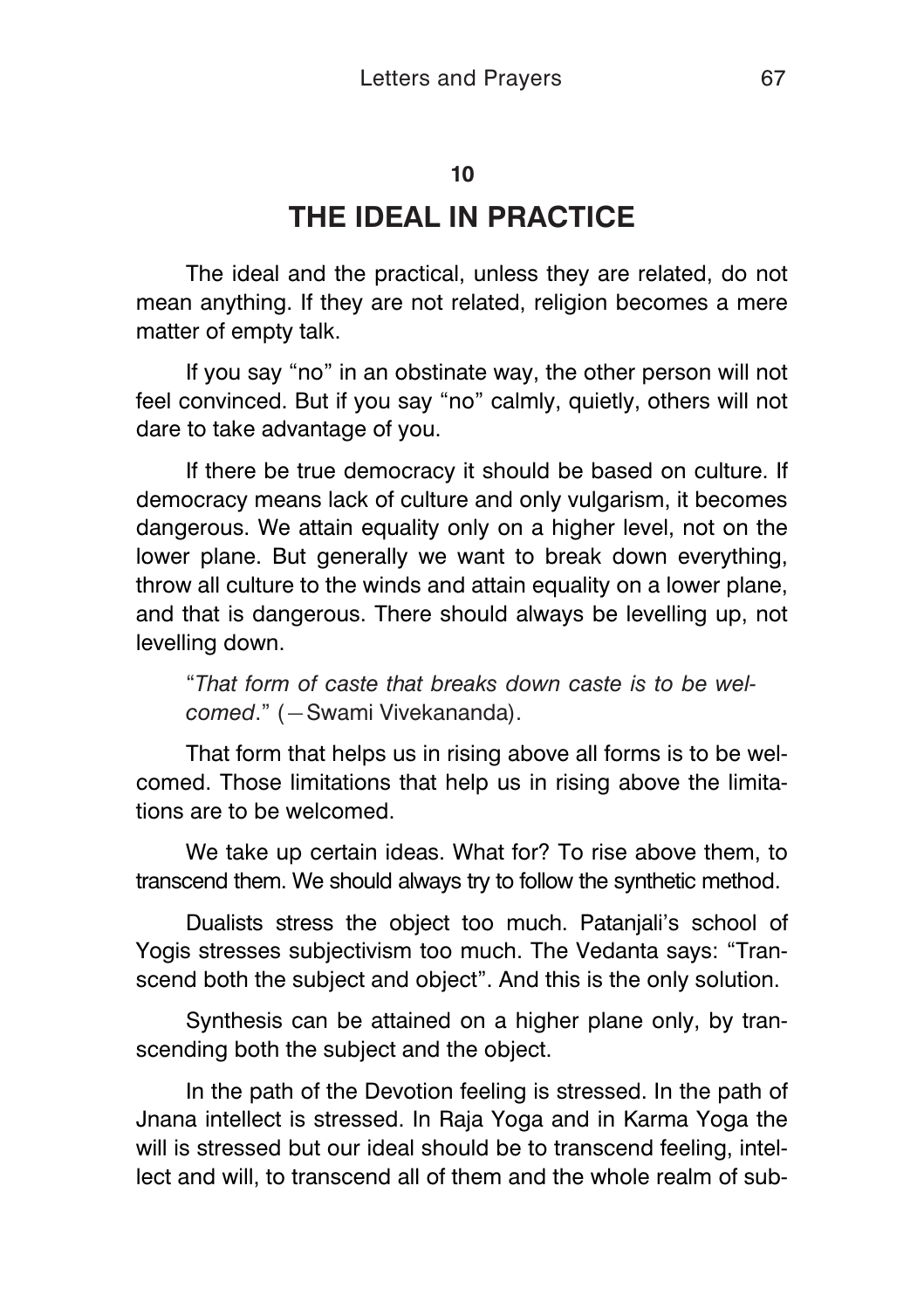ject and object.

Try to have co-ordination on the lower plane, and transcendence on the higher plane. Our modern world needs co-ordination even on this lower plane.

Our life is such that we cannot be too dreamy, but at the same time we should always make it a point not to be too practical, busying ourselves with the sense world. There should be a conscious synthesis between practicality and idealism. That is what is needed in the present day.

Do whatever you have got to do, definitely, deliberately, clearly, without hesitation on your part. Proceed step by step. You cannot reach the goal by taking any long jump. There must be mental drill. Drill plays a great part in spiritual life. If we have to struggle and fight in ordinary life, we have to struggle and fight even more in spiritual life. Every thing must be done steadily, regularly, not allowing the mind to fly off at a tangent.

And until we have really reached the goal, there is no peace of mind for us. If you are ready to fight and to pay the price, go on until you reach the goal. There is no other go. And whatever makes you weak, avoid as poison!

Always let right knowledge fight against false knowledge, and then let both be destroyed. The goal is beyond both knowledge and false knowledge, beyond subject and object.

 $\approx$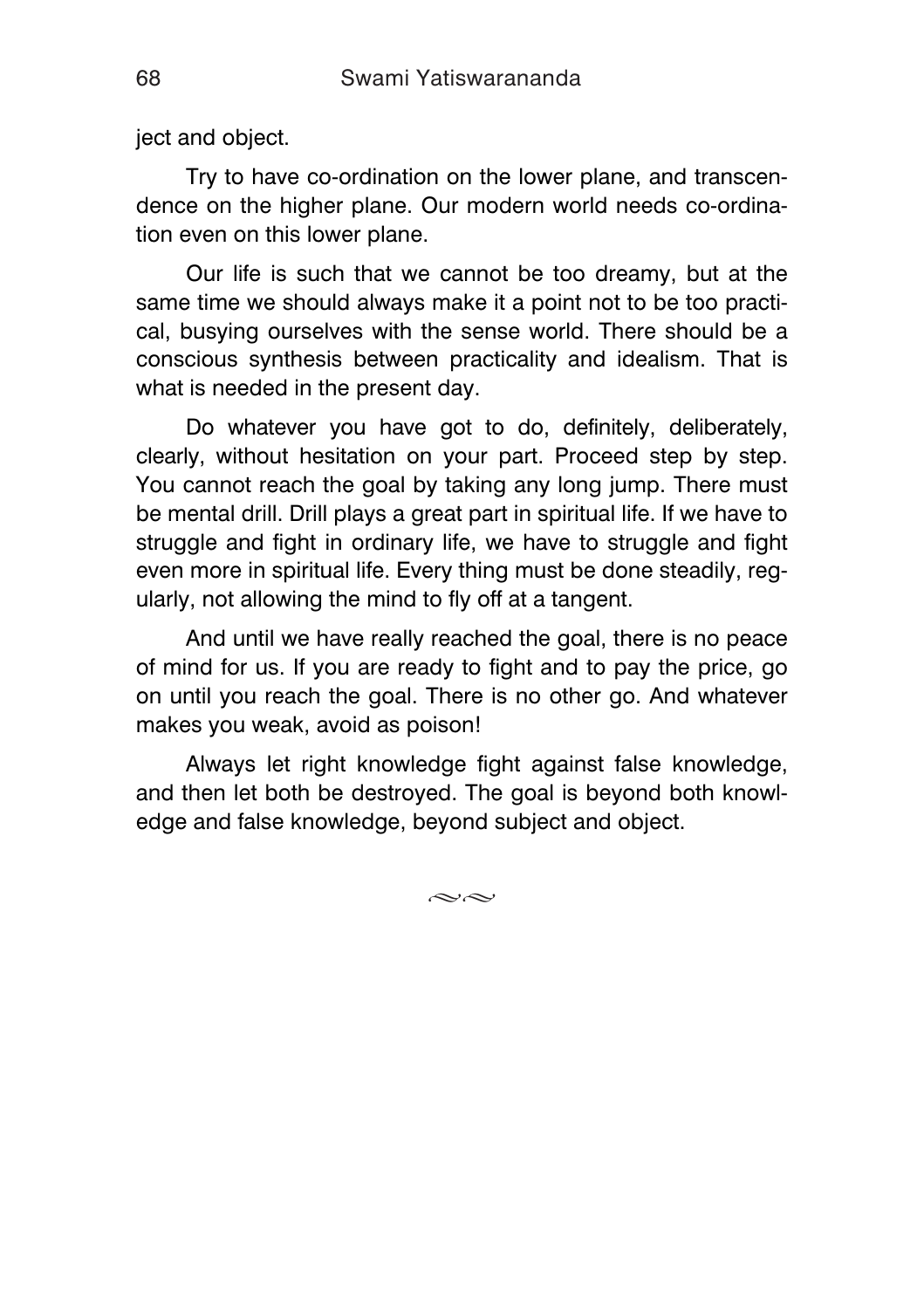#### **11**

## **VERIFICATION OF EXPERIENCE**

Unless there be the fullest realization, we can never know this phenomenal world to be unreal, till then it appears to be real more or less. With the doubt 'probably this is not reality' spiritual life begins. Then the world comes to have a reality of the second order, its reality is no longer considered to be a primary reality. But it can never become wholly unreal before the highest realization has been attained.

Control is necessary, so long as the mind runs after something that is real, but when the mind realizes that very something to be unreal, it no longer runs towards it.

The Bhagavad-Gita says:

*"For one who is living a life of great control, objects of sense cannot have any influence, but still the subtle yearning may be there. And even this yearning disappears when one comes to realize the Highest."*

Control of the mind means a bit of the mind is drawn towards sense objects but the bigger bit does not want it. And unless we pass through this state of control, there can never be any transcendence.

In the perfect man there is no longer any control. For him there is only one way. Every thing has become natural. For us there are two ways, and we must use our discrimination to find out whether we should turn to the right or to the left. For the perfect man this question no longer arises. For us, moral life means strain, means control. For the perfect man it has become natural. He cannot act in any other way. But first comes this state of control and tension, and all must pass through it on their way to **Truth** 

Sometimes, if we pry into the very depths of our mind, we see some lurking desires in seed form, as shadows, and if we are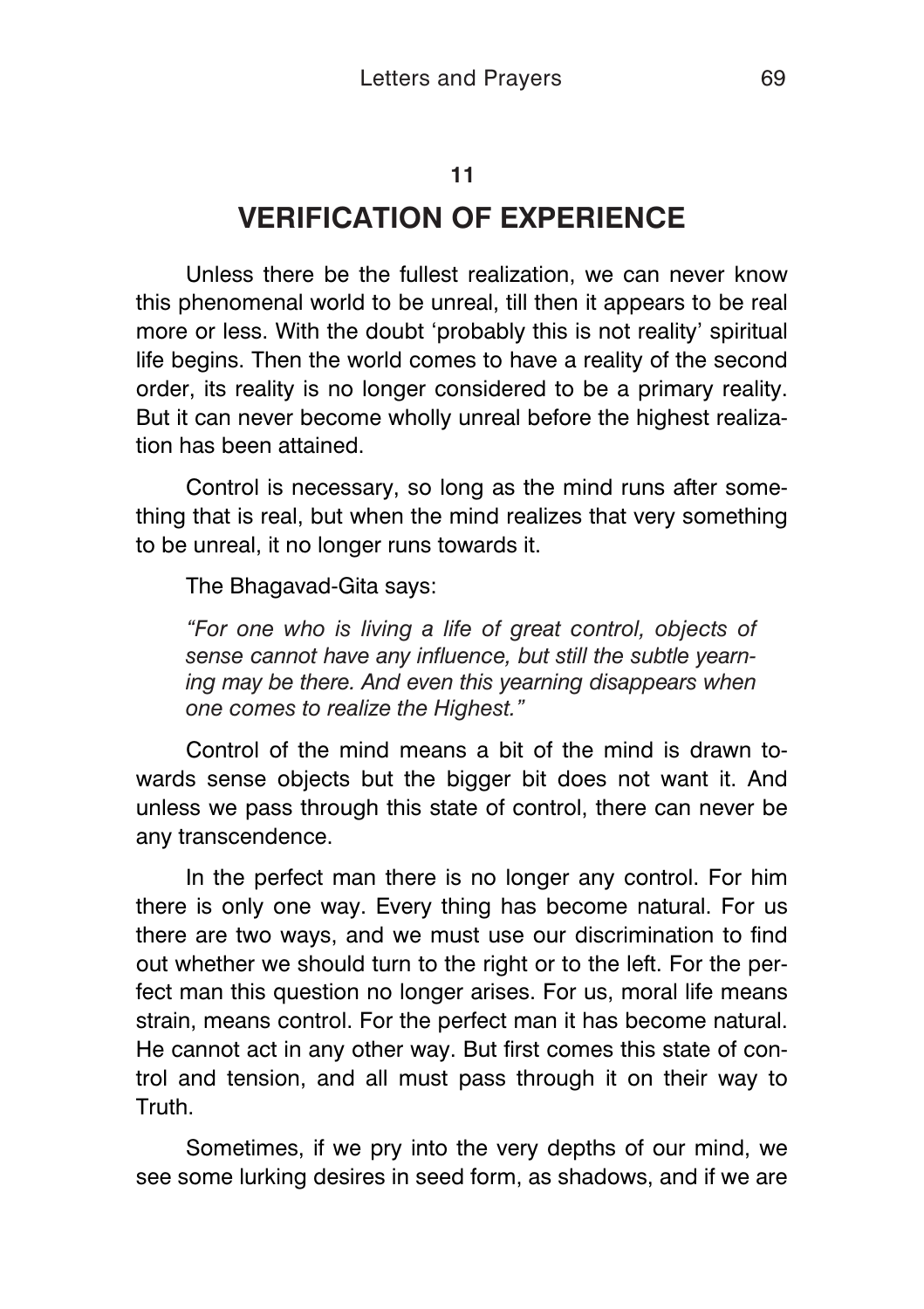not very careful in our conduct, these will rise some day, sprout nicely and create a lot of trouble. Before realization there may be tremendous control, but the desires and tendencies as such have not yet been annihilated. They are only kept under control. So before realization we are never safe and are sure to slip our foot one day if we do not use the greatest discrimination in our whole conduct and all our associations and dealings with people. The devotee should never be too bold, even if he is a person of the greatest control. And even for such a person there should be a definite conduct, definite rules to be followed, because of which he is never allowed to lapse into something evil, into careless ways or bad associations.

The Gita says: "Rasa (taste) doesn't leave us easily ".

And really speaking, even in the man of the greatest control some taste is left in seed form for the sense objects, until they are burnt by the fire of realization. After that, there may be the form, the burnt rope, but that doesn't bind any longer. The contents of the consciousness of such a man have become wholly different, and he can no longer be affected.

Sometimes we see in our dream all of a sudden an awful picture, something lying hidden in the utmost recesses of our mind. Sometimes, during meditation hideous forms come up, rise in the mind and make us shudder. There is such a lot of dirt and filth in the very depths of our mind and all this will come up one day, rise to the surface and try to drag us down. We should never get unnerved by this, but just take it calmly and go on with our practices. Even the person having the greatest control, but who has not got the higher realization, should be always on his guard, because the trouble may arise any moment in its subtlest form, through some unguarded association with others, through a word, through something seen. Try to be always guarded, always watchful. Mostly we are affected in a very subtle way, and then it goes on growing and growing, becoming larger and larger, assuming enormous proportions, and finally we are swept away. This can happen any moment when we are not properly guarded and watchful.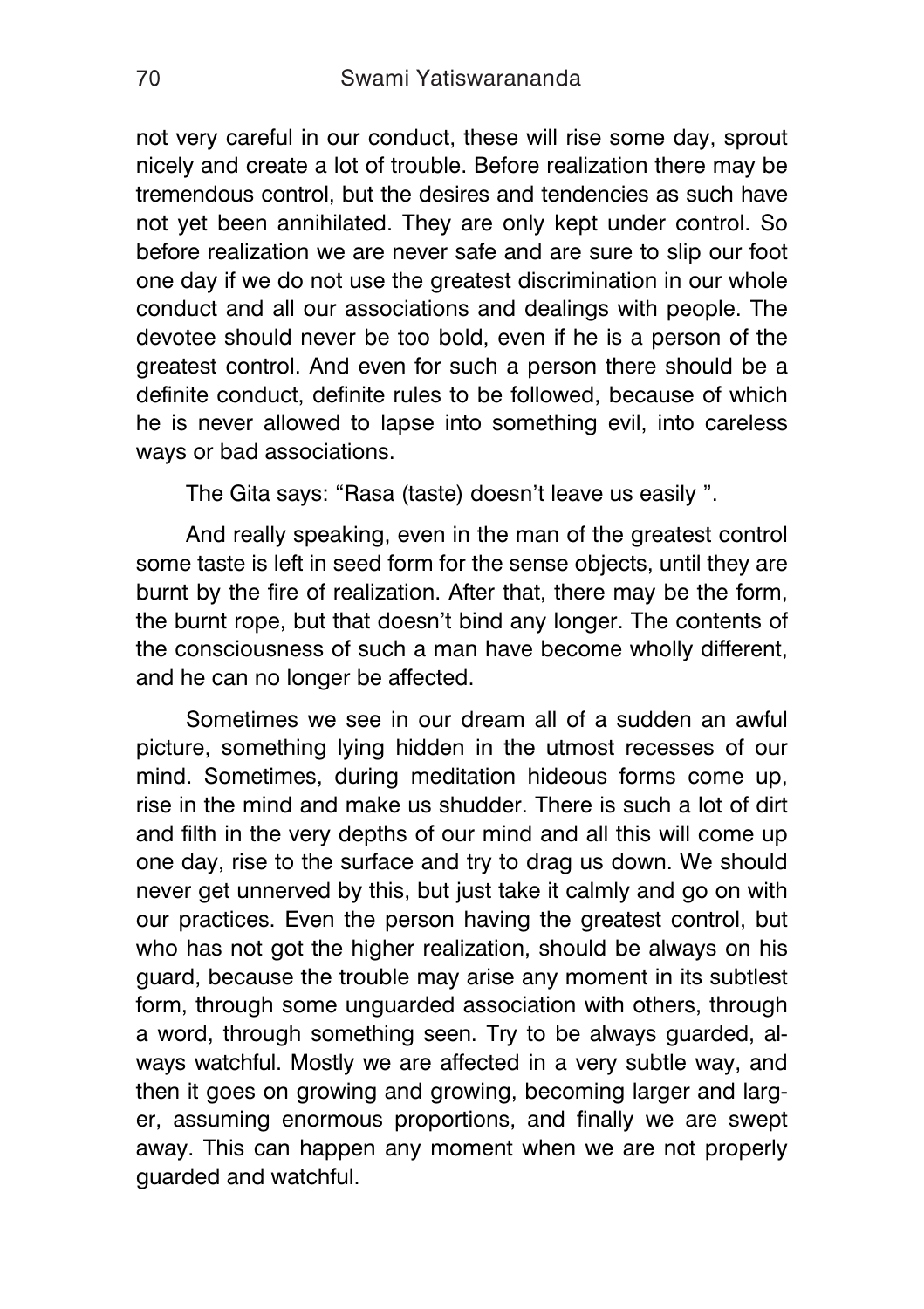The person who is really guarded, who is wide awake, notices even the subtlest desires that arise in the slightest degree, and kills them in their causal form, not even allowing them to rise fully in the mental plane. So we should all try to control even the causal, and this we can never do if we do not become watchful and discriminative. If we be really watchful, we are able to detect the trouble in its causal form and kill it there.

This is a great law: Whatever one takes to be real draws one's whole being, one's thoughts, one's feelings, one's will.

So if the unreal, this world, comes to us as real, then it draws our whole being. If the real, the Divine, comes to us as real, then we turn away from the unreal and set our whole heart on the Divine. When the world appears to be real, we are full of it. When the Divine appears to be real, we are full of the Divine only. So, whatever has become a reality to us that we follow with our whole heart.

Even before the highest realization we may have a very clear and definite conception of the idea, because this idea is in the very depths of our being. It is a reflection, but this reflection proves the light so long as we are not able to see the light directly.

When we try to think of a soul or of the spiritual consciousness that somehow or the other gets mixed up with our thoughts and our physical consciousness, we find a great help during our troubles and miseries. The soul cannot be troubled, it always is, continues to be ever the same. And finally we find that the soul and the Divine are one. The water-substance of the bubble and the water-substance of the ocean are the same water. So when the bubble gets rid of its bubble-consciousness and all the limitations of its bubble form, and the ocean gets rid of its ocean form, they are one and the same water.

Unless we have attained to the fullest realization, we have to go on with the idea, the conception of the ultimate Reality. But in every case our faith, our belief has to be verified. If belief be based on reality, it comes to be vitalized. If belief or faith be not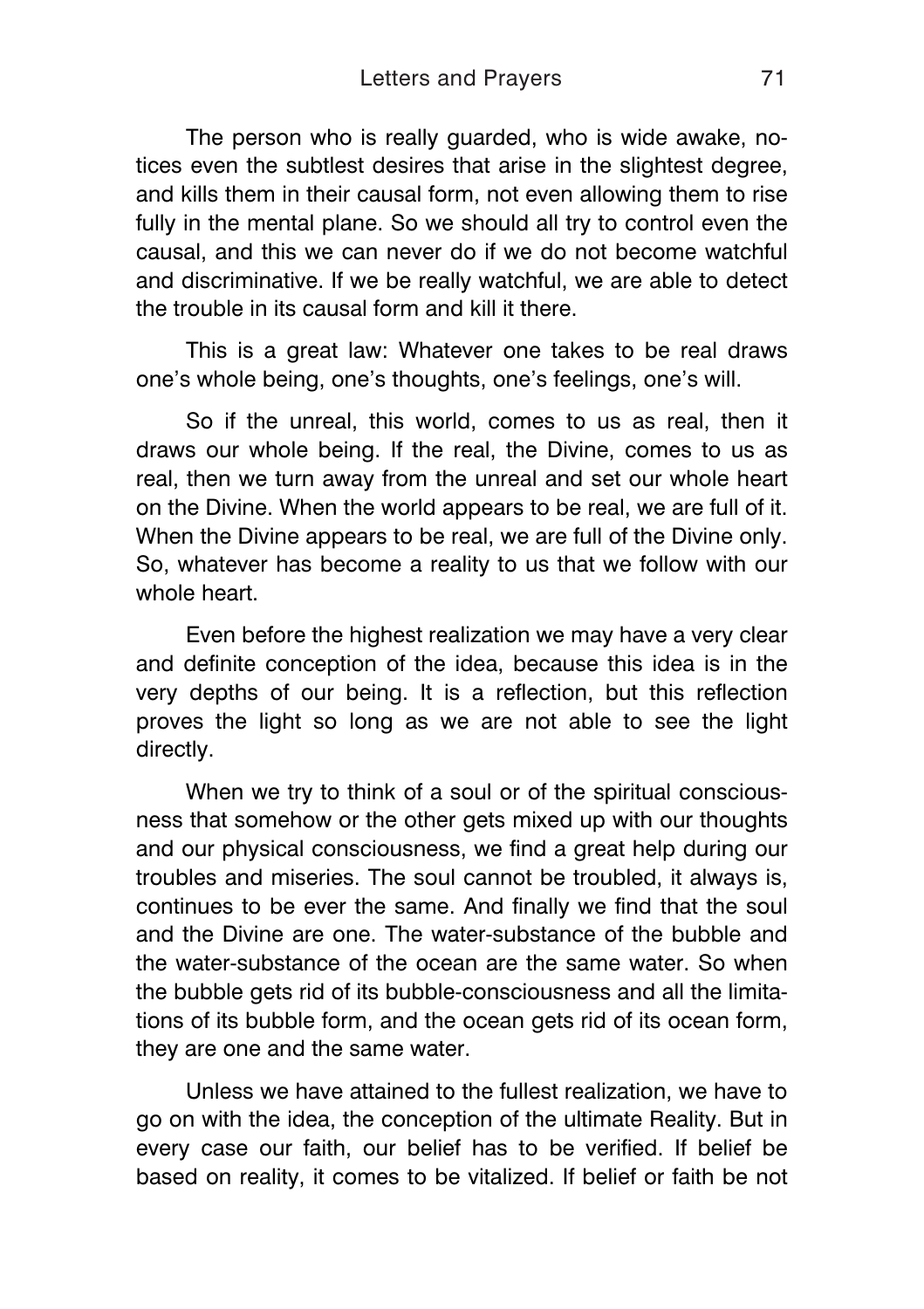based on Reality, it goes on for some time and then perishes.

The principle of consciousness in the subtle body is the Atman.

There must be clear analysis. We can even stand apart from our thoughts and watch them. We can watch our mind. So the mind is an object that can be watched by some other subject.

"The form is perceived and the eye is its perceiver. It (eye) is perceived and the mind is its perceiver. The mind with its modifications is perceived and the Witness (the self) is verily the perceiver. But It (the Witness) is not perceived by any other."— (*Drg-Drishya-Viveka)*

Here we get a glimpse of the soul, the subject that witnesses the object. But the highest Truth is beyond both subject and object.

When you are very reflective, you see, 'O, this thought rises in my mind' etc., etc., so you become the witness of your thought even.

The principle of Self-consciousness is the very basis of our personality. In the midst of all physical and mental changes there is some unchanging principle. And here we get a glimpse of the soul.

That which is real in our consciousness ever continues to be. If the bubble disappears, the water particle does not disappear. That which is the essence in us ever remains, that which is not real from the absolute standpoint drops off. The non-eternal element drops off; the eternal Element continues to be.

The highest state of realization is a sense of existence that is very, very different from our idea of this empirical existence. Nirvana in Buddhism does not mean annihilation. The highest state does not mean annihilation. How could Buddha have taught for so many years after having *nirvana*? How could Swamiji have become a teacher after his *nirvikalpa samadhi*?

Our sense of individuality is so strong that the Infinite eludes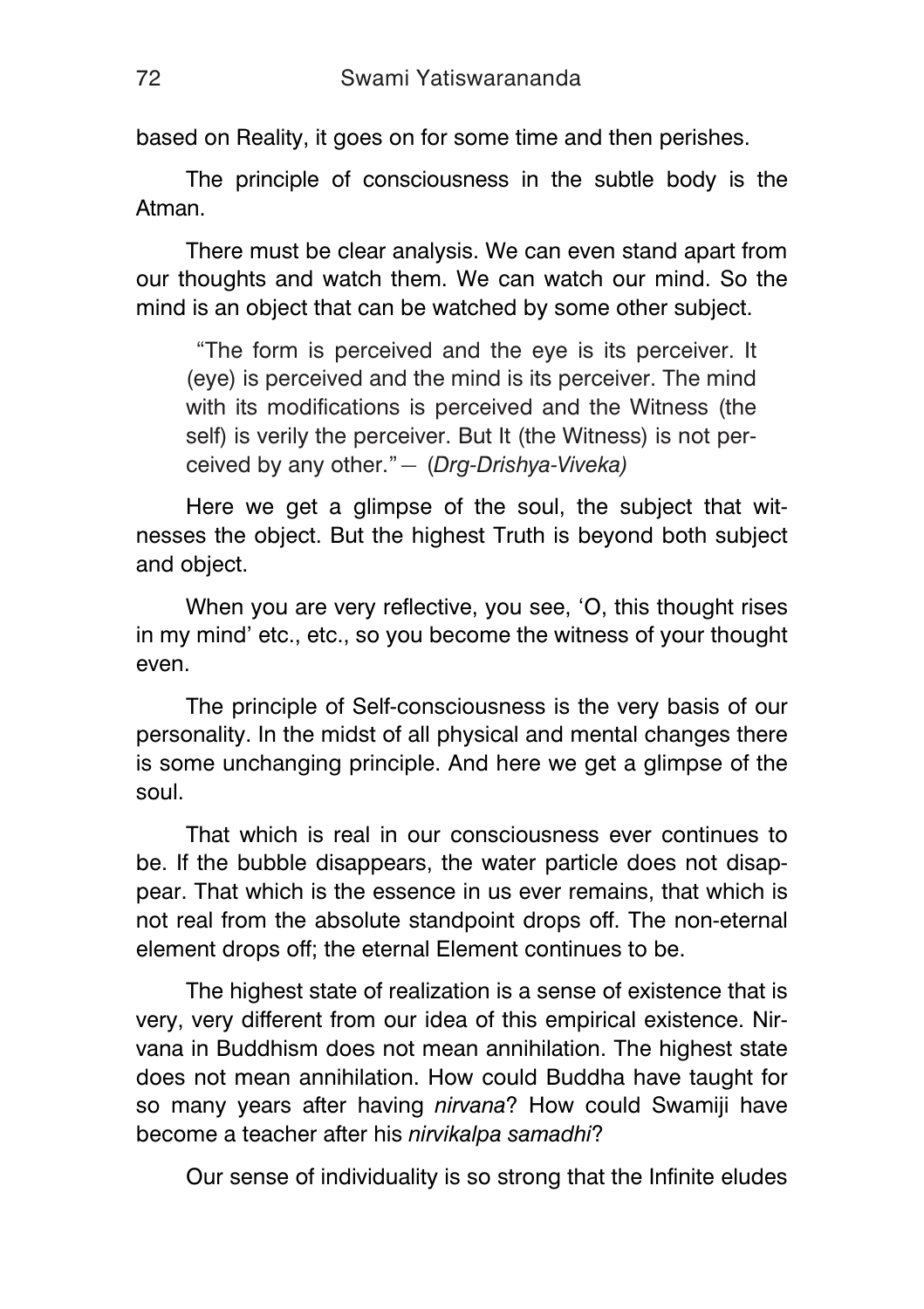our grasp. Let us first of all try to feel the Universal in the individual.

It is just to receive the lost memory of our real essence that we undergo the different practices. Our spiritual practices do not create anything new. We do not create anything by our Japa, prayers and meditation. These only bring us in touch with That which exists under all circumstances.

If we are able to find the Reality lying at the back of this empirical world that we consider to be real, we have gained a great thing. If at the back of all forms we really get a glimpse of the formless, we advance very greatly. If at the back of all names we really get a glimpse of the Nameless, we advance very greatly. And this is what concerns us now more than anything else. We see the many, but not the one. So first of all we have to realise the One in the many, as in our present state the question of realizing the One without a second does not arise at all. The many are all connected by the One. We have to look upon the many as manifestations of the One. And this is what we need now.

The ideal that can never be realized is something illusory, a mere shadow. So Truth is to be verified through our own repeated experiences. Whether something we believe is true or not, has to be verified through our own experience and can be verified through it.'

There must be verifications of these three:

- (1) Verification of my own experience by repeating it again and again.
- (2) Verification of my own experience by comparing it with what I heard from my teacher.
- (3) Verification of my own experience by comparing it with what is said in the true scriptures.

And we should never go without these three kinds of verification. Otherwise we become deluded, become a prey to our own fancies.

We should make it a point to verify our experience by having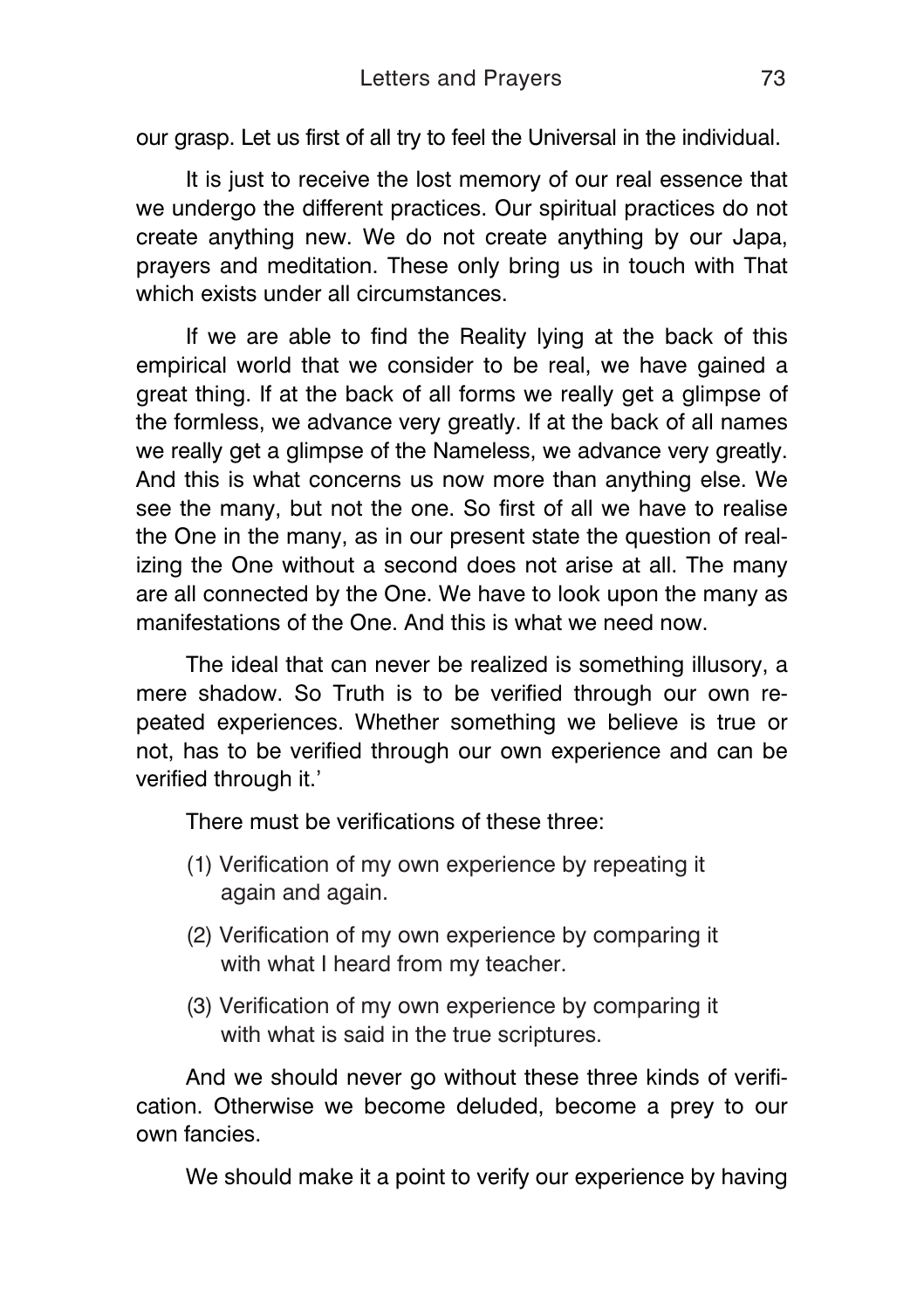it more than once. Then we verify it by comparing it to what we have read in the scriptures and what we have heard from our teachers. If we do not do this, there is great scope for self-delusion, and our experiences may even become dangerous fancies of an uncontrolled mind.

 $\approx$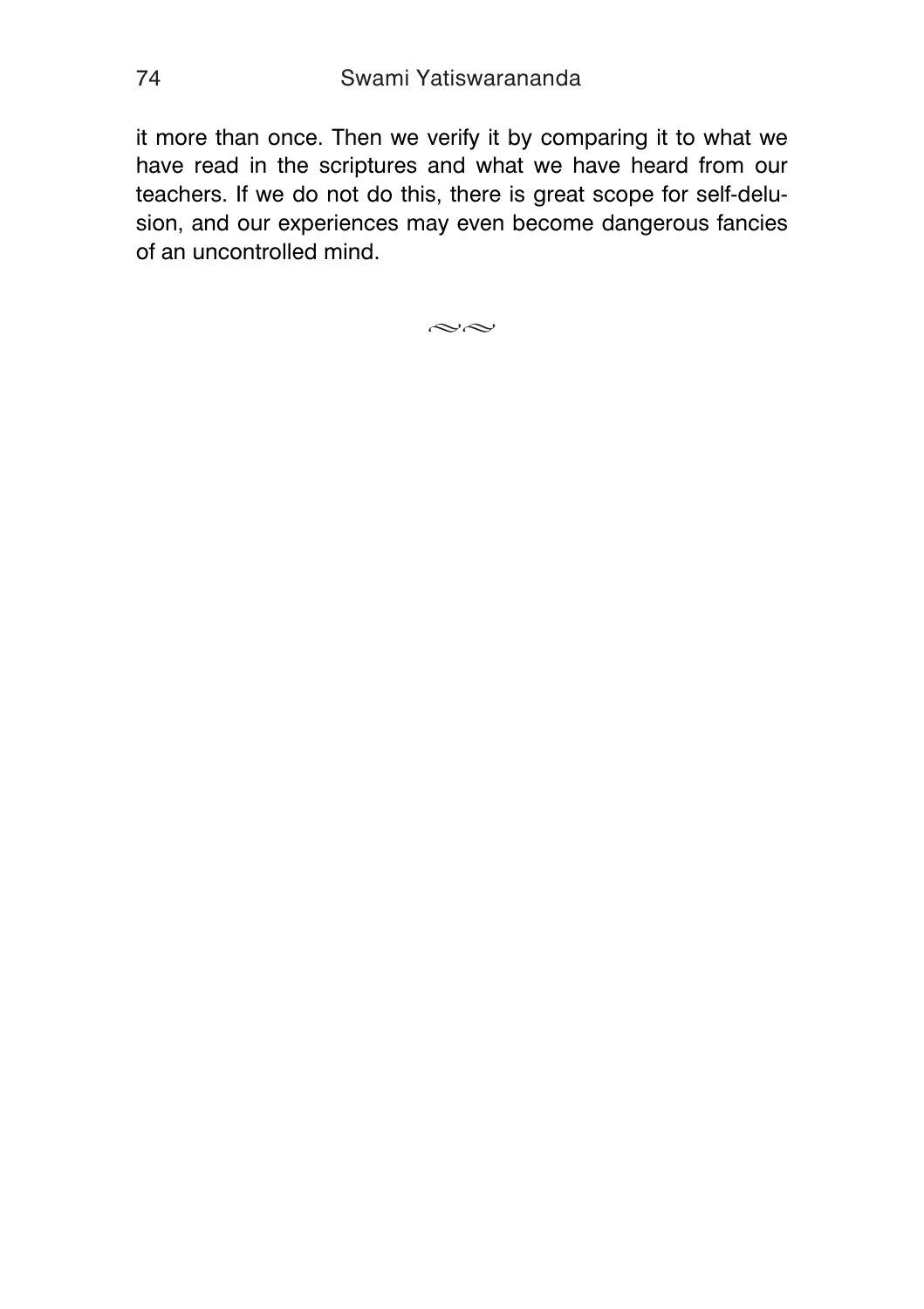# **ATTAIN A STATE OF BALANCE**

Balance cannot be got on the plane of heat and cold, pleasure and pain and the other pairs of opposites. We want to remain on the plane of heat and cold, pleasure and pain, but there we can never get any control, any balance. In order to get that, we must go deeper and deeper, rising to a higher plane. When the wave comes and dashes against us, what should we do? Hold on to the chain. Never own defeat.

In the midst of all the changes we must take a position which does not change. Remaining on the plane of changes, we can never get any real balance. And remember that balance does not mean passivity. We should never become passive.

In dealing with others, we should try to maintain our own balance and at the same time try to do good to them, to help them. But always we should be so strong that we convince others of our own strength. Our attitude and strength should be such that others will not dare to take undue advantage of us.

If we keep quiet, when others do us any injustice or do something wrong, we must be strong. If we retaliate, we must be strong. Strength is needed in both cases. And we must be so strong that others feel this strength, even if we keep quiet. There is a way to keep quiet that is awful, that is so strong that the other person feels his wrong and will not dare to approach you or take advantage of you again. We should always make others feel that we are not weaklings. And there must be no trace of passivity, even if we keep quiet.

One may have strength, but one must not make use of this strength like a giant, i.e*.,* recklessly. The world is so bad and so low that it will always take advantage of you if you are weak. So the first thing to develop is real inner strength, a strength that won't own defeat.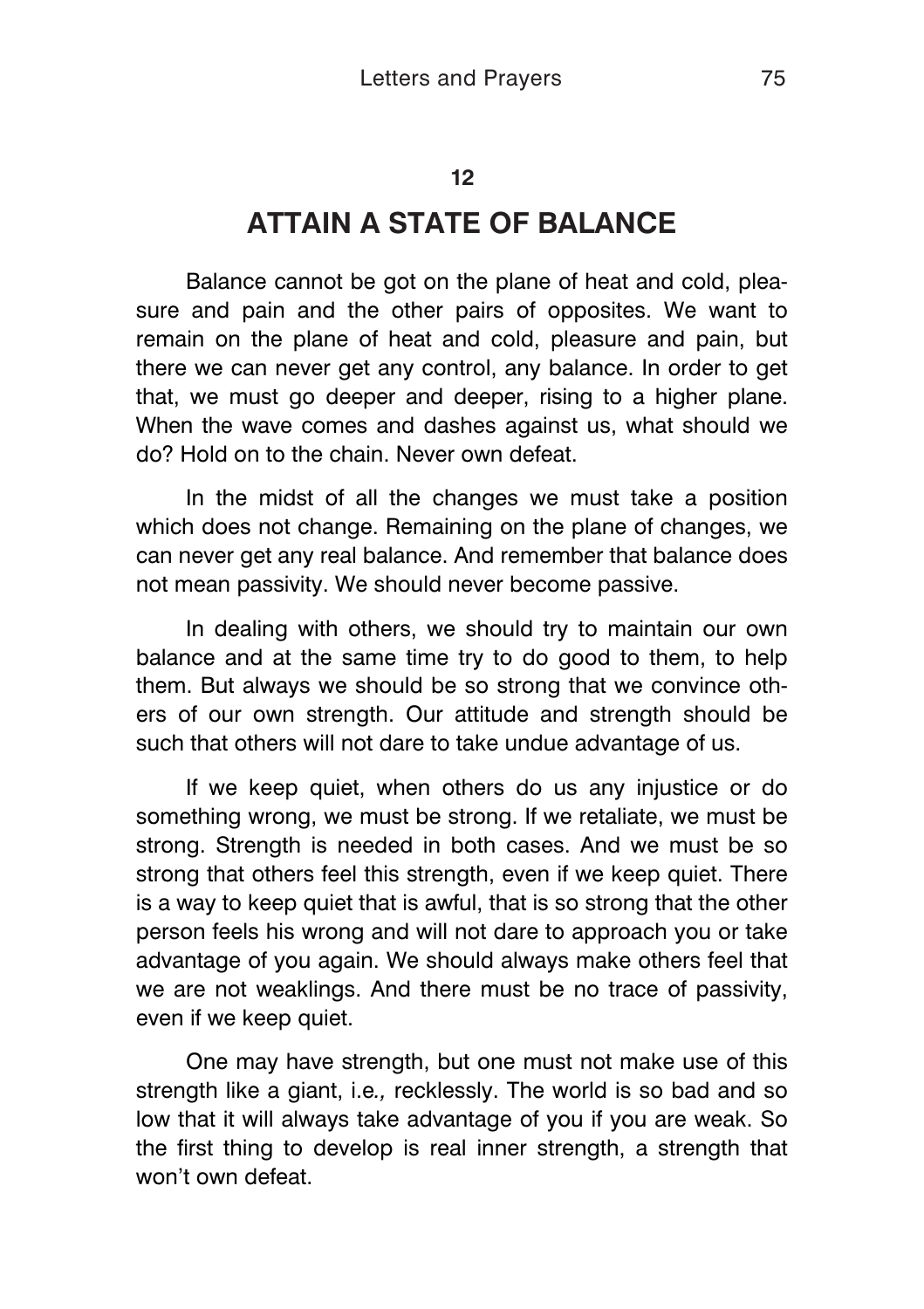If an undeveloped person does something wrong it is not so bad as when a more highly developed man does something wrong. If the uncultured person is rude it is not so bad as when the cultured person is rude. The more highly developed a man is, the greater is his responsibility. The more evolved a person is, the more should he be expected to act in a better way than one who is not morally evolved. Their responsibility is not the same.

As we grow, we grow also in ethical culture. The ordinary man does not mind very much telling black lies. Most people would not mind telling a white lie. But there comes a time in the life of the aspirant when he becomes so very sensitive that he feels pain when he has to tell white lies even. Anyhow, never try to justify yourself if you have a compromise, but know the compromise to be a compromise and not the ideal. Know your wrong to be wrong, and do not try to justify it.

So long as a person's mind is gross, he avoids the deed, when it grows subtler, he avoids the thought, and the thought is always the more important of the two.

In morals and in spiritual life the thought is to be stressed even more than the action. But the gross mind does not see this. The person with an undeveloped mind thinks he is not affected when he is affected. That is the fun. A bad thought is as bad as a bad act. In the case of the highest morals this is the condition that would be fulfilled: Thought should be pure, word should be pure, deed should be pure. And without purity of thought there can be no purity of word and far less purity of deed.

Pantanjali says in his Yoga Sutras:

"*Non-killing, truthfulness, non-stealing, chastity, and non-receiving are called yama.*

*These, unbroken by time, place, purpose and caste rules, are universal great vows*."

And all these i.e. purity, continence, non-stealing, etc., are to be fulfilled by the aspirant in thought, word and deed. And the thought has to be stressed more than anything else. There can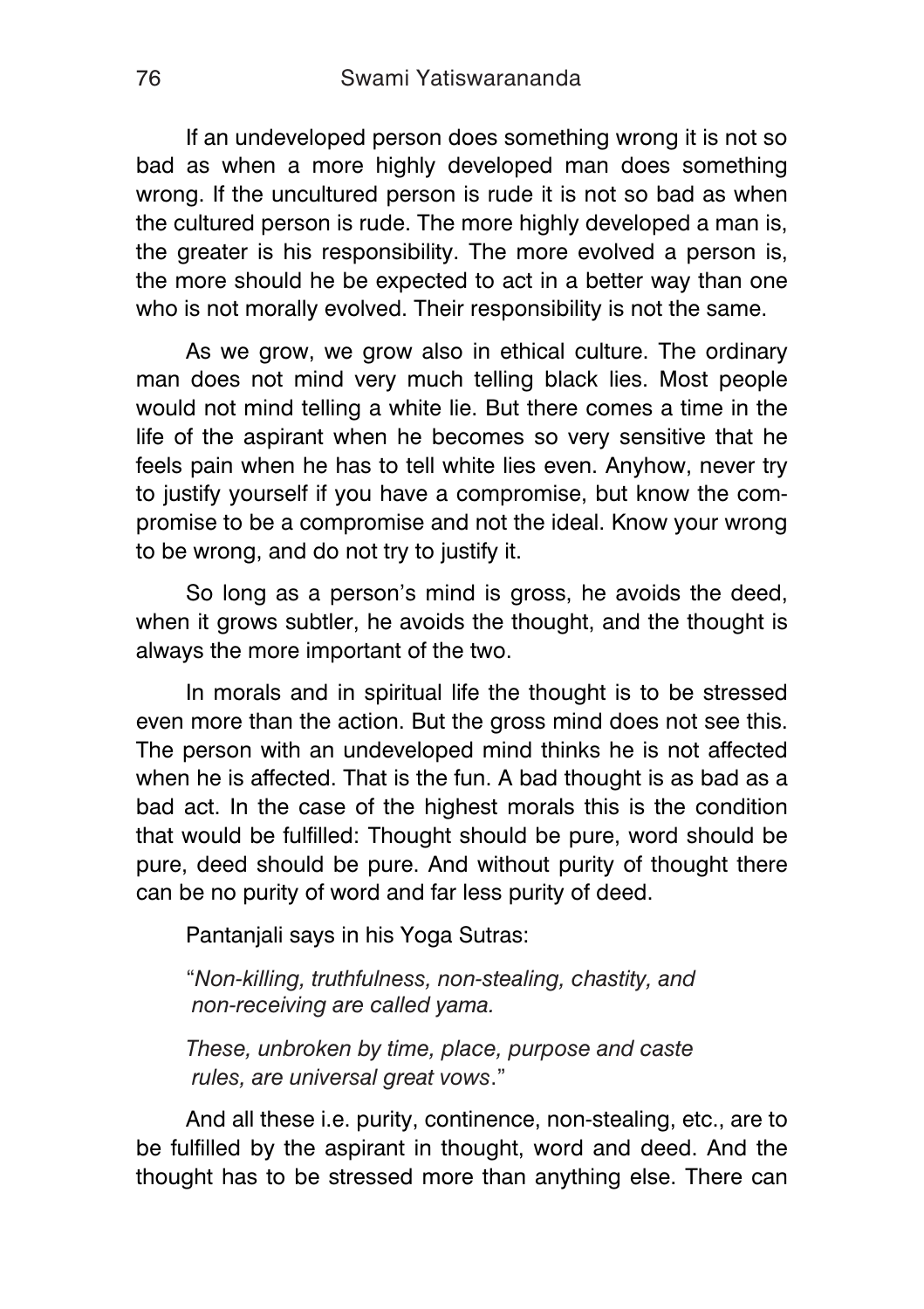be no higher morals without purification of our thought-world.

In the highest form of ethical culture we find that nothing bad is being done by the person or caused by him or even approved of by him. His is a threefold responsibility. He should not do anything bad, should not cause anything bad to be done, and should not approve of anything bad being done or profit by it.

Sometimes we lower the ideal, whereas we should try to raise ourselves to the ideal. And if the ideal is too high, we must have a working ideal, using it as a stepping stone. But never must the ideal be lowered. If we have not been able to live up to the ideal, we should not justify ourselves by lowering it, but should know that we have failed and go on struggling.

If we come to have some strong like or dislike for a thing, our judgement is not unbiased. Even a thing that concerns us most vitally should be judged from a neutral standpoint. Then we see things in a clearer light, and the brain gets less muddled.

Even if we fail, we should never own defeat, never stop struggling. We fall down, and again we try to rise, without making this an excuse for falling continually. The inner struggle is never to be given up. Then we come to have new strength, greater discrimination, clearer thinking through Japa, prayer, meditation etc.

Sometimes in our life there are two evils. Good is not in view. What are we to do then? Follow the lesser evil. To the extent we grow spiritually, we develop more and more of moral sense and a sense of proportion. And as we grow morally, we grow spiritually. This is a parallel growth, not a vicious circle.

Remaining on the moral plane, we may not find a solution for the problem that faces us. That is why we try to rise to the spiritual plane, and then look at things from the higher standpoint. Then if possible, act from that plane, or coming down, act at least with the light you have got on that plane. These are the two alternatives. There must at least be some remembrance of the light on the higher plane.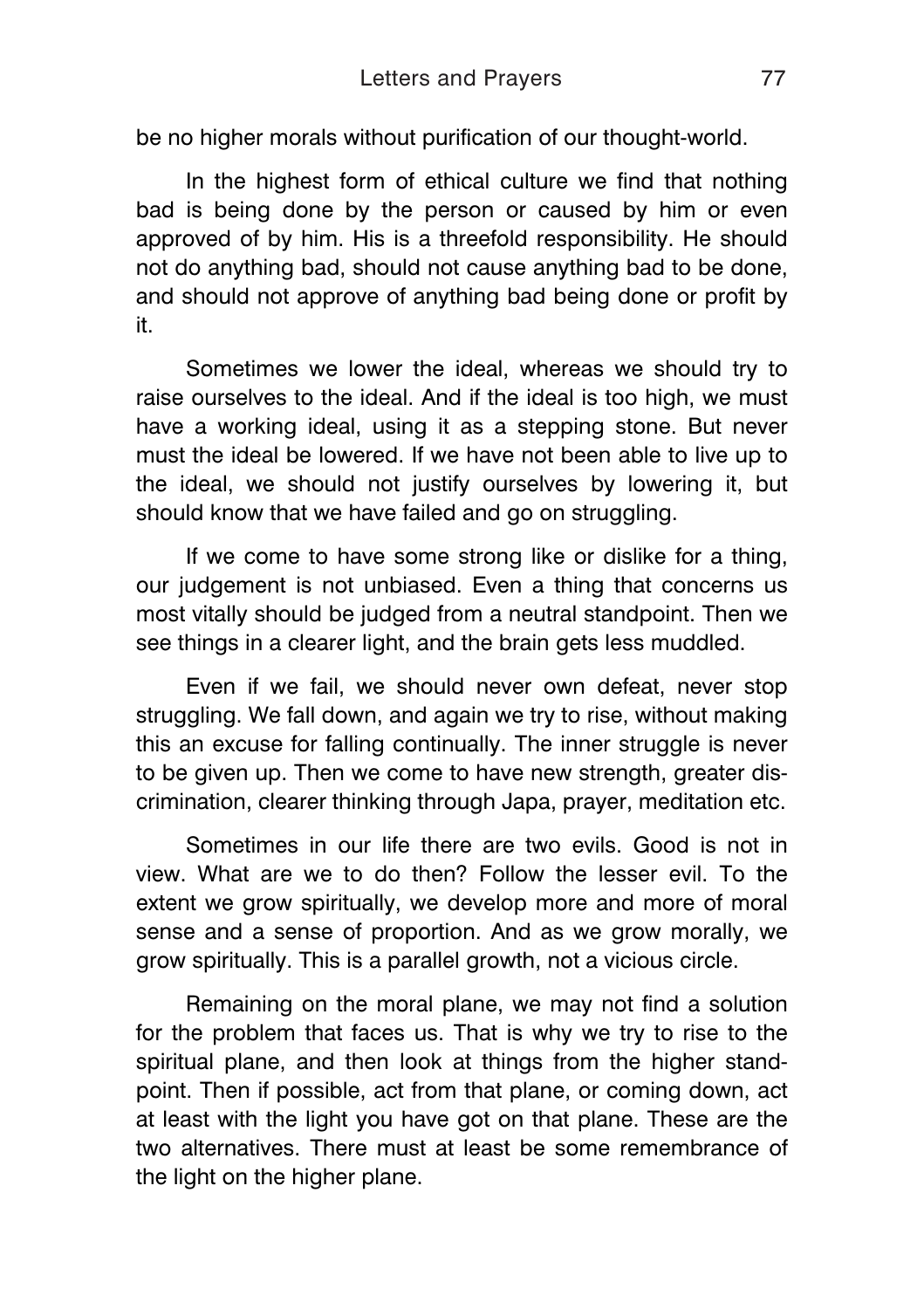Moral life cannot be taught with the help of catechisms.

Indecision is very harmful. It is the swinging between the two extremes, never coming to any decision. Indecision is due to weakness, to a lack of co-ordination between head and heart. And if remaining weak, you try to solve the problem that faces you, the brain gets all the more muddled, the action less clear and definite. So, leaving the problem aside, first, try to get more strength. Without strength nothing can be done in moral life.

If we remain in a state of indecision for a long time, instead of gaining strength, we become weaker. To remain in a state of indecision and act to try to gain strength is almost criminal.

In the case of indecision there is a conflict between thought, feeling and action. Unless you are able to co-ordinate these three, nothing positive can be done, no positive course of action can be taken. When there is indecision have more of intensive thinking, intensive feelings. Generally the heart says: "Go this way" the head says: "Go that way" and the hand does not move.

When we fail, and every time we fail, we should know what is the cause of the failure, and finding it out, we should try to remedy it. And always we should try to be strong, as strong as possible, intellectually, emotionally and also actively.

We must be very decisive in small things and then we come to be decisive in big things. Even the smallest thing in life is to be done consciously, intelligently, decisively, coordinating all the faculties.

Persons, who are indecisive with reference to small things, are indecisive with reference to big things.

The routine life, if properly followed, helps us to a great extent. The whole daily routine is to be followed in details, scrupulously. Our practices, our studies, our readings, all are to be done regularly, consciously, steadily whether we feel inclined or not. Everything is to be acquired through practice. We form a habit, what we call "second nature", and then this "second nature" helps us to a great extent and makes things easier for us.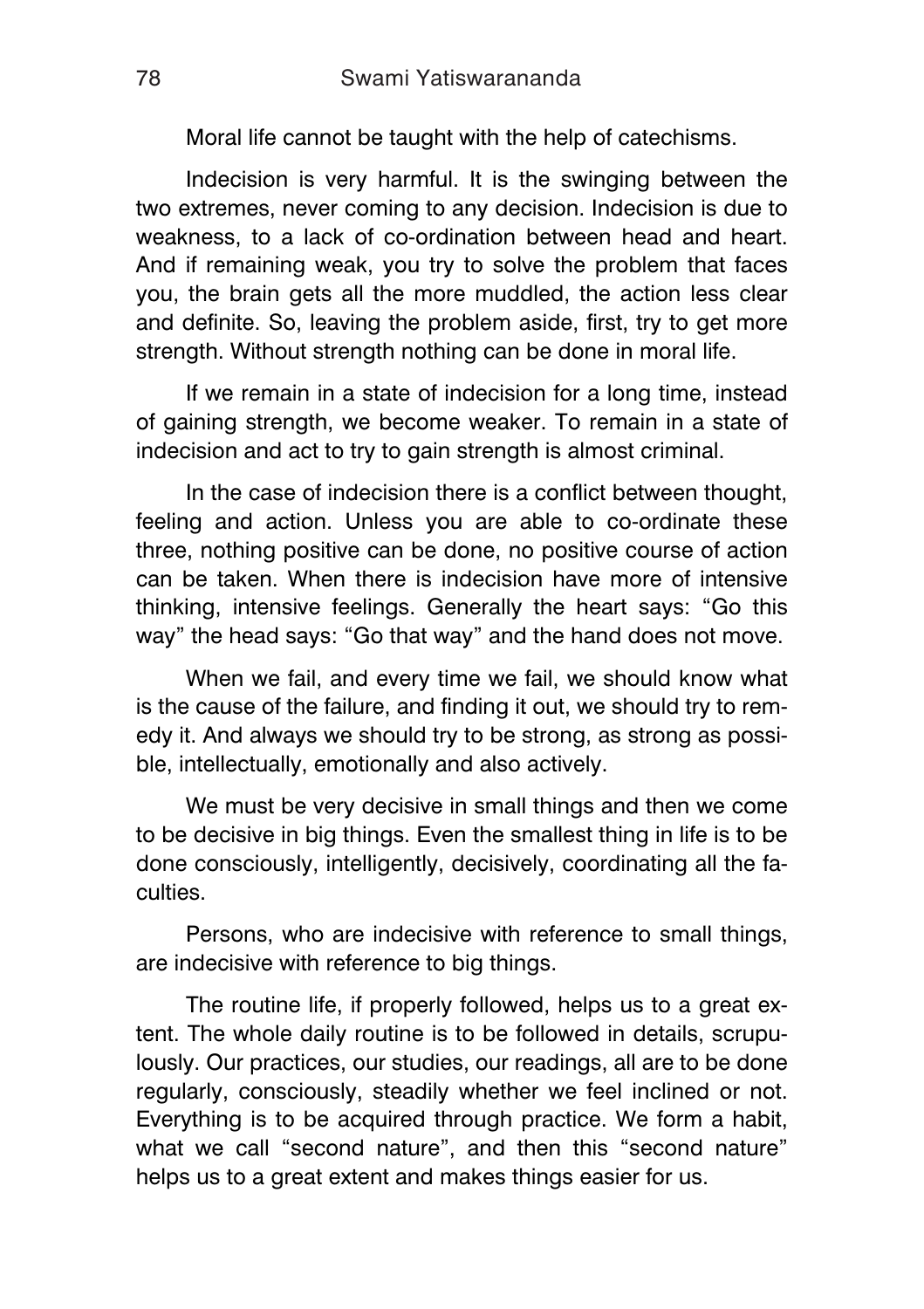We must not lie in bed and go on thinking for half an hour, "Shall I get up now or not?" Either get up or sleep for half an hour more but do not remain in such an indecisive state even in these small matters. This is what happens to all of us. "Shall I sit for meditation or not?" Decide at once. Either sit for meditation or get up, but do not remain in an indecisive state. It is very harmful.

 $\approx$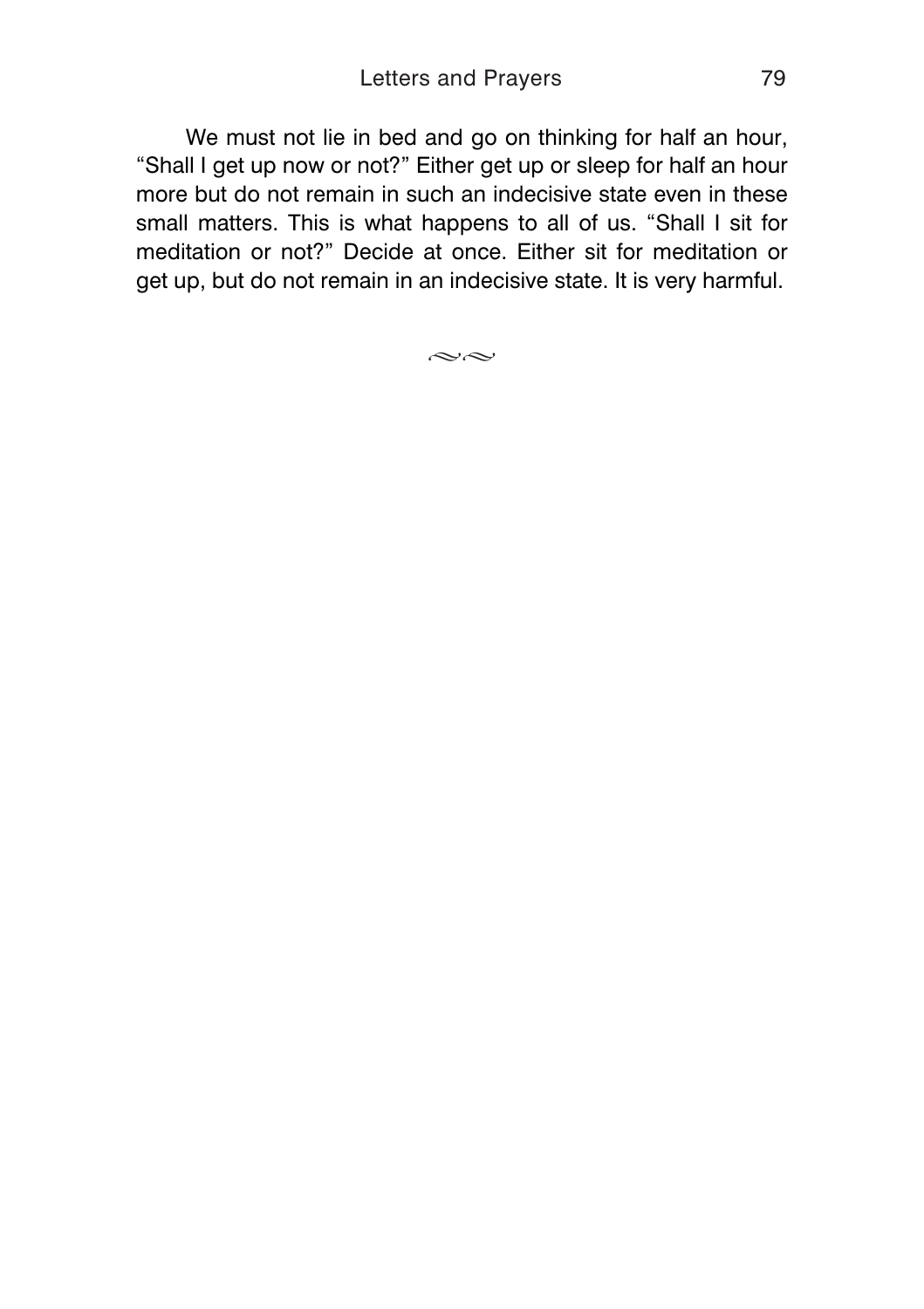### **13**

# **THE FINITE AND THE INFINITE**

A little study of astronomy gives us a sense of the vast. We cannot think of the Infinite, but we can think of the vast, and then slowly go on making it bigger and bigger.

In the case of the *jivanmukta* (one liberated in life) outward activities seem to be much the same, although there has been a revolution, as it were, in his mind, and his activity is like the light that has started from a distant sun, and as it reaches us, the sun may have disappeared.

In the Brihadaranyaka Upanishad it is said: "The Infinite dwells in all the stars and planets. It is inside them and outside them and the same Infinite is in all human beings too." Instead of thinking of the finite, the little, the petty, the small, it is better to think of the vast, the infinite, of the stars, the solar systems, the milky way which is new systems in the process of formation. And then to dissolve everything, this earth, the sky, the solar systems, everything, in the Infinite, in that infinite undivided ocean of Light. The ancient Seers say:

"*Even all these manifestations form only a fragment of the divine glory*."

Such a small bit after all!

Whenever our mind shrinks as the result of dwelling on small, petty, mean, trifling things, we should try to think of such elevating thoughts. Think of the vastness of the sky, of the vastness of the innumerable solar systems. But see that you think of the Divine in such manifestations, the Divine in nature, the Divine in the sky, not of nature as Divine.

Sometimes, for our concentration, we need some definite forms. Otherwise concentration is not possible for most people. Without something having definite form, we are not able to fix our mind and have it concentrated. Anyway the ordinary person is not able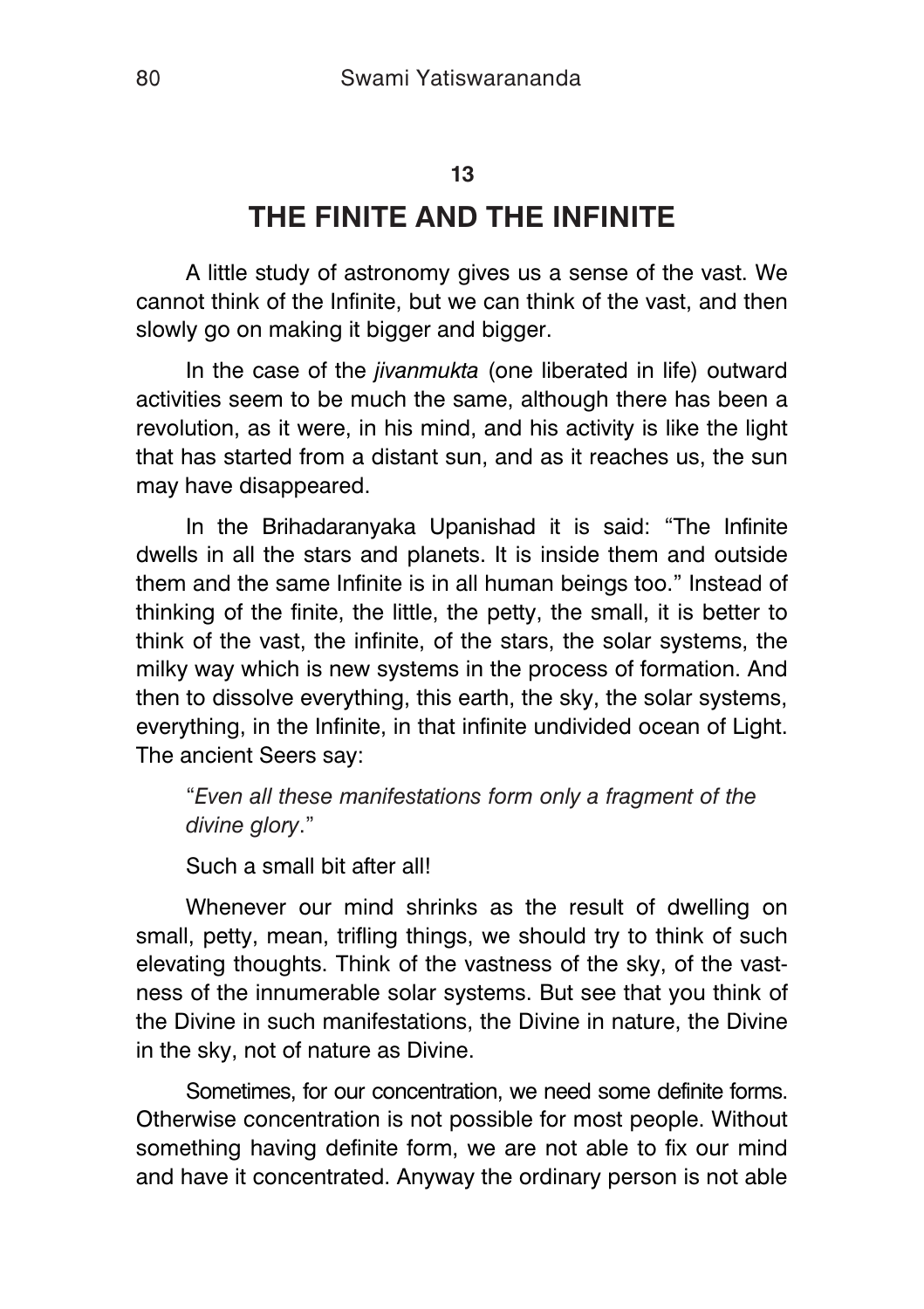to do so.

So for concentration, something definite, finite is necessary, and then let us try to meditate on the vast, the Infinite that is in the finite. If you are able to connect the Infinite and the finite, look upon the finite as manifestation of the Infinite, that meditation is something very grand, but the finite must never be taken as Divine. The aspirant has to see the Divine standing at the back of all finite forms but not the finite forms as Divine. In one case he stresses the Divine, in the other he stresses the form which is very dangerous and leads to illusion.

When we meditate upon the finite as manifestation of the Infinite, we have both intensity and extensity. Such a meditation is very grand if done in the proper way.

Have some meditations and some fixed prayers that are to be repeated regularly after your meditations and your Japa from day to day. Then a habit would be formed and this habit will help you on. And finally the elevating thoughts would last, when you are in a good mood, even without any effort of the will. But this can only be done through steady practice.

You should go on with your Japa even while doing your work, so that it becomes a habit with you to keep one part of your mind continually fixed on the Divine or your holy Form (Ishta).

When the mind has a tendency to wander away, do your Japa, taking hold of the centre of your consciousness, never allowing the mind to come down and at such times, do your Japa audibly. The sound checks the mind.

Ordinarily, it is not possible for you to do any meditation. Japa alone is what can really be done. And audible Japa becomes very effective when the mind is particularly disturbed or shows a tendency to wander.

We should never minimize the effects of holy vibrations. The vibrations that we try to create through our Japa bring us in touch with the cosmic vibrations and this helps us in having a certain amount of rhythm and harmony.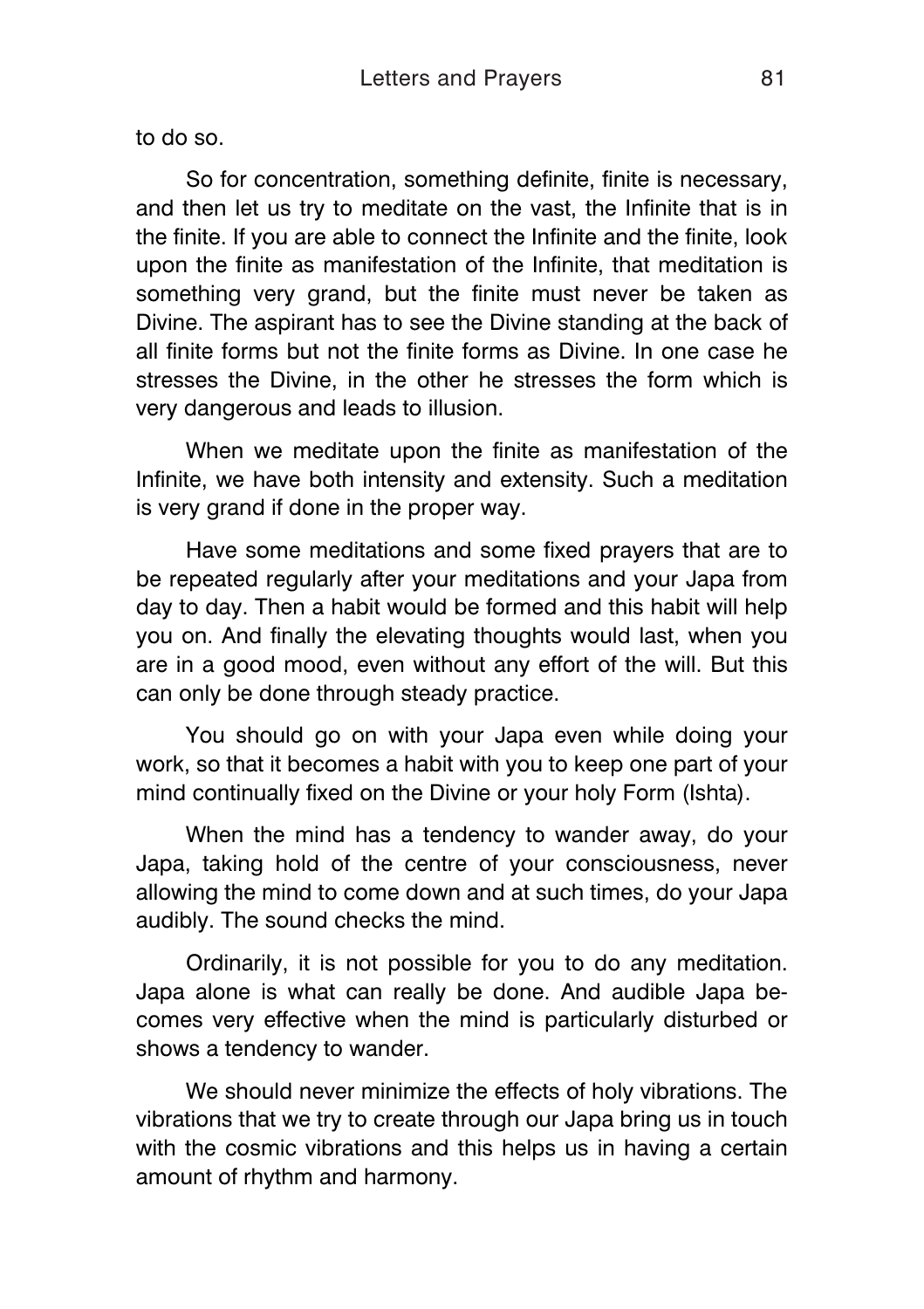The holy thought that we think brings us in touch with the Cosmic Mind, and the moment we come in touch with the Cosmic Mind, we feel stable. After getting this contact, you should dwell on this, dream of this.

First we come in touch with the cosmic vibration, next we come in touch with the Cosmic Mind, and then we feel the contact between our finite consciousness, and the infinite Consciousness.

From one standpoint all these are concentric circles. One is inside the other and pervades it at the same time.

The deeper we go, the more we come in touch with a vaster existence. And there are two kinds of approach, the subjective and the objective. Some find it easier to think of the Infinite in the subjective world. As the aspirant advances, he finds that the Reality is the basis of both the subjective and the objective worlds. It transcends both and manifests Itself through both.

The higher mood is to be created whenever we please. And when we come to have the idea of the Infinite, let us try to apply it to the physical plane, the mental plane and the spiritual plane.

First of all let us suppose there is this infinite ocean of light, then just in a portion of it there comes a cloud, the Cosmic Mind, of which our individual minds are parts, and then this cloud takes a physical form, occupies just a bit of this Cosmic Mind, and this is the infinite matter of which our minds are parts.

Or, let us suppose there is an infinite ocean of vapour. Then just a portion of it becomes water and a bit of this water again freezes. Really speaking body is to be drowned in mind.

At a certain temperature, water and vapour may exist at the same time. So at our present temperature, we have all the three, physical, mental and spiritual. At a higher temperature we have only two, mental and spiritual, water and vapour. At a still higher one only vapour is left.

Naturally, this is only a physical analogy and should not be taken too grossly.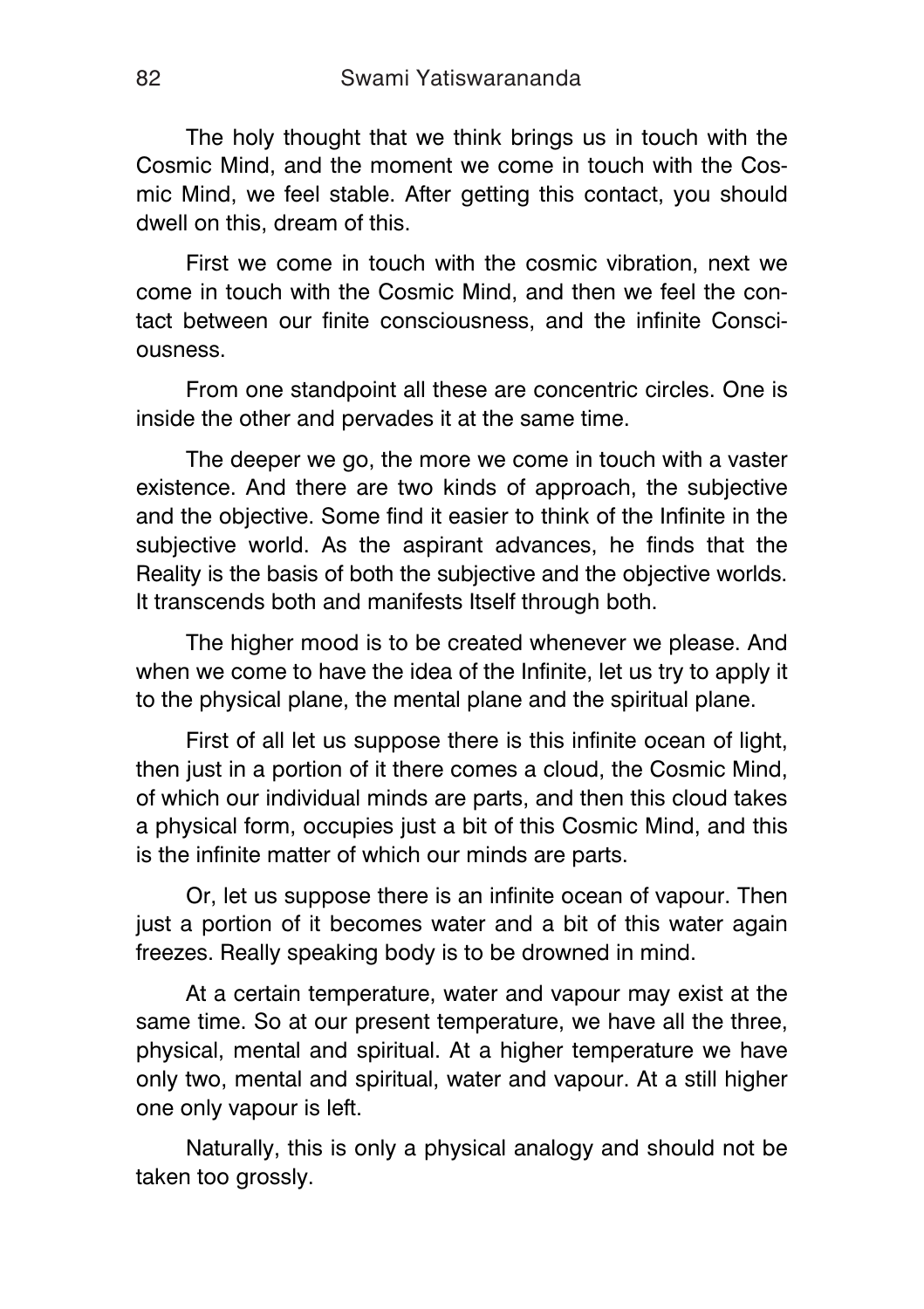So really speaking, it is thought that has taken shape as matter. We take the physical to be more real than the thought world, but if any day you succeed in making the form you are meditating upon very vivid, very living and instinct with life and light, you come to realize that all these physical forms too are only made of thought, that thought is their primary reality.

So a devotee may at times be in a mood in which he sees all physical bodies to be thought-forms. Sometimes, mind becomes very sensitive, and then we see a person, but we do not see so much his body as his thoughts. His thought vibrations leave such a deep impression that we can read him like a book, that we see all his thoughts.

All this does not mean that on the physical plane things are unreal. They are all right on that particular plane, but from a different plane they appear different, so their valuation becomes different too.

And if we are really able to look at these physical forms from a higher standpoint, we regard these forms as manifestations of the formless, and never as primary realities, matter as manifestation of thought, thought as manifestation of infinite Consciousness. We then see everything in its right place, in its true setting and are no longer deceived by the physical or mental form as such.

You remain wide awake, see a thing in its proper light and then act accordingly. Then you are able to have clear, definite thinking, clear, definite feeling and also definite action. And to the extent we are able to think clearly, feel clearly and act clearly and definitely, we are able to have more and more of this higher mood. There must be no haziness, no vagueness, either in thinking, or feeling or action.

Physically we are in tune with this physical Infinite, mentally with the mental Infinite and spiritually with the universal Soul. And then we see everything in its proper place and light and act accordingly.

The finite should be always in tune with the Infinite and that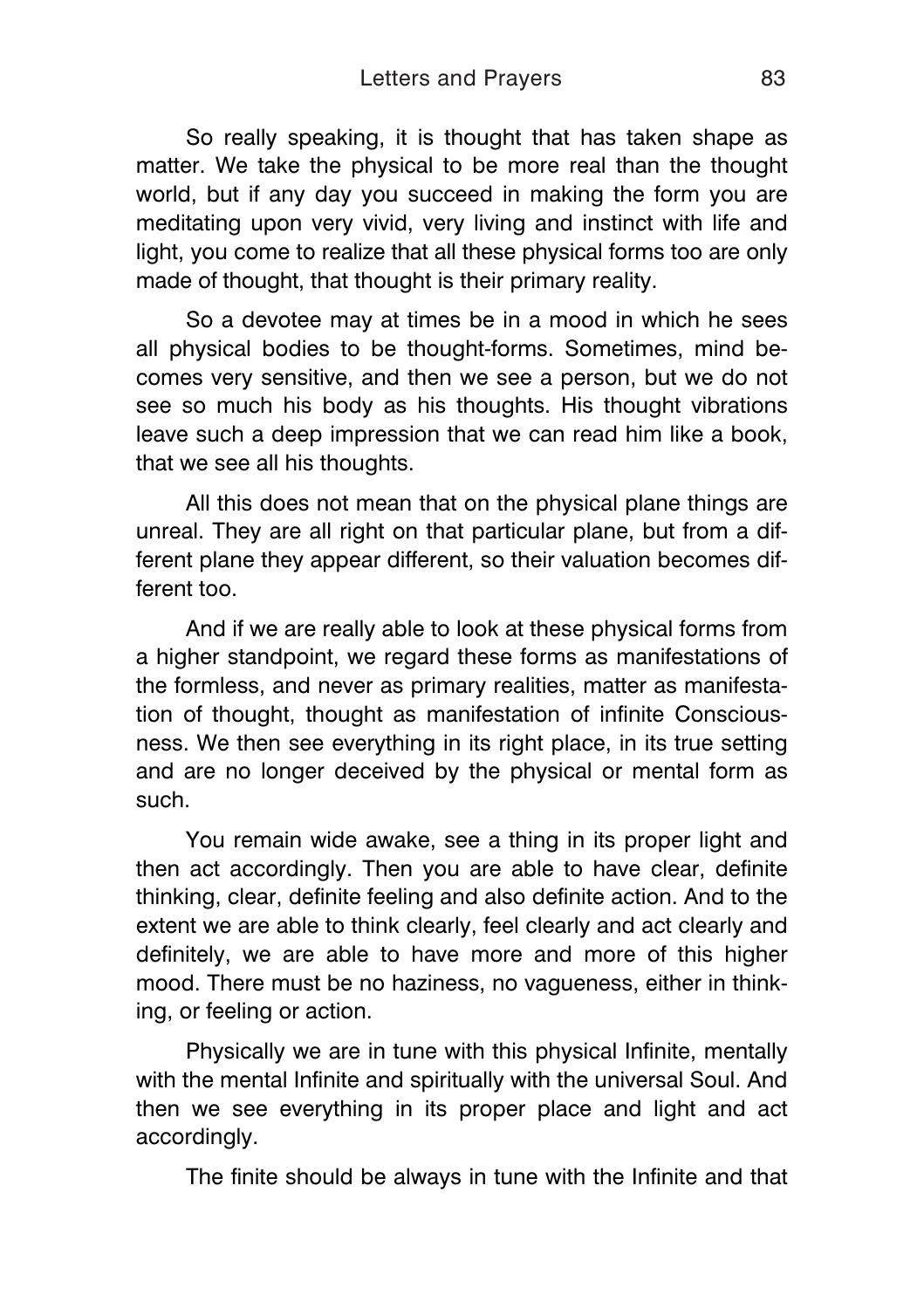on all the different planes, in all the different forms of consciousness. And this alone is the higher religion.

 $\approx$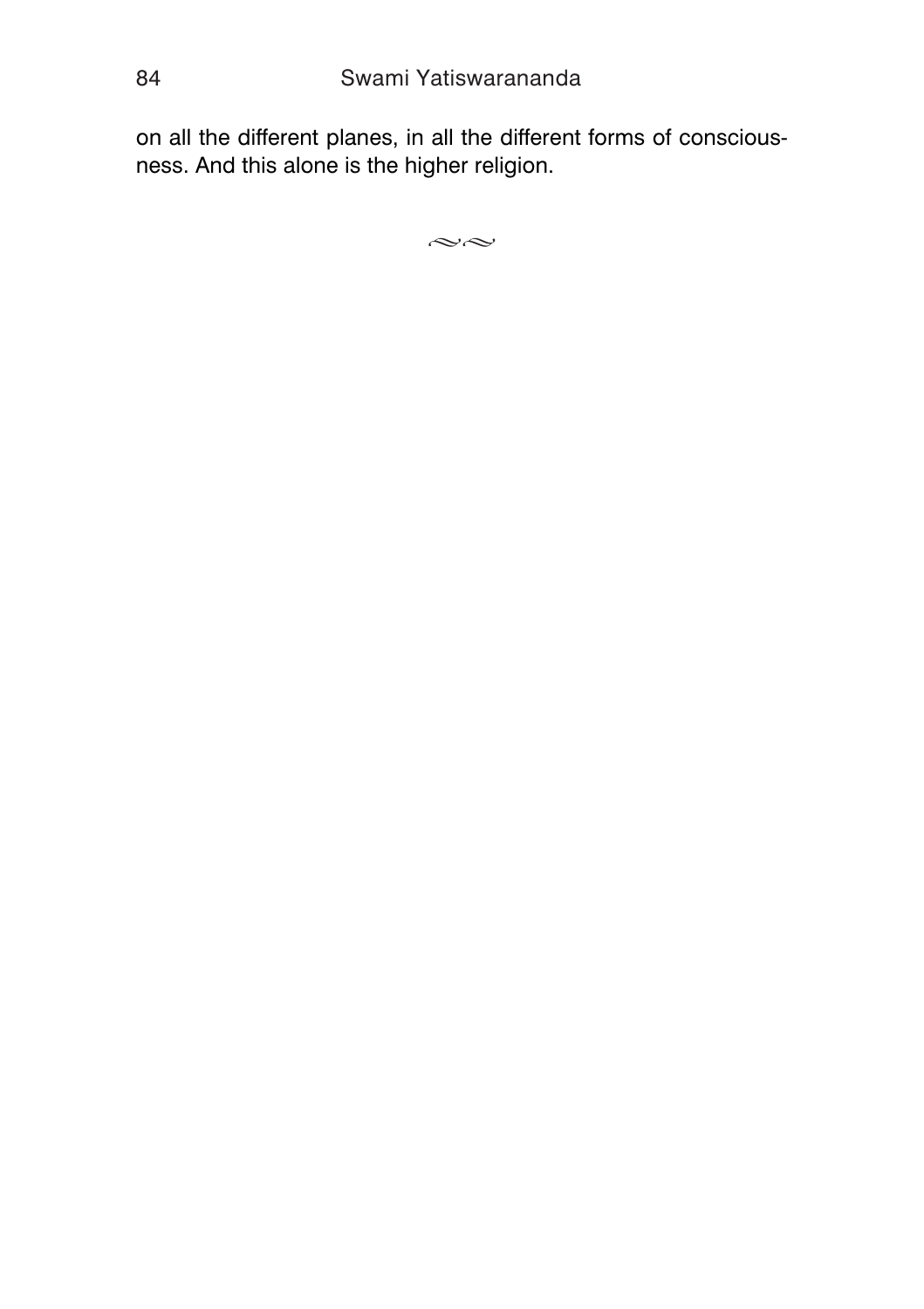## **14**

## **PRAYERS**

## **Beginning Prayer**

Let us offer our salutations to the all pervading, all-blissful divine Spirit who dwells in the hearts of us all. He is the Lord of the past, present and future. By realizing Him, one goes beyond fear and attains to peace. He is the supreme Principle of existence, the supreme Reality, the supreme Light and the supreme Self. Out of Him, the all pervading, all-blissful divine Spirit, we all have come into being, in Him we live, to Him we return.

OM Santih, Santih, Santih.

## **Pre-Meditation**

Let us for a few moments sit quiet, relaxing our body and the mind. Let us offer our salutations to the supreme, all-pervading Spirit. May He guide our understanding. Let us offer our salutations also to all the great teachers and saints of the world; teachers and saints whose teachings we all have inherited. May they inspire us with love for the Truth.

The supreme Spirit is the Source of all purity. Let us breathe in vibrations of purity, let them destroy all our impurities; let us breathe out vibrations of purity. Let us breathe in vibrations of strength. Let them destroy all our weaknesses. Let us breathe out vibrations of strength. Let us breathe in vibrations of peace, let the vibrations destroy all our restlessness. Let us breathe out vibrations of peace. Let us send forth currents of purity, strength and peace to all our fellow-beings, to the East, to the West, to the North, to the South. Let us be at peace with ourselves, at peace with the whole world.

Let us now take up the position of the witness or the spectator and draw our mind from all distractions, from sounds and other troubles. Let us detach ourselves also from all the thoughts,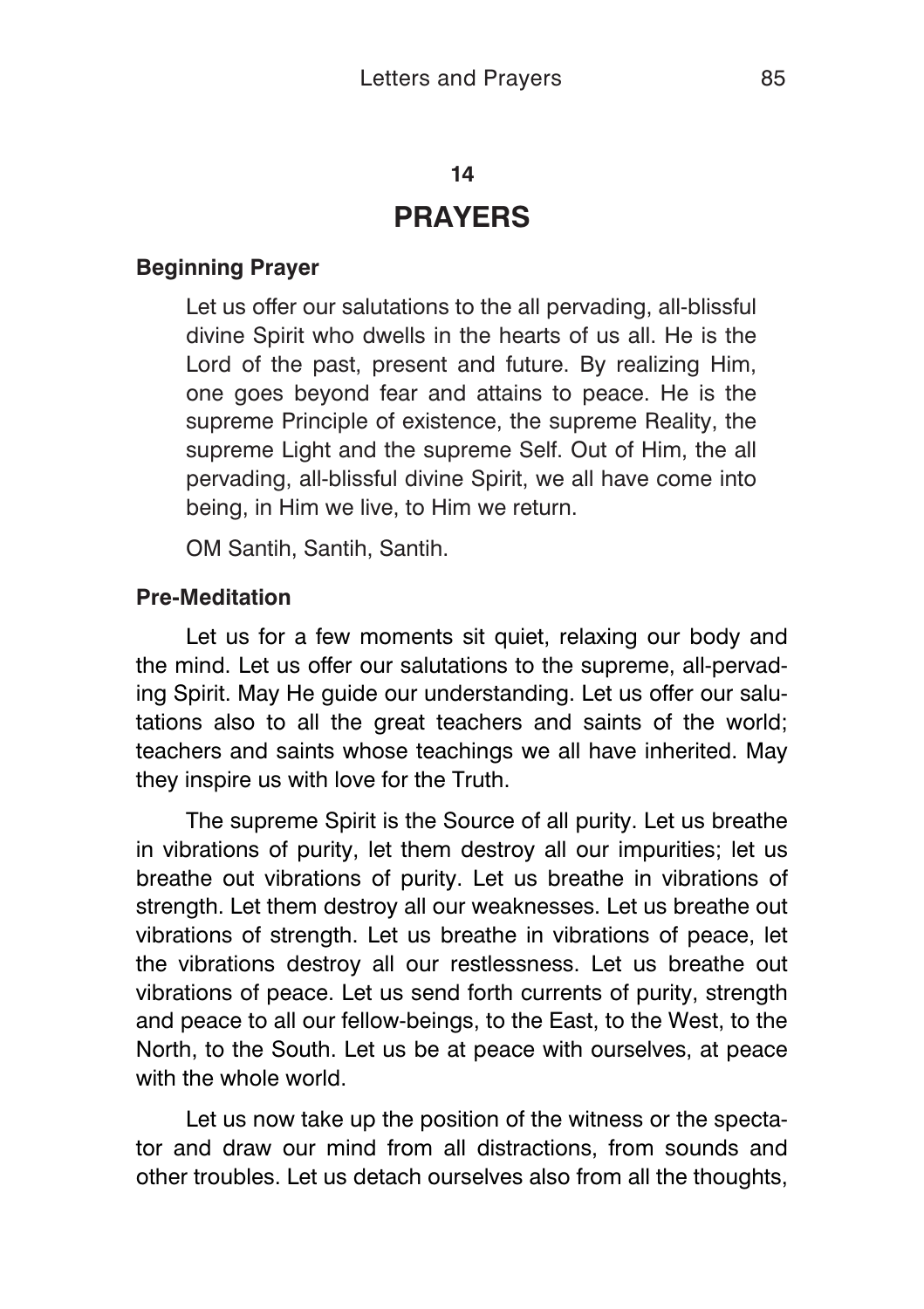pictures and feelings that rise within. Let us be wide awake.

Our body is the divine temple. Let us focus our consciousness in the sanctuary of our heart and there feel that our soul is like a little sphere of light and this little sphere of light is part of the infinite Spirit shining everywhere. The infinite Being is immanent in the sun, moon, stars and planets. The Infinite Spirit shines in all beings. The Spirit is immanent in our eyes, ears, in all our senses. The divine Spirit shines in our mind. It shines in our heart. Let us all feel the contact.

The monist meditates on the supreme Spirit as Sat-Chit-Ananda, Infinite Existence Consciousness Bliss. The devotee worships the same Being in various aspects as God the Father God the Mother, God the Friend, God the Beloved. The infinite Spirit manifests Itself as the great gods and goddesses. He again comes down on earth, as it were, in the form of the divine incarnation for blessing mankind. We may select any theme we please for our meditation, but as we meditate, let us all feel that both the worshippers and the Worshipped are drowned in the one Sat-Chit-Ananda, Infinite Existence-Consciousness-Bliss.

It is really the one infinite Being that manifests Itself in one aspect as the devotee, in the other aspect as the Deity. Let us feel the divine contact in our heart of hearts, and may the divine Presence soothe our nerves, calm our minds, quiet our hearts. May the divine Spirit guide our understanding and enlighten our consciousness.

Let us for a few moments meditate on the all-pervading, allblissful Spirit in any aspect we please, in any way we please. But let us by all means feel the divine contact.

### ..........**MEDITATION**...........

#### **Ending Prayers**

*OM. Sahanavavatu; Saha nau bhunaktu; Saha veeryam karavavahai; Tejasvinavadheetamastu ma vidvishavahai, OM Shantih, Shantih, Shantih.*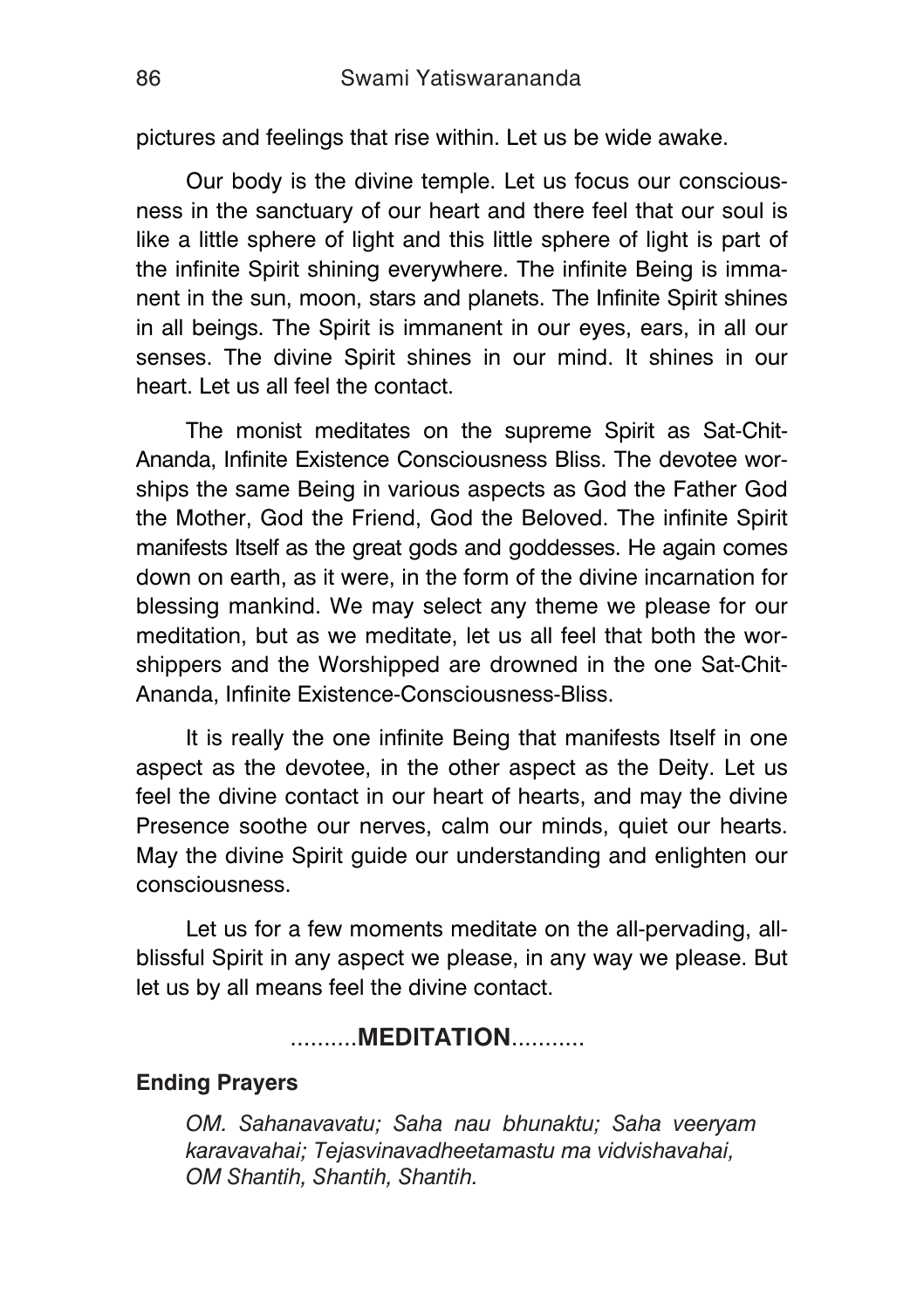May the all-pervading, all-blissful Spirit, the Soul of our souls protect us all, may He guide us all, may He nourish us all, may the teachings that we learn become fruitful and forceful through His grace. May peace and harmony dwell amongst us all—Om, Shantih, Shantih, Shantih.

**\*\*\***

 O Lord, with the passing of every day the duration of life is seen to shorten, and youth decay. The days that are gone never come back; time verily is the devourer of the world. Fortune is fickle and short-lived as ripples on the surface of water; while life is momentary like a flash of lightning. Therefore, O Thou refuge of all, do Thou even now protect me who seek refuge in Thee.

**\*\*\***

• May the wicked become virtuous. May the virtuous attain tranquility. May the tranquil be free from bonds. May the freed make others free.

**\*\*\***

• I offer worship unto Thee, O Lord Whom the worldlyminded cannot reach, but Who art to the devotees the wish-yielding treasure and the object of worship to all. Lord of the universe, Thou art formless and yet with forms. Have mercy upon me, O Lord, and pray promptly grant me devotion to Thy lotus-feet.

**\*\*\***

• Salutations unto Thee, the All-pervading and the Great Lord. Thou art liberation itself and the holy scriptures are Thy embodied form. I worship Thee, the unborn, attributeless and unconditioned One. Thou art without any desire. Intelligence itself is Thy nature, and sky Thy garment.

#### **\*\*\***

 O Mother, Thou art knowledge supreme. Thou art known through the Vedanta and Thy glory is recited by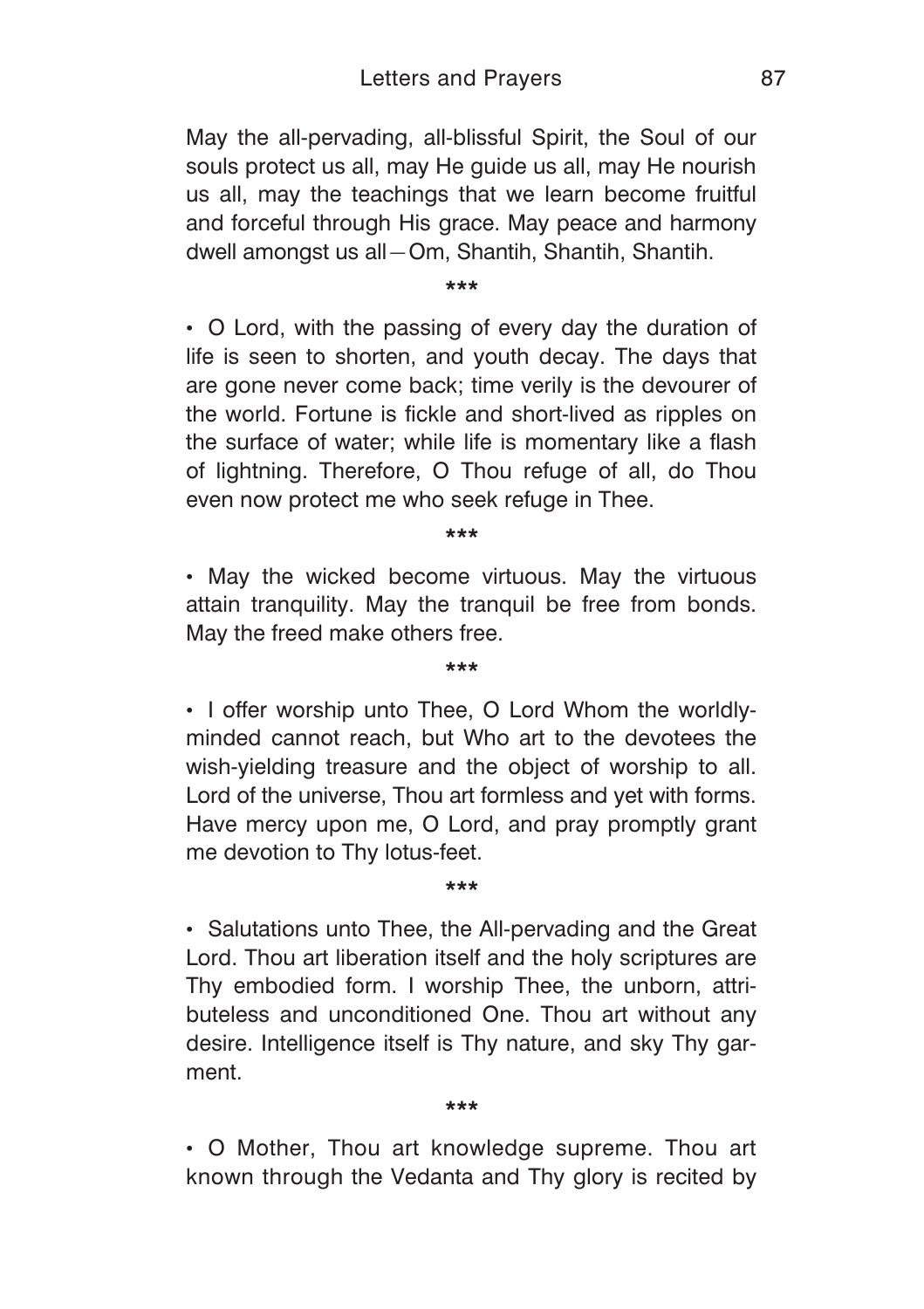perfect ones. Thou art the giver of salvation. Thou art the way to salvation, but yet dost transcend it. Be propitious unto me. Be pleased to remove my dullness, and endow me with a keen and tranquil understanding.

**\*\*\***

 O Lord, while I identify myself with the body I am Thy servant. When I consider myself as an individual soul, I am Thy part. And when I look upon myself as the Spirit, I am one with Thee. This is my firm conviction.

**\*\*\***

 Whether the highest Being is called Vishnu or Shiva, Brahma or Indra, Sun or Moon, Buddha or Mahavir, I always offer my salutations to Him alone Who is free from attachment and hatred, worldliness and ignorance, Who is endowed with compassion towards all creatures, and is possessed of all noble attributes.

#### **\*\*\***

• May He, the one without a Second, who, though formless, produces by means of His manifold powers, various forms without any purpose of His own; from Whom the universe comes into being in the beginning of creation and to Whom it returns in the end, endow us with good thought.

#### **\*\*\***

 May He, the indwelling Spirit, the remover of all sins, the presiding Deity of all undertakings, be pleased. For, He being pleased, the whole universe is pleased. He being satisfied, the whole universe is satisfied.

#### **\*\*\***

 O Lord, all spiritual paths are like streams to Thee, the one Ocean of existence, consciousness and bliss.

Thou art the Soul of our souls.

Thou art our Mother. Thou art our Father. Thou art our